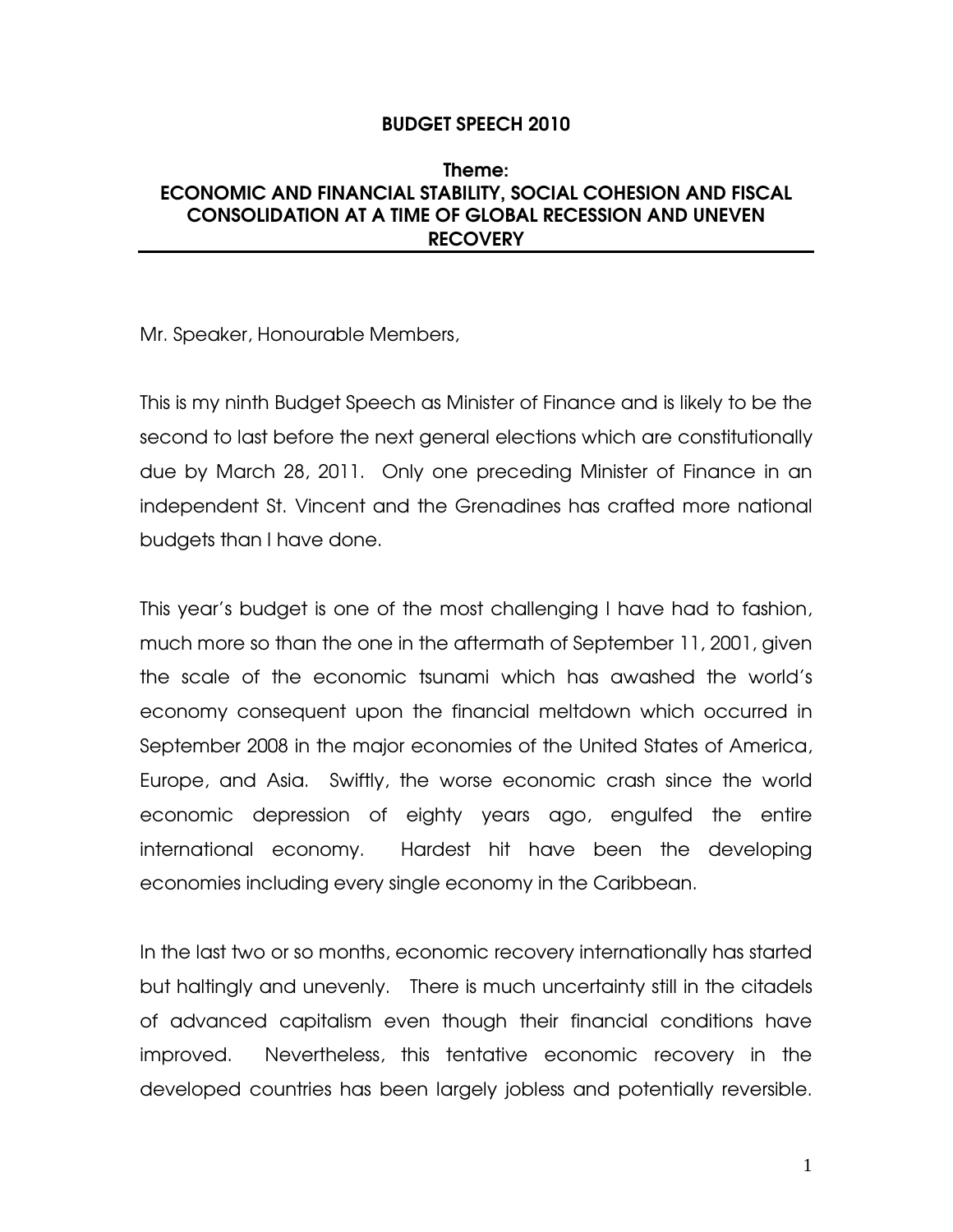Even so, this halting recovery internationally has yet to be made manifest in the developing economies including those in the Caribbean. Given the structure of our regional economies, an international down-turn is immediately felt adversely; an economic upturn internationally impacts regionally with a delayed time-lag. These are the simple facts of our economic life.

The global economic recession of the past 16 months or so has caused enormous economic dislocation in the Caribbean, including St. Vincent and the Grenadines. The evidence is before us: sharply declining growth rates resulting in negative growth across the region; a rise in unemployment; a drop in government revenues; an increase in Debt-to-GDP ratios; a fall in investment, including foreign direct investment; a decline in remittances from abroad; a fall in banana earnings occasioned largely by the continued erosion of trade preferences; a decrease in tourism receipts and exports of goods and services; externally-sourced attacks on the international financial services sector; an increase in government spending particularly on enhanced safety net provisions, subsidies, and assorted financial stimuli; a deferral of expenditure on certain capital projects; and a daily strain on the cash-flow position of governments in the region.

In addition to all this, Mr. Speaker, there have been economic challenges specific to our region which have caused immense difficulties to the OECS sub-region, including our own country. In these respects we highlight the collapse of the CL Financial Empire which includes, the British American Insurance Company and the CLICO group; the collapse of the Stanford Financial Conglomerate based in Antigua, the major economy in the Eastern Caribbean Currency Union (ECCU); and the weak and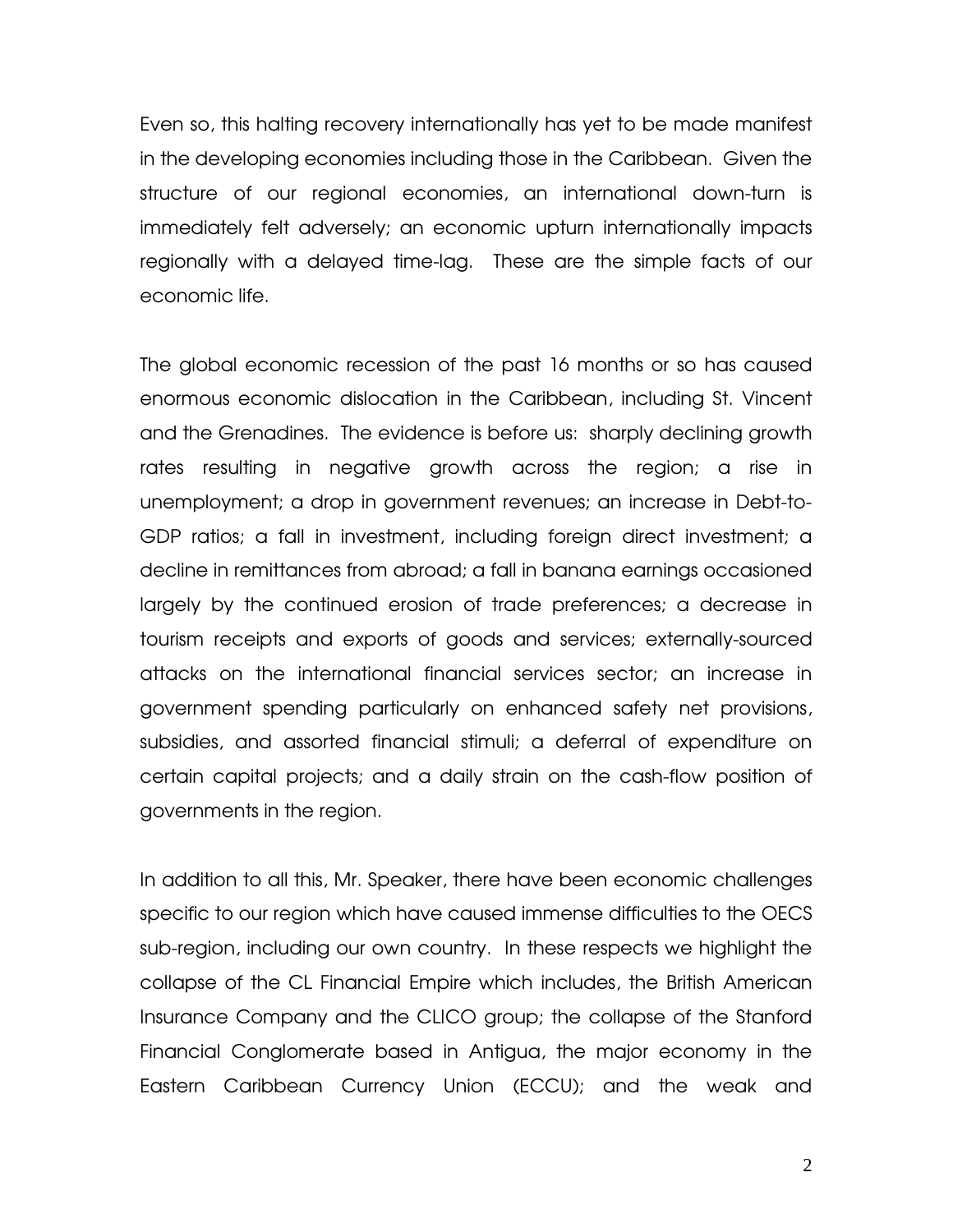fragmented condition of the indigenous banking sector, which sector has been faced with significant liquidity challenges.

Further, the recent settlement of the long-standing trade dispute over bananas between the USA, Europe, and Latin American bananaproducers, has put our banana farmers in the Caribbean at a most disadvantageous position.

Taken together, the adverse fall-out from the international economic crisis, the erosion substantially of our trade preferences on bananas, and the home-grown problems in banking and insurance in the region, occasioned the most severe systemic challenges to the economies of the member-countries of the ECCU since internal self-government over forty years ago.

Indeed, it is absolutely remarkable that our sub-region, consisting of extremely small and vulnerable economies, has been able to avert economic collapse. In fact, we in St. Vincent and the Grenadines have held things together, kept our heads above the turbulent financial waters, and have made progress in some critical areas of the economy and its management. But it has not been a walk in the park; and we are not yet out of the woods.

Our success in St. Vincent and the Grenadines in maintaining economic stability and even recording progress in some areas, has been due to a large extent to enhanced sub-regional economic coordination and management; sensible public policies; the creativity and good sense of our people, including the private sector; the external support and solidarity from our Diaspora, friends and allies overseas, and from the

3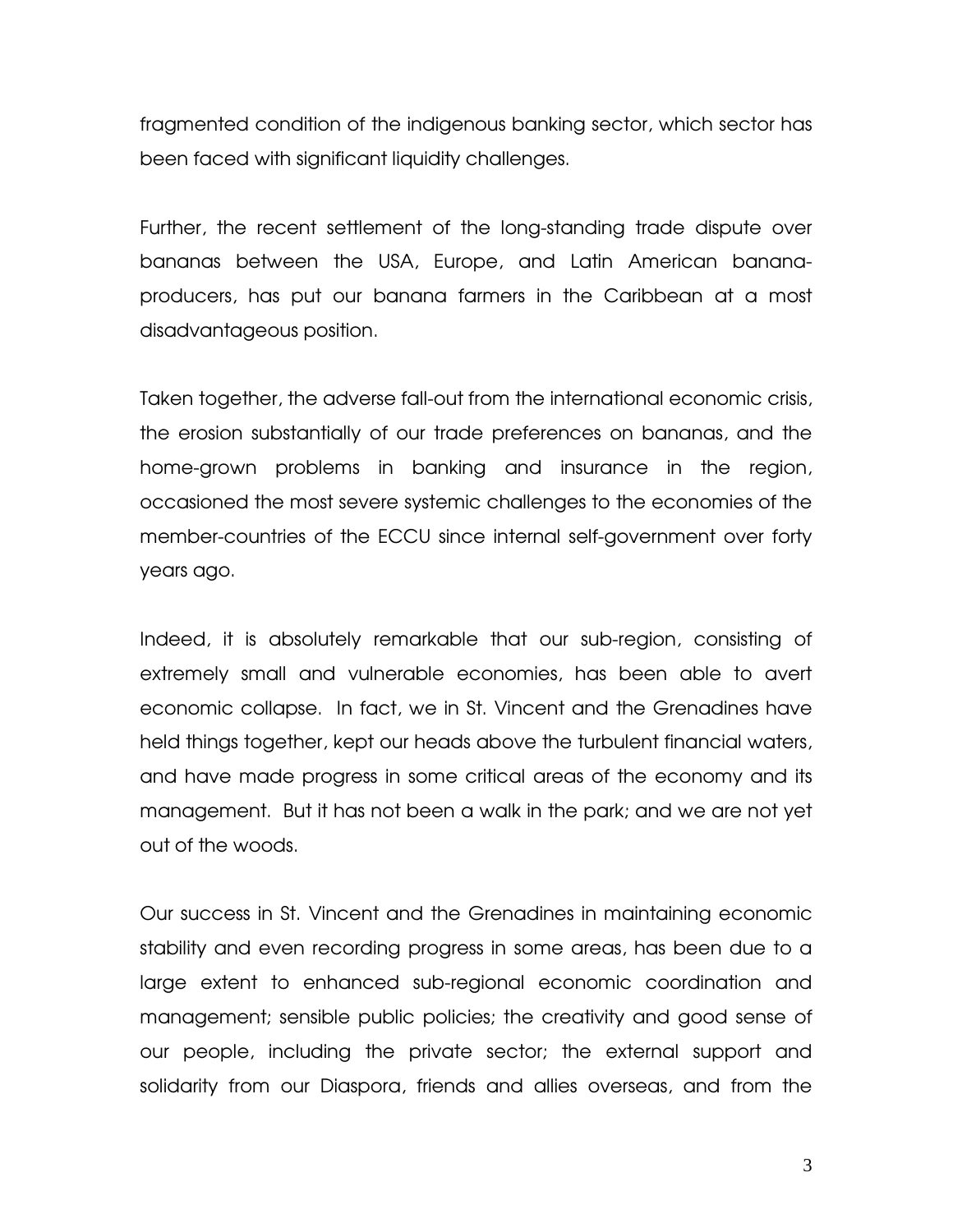developmental financial institutions; and careful economic management overall.

Mr. Speaker, in response to the international economic recession and its deleterious impact regionally, our main sub-regional institutions, namely, the OECS and the ECCU became pro-actively engaged. In mid-January 2009, the leadership of the OECS and ECCU met in a joint session over a two-day period in St. Kitts-Nevis to consider a coordinated response to the sub-regional effects of the international economic crisis. Four decisions of far-reaching consequence were taken: First, a Joint OECS-ECCU Task Force under my Chairmanship, was set up. Secondly, an Eight-Point Stabilisation, Recovery and Transformation Strategy and an accompanying Action Plan were elaborated and endorsed. Thirdly, the decision was re-confirmed to initial the new OECS Economic Union Treaty by December 31, 2009. And fourthly, a Ministerial Sub-Committee of the ECCU to address the challenges of CLICO and British-American Insurance Company was established under my Chairmanship. Later in this speech I shall detail the practical import and ramifications of these decisions.

Mr. Speaker, over the past nine years of my two administrations, St. Vincent and the Grenadines has been buffeted and rocked by unprecedented external challenges and significant natural disasters. Despite all these, our nation has survived and thrived remarkably well. A less resolute and focused people and government would have seen the economy and society go asunder. From July 2001, when my government presented a "mini-budget" in the form of Supplementary Estimates and a Supplementary Appropriation Bill, a counter-cyclical fiscal stance was adopted. This was even before the terrorist attacks on the United States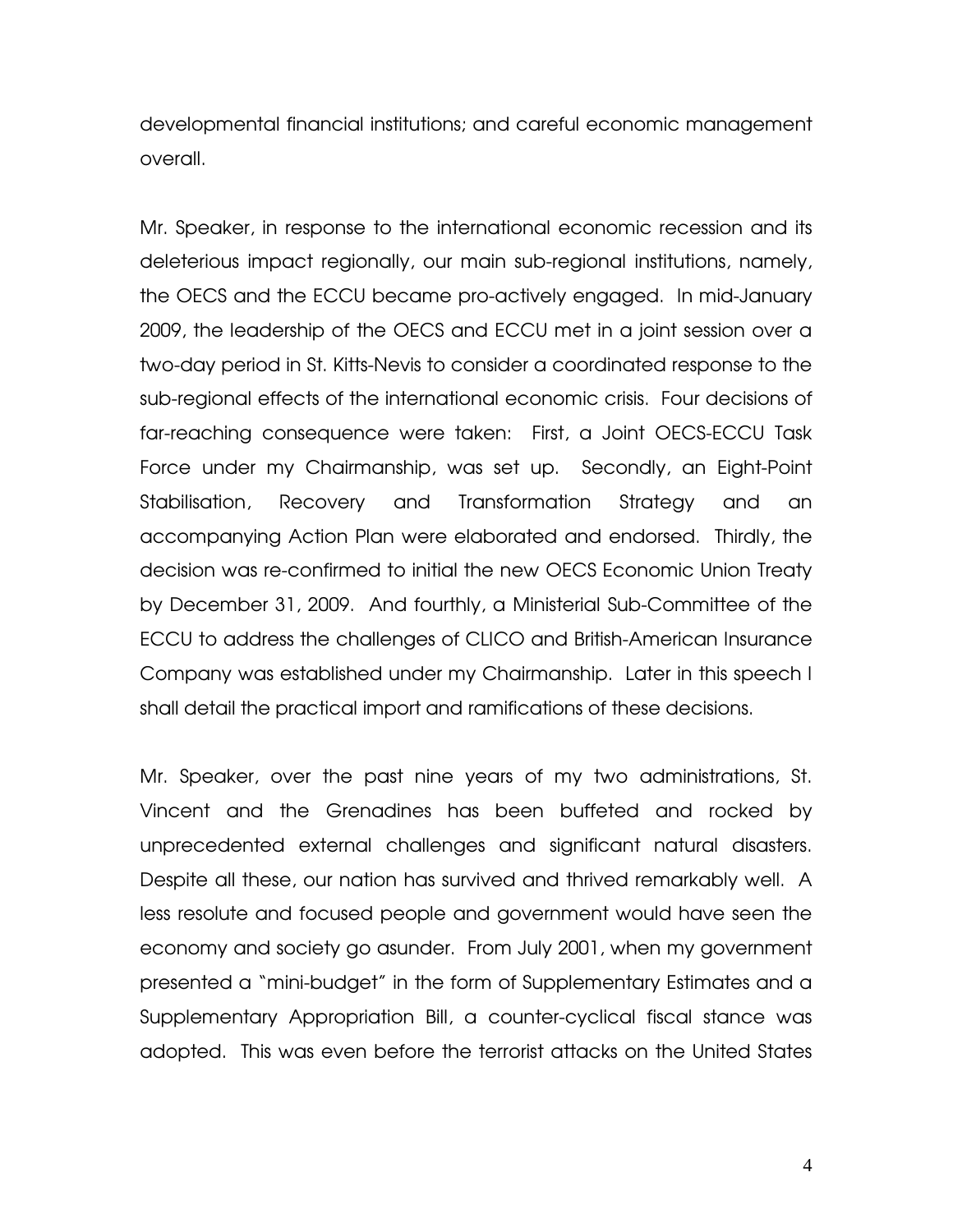of America on September 11, 2001, and their most harmful economic consequences.

At first, Mr. Speaker, the International Monetary Fund (IMF) critiqued our counter-cyclical fiscal approach as wrong-headed. The domestic parliamentary opposition concurred with the IMF thesis; it even went further and labeled our fiscal stance as "wholly irresponsible". However, by the end of 2003, the IMF had changed its tune. In its published assessment on the economy of St. Vincent and the Grenadines, dated November 07, 2003, the IMF Staff Report asserted:

"*Against the backdrop of a weak global economy and its ongoing loss of preferential trade access for the traditional crop (bananas), the economy of SVG has grown modestly in the last two years. Growth has been supported by a countercyclical fiscal stance including large public sector investment, while private sector activity has been weak"* 

This said IMF Report of November 2003 further stated:

"*The recent fiscal stance combining a boost to the economy through increased capital expenditure, while maintaining control over current expenditure and strengthening revenue collections, represents an appropriate response to the current economic situation".* 

At the same time, this said IMF Report advised that the counter-cyclical fiscal stance "*can only be pursued on a temporary basis*" and urged fiscal caution in 2004 and beyond.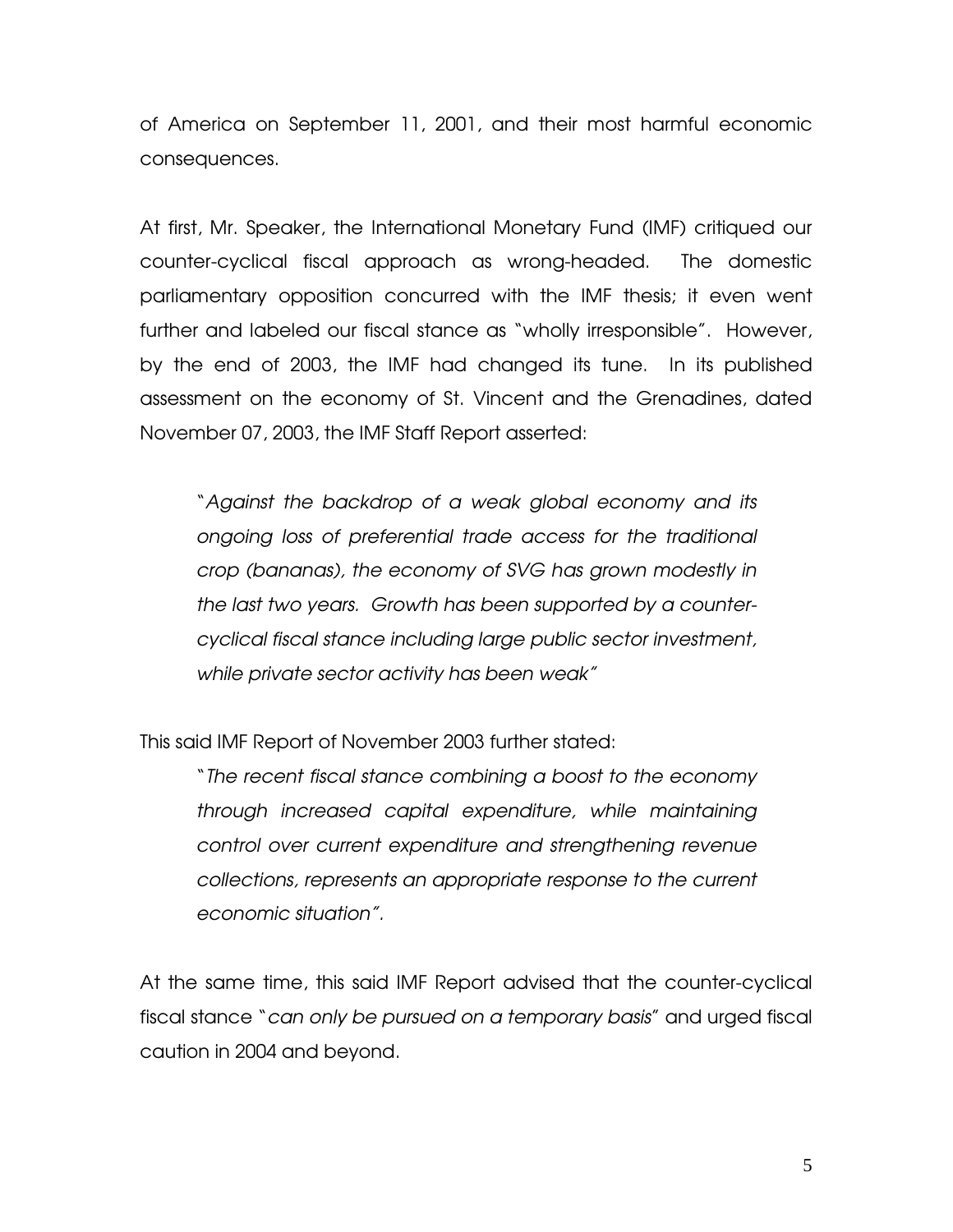In response I stated in my 2004 Budget Address, delivered on December 01, 2003, as follows:-

*"The ULP Government accepts the essential truths contained in the advice proffered by the IMF Staff Mission, and it has fashioned efficacious policies for ongoing implementation accordingly. However, the Government makes a somewhat different strategic judgment on the continued pursuance of the counter-cyclical fiscal stance for the years 2004 and 2005. We will not be as cautious as the IMF Mission recommends but at the same time we will not be reckless or profligate. We will continue to be prudent, careful, creative and balanced in reconciling, if not resolving, conflicting fiscal objectives regarding increased capital spending, on the one hand, and maintaining sustainable debt levels, on the other, within the context of enhanced revenue collection and tight controls on recurrent expenditure".*

I went on to outline the contours of our stance:

"*The sensible approach is this: When the international economic situation is bad, it makes very little sense to wait helplessly, until the recovery cycle comes around. What you do is to prepare yourself, soundly and creatively, to take advantage of the return of the boom cycle when it arrives."* 

Mr. Speaker, Honourable Members, I found it necessary to show our ongoing counter-cyclical fiscal stance, historically and conceptually, to show, first, our sensible consistency on a vital issue in economic management in difficult times, and secondly, its continued relevance in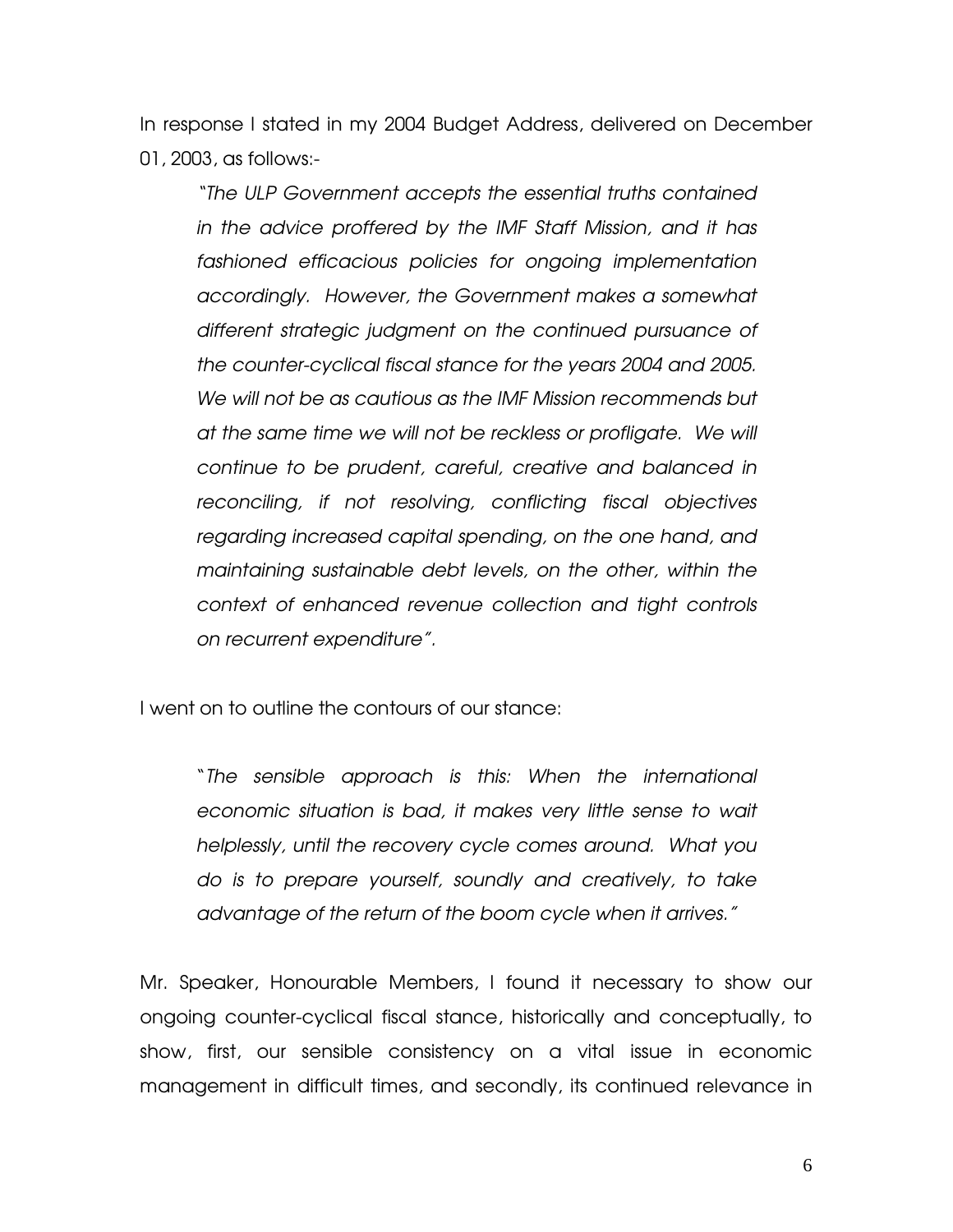this period of international economic recession and uneven, subdued recovery.

Mr. Speaker, regarding the continued relevance, in this period, of a counter-cyclical fiscal stance of enterprise and prudence, I turn for support from an IMF publication entitled World Economic Outlook: **Sustaining the Recovery** published recently in October 2009. Under the rubric "Maintaining Fiscal Support while Safeguarding Fiscal **Sustainability**", the IMF stated:

"*Notwithstanding already large deficits and rising public debt in many countries, fiscal stimulus needs to be sustained until the recovery is on a firm footing and may need to be amplified or extended beyond current plans if downside risks to growth materialise. Governments should thus stand ready to roll out new initiatives as necessary. At the same time, they need to commit to large reductions in deficits once the recovery is on solid footing and must start addressing longterm fiscal challenges by advancing reforms to put public finances on a more sustainable path".* 

This is precisely, Mr. Speaker, the public policy which the ULP administration has been advocating, and implementing, and which must be refined in the current period of the global recession and the consequential domestic challenges.

To be sure, a counter-cyclical fiscal stance in St. Vincent and the Grenadines is constrained by a number of practical considerations, including: The structure and capacity of the macro-economy to

7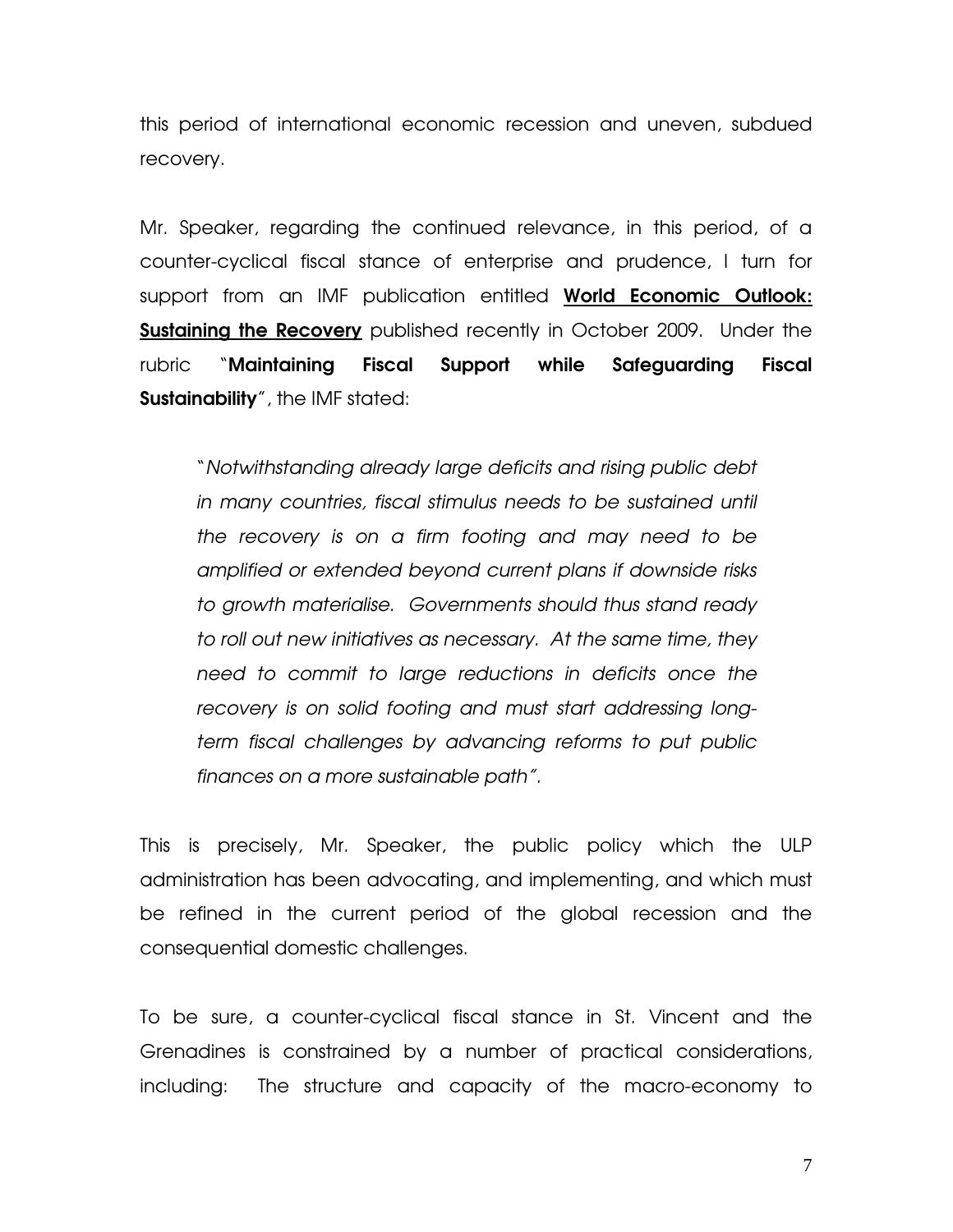generate surpluses in the short-to-medium term period; the extent of the debt-to-GDP ratio and the presence of a viable debt management strategy; the availability of sufficient monies from grants and soft-loans; the capacity of the public and private sectors to implement the public sector investment projects; the selection of the projects and programmes on which to focus the public sector investment programme; the extent of accompanying private sector economic activity, including private sector investment both local and foreign; the extent of the health and stability of the monetary and financial systems; the condition of the recurrent budget; and the financing arrangements for the capital budget.

The government's on-going counter-cyclical fiscal approach contains, Mr. Speaker, a series of elements directed towards sustainable and balanced economic development, job creation, poverty reduction, human resource development, physical infrastructure development, social transformation, deepening regional integration, and fiscal consolidation.

These elements include the following:

1. Economic stimuli in the form of tax reductions on the standard rate of company taxes (from 40 percent in 2001 to 32.5 percent in 2009); reductions in similar number to the marginal rate of personal income tax; the increase in the personal tax threshold below which personal income tax is paid from \$12,000 in 2001 to \$18,000 in 2009; the reduction in taxes in the area of tourism to 30 percent; a similar effective reduction on qualifying small businesses with annual sales of less than \$300,000; the reduction in taxes on mortgages and leases involving land by 51 percent; the provision of a special VAT rate of (10 percent) on tourism and tourism-related economic activity; tax reductions for companies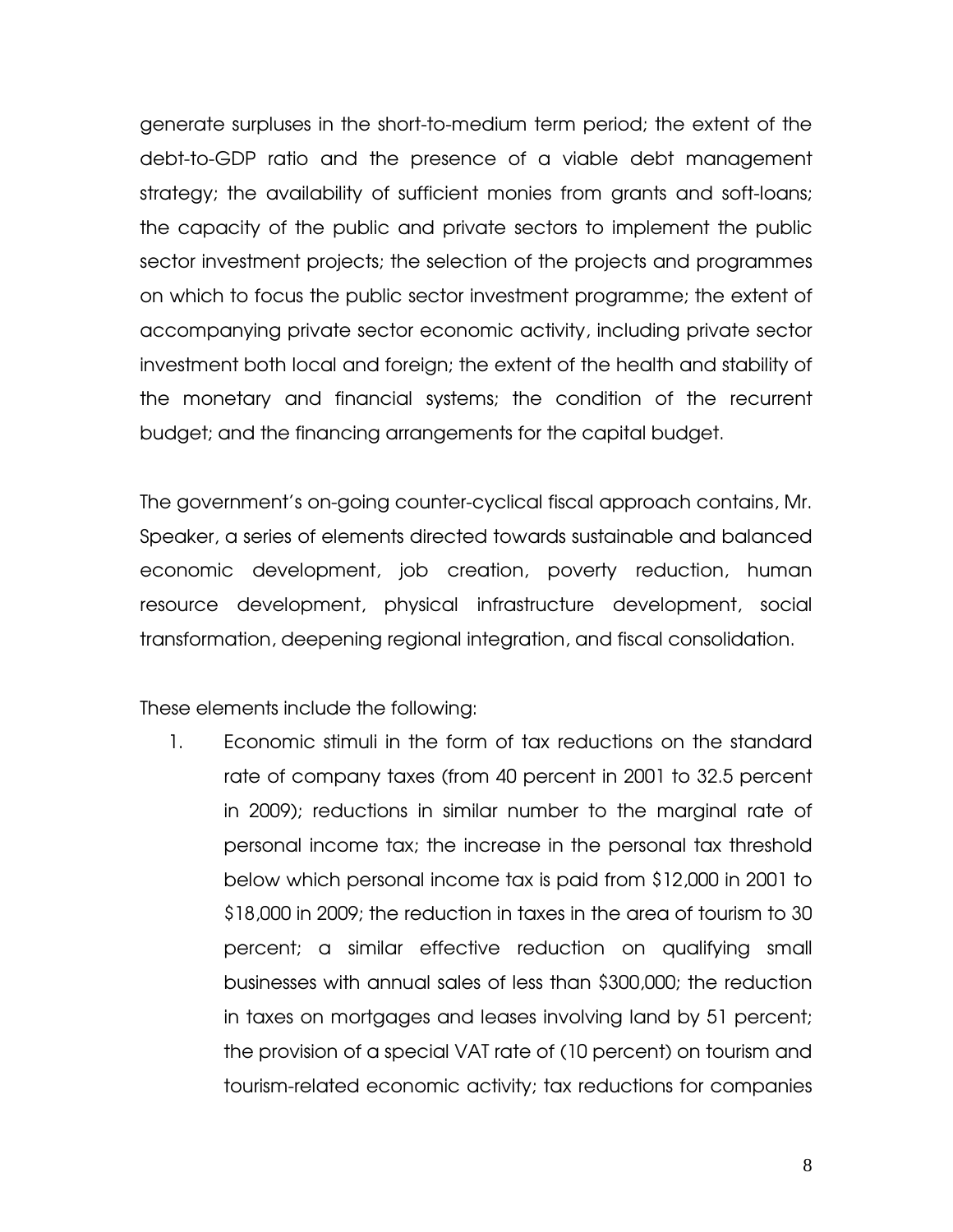which are engaged in residential development; the reduction of the interest levy from 1 percent to 0.5 percent for financial institutions which trade exclusively in mortgages for residential construction; and the reduction of company taxes on exports to CARICOM and extra-regional countries.

- 2. Economic stimuli through subsidies on agricultural inputs, including fertiliser, to farmers. (Farmers also do not pay taxes on their farm incomes and receive subsidies on motor vehicles for use in relation to farming).
- 3. Economic stimuli through subsidies and transfers of various kinds to the poor, the elderly, children, and expectant mothers.
- 4. Economic stimuli through substantial wage and salary increases for various categories of workers and public employees.
- 5. Economic stimuli through annual bonuses and special works programmes.
- 6. Economic stimuli through a focused public sector investment programme especially with grants, soft loans, and other affordable loans.
- 7. Economic stimuli through the facilitation of private sector investment both domestic and foreign by way of fiscal incentives and other socio-economic policies.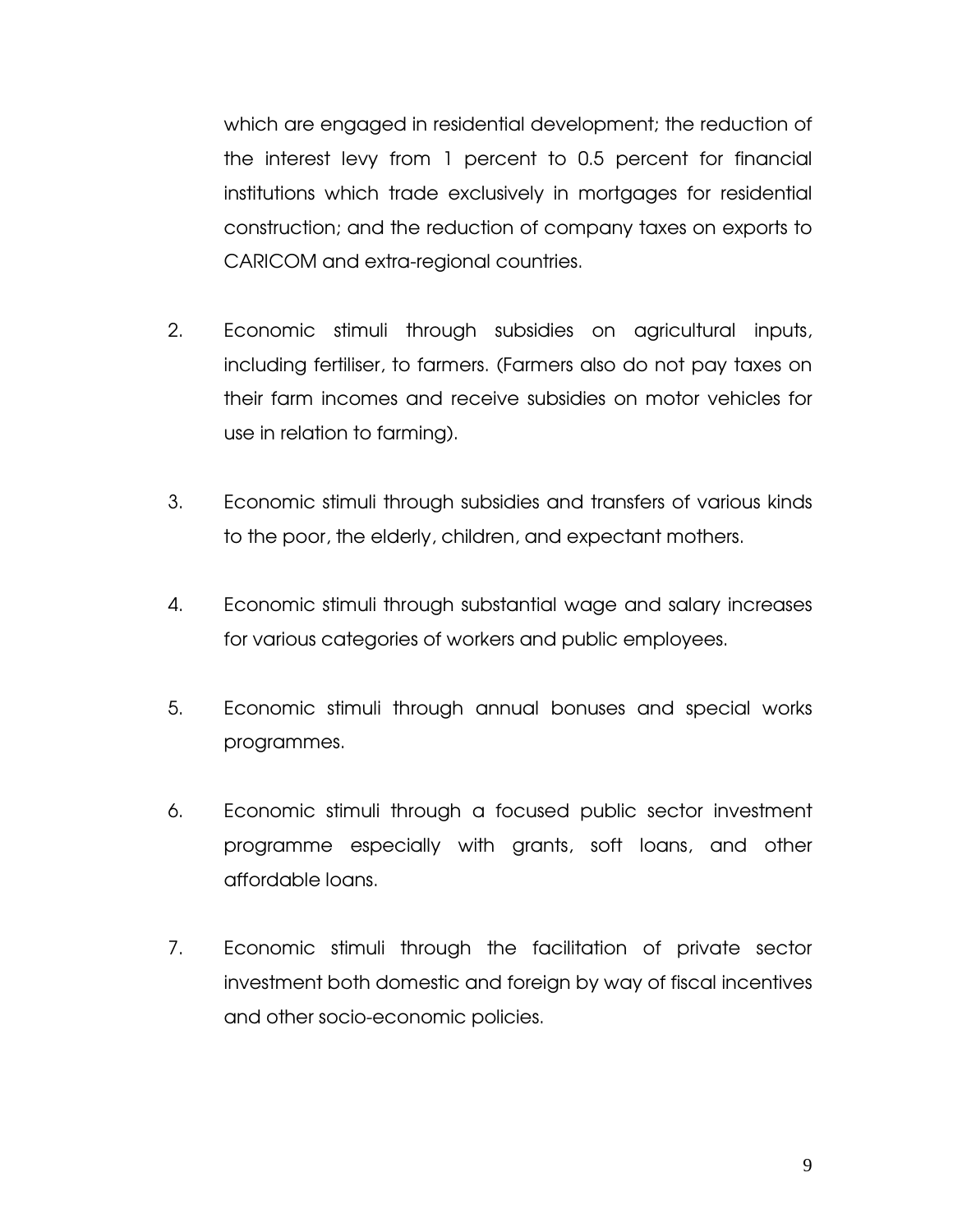- 8. The introduction of the VAT system and the replacement by it of a series of other taxes such as consumption taxes to rationalise and modernise the tax system while protecting the poor and certain productive sectors through zero-rated and exempt categories.
- 9. The improvement in public revenue measures, including compliance and administration.
- 10. The sensible management of debts and deficits.
- 11. An improvement in the productivity of public expenditure.
- 12. The building in the transparency of public expenditure.
- 13. The strengthening of the institutional framework for democratic controls, accountability, and monitoring in fiscal matters.
- 14. The safeguarding generally of social equity and social justice through fiscal measures.

Mr. Speaker, Hon members, those are the central elements in the countercyclical policy. In going forward my Government remains committed to the strategic objectives of its counter-cyclical fiscal stance and will continue to refine, amend, and further elaborate the central elements thereof.

Equally, Mr. Speaker, my Government remains steadfast to its priorities of job creation and poverty reduction, and the Education Revolution. Job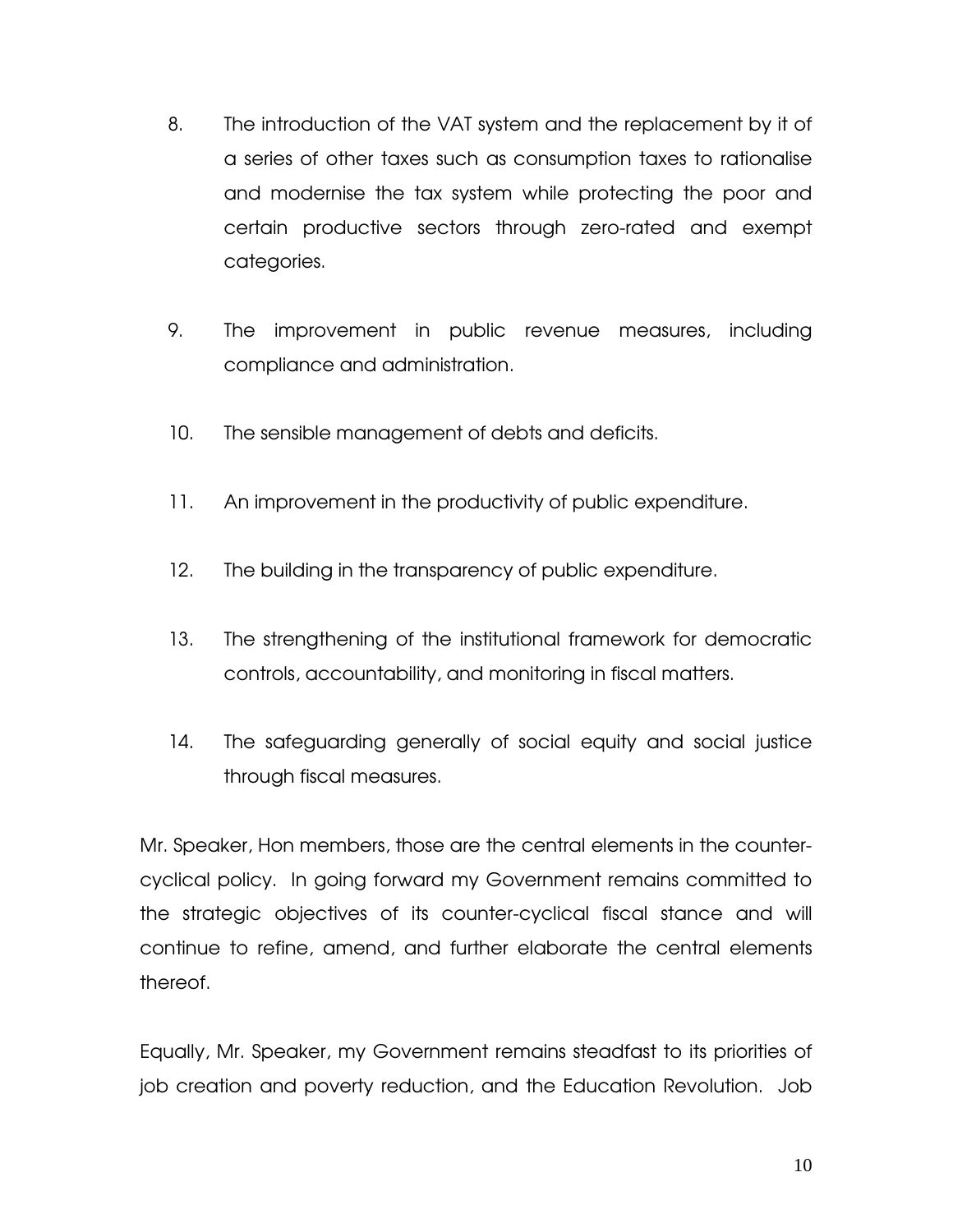creation and poverty reduction are addressed through the developmental workings of the overall macro-economy and specific, targeted strategic interventions. Economic initiatives by the State, the private sector, and the cooperative sector, functioning as an integrated whole, are vital in this challenging period. All these will be elaborated later in my speech. More than ever we must be more creative, relevant, and practical, in the nation's interest.

Mr. Speaker, Honourable Members, the Education Revolution has been an enormous success in expanding immeasurably educational opportunities for all, more especially for the poor and disadvantaged, in lifting the quality of education, applied science and technology, in laying a firm basis for optimal human resource and economic development, in raising people's consciousness of themselves and our Caribbean civilisation, in ensuring that our students and population as a whole deepen and broaden their ability to receive and transmit universal culture and knowledge, and generally in training quality minds with relevant skills for the production apparatuses.

Still, there are weaknesses and limitations in the ongoing process of deepening and widening the Education Revolution which we must continue to address comprehensively and effectively. At the same time, we will consolidate our existing efforts in every aspect of the educational enterprise and yet focus more assuredly on certain specific areas including remedial education in primary and secondary education; corrective training for children with learning disabilities; special education for children and young persons with particular physical and mental challenges; technical and vocational education; post-secondary education after hours, for working persons; and the enhancement of

11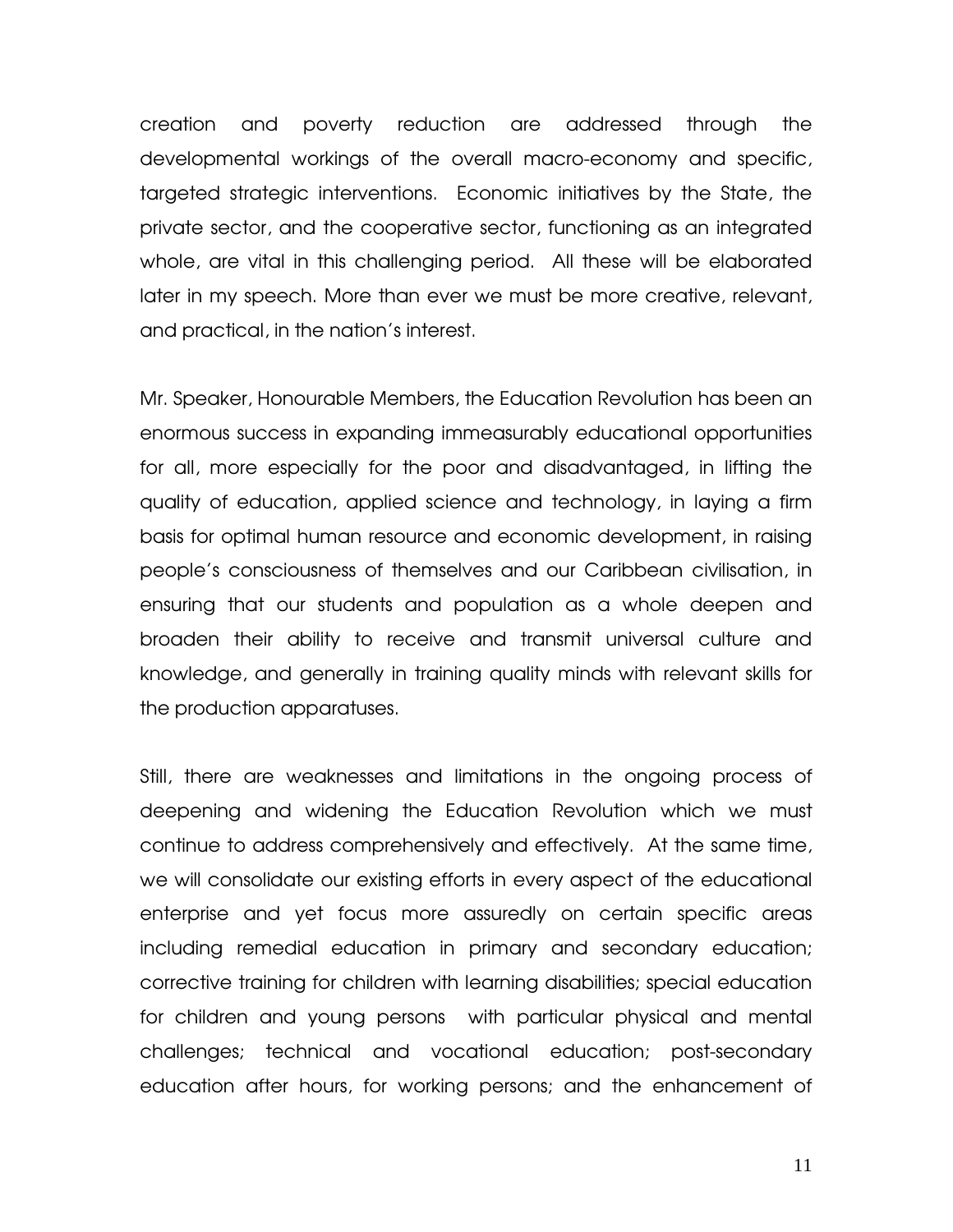professionalism and professional development for teachers at all levels. In the 2010 Budget these emphases are evident in the consolidation of the Education Revolution and its deepening and widening in certain specific areas. More will be said on these later.

# DOMESTIC ECONOMY

In the face of the international economic situation which I have outlined, economic activity in St. Vincent and the Grenadines declined in 2008. Preliminary data indicate that real GDP contracted by 0.6 percent following expansions of 8.0 percent and 7.6 percent in 2007 and 2006, respectively. The decline in growth was attributed to weak performances in most sectors. Real growth rates were recorded Government Services (9.0 percent), Communications (5.1 percent), Other Services (5.0 percent), Mining and Quarrying (1.7 percent), Real Estate and Housing (1.5 percent) and Construction (1.4 percent).

A review of the Consumer Price Index for 2008 indicated that the average annual "point-to-point" inflation rate was 10.1 percent compared with 6.9 percent in 2007. The accumulated inflation for 2008 was recorded at 8.7 percent compared with 8.3 percent for 2007.

For the fiscal year ending December 31, 2008, the government realized a current account saving of EC\$52.7 million, a decline of 4.9 percent over the comparative period, in 2007. The primary balance was a surplus of EC\$19.0 million compared with a deficit of EC\$14.4 million in 2007. The overall balance also improved, Mr. Speaker, moving from a deficit of EC\$45.5 million in 2007 to a deficit of EC\$27.8 in 2008.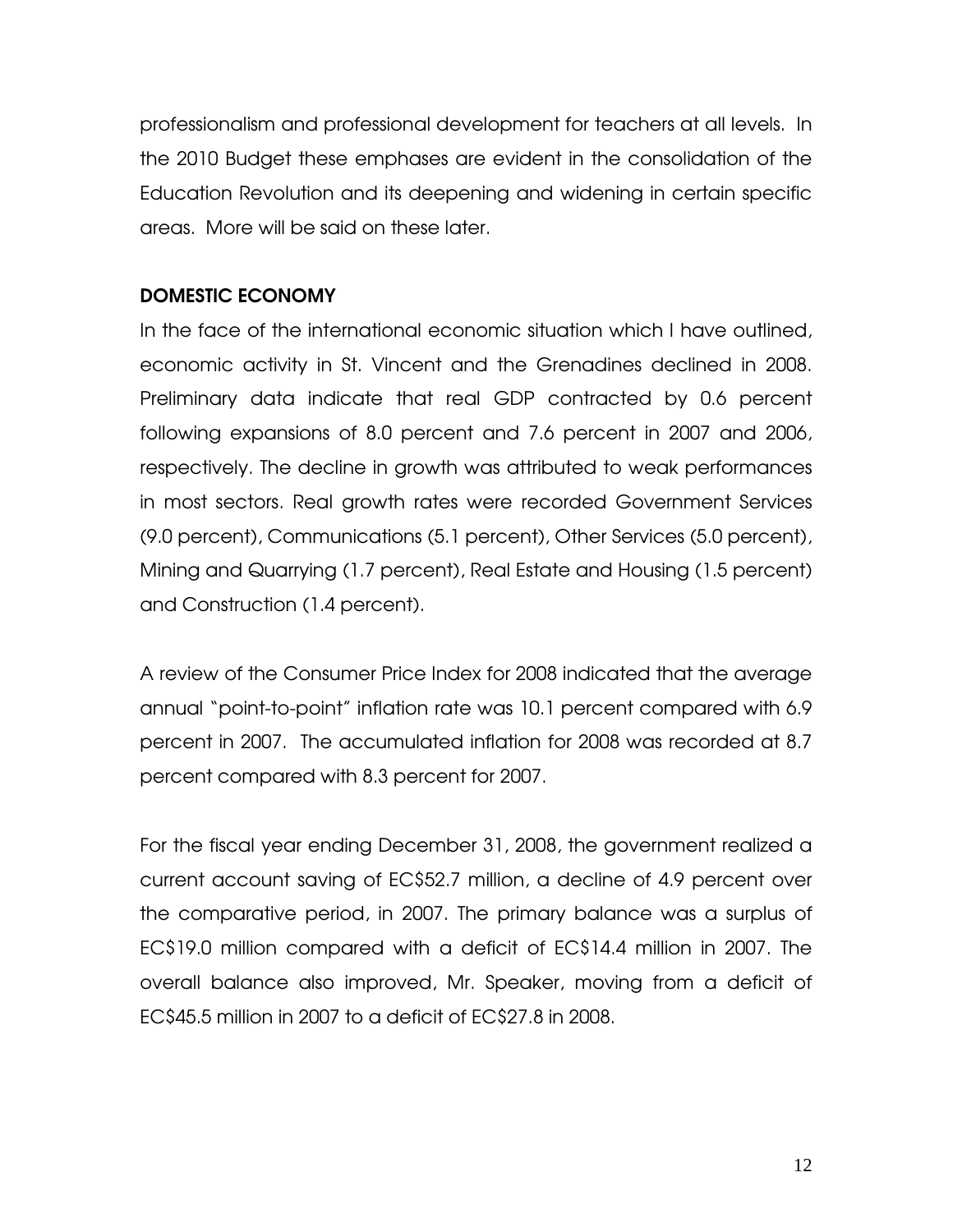The overall balance of payments position worsened in 2008, moving from a deficit of EC\$5.0 million (0.4 percent of GDP) in 2007, to a deficit of EC\$22.3 million, representing 1.8 percent of GDP. This outcome was as a result of a large increase in net inflows on the capital and financial account.

Liquidity in the commercial banking system remained at a high level during 2008, as evidenced by the ratio of liquid assets to total deposits plus liquid liabilities, which was virtually unchanged at 41.5 percent. The ratio of loans and advances to total deposits, however, rose by 3.2 percentage points to 87.2 percent.

Preliminary estimates for 2009 indicate that economic activity remained relatively stable last year, with 0.15 percent negative growth. This is better than the regional average which is estimated at a contraction of 5.6 percent for ECCU member countries. A marginal increase in construction activity is projected, but this is likely to be offset by declines in some other major sectors. New and ongoing projects in both the private and public sectors are expected to drive the expansion in the construction sector. In the agricultural sector, banana output contracted. The full impacts of the Moko and Leaf Spot diseases and later in 2009, the emergence of Black Sigatoka, have adversely affected output in agriculture, particularly bananas. Growth in output of non-banana crops is projected based on ongoing initiatives by government.

For 2009, the average inflation rate fell to 0.5 percent, a marked decline over the 10.1 inflation rate recorded in 2008. One of the contributory factors of this relatively low inflation rate was a reduction in oil prices on the international market.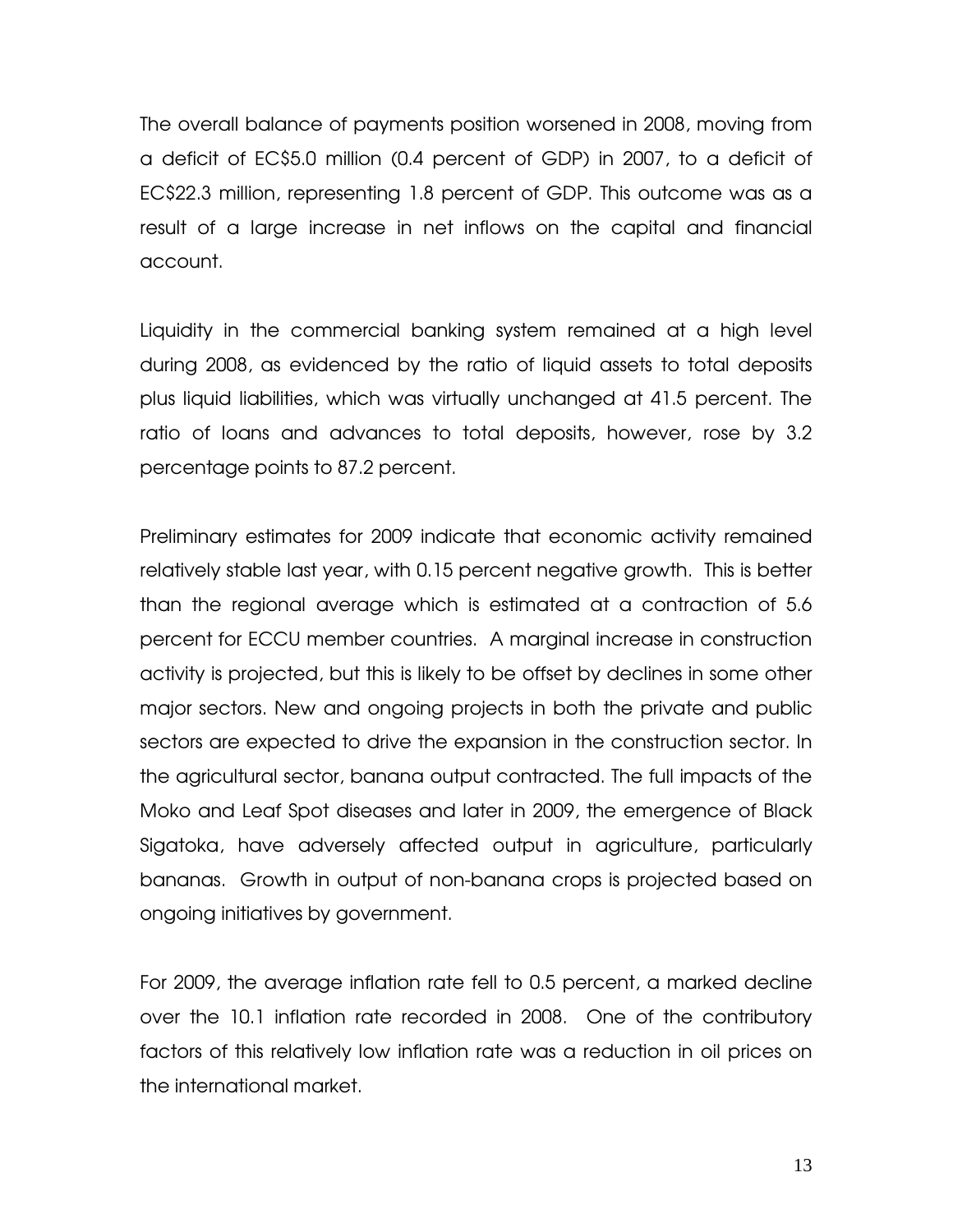The fiscal operation of central government weakened in 2009 relative to its position in 2008. The overall deficit increased to \$50.4 million compared with a deficit of \$25.6 million for the comparable period in 2008. A recurrent account deficit of \$4.2 million was recorded compared with a surplus of \$58.6 million in 2008. Meanwhile, the primary balance moved from a surplus of \$21.2 million, to a deficit of \$2.2 million in 2009. Preliminary data indicate that capital expenditure for central government in 2009 amounted to \$115.0 million, a decrease from \$130.9 million in to 2008.

#### Rebasing of National Accounts

In 2005, St. Vincent and the Grenadines, with technical assistance from the Eastern Caribbean Central Bank, embarked upon an exercise to rebase its system of National Accounts. This exercise was undertaken, consistent with recommendations of International experts, to change the base year (presently 1990), to a reference year, 2006. The methodology utilsed in this rebasing exercise was significantly improved and included deflating, using Price Indices and extrapolating using Volume Indices.

Now that the exercise is complete, significant improvements have been noted. The new series is very comprehensive. It provides estimates for services not previously captured. For example, it is now possible to determine the Gross Value Added (GVA) in Education and Health and Social Work. The results of the rebasing exercise indicate that Real Estate, Renting and Business activities is now the largest contributor to GVA, followed by Transport and Communications. The rebasing exercise also resulted in an average increase in the level of GVA of more than 33 percent for the years between 2000 and 2008. Practically, this means that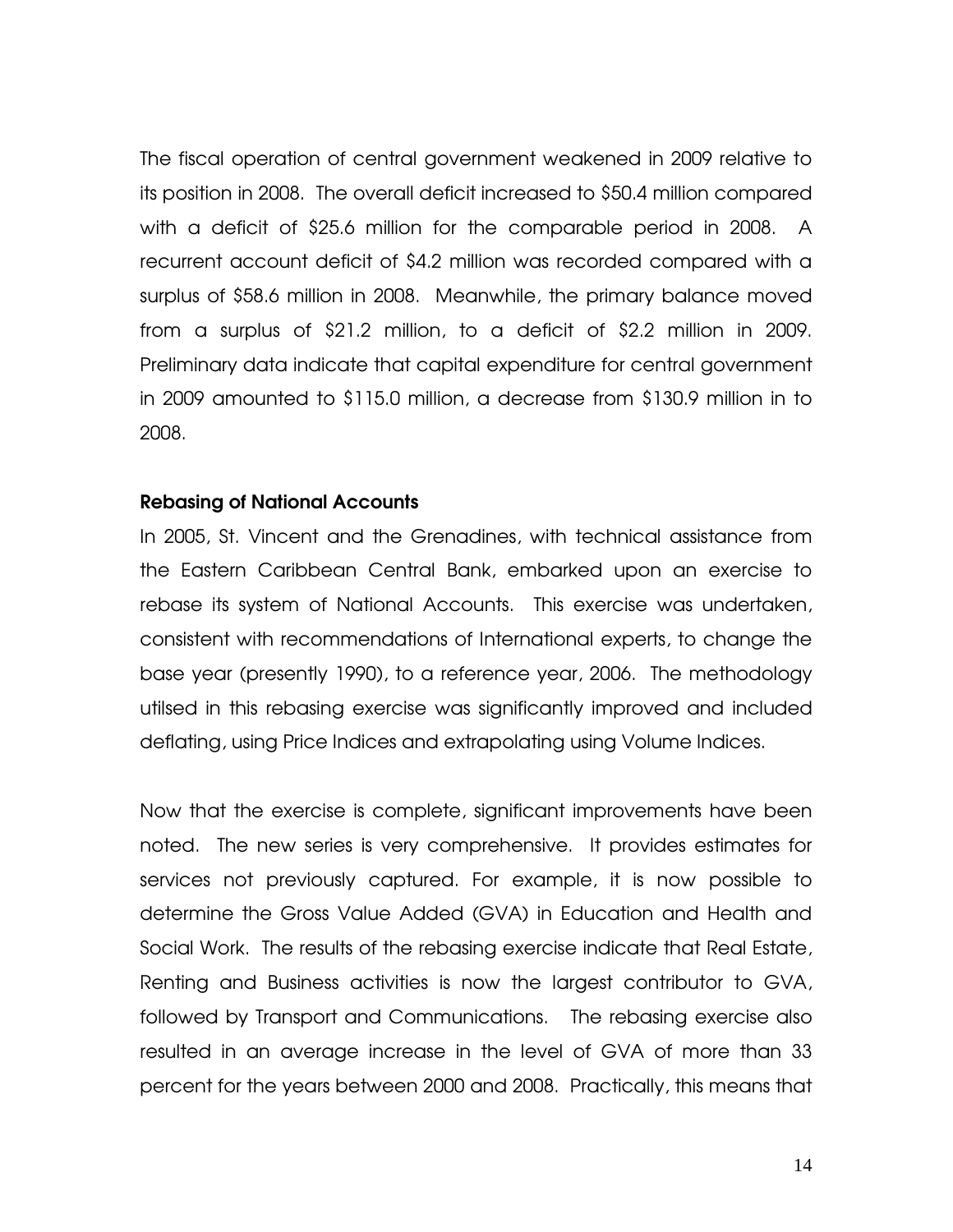the GVA for 2006 is \$1.44 billion under the rebased system, compared with \$1.08 billion under the old system. For 2008, the figures are \$1.48 billion under the rebased and \$1.27 billion under the old. The GDP at market prices show increases of similar magnitude; for 2006, GDP at market price is estimated at \$1.68 billion, compared to \$1.34 billion under the old system, and \$1.97 billion, relative to \$1.57 billion under the old, for 2008.

This rebasing will undoubtedly have implications for the various economic statistics. The rebased National Accounts will be widely disseminated during the course of this year.

# AGRICULTURE AND FISHERIES

Notwithstanding the many challenges that continue to affect agriculture, this sector has maintained its contribution to the Vincentian economy with a share of GDP remaining steady at around 9.0 percent in 2008, compared with 9.6 percent in 2007.

Since 2007, the government has continued to implement an aggressive programme aimed at wiping out Moko and Leaf Spot diseases, treating over 350 acres of bananas and plantain. Unfortunately, in 2009 the industry was affected by another disease, the Black Sigatoka. Having confirmed through laboratory tests the presence of the Black Sigatoka, this Administration devised a strategy aimed at wiping-out and mitigating this disease.

The perennial problem of praedial larceny and stray dogs continue to destroy ruminants. To address the concerns of farmers, the Ministry, with assistance from the FAO, completed a study on developing investment proposals for the livestock sub-sector. Other challenges faced by the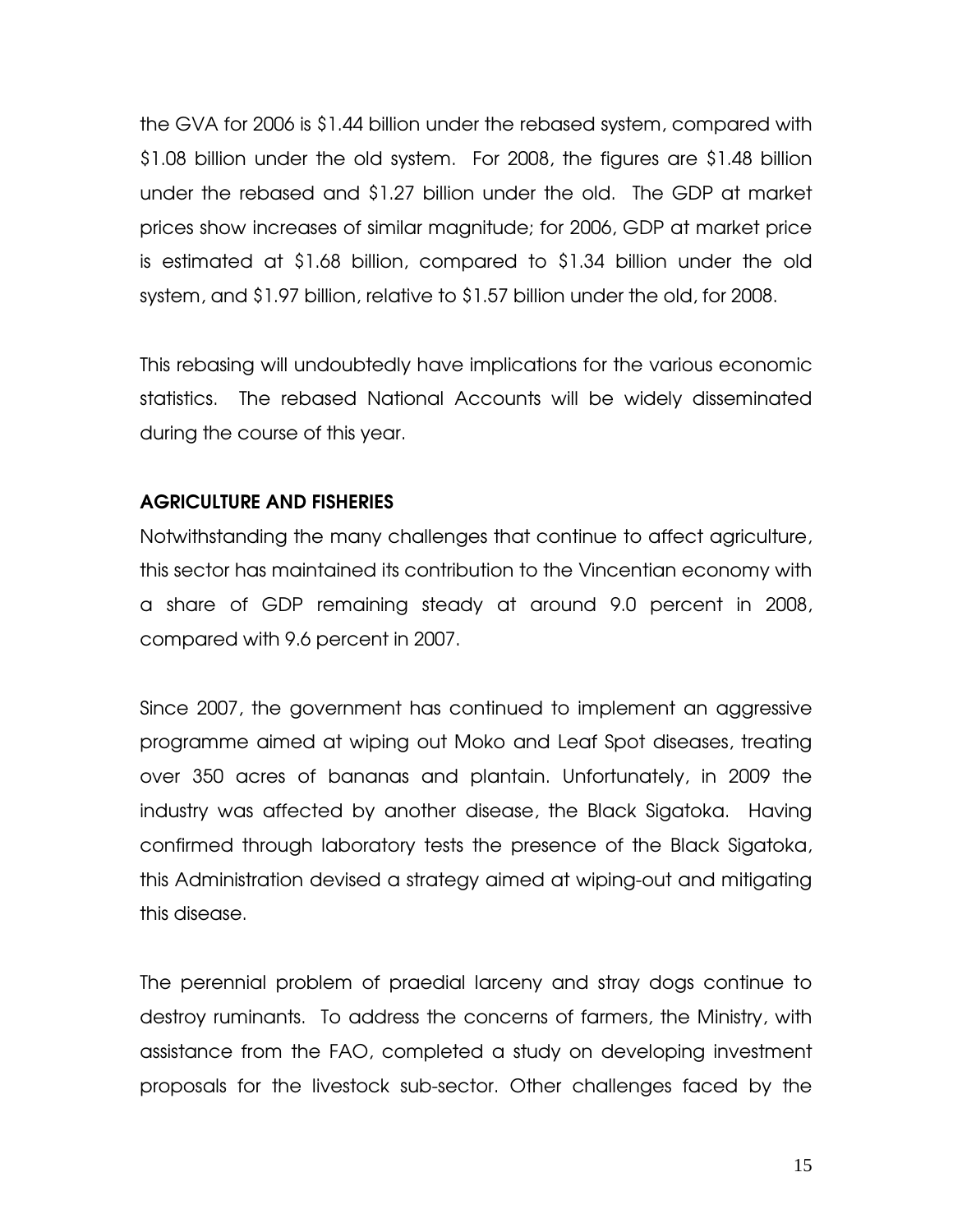sector include an unreliable supply of labour, low labour productivity, the availability of credit, as well as adverse changes in the banana market regime.

As a consequence of the preceding challenges faced by the agricultural sector, preliminary data for 2008 indicate negative growth of 6.5 percent compared with expansions of 12.7, percent and 7.2 percent in 2007 and 2006 respectively.

Mr. Speaker, an interesting development has emerged in the agricultural sector. As the challenges in bananas mount, non-banana agriculture develops. Indeed, the data show that for the nine-year period, 2001-2009, the agricultural sector in 2009, performed better than for any year, other than in 2007. Non-banana agriculture measured at constant (1990) prices increased from EC\$31.2 million in 2001 to \$55.2 million, in 2009. Correspondingly, the value of banana production, measured in constant (1990) prices, declined from EC\$16.2 million in 2001 to EC\$8.0 million in 2009.

The gap between agricultural exports and imports has been widening making St. Vincent and the Grenadines vulnerable as a net food importing country. In 2007, the value of agricultural exports was EC\$46.9 million compared to an estimated import bill of EC\$157.5 million. In 2008, exports declined to EC\$35.8 million while the food import bill increased to EC\$198.5 million. This we must correct urgently.

During this year, Government will continue our efforts to address the challenges facing the industry. Specifically in 2010 we will: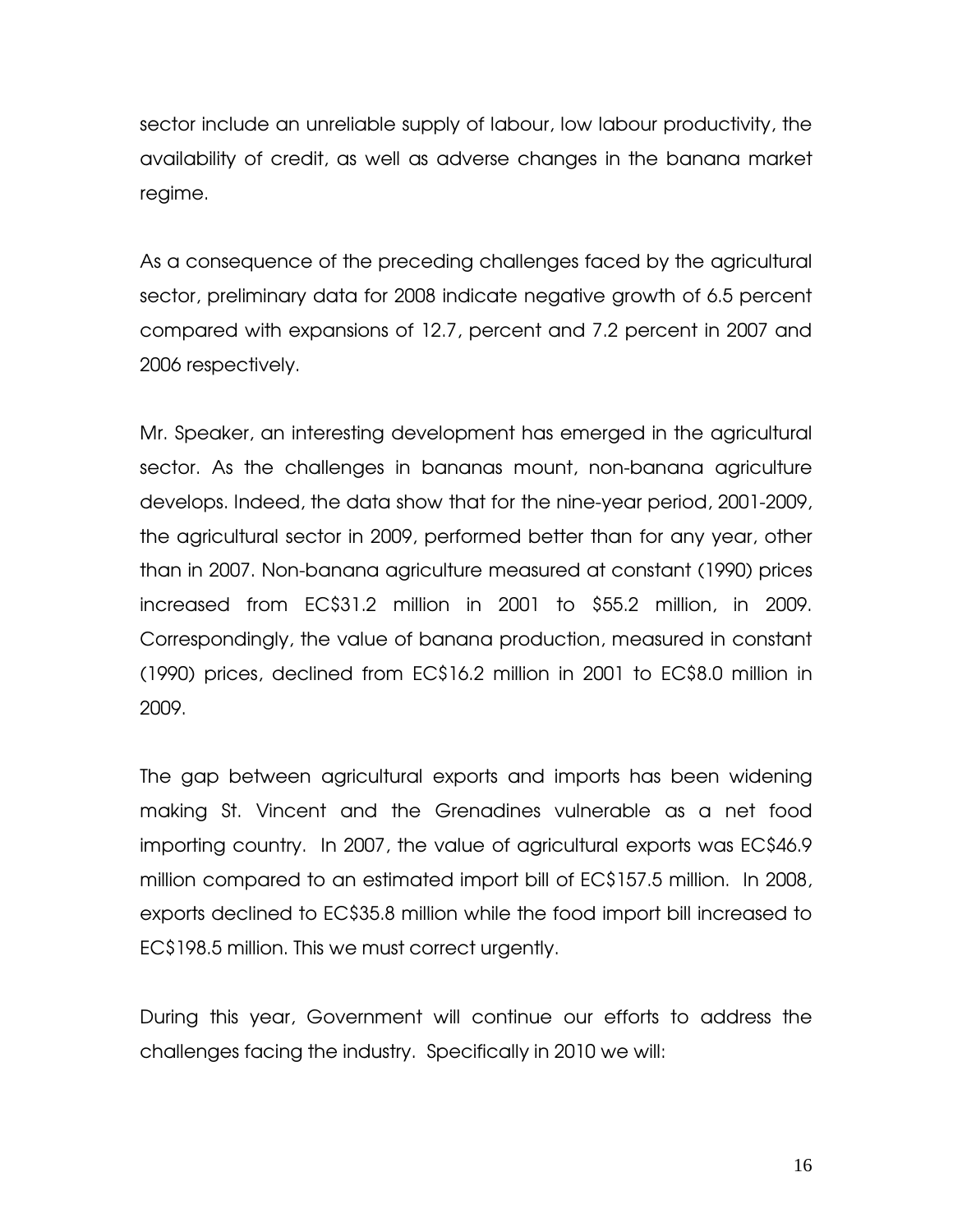- Continue treating farms affected by Moko, Leaf Spot and Black Sigatoka.
- Rebuild the confidence of farmers in several areas. In this regard, The Agricultural Produce and Livestock (Prevention of Theft) Act, 2007 has been proclaimed. We have now appointed rural constables.

In addition, we will present to this Honourable House during this year the legislation to address the problem of stray and dangerous dogs; agricultural health and food safety, the movement of livestock, animal slaughtering and meat handling.

To enhance the modernization, competiveness, scientific and technological approach to agriculture, the Agricultural Training Institute at Rabacca will be operationalized to train an estimated 1200 farmers, young entrepreneurs, school leavers, fishers and other persons involved in other agricultural support services in various disciplines to build capacity and competencies in the sector.

In the 2010 Estimates, \$24.5 million dollars are earmarked to be spent on agriculture, forestry and fisheries. Of this sum, \$16.6 million are allocated to recurrent expenditure and \$7.9 million on the capital side. Significant allocations are also made to both banana and non-banana agriculture and to fisheries. The Minister of Agriculture, Forestry and Fisheries will present the relevant details in these respects, including the operation of the Kingstown Fish Market, the Owia Fisheries Complex, and the other fisheries centres nation-wide when he addresses this honourable house.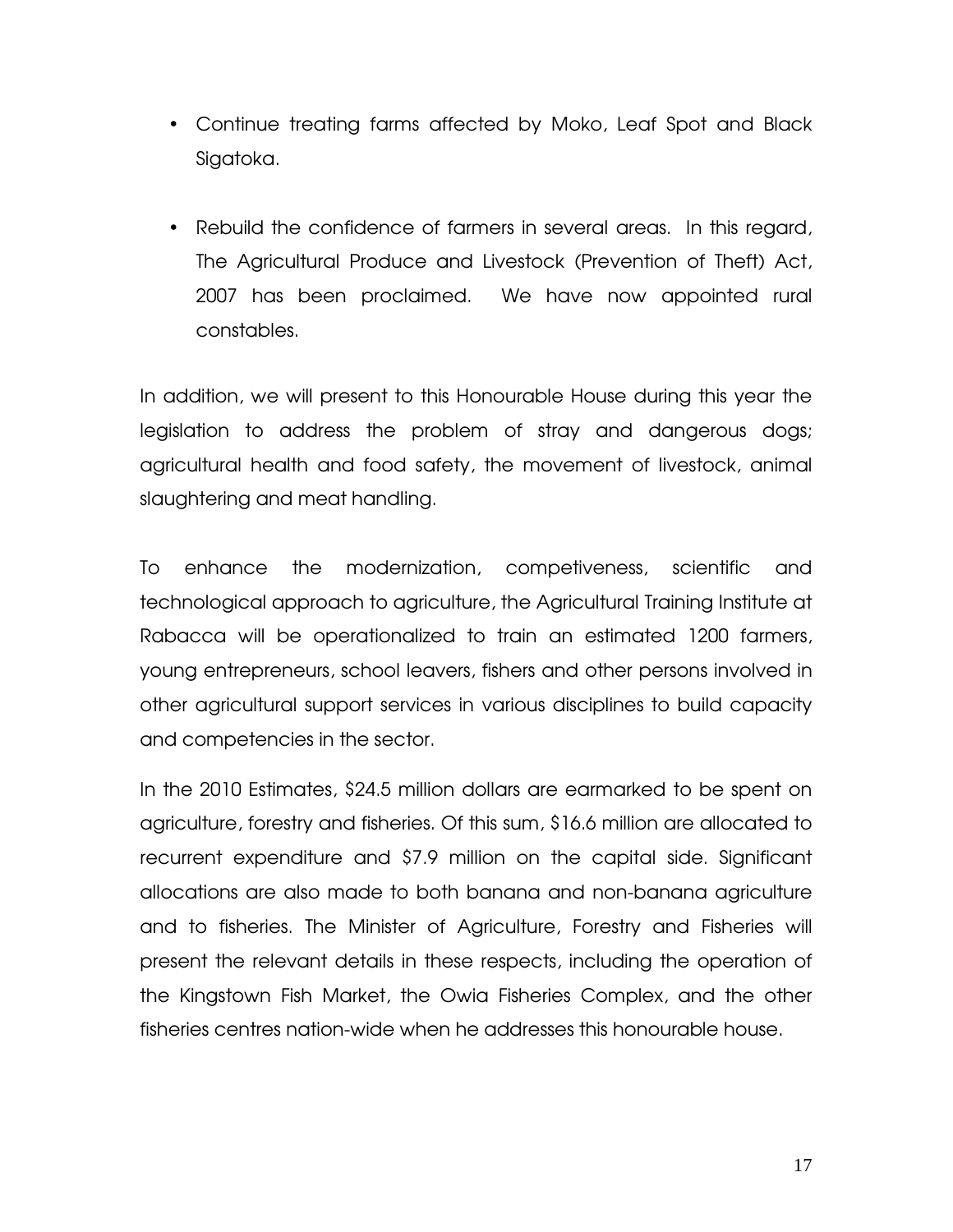# TOURISM

Mr. Speaker, Tourism remains central to the Government's overall economic development strategy. This administration recognises tourism's potential for enhanced employment-creation and foreign exchange earnings.

Preliminary data for 2009, indicate that there was a 9.1 percent increase in overall visitor arrival. This was driven largely by a 29.5 percent increase in cruise-ship arrivals, relative to 2008. Still suffering from the effects of the international financial crisis, stay-over visitors declined by 10.1 percent.

Further, the industry was challenged by several matters, including the imposition by the British government of an Air Passenger Duty (APD) on all outbound flights, where the further the distance travelled, the higher the duty; pressures on travellers from international lobbyists to limit long haul travel in a quest to reduce green house gases; expensive air transport; the incidence of crime and harassment of visitors, particularly in the yachting sector; the absence of an appropriate hospitality training facility to improve the human resource base employed in the tourism sector; lack of a critical mass of suitable accommodation, particularly on St. Vincent, to attract major tour operators and airline companies.

Mr. Speaker, there are focused policies and programmes, on-going, to address each of these challenges, including urgent consideration being given to tougher laws and a more practical criminal procedure in tackling crime on vessels, including yachts.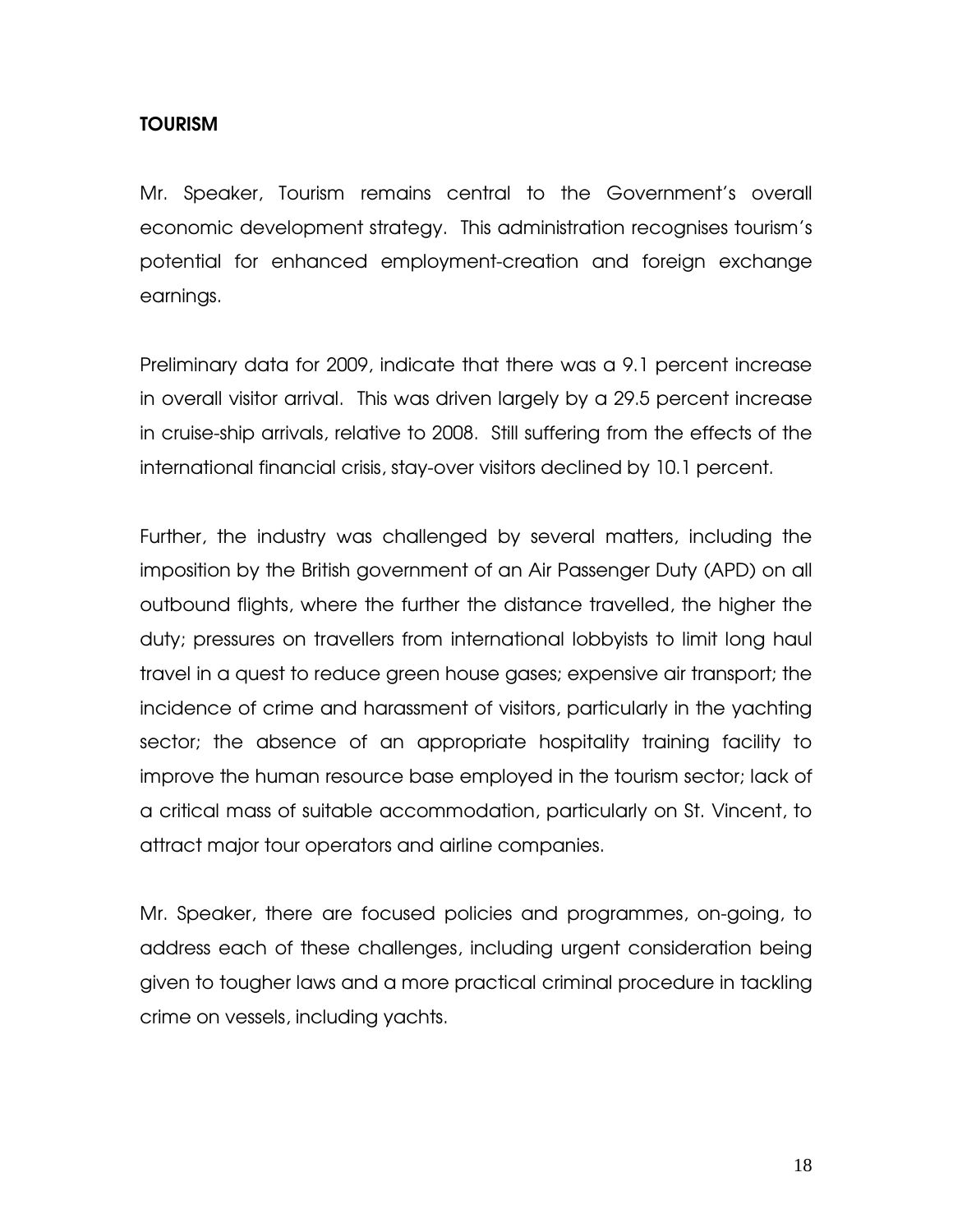Despite these challenges, and more, St.Vincent and the Grenadines has an excellent tourism product in the aggregate and particular distinct features of outstanding quality and breathtaking beauty in our multi-island destination. More and more, the hoteliers and other service providers in the tourism industry are lifting their game. At the same time, the government is building the institutional capacity to pilot and manage this vital industry. In this regard, the role of the St. Vincent and the Grenadines Tourism Authority, established a year ago, is pivotal. Its coordinating work with the St. Vincent and the Grenadines Hotel and Tourism Association, and other stakeholders, is of central importance in going forward.

During 2009, Mr. Speaker, the Tourism plant was substantially improved with the completion of fourteen sites under the Tourism Development Project, funded by the European Union at a cost of EC\$20 million. These sites include: Falls of Balleine; Dark View Falls; the Vermont Nature Trail; the Cumberland Nature Trail; the Layou Petroglyph Park; the Botanic Gardens; Wallilabou Falls; Cumberland Beach Recreation Centre; the Owia Salt Pond; the Youroumei Heritage Village; the Soufriere Cross-Country Trail; the Black Point Tunnel; the Rawacou Beach; and Belmont Lookout.

In the 2010 Estimates, Mr. Speaker, a capital project of EC \$3.77 million, funded by the European Union, is included to improve access to the Tourism Sites. This project entails the rehabilitation of 3.6 miles of access roads at Dark View, Trinity Falls, Vermont Nature Trail, Rawacou, and other sites.

In 2010, the Ministry of Tourism envisages improved performance through a number of other developments, including: The implementation of the Tourism Sector Plan (2010 – 2020), which was fashioned in the 2008 to 2009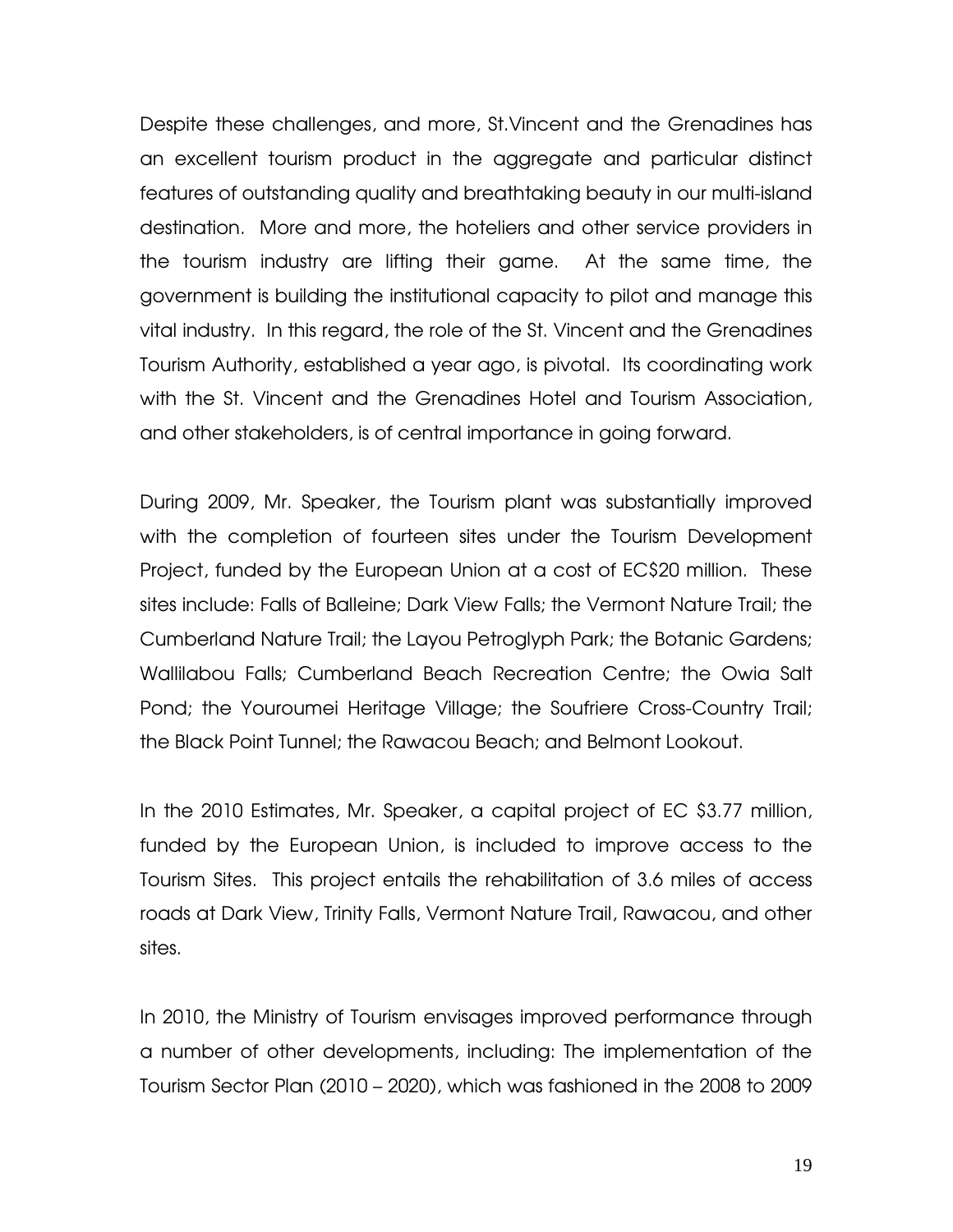period, and this will further guide tourism development; the elaboration of the draft Terms of Reference for the Hospitality Institute; and an enhanced application of ICT in the marketing strategies and programmes of the Tourism Authority.

The Hospitality Institute is intended to train new entrants and existing personnel in both the tourism and maritime sectors. It is estimated that 350 students will be able to make full use of this facility by its second year of operation. In the second half of this year, 2010, design work on the Institute will commence. It is expected that actual construction on the Institute will start in the second half of 2011. This project is estimated to cost EC \$9.3 million and is funded by the European Union under SFA 2007 and 2008.

Mr. Speaker, the 2010 Estimates are replete with promising Result Indicators for the Tourism Sector covering a wide range of initiatives touching and concerning, among other things, Tourism Education, Human Resource Development, Community Tourism, Public Awareness and Public Relations, Planning and Development, National Parks, Rivers and Beaches.

For the year 2010, the Ministry of Tourism has been modest in its forecast of visitor arrivals to St. Vincent and the Grenadines. This is understandable, given the global economic condition and the airlift challenges. It forecasts a 1 percent growth in stay-over and same day visitors, and a 5 percent growth in yachting and cruise tourism. The Ministry is looking for every opportunity to exceed these numbers.

Mr. Speaker, in the 2010 Estimates, the Ministry of Tourism has been allocated EC \$27.47 million in total, of which \$18.1 million is for recurrent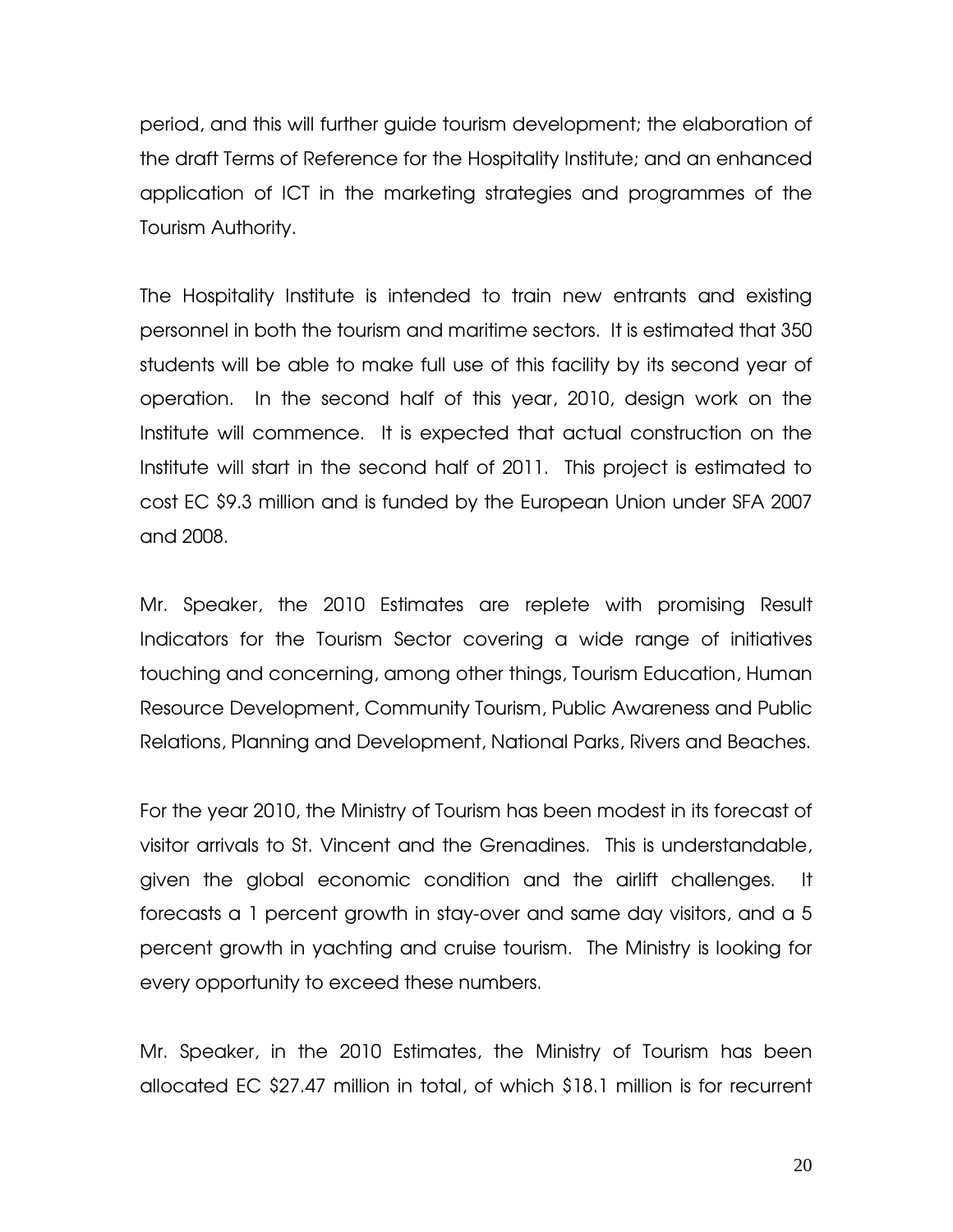expenditure and \$9.37 million for capital spending. Of the \$18.1 million for recurrent spending, the Tourism Authority is allocated \$14 million for its marketing and promotion. Additionally, Invest SVG, another state-owned enterprise, has been allocated \$1.65 million to promote and market St. Vincent and the Grenadines as an investment destination. The Tourism Authority and Invest SVG work in tandem in the marketing and promotion of our country. By comparison, the tourism and promotion budget in the year 2000 was minuscule, comparatively. Naturally, we expect to see more bang for the buck!

## PRIVATE SECTOR DEVELOPMENT

Mr. Speaker, in every Budget speech that I have delivered and in every set of Estimates I have presented to this Honourable House, I have highlighted my government's unequivocal support for the private sector and its quest to build a strategic partnership between the private and cooperative sectors and the State. Every objective observer recognizes all this.

There is, however, an antiquated, anachronistic ideological divide of no relevance to our national condition in which some persons are still imprisoned, and who hold that a government that defends and uplifts the poor and the working people is automatically against the private sector and wealth creation. Nothing could be further from the truth.

Indeed, economic successes recorded by the private sector and the macro-economy as a whole during the past nine years stem, in part, from the strengthening of the strategic partnership between the private and cooperative sectors and the State. To be sure, the State has been a force for good in our Caribbean and cannot retreat from a role as a producer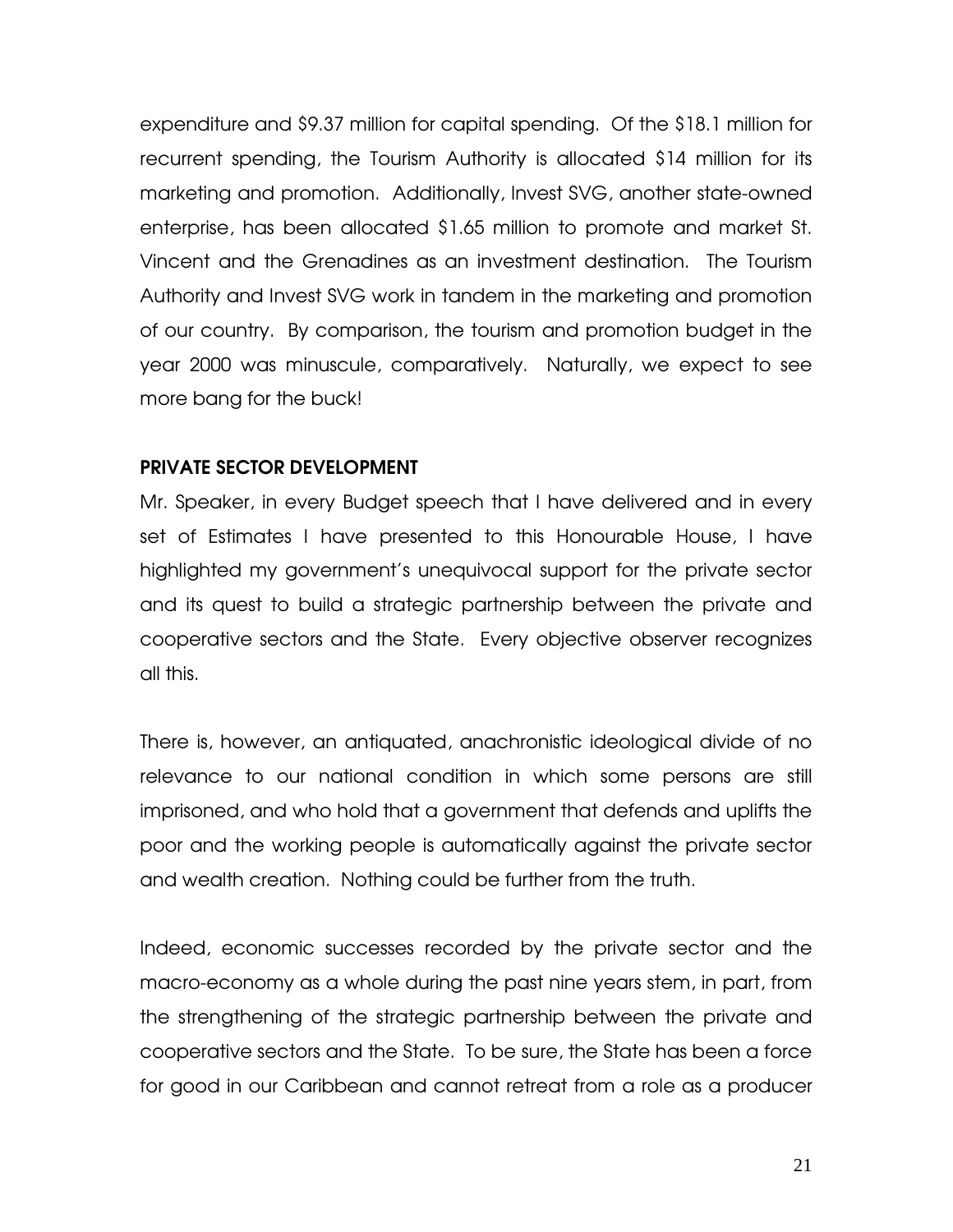of public goods and services and as a robust facilitator and staunch supporter of private enterprise in tourism, agriculture, fisheries, manufacturing, banking, insurance, wholesale and retail trade, transportation, telecommunications, and an assorted range of other services.

Mr. Speaker, simply put, the private sector is central to wealth and job creation. It commands a pivotal role in the on-going quest to build a modern, competitive, many-sided, post-colonial economy which is at once local, national, regional, and global.

My government is determined to maintain and further enhance a Good Investment Climate. The central elements in this regard revolve around: The maintenance of the macro-economic fundamentals of a stable currency, relatively low inflation, fiscal soundness, enhanced competitiveness, and increased productivity; an effective and efficient state administrative apparatus; political stability, safety and security; sensible and practical, but not overbearing Regulations; a fair, balanced and facilitating regime of taxation; a well-functioning, accommodating financial and banking system; a sound and competitively-priced infrastructure of communications (air, sea and land), telecommunications, water, electricity, education, health, and other social services; a democratic system of good governance, including a sound judicial system; and a trained, and trainable, workforce and a flexible labour market. My government has been focused on securing these essentials, and more, for the private sector and the nation as a whole. But as always, much more, can and should be done. In respect of specific sectors or types of business, there have been, too, targeted strategic interventions to facilitate private sector development.

22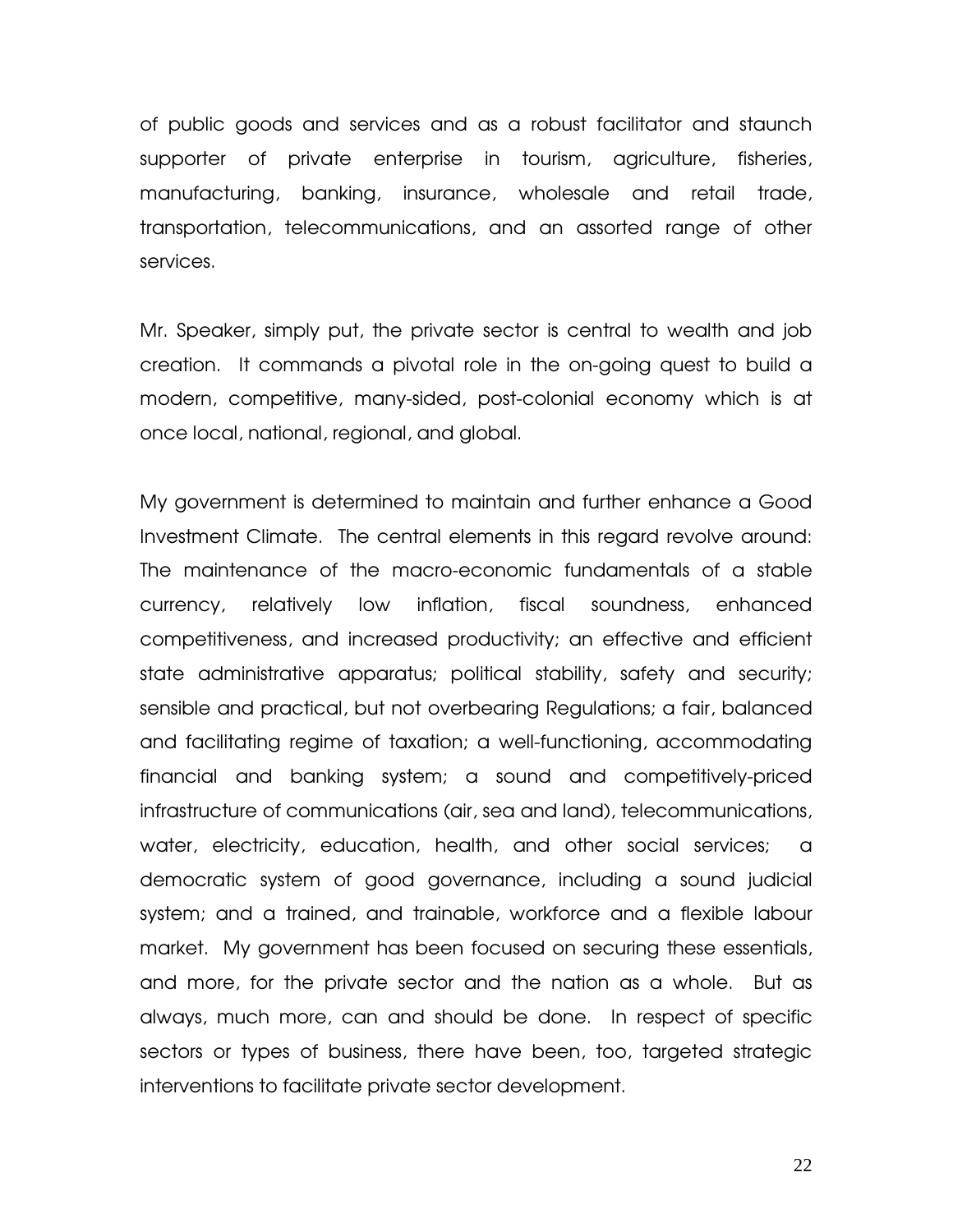Across the board there has been a reduction of the standard rate of company tax and personal income tax from 40 percent in 2001 to 32.5 percent at present. My government intends to reduce this further as soon as the economic circumstances permit. Exporters to CARICOM and extraregional markets have taxation rates as low as 15 percent. Tax incentives or reliefs of all kinds abound for producers in agriculture, fisheries, tourism, manufacturing, construction companies of residential houses, small enterprises, among others.

The government has created four vital institutions to facilitate business generally and in specific sectors, namely, the Centre for Enterprise Development (CED), Invest SVG (formerly National Investment Promotions Incorporated), the Tourism Authority, and the Banana Services Unit at the Ministry of Agriculture. They do most valuable work.

Mr. Speaker, my government has been investing considerable time and resources to ensure that the Customs Department and the St. Vincent and the Grenadines Port Authority deliver quality services at competitive prices. I know that clients at these entities have a myriad of complaints, some justified but some not. There have been marked improvements at both Customs and the Port but there is no room for complacency. As Minister responsible for the Customs and the Port, I hear the complaints and I give the assurance that both entities will continue to lift their game. In the 2010 Estimates there are significant allocations of financial resources for the further development of both Customs and the Port.

In 2010, important private sector initiatives are on the cards, some ongoing, some about to start up. On-going tourism investments at Buccama, Bequia, Union Island and Canouan will add significantly to the

23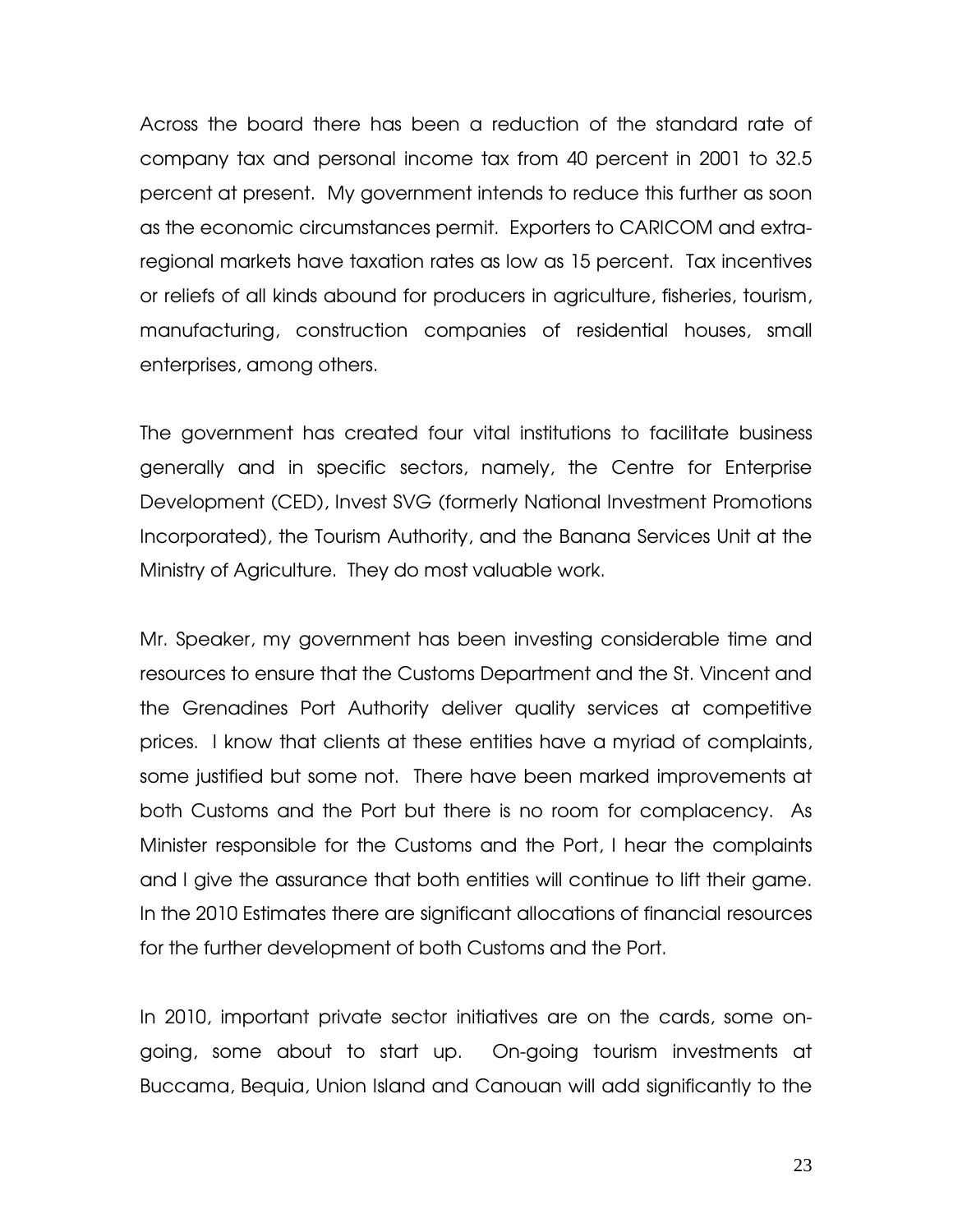tourism capacity. I have been advised that the first phase of 350 rooms of the 1,000-room Buccama resort is scheduled to be opened in July 2010.

By July 2010, too, further planned investments of at least US \$100 million are to commence in the developed resort area of Canouan. The construction of even more high-end facilities will further transform Canouan as an elite destination of choice. There will be a huge demand for construction and other workers on this site. The investors will make the full announcements at the appropriate time. The proposed investments in the south of the island are now put in sequence, following the imminent investments in the north. Mr. Speaker, this additional massive investment in Canouan would not even have been considered had my government not built the Canouan Jet Airport.

Tourism investments are also planned for Bequia, Union Island, Mayreau, and mainland St. Vincent. The issue of their start-up is hinged on the extent of the rebound in the real economy, globally.

Several important domestic private sector investments are underway or are planned, reflecting a continued confidence in our country and its governance. The most visible is the multi-million dollar investment in the form of the construction of a huge supermarket at Arnos Vale by the owners of Aunt Jobe Supermarket. Other domestic investments include small hotels, apartment buildings, agro-processing, and the expansion of existing business enterprises such as Bottlers Limited and Caribbean Glass and Aluminum Company. This latter company has now commendably gone regional in its production and distribution.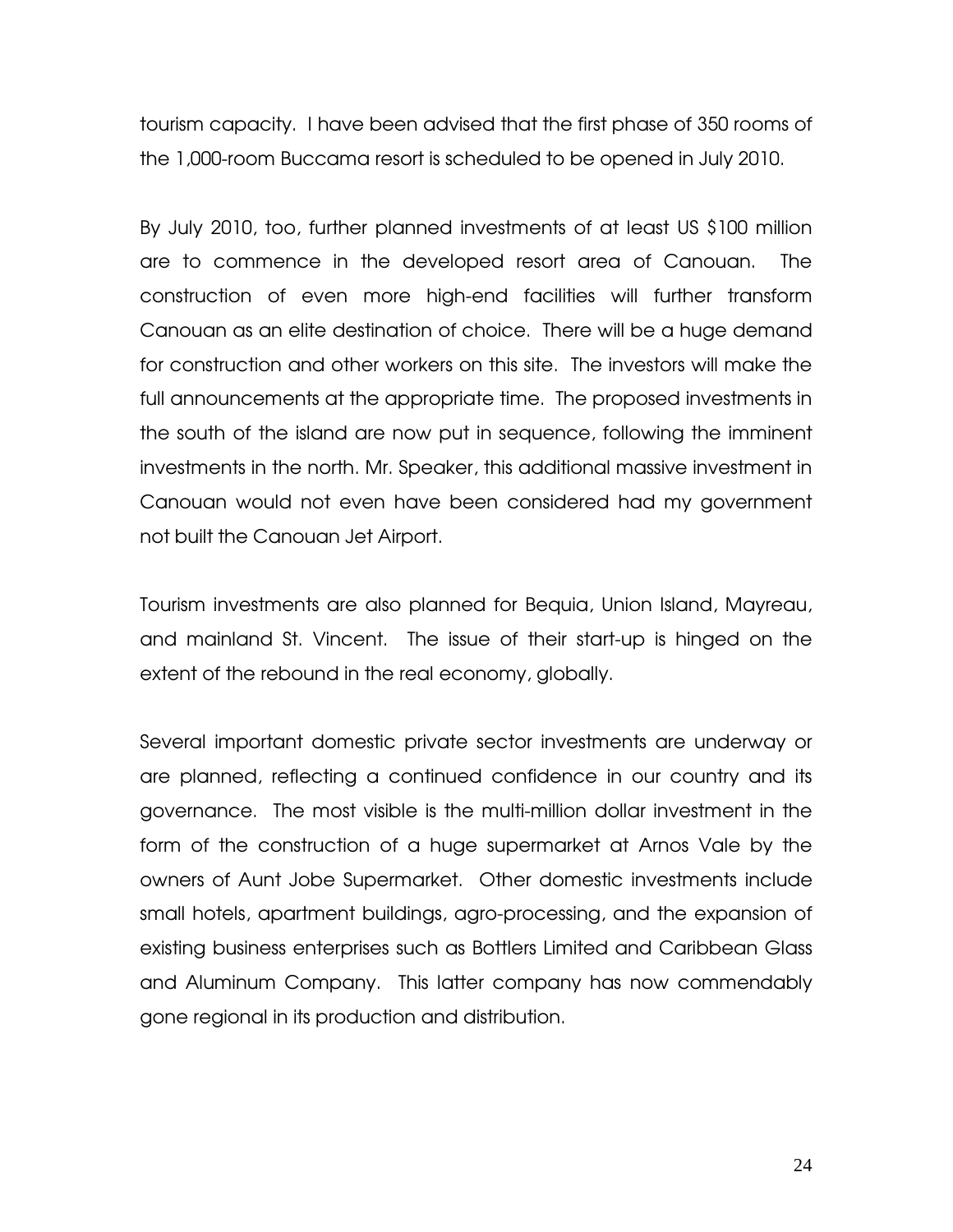Mr. Speaker, I have received a matrix, prepared by the Ministry of Telecommunications and Industry, with a list of 20 companies, sound performers, which produce high quality goods and services but which require technical and financial support of one kind or another. I have mandated the Minister of Telecommunications and Industry to engage actively each of these companies to ensure that the Government facilitate them in their endeavours. More generally, I am seeking to mobilise competitively-priced capital for on-lending to these and other enterprises. My government is determined that our domestic private sector entities receive every support reasonably practicable, for their further development.

#### AIRPORT DEVELOPMENT AND AIR TRANSPORT

The Government of St. Vincent and the Grenadines continues to demonstrate its commitment to improve markedly air access to and from this country. It recognizes, too, the vital role of air access to the tourism product. During 2009, refurbishing work on the Union Island airport was completed. The runway was resurfaced and coastal protection works implemented at a cost of \$4.5 million. Further improvements to the J F Mitchell airport in Bequia were carried out, including the installation of equipment to facilitate night landing. In addition, two years ago, the Canouan Jet Airport was built and the services to that airport now include direct flights to and from Puerto Rico with other connections to Barbados. This is indeed historic as far as airport development and service to the Grenadines is concerned. In the 2010 Estimates, \$4 million have been allocated to repair the E.T. Joshua Airport, including the runway, and a further \$1.4 million to purchase and install communications equipment at that airport.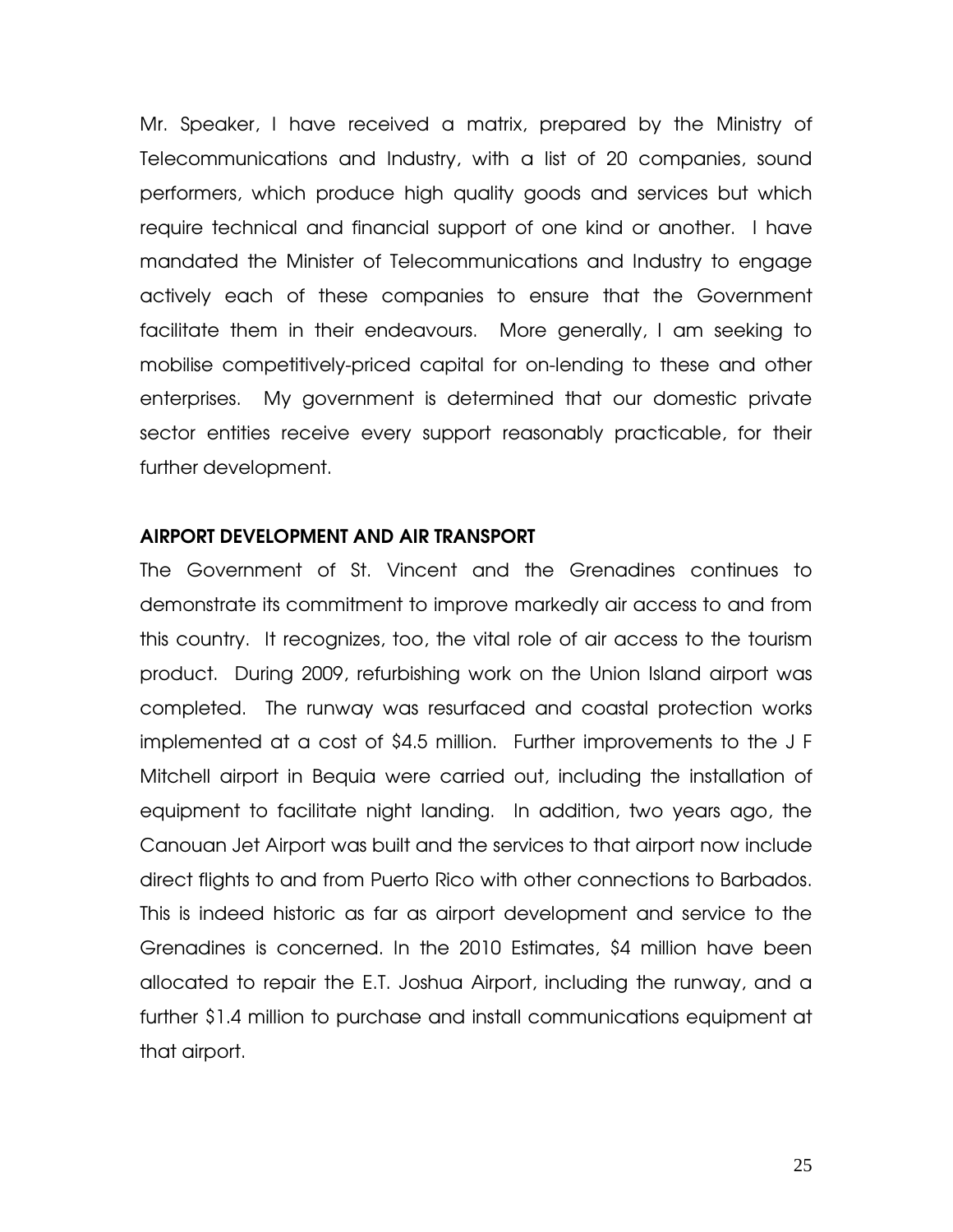In my last Budget Address, I detailed progress on the International Airport Project which commenced earthworks on the first kilometer, in August 2008. Over the last twelve months or so, there has been remarkable progress on this project and 30 percent of the total earthworks is now complete including excavation, transportation and compaction. Interestingly, the value of the earthworks completed thus far is assessed at EC\$81 million but the actual expenditure on it is \$22.5 million. Over the life of the project thus far, (August 13, 2008 to December 31, 2009) IADC has expended \$118.0 million out of a total project cost of EC\$589 million. Recently, I gave a full report to the nation and subsequently to Parliament on the progress made thus far and the detailed work programme for 2010. I will not repeat all the details here again, but I would give some main features.

To ensure that this project maintains its schedule for completion by June 2012, the fleet of equipment has been enlarged with over twenty-five (25) pieces of equipment being purchased during 2009 and additional heavy duty equipment will be purchased or otherwise obtained by June of this year, at a combined costing of more than EC\$27 million. This is in addition to the equipment made available by the Government of the Bolivarian Republic of Venezuela.

The all-important wind studies are continuing. So far, wind data have been collected and analysed over 3½ years, from 3 wind stations installed within the airport zone. These stations are located at the Northern and Southern ends of the runway, and close to the IADC's Offices, near the midpoint of the runway. According to the International Civil Aviation Organization (ICAO) Standards, the main runway of an airport must be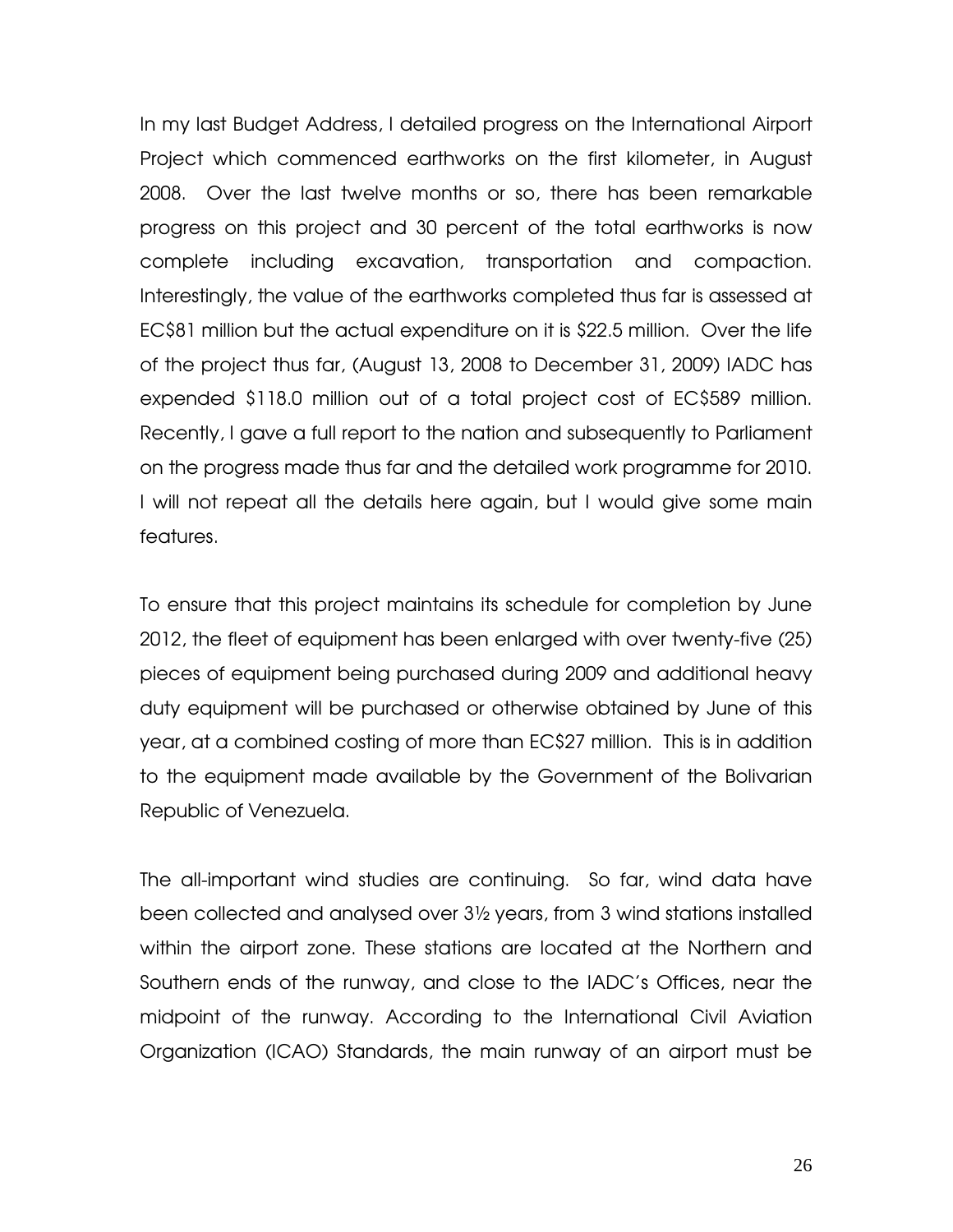positioned in such a way to guarantee at least 95 percent of aircraft operations, without cross-winds exceeding:

*10 knots for runways that are less than 1,200 metres,* 

*13 knots for runways that are between 1,200 – 1,500 metres,* 

*20 knots for runways that are 1,500 metres or more,*

The runway at Argyle is 2,743 metres long and therefore falls within the last category of the ICAO's regulations in respect of 20 knots.

The ICAO also requires that wind studies be carried out for at least 5 years. IADC began collecting wind data from March 2006. The results from the analysis of the data show that the predominant winds at Argyle are from the East-North-East and the East, with an average intensity that does not exceed 15 knots. This wind speed and direction represent an even smaller cross wind component that favours the take-off and landing operations of the smaller aircraft, given the 02/20 orientation of the Argyle airport runway.

All of this suggests there is **no significant** crosswind component to necessitate the construction of a crosswind runway. Nevertheless, we will continue the process started to ensure we have 5 years or more data.

The design work for the sea defences was commissioned and completed during the year. Oceanographic studies were conducted at the Northeastern end of the runway and Bathymetric surveys were carried out up to approximately 1km from the coast. These studies were done to inform the designs of the sea defences in that area of the coast as well as to suggest possible locations for the docking of a fuel tanker to supply the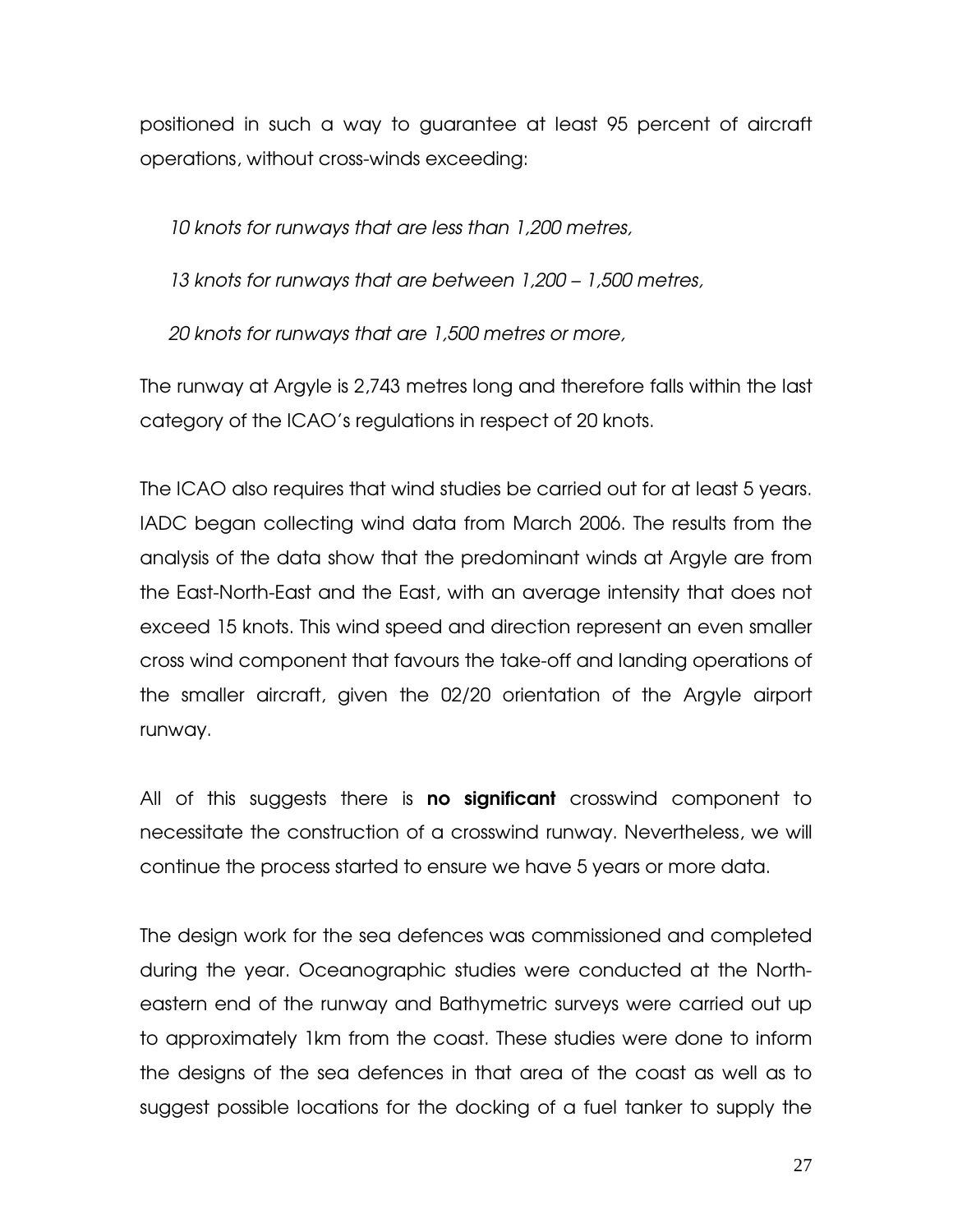fuel farm that would be constructed for the operational phase of the airport.

Work on the new 3-kilometre Argyle bypass road and bridge was completed to allow the road to be opened during the last quarter of 2009 at a cost to the Government of EC\$16.2 million. This means that the IADC can proceed with work on the 2<sup>nd</sup> kilometre of the runway, which at some stage would mean that sections of the old Argyle road would become permanently inaccessible to vehicular traffic.

During the year, IADC finalised its design objectives for the Terminal Building and other landside facilities and awarded a contract of US\$3.9 million for design and supervision to a Taiwanese firm, CECI.

In accordance with the finalized Terms of Reference (TORs) for the Terminal Building, CECI are designing functional, efficient, environmentally sustainable, safe and cost-effective passenger and cargo terminal buildings and other facilities to provide a distinct "front-door" experience to all visitors to the Argyle airport and provide a pleasant environment for all other persons using the facilities. The Consultants were also asked to incorporate into their designs, the distinct features of our nation.

The company has already submitted its preliminary designs upon which we have already made comments and the detailed designs are expected to be completed by March of this year. Following the tendering, a contract for the construction of the facilities will be awarded with the commencement of construction on the terminal building on the Argyle International Airport by the end of July 2010.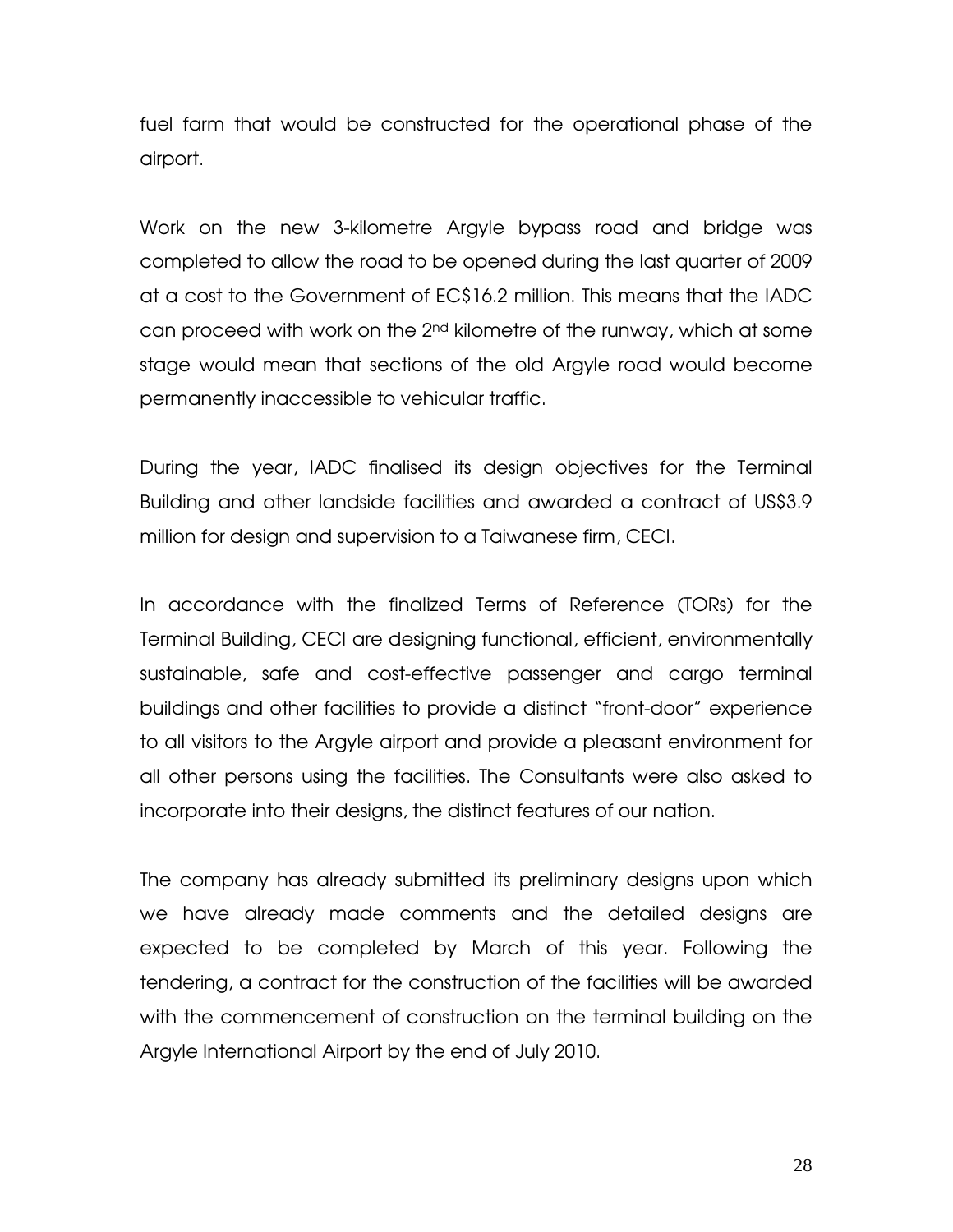### Project Financing

The estimated cost of the Argyle international airport project is EC\$589 million.

The grants from Cuba and Venezuela, thus far, are mostly in kind, in the form of technical expertise and machinery, to be used on the project. In the case of Trinidad and Tobago, a cash grant of US\$10 million or (EC\$27.7 million) was paid over to IADC/government in August, 2008; Austria made a payment of EC\$502,000 directly to RIMCO, the regional supplier of Caterpillar equipment, as part payment on 3 compactors for earthworks; on 7th January, 2008 Taiwan paid EC\$6.7 m of the promised EC\$81 million to the government and more recently, Iran paid over US\$2 million (EC\$5.4 million) as a grant to the government for the project. Other friendly countries such as Portugal and Turkey have promised financial support. Turkey has actually paid monies into the CARICOM development Fund from which the Government of SVG is seeking a US\$16.5 million contribution in grant and soft loans.

Provisions have been made in the 2010 estimates for a highly concessional loan of EC\$54 million from the Alba Bank from the Government of the Bolivarian Republic of Venezuela to provide some of the financing for this project.

To date, IADC has EC\$40 million bridging loans outstanding on its books: EC\$20 due to First Caribbean International Bank, and EC\$20 million due to PetroCaribe SVG Ltd, the latter being highly concessional.

However, the credit crunch, Mr. Speaker, and global recession have thwarted National Properties's land sales effort over the last two years. As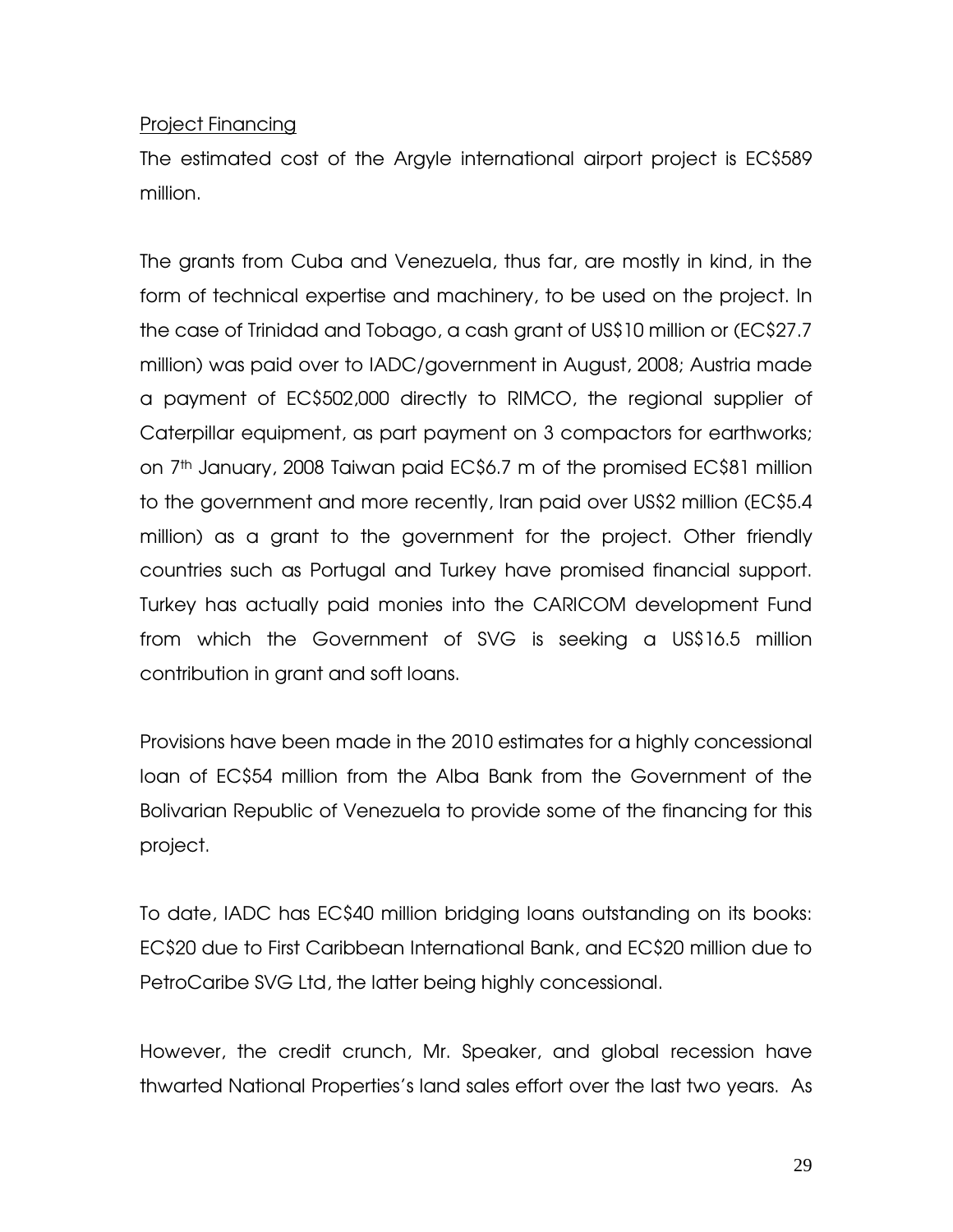a result, it became more difficult for IADC to use its land sales to raise bridging loans, and has therefore requested government to raise US\$20 million bridging loans for the airport project. This loan would be repaid from land sales. It is likely though that land sales may not occur until the world economy recovers, hopefully in or after 2010.

#### Work Programme for 2010

For the remainder of this year work will be focused on the following:

Continue earthworks in the 1st & 2nd kilometres, and commence the 3rd kilometre of the runway; prepare the area for construction of the terminal building and other landside facilities; finalise the detailed designs, and award contract for construction services for the terminal building and other landside facilities; improve the soil testing laboratory to enable testing of hydraulic and asphalt concrete; prepare work for the commencement of pavement activities is the first kilometre; prepare the detailed designs for the airport lighting systems, navigational aids and airfield signage; update the wind/meteorological studies, and begin radio and navigation studies.

Other works to complement these include: Environmental Protection & Monitoring in collaboration with the SVG National Trust, Ministry of Culture and the National Parks & Rivers Authority to maintain the cultural integrity of the project; development of a comprehensive communications and marketing strategy and human resource development requirements. Continued exploration of further concessionary financing options (grants and soft loans), will be undertaken during this year so as to ease the strain on our major collaborators who have remained steadfast in their solidarity.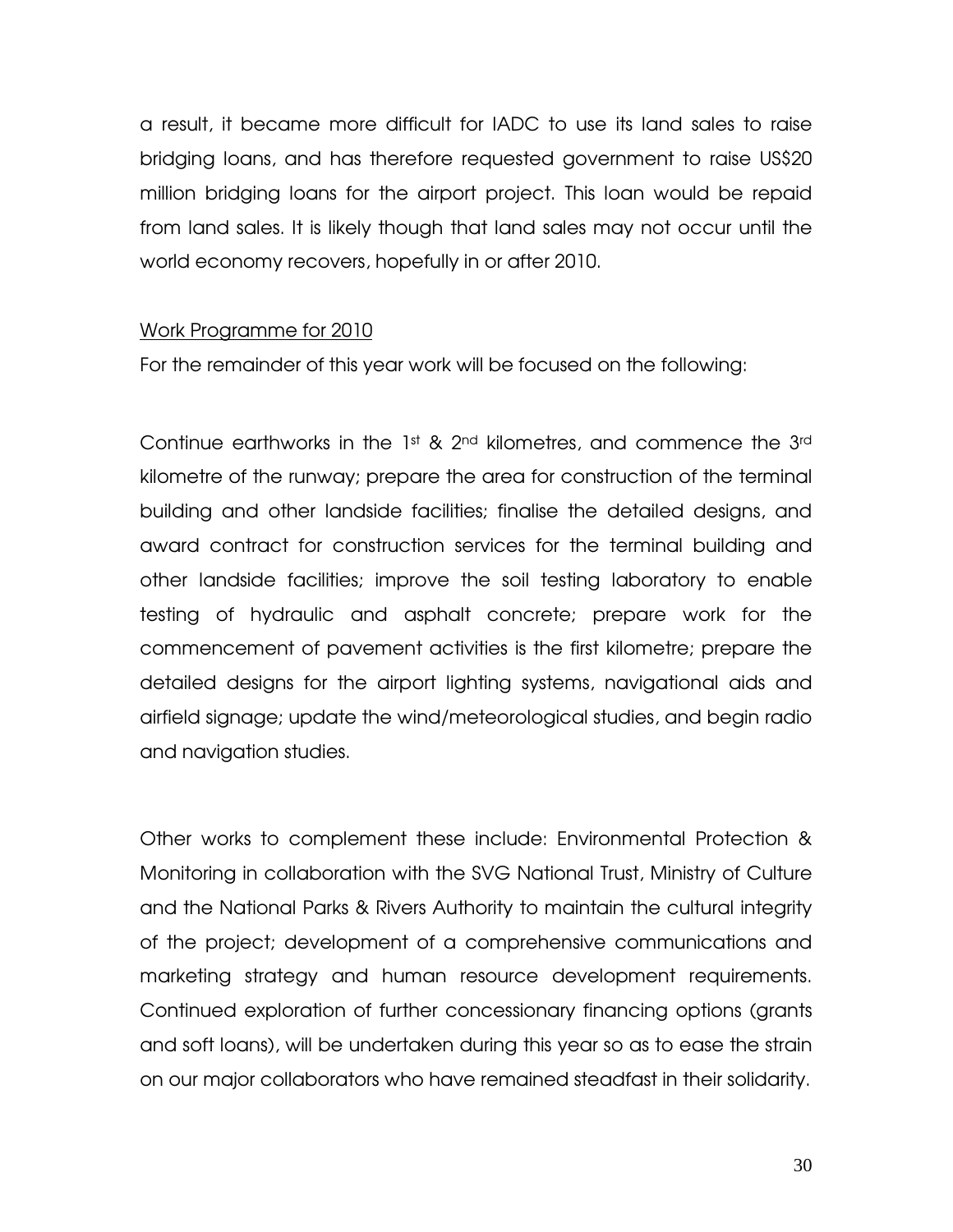### Air Transport

The central theme of our policy on Air Transport has been to provide affordable, safe, and easy access throughout the region. We have always championed a nexus in one form or the other of regional airlines, whether owned by private interests or by Governments. The records will show that we have been able to provide the leadership, advocacy and an invaluable amount of equity and other financial support in this very significant industry.

I have enunciated on many occasions, Mr. Speaker, the critical importance of air transport to the further advancement of the single market and economy to tourism development; and the opportunity for the further empowerment of our people through airline ownership modalities. Our administration is convinced that a predominance of foreign ownership in the airline industry will militate against these policy outcomes. Even in circumstances where it appears that some foreign carriers are serving us well regionally, they come at a prohibitively high cost, a fact that many regional governments do not readily admit.

It is against this background that the ULP administration has seen it fit to make the sustained viability of LIAT a strategic priority. Without a vision and broad appreciation of the wider economic and social context, within which we operate, many will have great difficulty understanding our strategic focus. For those who are not seized of the technicalities, one only has to consider the nightmares, if we were to do otherwise.

The past year was a challenging one for LIAT, as it was for airlines around the globe. The global economic situation forced a reduction in passenger capacity of 20 percent, revenue and passenger traffic as well as average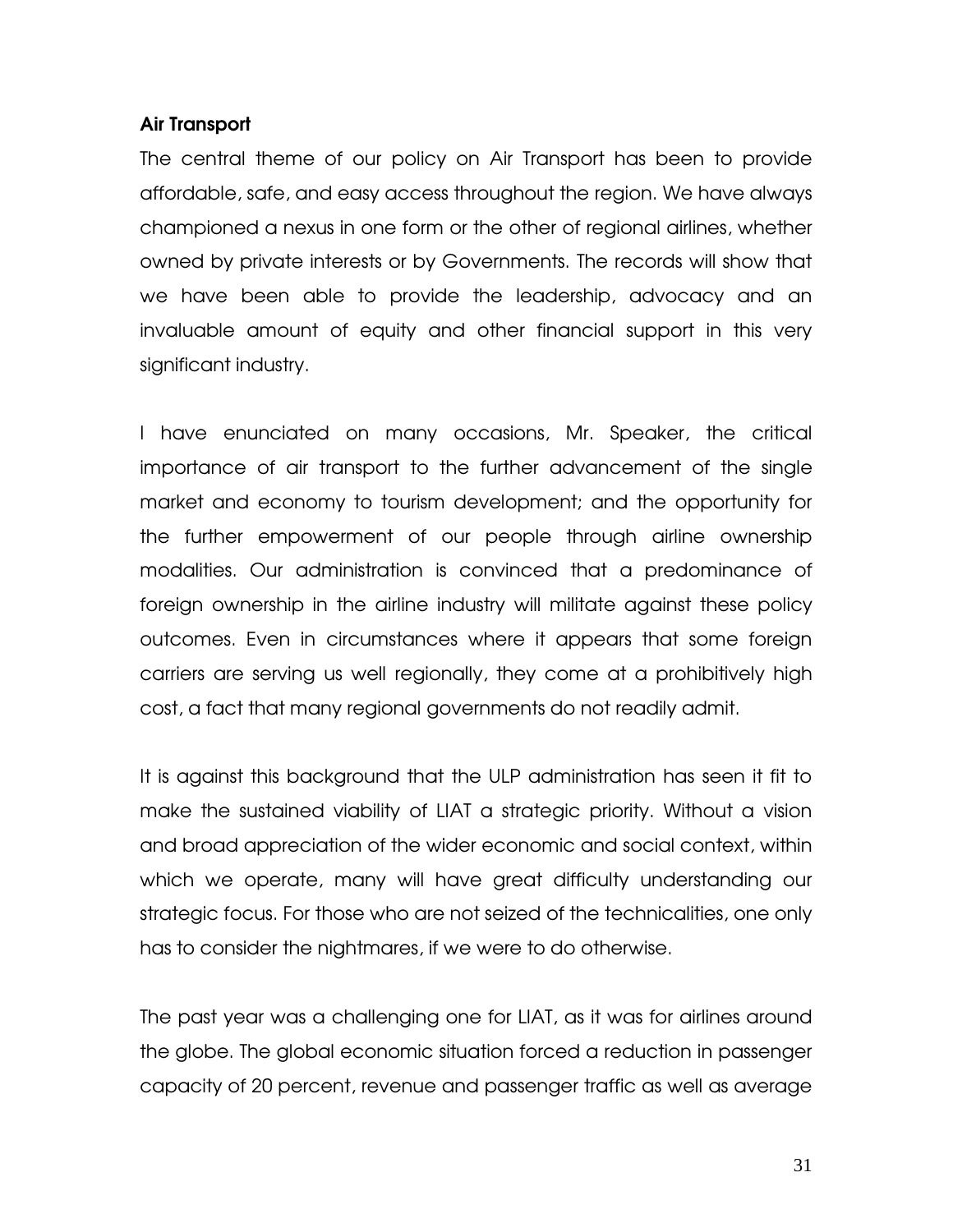yields were down by 10 percent. Nevertheless, I am happy to report that amidst all the uncertainties and a hostile environment, LIAT's financial operations were commendable. Moderate fuel prices in 2009 facilitated a net profit; in 2008, high fuel prices occasioned a net loss of over \$2.0 million dollars.

LIAT will embark, in 2010 on the major undertaking of fleet renewal which is estimated to cost US\$54 million. Further, during the first quarter of 2010, the airline will receive the final report from the institutional strengthening consultant, which was funded by the Caribbean Development Bank. This report will include recommendations for a further rationalization of its structures across the network. LIAT will also resume discussions with Caribbean Airlines aimed at fashioning a strategic partnership. This is a necessary and desirable initiative which should serve to enhance the commercial viability of both carriers, serve commuters better and mitigate the incidence of predatory pricing or duplication of services on routes, and other things.

# EDUCATION

Mr. Speaker, education for life, living and production is undoubtedly the center piece of the policies and programmes of this administration. Accordingly, this administration commenced a comprehensive education sector reform programme in 2002, correctly dubbed the "Education Revolution." The reforms in the education sector were aimed primarily at addressing the critical issues of increasing access at all levels of the education system; improving the quality and relevance of educational outcomes; streamlining and enhancing the management functions at both the central and decentralized levels within the education sector; and instituting curriculum reforms across the education system in both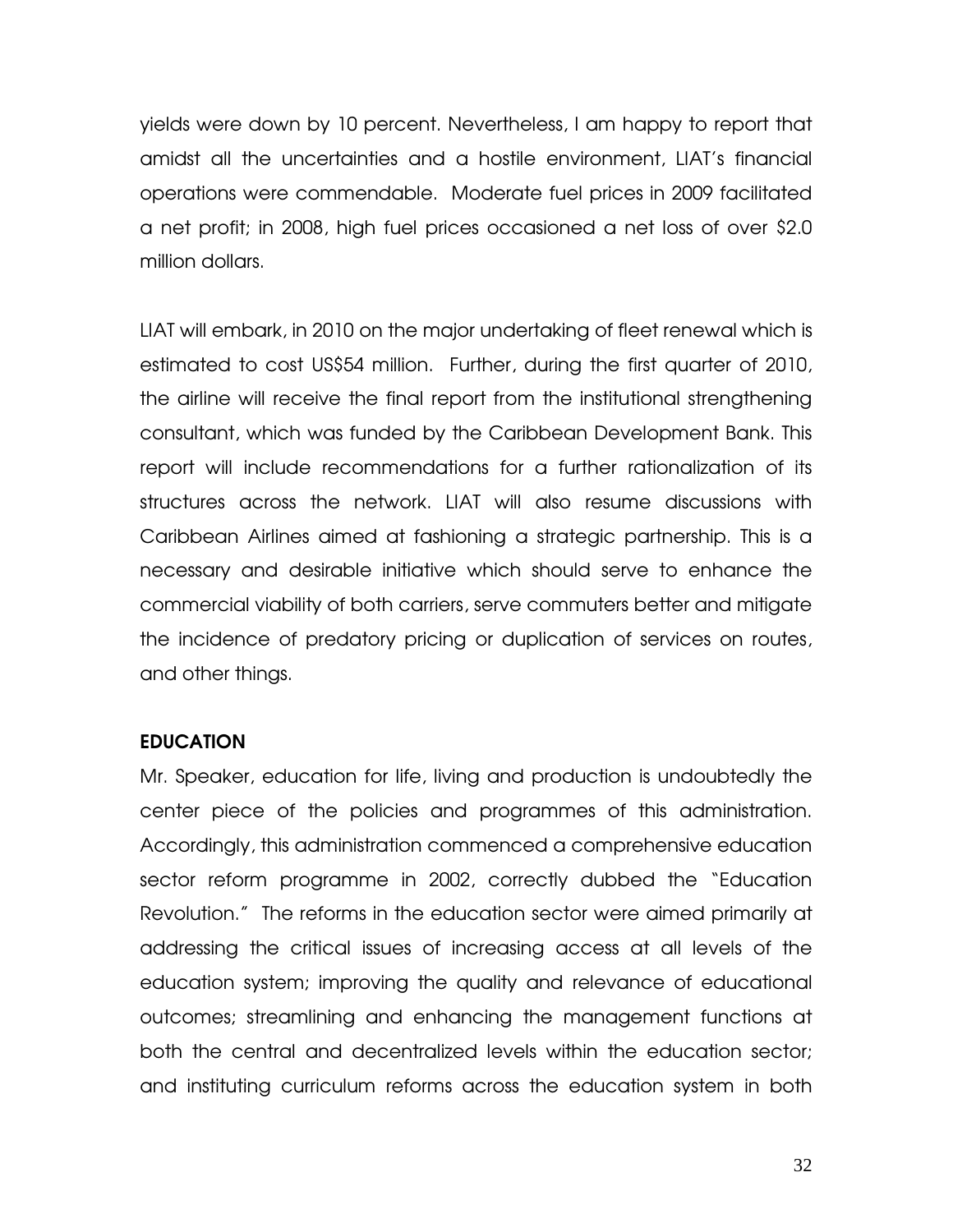formal and informal sectors. These were wide ranging reforms and were guided by the Education Sector Development Plan and the related action plan.

Our Education Revolution is beginning to produce remarkable successes, but we will not rest on those achievements. In 2010 we will further consolidate, deepen and broaden our policies in education to ensure that every Vincentian has the opportunity to enhance his or her quality of life, by taking advantage of the various interventions in education.

That is why we have consolidated the secondary school expansion programme which ensures that all students entering secondary schools, through the universal access to secondary education programme, are adequately accommodated. During 2009, work was done at the Thomas Saunders Secondary, the existing West St. George Secondary, George Stephens (Snr.) Secondary, and Buccament Bay Secondary schools. Work on some of these schools is ongoing.

In the upcoming period, with funds from the World Bank, the construction of the West St George Secondary School will commence. In addition, some work will be done on the Sandy Bay Secondary and the Troumacca Secondary Schools. The Intermediate High School Building Project is complete.

Further in 2009 work was completed on the refurbishment of laboratories in six (6) secondary schools; the refurbishing of the Curriculum Resource Unit, near to the Peace Memorial Hall; the modern National Library, and major rehabilitation of four (4) secondary schools. The Fairhall and Bequia Primary schools were built at a cost of EC\$5.5 million and EC\$6.9 million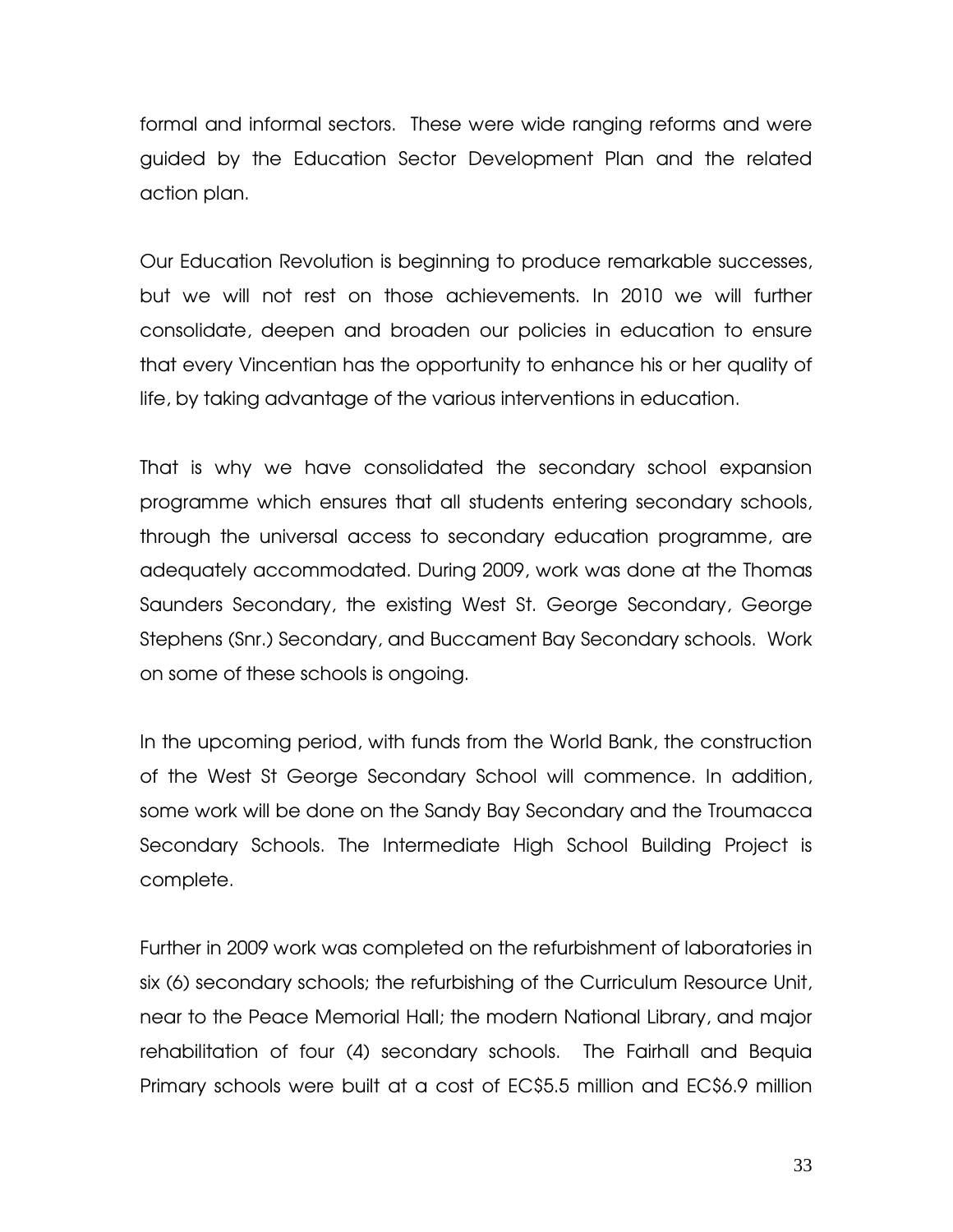respectively were completed. Rehabilitation was also done on the Sion Hill Government, Lauders Government, Gomea Methodist and Brighton Primary schools. The completion of the Edinboro and Peter's Hope Secondary schools at a cost of EC\$6.5 and EC\$8.2, respectively added further capacity for secondary education. So, too, the completion of the Union Island Secondary School at a cost of EC\$11.0 million. In addition to the physical construction activities, we witnessed the unprecedented training of teachers, in which hundreds of teachers, including primary school teachers, were trained to the degree level in a wide range of courses:

- Paedagogy (while in service)
- Various areas of the Curriculum
- Special Needs Education
- Remedial Teaching Strategies
- Literacy
- Information and Communications Technology
- Management and Leadership (mainly for principals and vice principals)
- Early Childhood Care and Development
- Delivery of Adult Education programmes Training in Library skills
- **Training in Information Technology**
- **Training in media /use of multi media tools**
- **Training of Adult Education facilitators in Learning Material Production**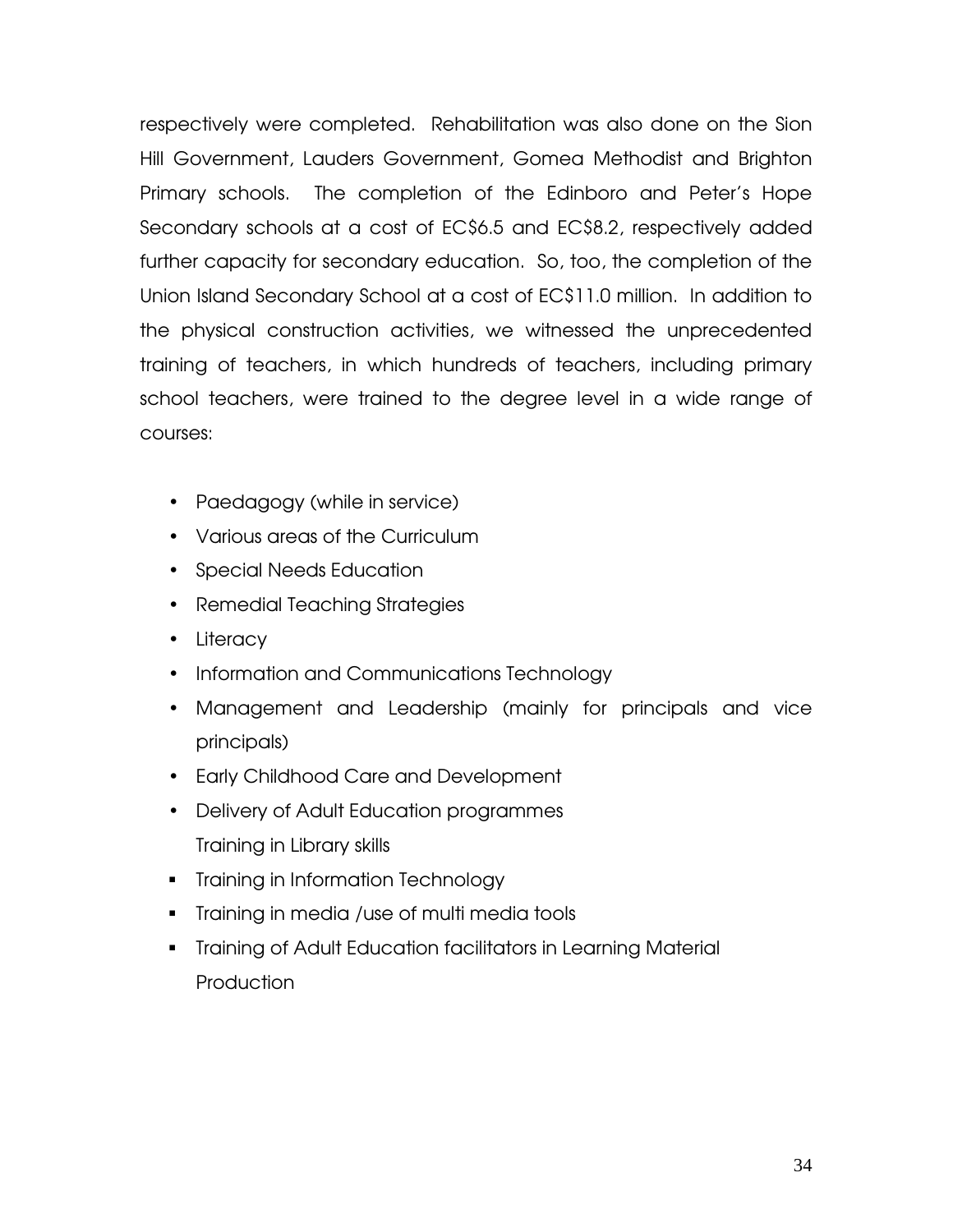Mr. Speaker, in 2001 when we came to office, there were four universitylevel graduate teachers from the primary schools; between then and now over 300 have become so qualified.

These achievements in education surpass any in the history of this country. In this year, we will further intensify our efforts to ensure that our overall education objectives are achieved. The Estimates for 2010 allocate EC\$129.5 million for Education, EC\$104.2 million for recurrent spending and EC\$25.3 million for capital expenditure. Beginning with the Early Childhood Education, we will continue our support through funding to the Roving Caregivers Programme and the monthly subvention to pre-schools. In addition to all those things, nine new Early Childhood Education centers will be completed and opened in 2010. This is in addition to the nine (9) which were opened last year and are being operated by the Government. These are in addition to those in the private sector which are in a strategic partnership with the Ministry of Education. By the end of 2010 we ought to be close to our goal of universal access of 3-to-5 yearolds to quality Early Childhood Education. Absolutely remarkable!

The financial resources allocated to the Ministry of Education do not include the \$6 million for tertiary education through the training division or the \$6.5 million contribution to UWI, or the \$2 million this year for Learning Resource centres or other sums touching and concerning Education expenditure in the Budget. Having significantly upgraded the physical plant in primary education, in 2010, we will focus our attention on keeping within the primary school system the many teachers who have been trained at the university graduate level. Provision is made in the 2010 estimates for this purpose. Sixty-five graduate teachers will be appointed in primary schools in 2010 in the areas of administration, subject areas,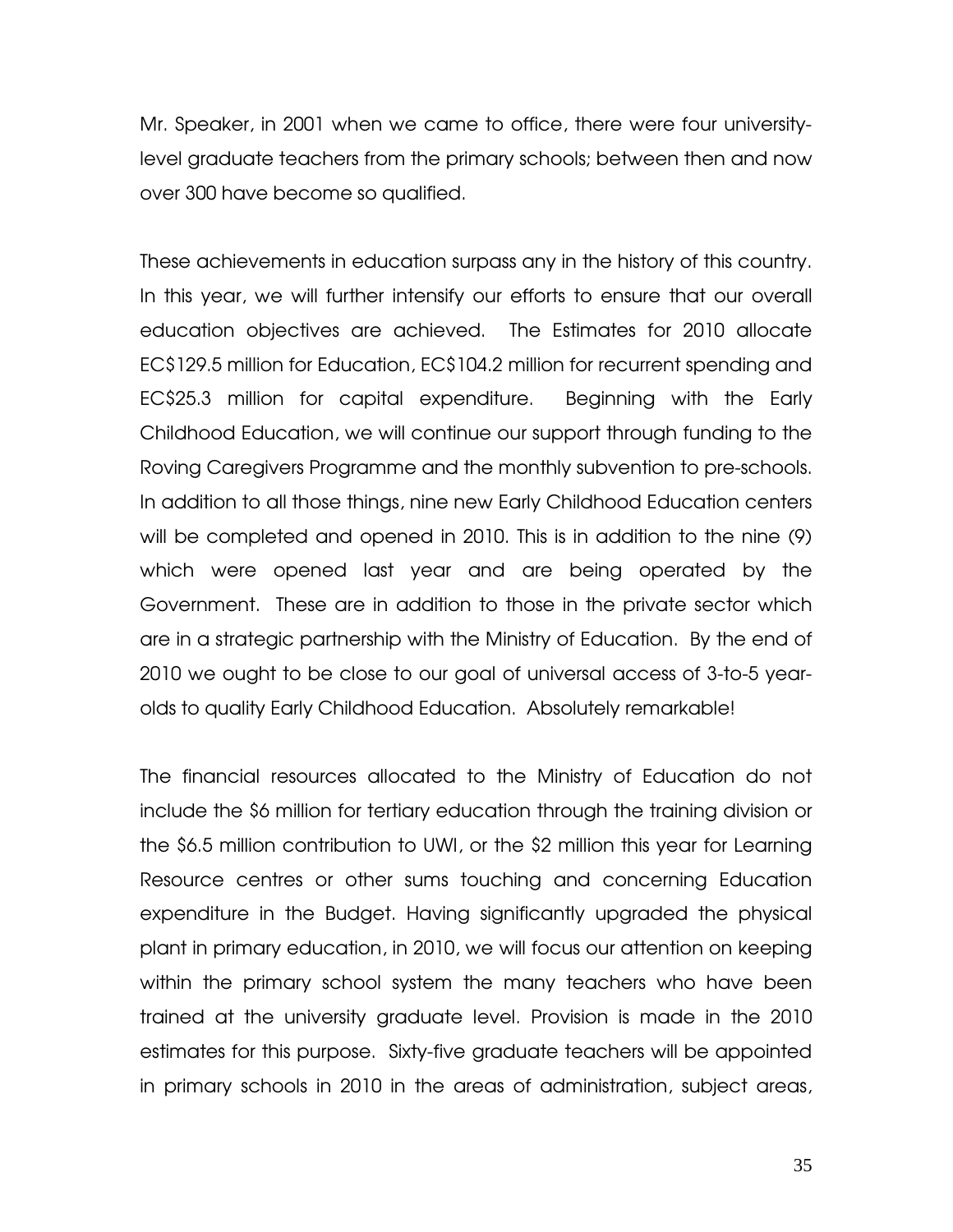and early childhood education, in accordance with criteria established by the Ministry in consultation with the Teachers' Union. The appointment of these teachers in 2010 will cost \$2.6 million. Others will be appointed next year.

Earlier this month on January  $14<sup>th</sup>$ , 2010, the contract for the construction of the modern West St. George secondary School was signed. Construction activities will commence shortly. This project is part of a larger intervention funded by the World Bank. When completed in the first half of next year, it will provide state-of-the-art accommodation for 550 students. Science laboratories, modern language facilities, ICT laboratories are all included in the designs. This school will cost \$18.6 million to build and equip.

The secondary education programme for 2010, will include the ongoing training of teachers. We have also ensured that all Secondary Schools will be provided with resident counselors. This will assist in addressing behavioural issues faced by some students.

Mr. Speaker, in the 2010 Estimates, provisions are made for increases in the subvention for the School for Children with Special Needs. Resources, too, are provided for a Student Support Services Unit to buttress support for children considered to be at-risk. This will include the provision of the services of a Psychologist and other professionals to assist in meeting the behavioural challenges of our students who have hitherto been insufficiently served. An allocation of almost \$1 million has been made in the 2010 Estimates for student support services.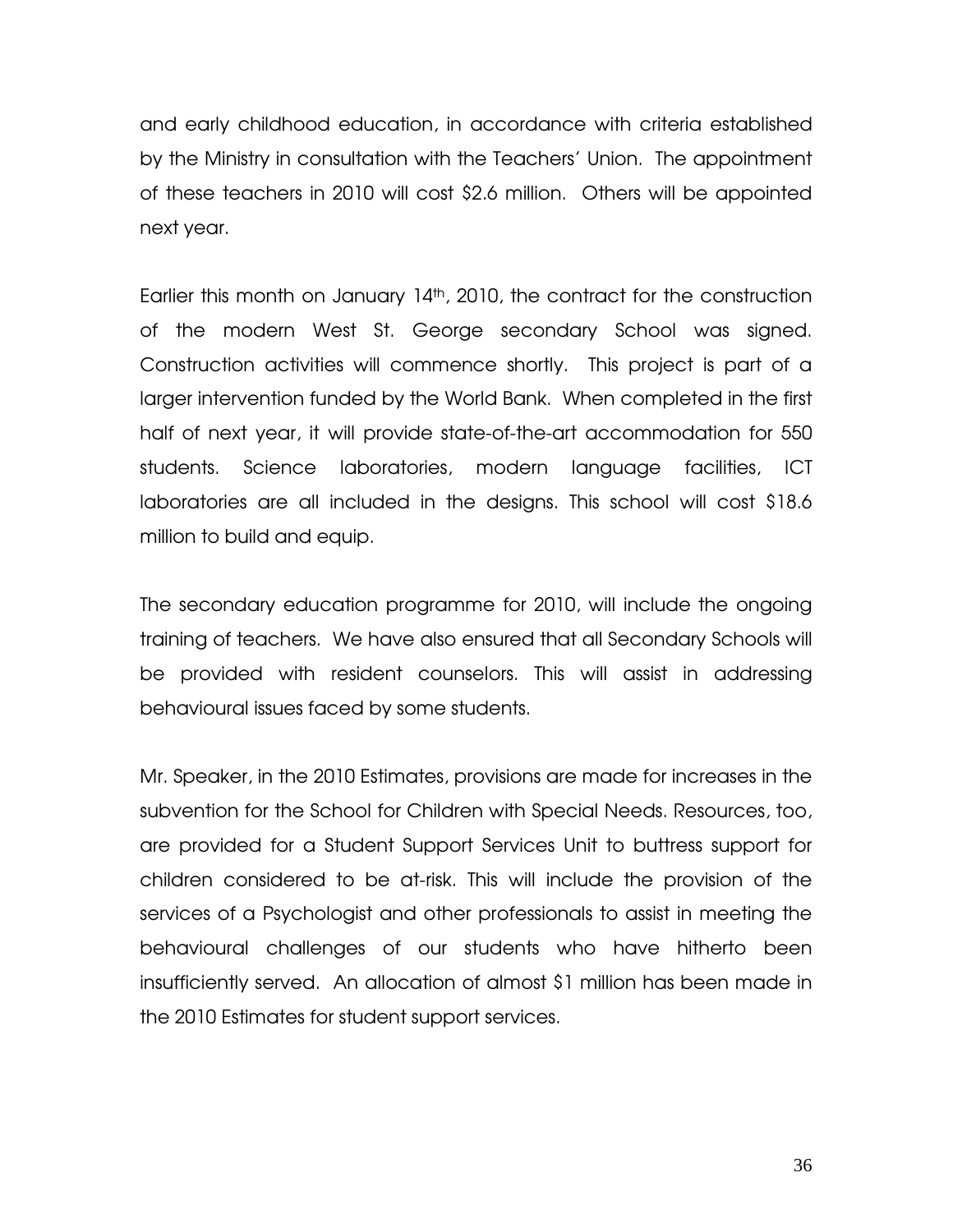One of the challenges in sustaining universal secondary access is the need to improve student performance at this level. The government, in collaboration with the EU, CDB and the World Bank, has commenced the process of addressing these concerns. The updated ESPD will elaborate on some of the strategic interventions required to address issues of quality.

At the post-secondary level we are embarking on an extensive programme to improve education through the use of Information communication technology (ICT) with a grant of EC\$50 million from the European Union. The implementation of this programme has already commenced.

The overall objective of the programme is the development of human resources in St. Vincent and the Grenadines, through the sustainable provision of learning opportunities for all persons in the State. The programme aims to equip Vincentians with the required values, skills, attitudes and knowledge necessary for creating and maintaining a productive, innovative and harmonious society.

Through this project there would be direct financial input for the following:

- Educational management, administration and governance.
- **IMPROVED quality of basic education and TVET.**
- **IMPROVED Infrastructure at the St. Vincent and the Grenadines** Community College.
- Support for in-school and out-of-school children, marginalized students including those with special needs, the unemployed and illiterate/innumerate persons in the community who will benefit from new learning opportunities provided by the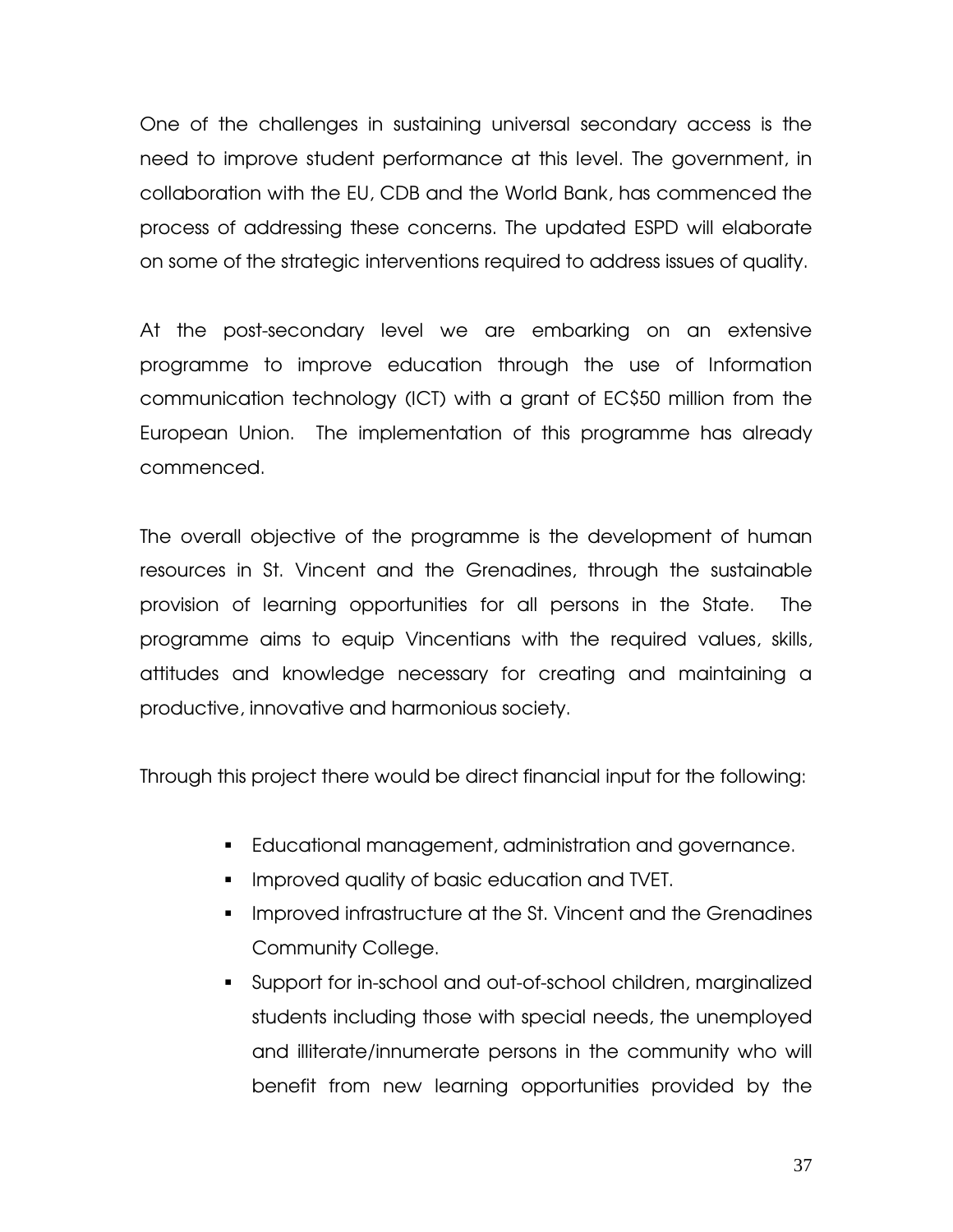integration of ICT into targeted interventions aimed at their inclusion into society as productive individuals.

- Programes to ensure that Principals and Teachers will be able to better manage the schools and deliver the curriculum through the integration of ICT.
- Serving inter-sectoral units and other government agencies which will benefit from having a cadre of potential employees who are fully equipped with skills and expertise required to propel the further development of the local economy.
- Generally assisting the local, regional and international tertiary institutions and related agencies.

The third phase of expansion of the Community College is in its final design stages. This phase is being financed by a grant of EC\$14.6 million under the 9th European Development Fund. The expansion will include:

- 1. New lecture theatre and classroom block
- 2. Teachers block
- 3. Student Union building
- 4. Games facility and external works

With this development, the college to will accommodate up to 2000 students. The completed facility will boast a minimum of 20 regular classrooms, modern physics, chemistry, computer and e-learning and language laboratories. Construction is expected to start in the final quarter of this year.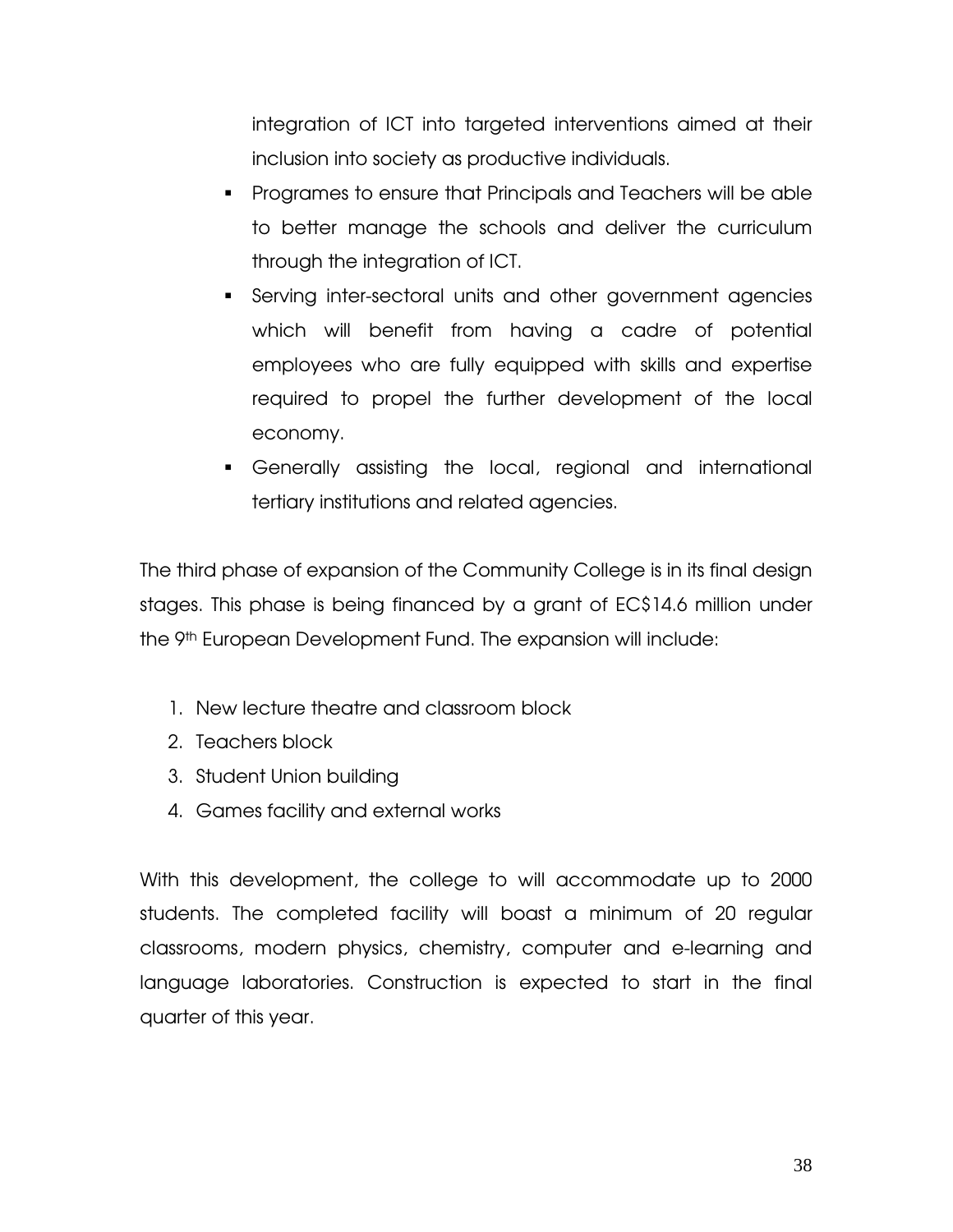#### HEALTH

The administration recognizes the vital importance of a healthy population to people's welfare and its development programme. In the 2009 Budget Address I detailed several components being undertaken as part of the wellness revolution as a further indication of our commitment to the maintenance good health in St. Vincent and the Grenadines. We have fashioned a national policy on wellness which is currently being refined and further elaborated.

During 2009, there have been many positive developments in the area of health. Basic health indicators reveal that access to medical/health facilities is at a satisfactory level with 95 percent of births being attended to by skilled personnel. There is full immunization coverage for the under 5 age group and maternal deaths (per 1000) are negligible. Fertility rate is at a stable 2.2 children per woman and average life expectancy at birth is 74.3 years, comparable to that of developed countries.

In the 2010 Estimates, EC\$ 82.8 million are allocated to Health and the Environment. This is comprised of EC\$61.2 million for recurrent expenditure and EC\$21.6 million for capital expenditure. These allocations make provision for the continuation of our primary health care programme. Primary health care continues to be free for persons under 15 and over 65 years of age, with only a \$5 charge for persons in between and special exemptions for those who are indigent. Included in the capital provision is an amount for the completion of the Stubbs Polyclinic which when completed will offer an additional range of services including: pediatric consultation, medical consultation, dental services, ophthalmic services, counseling, physiotherapy, emergency care and obstetrics. Further we have commenced construction of a Health Centre at Evesham at an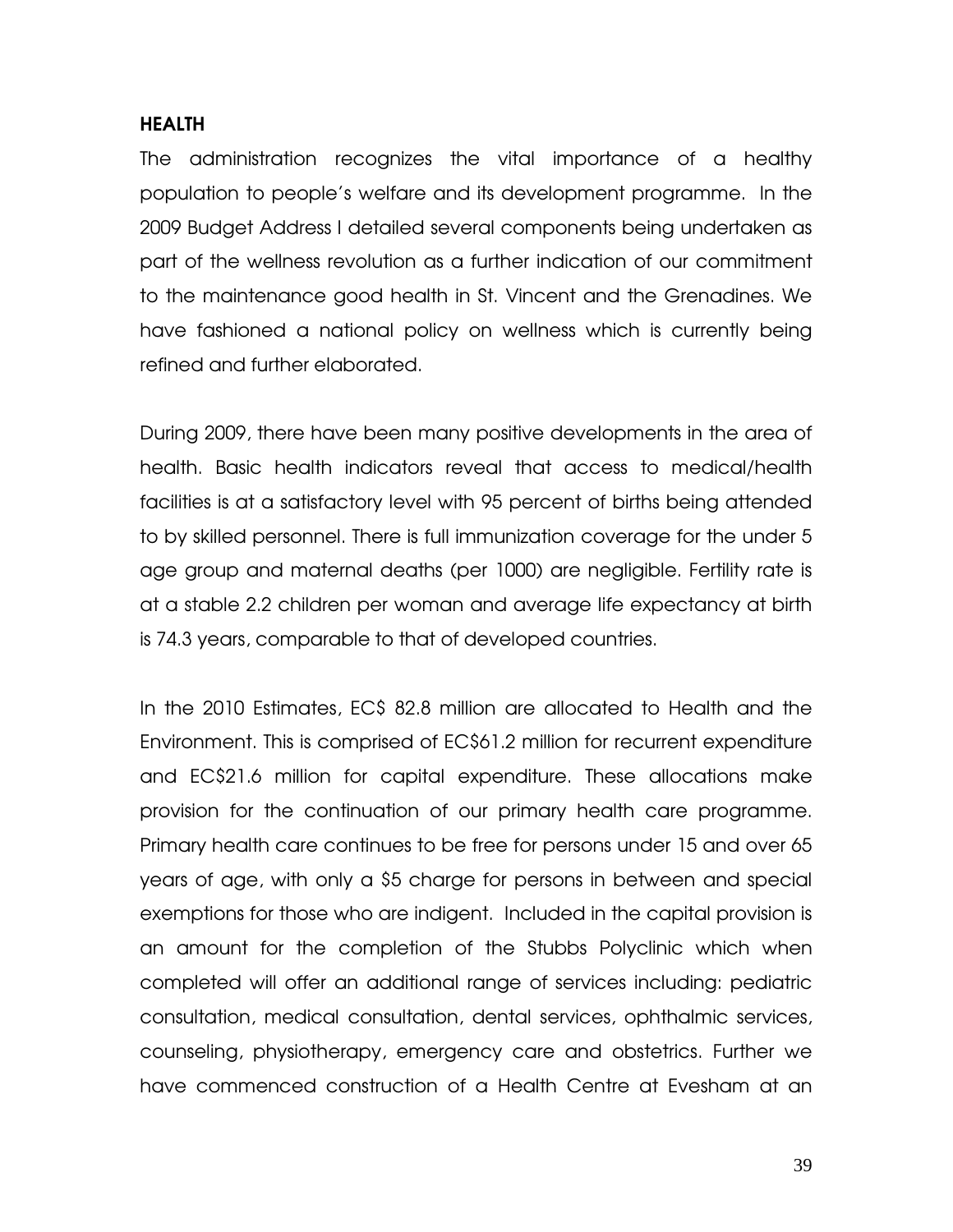estimated cost of EC\$1.3 million funded through the Basic Needs Trust Fund. This will be completed by the end of August 2010.

Other capital projects include the refurbishment of the Milton Cato Memorial Hospital and the Modern Medical Complex in Georgetown. The Modern Medical Complex at Georgetown when complete this facility will provide diagnostic, surgical, laboratory, and dialysis services, among others, and will be a boost to the health care of the population in St.Vincent and the Grenadines. The capital sum of \$9.3 million is allocated as Government's contribution to complete the project. Cuba is providing the technical personnel and equipment. Provision is made in the estimates to commence operations in October 2010.

We continue to develop and expand our mental health services within the State. To this end, draft revised legislation is now available. In the short to medium term we will introduce, develop and strengthen the community mental health services in an effort to reduce admissions to the Mental Health Center and to promote greater acceptance of the mentally challenged by the family and the community. In this regard, the Pan-American Health Organization (PAHO) will provide technical assistance.

• Some of the specific initiatives include a Fitness program at Biabou for the elderly and several Youth guidance programs. During 2010, also, we will commence implementation of a EC\$ 24 million comprehensive health programme to be financed by a grant from the European Union. Details will be outline by Honorable Minister of Health.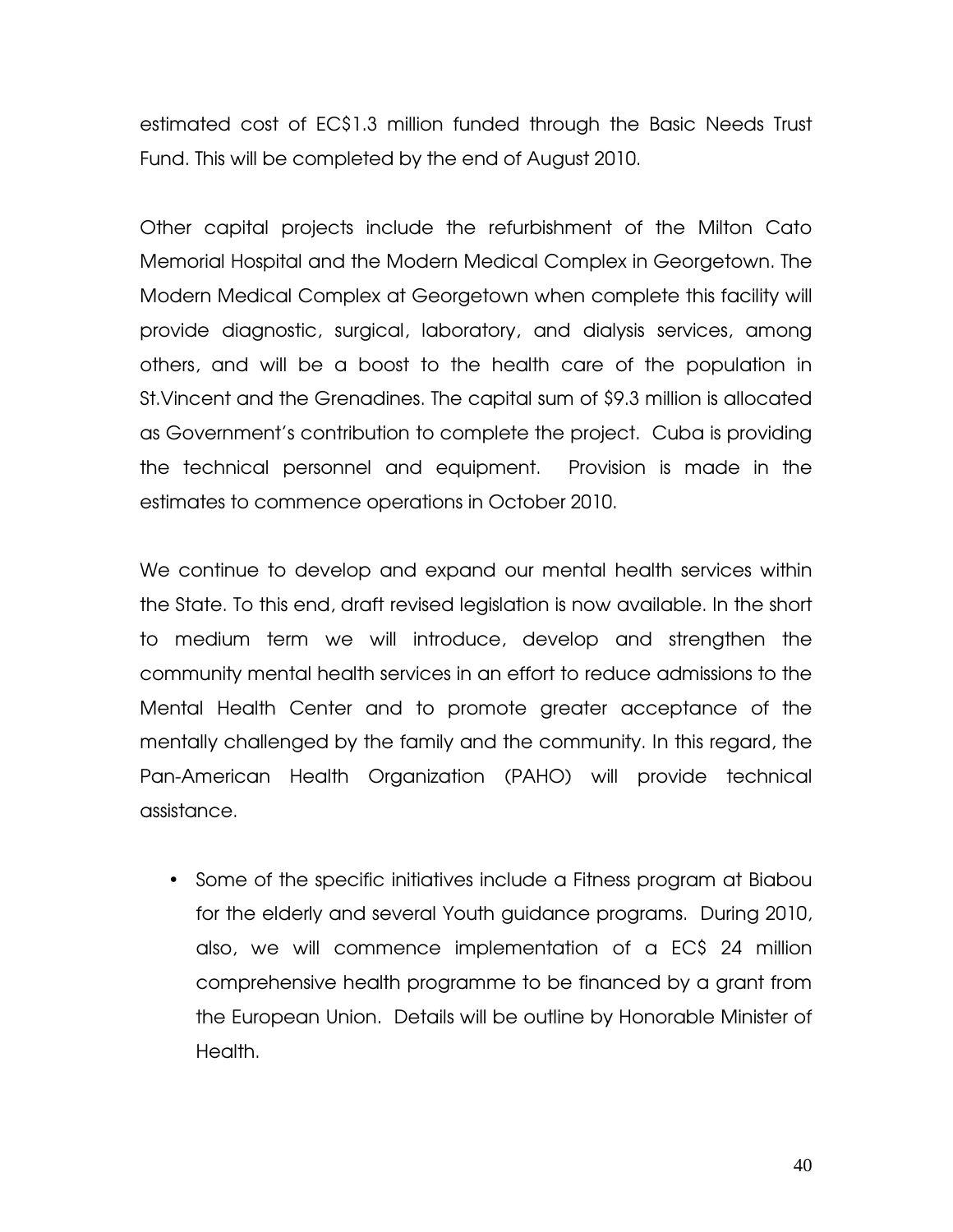The programme also focuses on the effectiveness effectiveness and impact of on-going HIV/AIDS initiatives. In this regard, we have extended the HIV/AIDS Prevention and Control project that is being funded by the World Bank Project. This extension will facilitate the construction the 'Bread of Life Orphanage' at Georgetown and the establishment of the Health Information System at a combined estimated cost of EC\$2.5 million.

In 2010, the Milton Cato Memorial Hospital will be spruced up at a capital cost of half a million dollar. Far more important, strategically, is the decision to set up a team of experts to identify a new location for the rebuilding of a modern Milton Cato Memorial Hospital. Resources have been provided in the 2010 Budget for this.

# DEVELOPMENT OF THE YOUTH

Mr. Speaker, my government has rightly been more youth-focused than any administration hitherto in St. Vincent and the Grenadines. This focus is manifested in an array of policies and programmes including the Education Revolution; the Youth Empowerment Service (YES); Jobcreation for young persons; Enhanced access to financial resources so as to start-up small businesses and micro-enterprises; Access to Low-Income Housing; improved sporting and cultural facilities and opportunities; Youth participation in governance and in the State administration; the Health and Wellness programmes; and generally the encouragement of, and support for, young people in every field of endeavour. Still, there is much more which needs to be done in each of these and other areas. My administration is committed to doing more and this Budget reflects this commitment.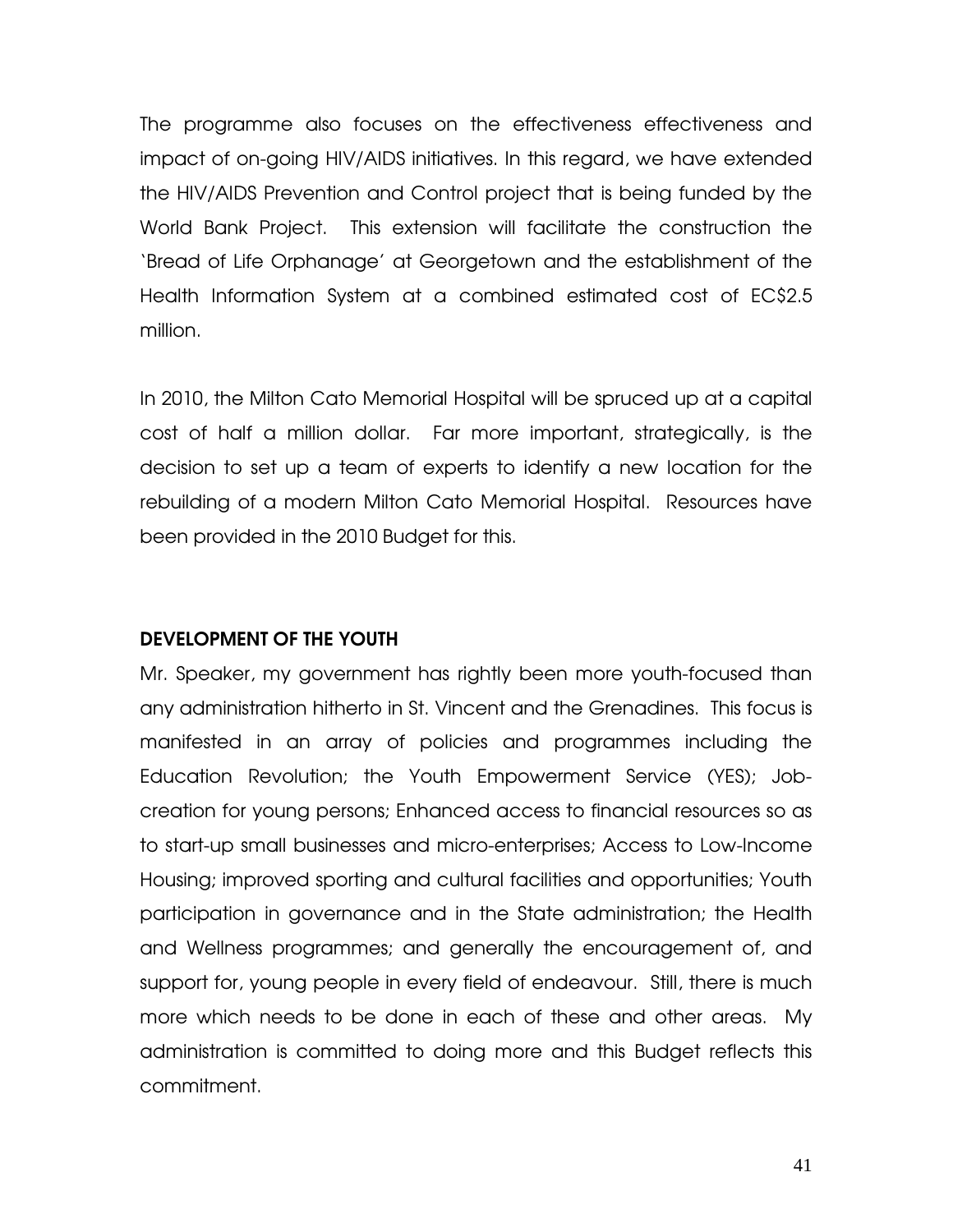Mr. Speaker, later this week, CARICOM Heads of State and Government are due to meet in Suriname for a special two-day Summit on the condition of youth in the CARICOM member-states and their further development. Central to this meeting is consideration of the longawaited Report of the 15-member CARICOM Commission on Youth Development (CCYD). Unfortunately, I will be unable to attend because of my participation in the on-going Budget Debate. However, St. Vincent and the Grenadines will be appropriately represented by the Minister of Youth. The conclusions of this CARICOM Summit will promptly find there way into the public policy matrix of my government for on-going implementation.

Let's face it: The young people of St. Vincent and the Grenadines and the Caribbean make up more than half of the population. Clearly, there is a need for even greater and a more strategic investment in youth Now! If the energies and abilities of the youth are not properly harnessed and given developmental space to grow, the region would be the poorer by far.

Immediately, my government intends to refine its on-going youth policies and programmes so as to make further strategic interventions especially in the areas of access to finance for young entrepreneurs; youths-on-theblock; sports and culture; job creation; and the building of soft-skills and sound inter-personal relations. These interventions have to be fashioned and implemented through a strategic partnership between the State, the private sector, the cooperative sector, and civil society, including the young people and their organisations.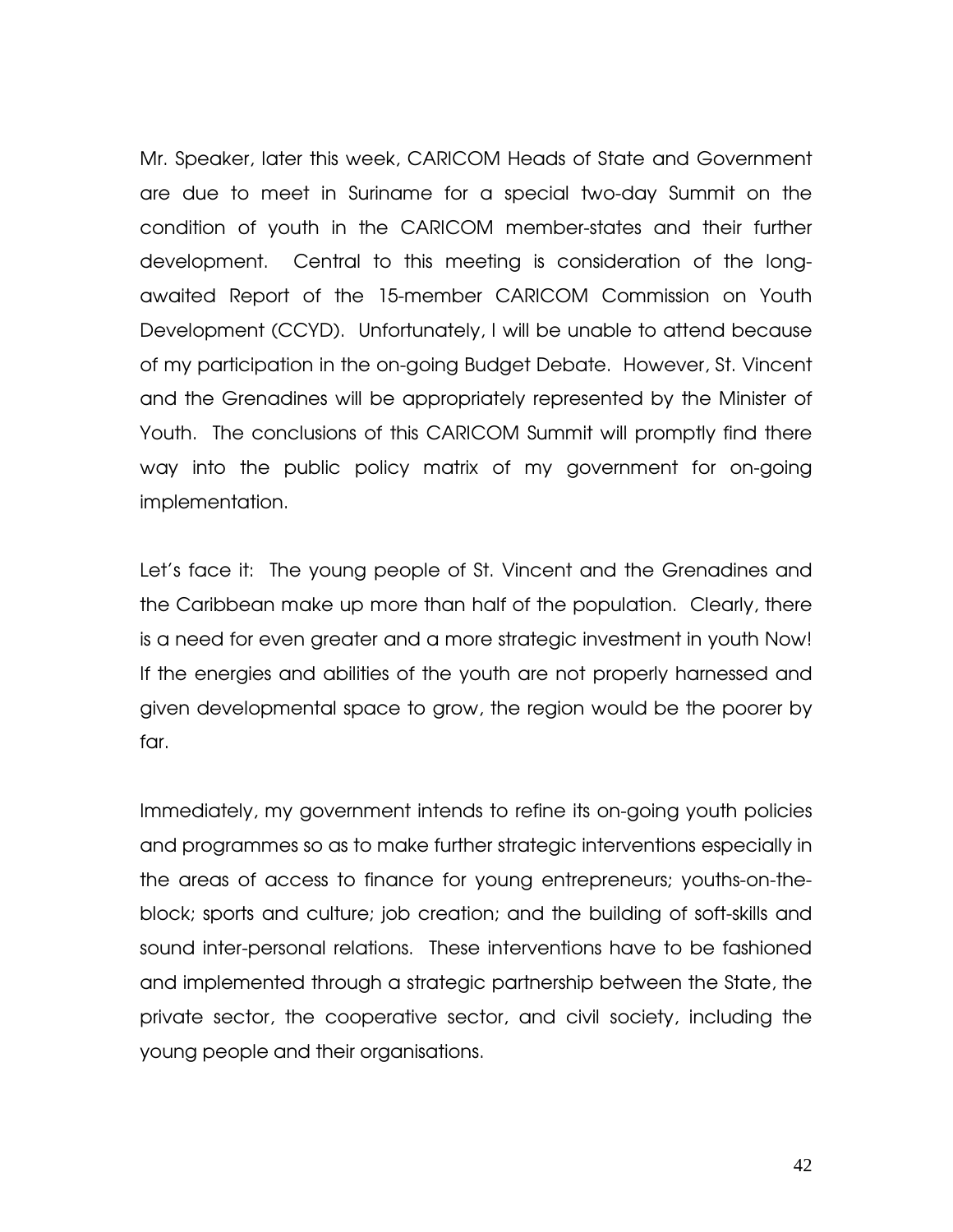Recently, I received a funding proposal in writing from the St. Vincent and the Grenadines Youth Business Trust, a registered Not-For-Profit entity which has been established in partnership with the St. Vincent and the Grenadines Chamber of Industry and Commerce. Its purpose is to reduce youth unemployment through the provision of loans and on-going mentorship to young persons with business ideas, specialised disciplines or skills but lack the means to convert the same into profitable ventures. I welcome this proposal in principle. My government is studying the best ways to assist, including financial support. We will partner with the Youth Business Trust.

Very shortly, the Ministry responsible for Youth would summon all relevant stakeholders, touching and concerning young people, to a "Youth Gathering and Partners" to push the many-sided youth agenda even more aggressively.

Mr. Speaker, one final word on a successful and improving youth initiative: The Youth Empowerment Service (YES) programme, started by my administration in 2001. It has become a main training programming area for youth development. It has been able to mould youthful sons and daughters of our country, equipping them and transforming them into nation builders and assets of our society.

Given that this programme focuses on employment training, it is able to benefit at-risk and marginalised youths. By September 2009, the programme saw a record 600 persons being attached to various enterprises, in the job training outlets. The programme is so successful, that it was adjudged a best practice in policies and programmes for youths in Latin America and the Caribbean, by international funding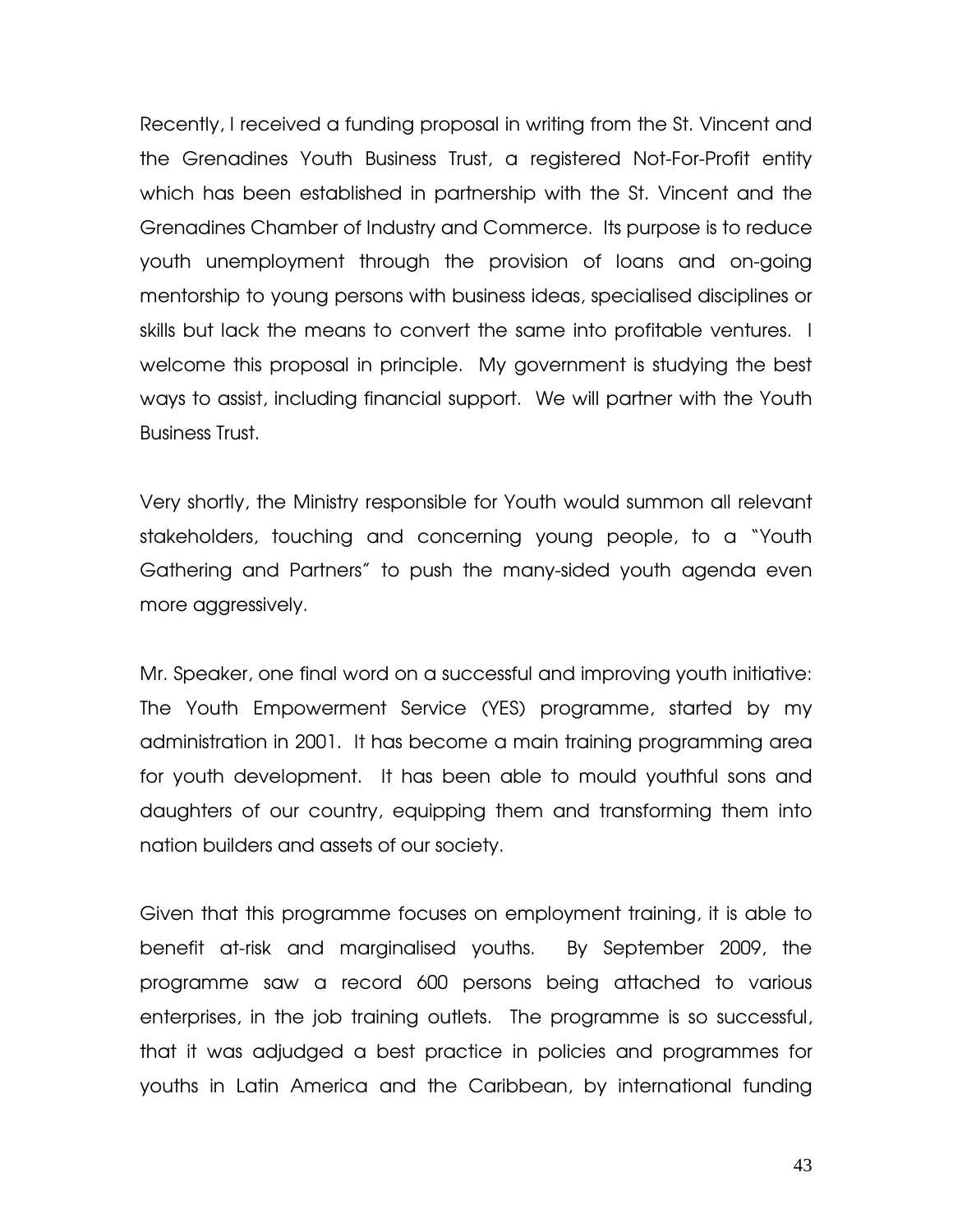agencies, in September 2009. We thank the Government and people of the Republic of China as well as local private sector entities for their continued support of the YES Programme. Interestingly, several Caribbean countries have copied this initiative while some locally, and misguidedly, continue to be opposed to it.

#### NATIONAL SECURITY

Mr. Speaker, in 2009, the law enforcement and national security authorities did commendably good work in helping to keep St. Vincent and the Grenadines relatively safe and secure. The incidence of homicides and other serious crimes declined compared with the numbers for 2008. Still, one serious crime is one too many. There are disturbing pockets of serious criminal activities in certain geographic areas: Drug and gang violence in a specific area of the Kingstown conurbation; offences against women and property particularly on the south-east coastal area; crimes against property on yachts and certain tourism locations; and suspected money-laundering by a few persons, especially those engaged in the trafficking in cocaine. The Police Force and the Coast Guard must function optimally to combat those who are engaged in serious criminal activities. So, too, must the Law Courts.

Accordingly, my government will continue to invest heavily in the Police and Coast Guard in terms of a sufficiency of well-trained and properlyremunerated Police and Coast Guard personnel; Modern Police Stations; more and better Coast Guard vessels; proper law-enforcement facilities and equipment; security cooperation regionally and internationally; enhanced police community relations, and improvements in the machinery of justice.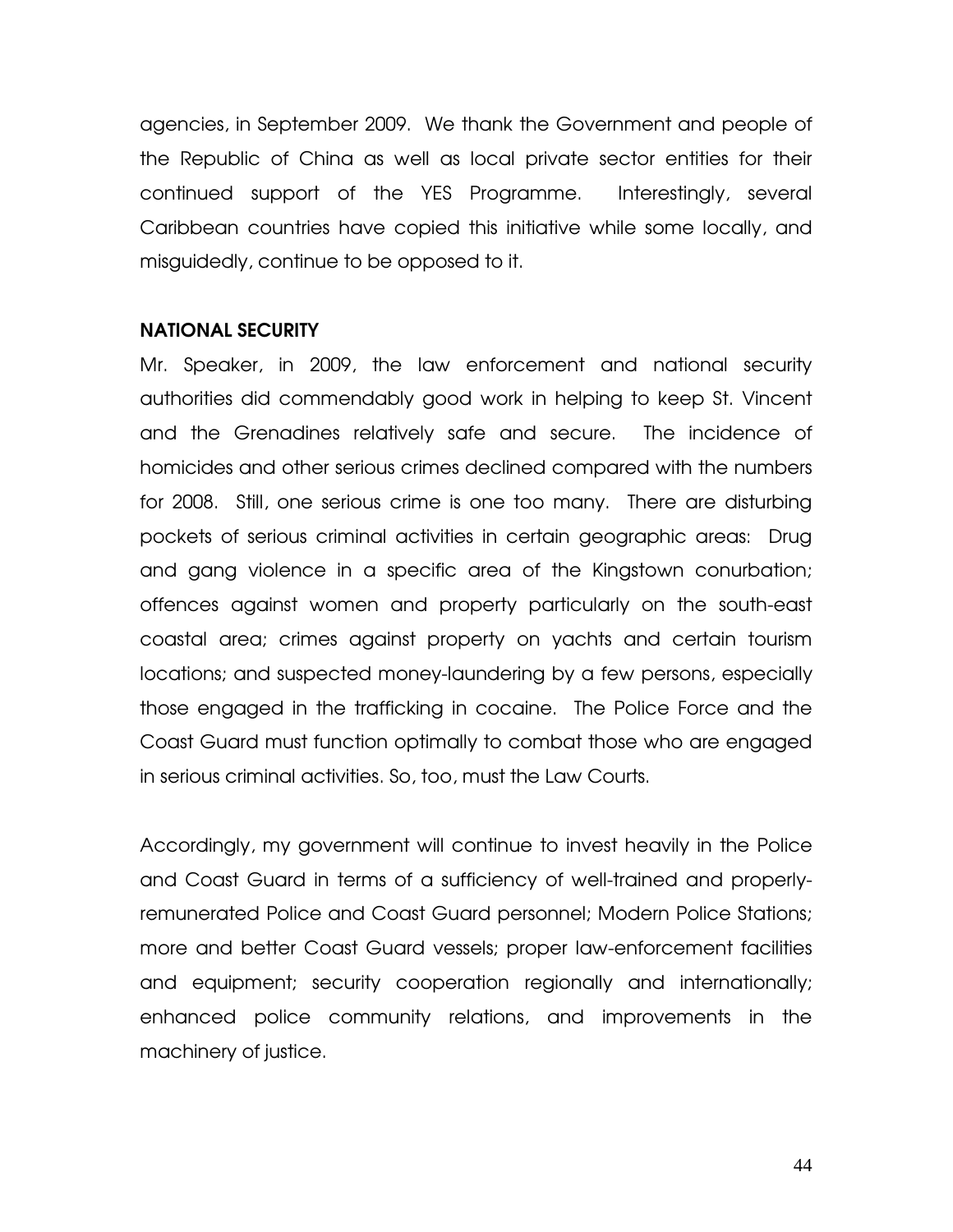In 2009, the modern Questelles Police Station was completed, officially opened, and put into operation. Construction work on the new Georgetown Police Station continued and is due for completion in early 2010. Design briefs for both the Calliaqua Police Complex and the Spring Village Police Station have been presented and preliminary design drawings were in progress. All of this work comes on the heels of the construction of modern Police Stations at Canouan and Biabou and the reconstruction or rehabilitation of Police Stations at Owia, Sandy Bay, Marriaqua, Retreat, and Rose Hall, and extensive repairs on practically every other Police Station.

In the 2010 Capital Estimates, "Public Order and Safety" is accorded \$34.5 million or 11.4 percent of the total capital allocations inn this year's Budget and include the following: The completion of the Georgetown Police Station (\$2 million); the design and start-up of construction of the Spring Village Police Station (\$500,000); the completion of the Coastal Surveillance System (\$500,000); the final phase of the Correctional Facility at Belle Isle (\$4.5 million); the \$4 million National Security Enhancement Programme involving the construction and rehabilitation of Police Stations (including that at Union Island) and the completion of the firing range; and the purchase of three Coast Guard vessels from Malaysian. Those three (3) coast guard vessels would cause \$19.1 million.

In the 2010 Recurrent Budget, provision is made for 38 more Police posts and 10 more in the Coast Guard Service. The attrition rate of police personnel, measured in terms of resignations, has declined sharply since the Reclassification Exercise, the salary increases, the improved conditions of work, the enhanced training opportunities, and the growing acceptance of the view that the Police Force is a sound career choice.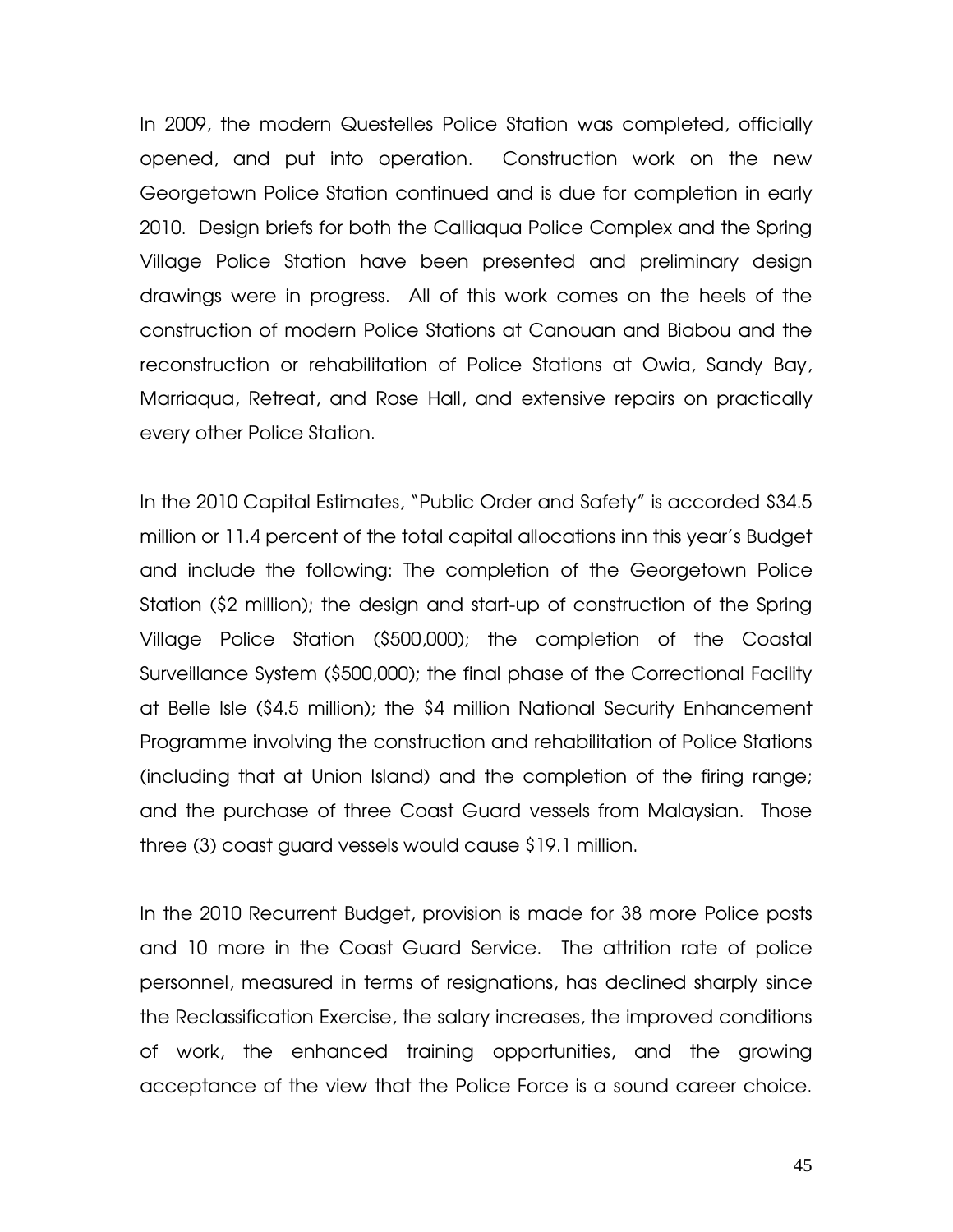Indeed, many former police officers who resigned in search of greener pastures overseas are seeking permission to re-enter the Police Force.

Similarly, there is a growing appeal of the Cadet Force, consequent upon a huge recruitment drive and the committing of substantial financial resources. In 2001, there were just about 100 members of the Cadet Force; today there are 650 Cadets, including a Marine Division, with membership drawn from 85 percent of the secondary schools.

The outreach of the Ministry of National Security continues through the permanent National Commission on Crime Prevention (NCCP) and the Pan Against Crime Initiative. Meanwhile, the accepted recommendations for reform in the Durrant Report are being implemented, including those relating to Community Policing. All these measures are elaborated within the framework of the 14-Point Strategy on Crime Prevention adopted by the House of Assembly in February 2003.

Mr. Speaker, in 2009, the St. Vincent and the Grenadines Police Force, in conjunction with security personnel from the member-states of the Regional Security Services (RSS) and Trinidad & Tobago carried out a security exercise known as VincyPac in the hills and certain urban and rural communities. It was a successful exercise in apprehending certain individuals, mainly non-Vincentians, for serious crimes, capturing a bounty of firearms and ammunition, liberating many person held against their will in the hills, and eradicating a substantial quantity of marijuana.

Mr. Speaker, for eight years, from 2001 to 2008, inclusive, my government did not engage the Americans or any other country in the eradication of marijuana cultivation in the interior of St. Vincent. In keeping with its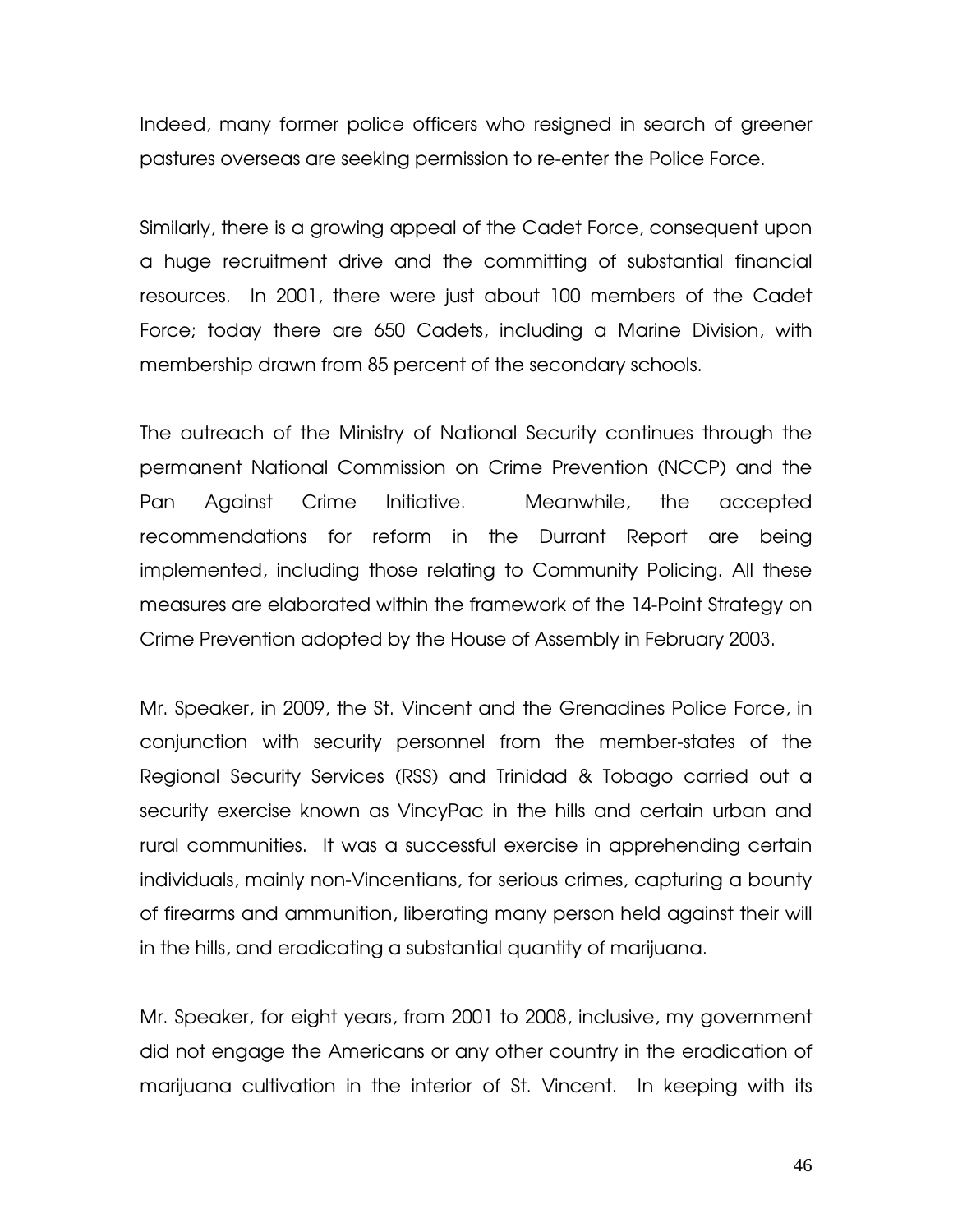mandate to curb the illegal cultivation of marijuana, the St. Vincent and the Grenadines Police Force for eight years carried out this task by itself. By 2008, however, when it became clear that foreigners, including those allied to cocaine traffickers and wedded to criminal violence, were starting to exercise a measure of localized control in certain parts of the interior of St. Vincent, my Government was duty-bound to take a firm stand against this foreign and criminally-violent incursion. The lesson is clear: My government will not allow violent criminals, big drug barons, and foreign marauders bent on destroying our forests to occupy any part of our interior. I urge legitimate vincentians forest-users to cooperate with the law-enforcement authorities so that they can peacefully enjoy their space and in accordance with a sustainable management of our forests. The bulk of our people are peaceful, law-abiding and good–natured. So let us use this national resource to fight crime, the foreign-connected criminals, the big cocaine traffickers, and their money-laundering associates.

Mr. Speaker, I am aware that there are public complaints, many of them valid, that a small minority of police officers abuse their authority in their dealings with civilians. Neither my government nor the vast majority of the Police Force tolerate such abuse, which occasionally degenerates into "police brutality". My government has set up a Police Oversight Body under the chairmanship of Reverend Victor Job to address these complaints. As always there is redress, too, through the Law Courts. All law-abiding Vincentians have a vested interest in the best possible relations between the Police Force and civilians. And we must encourage and cultivate such harmony.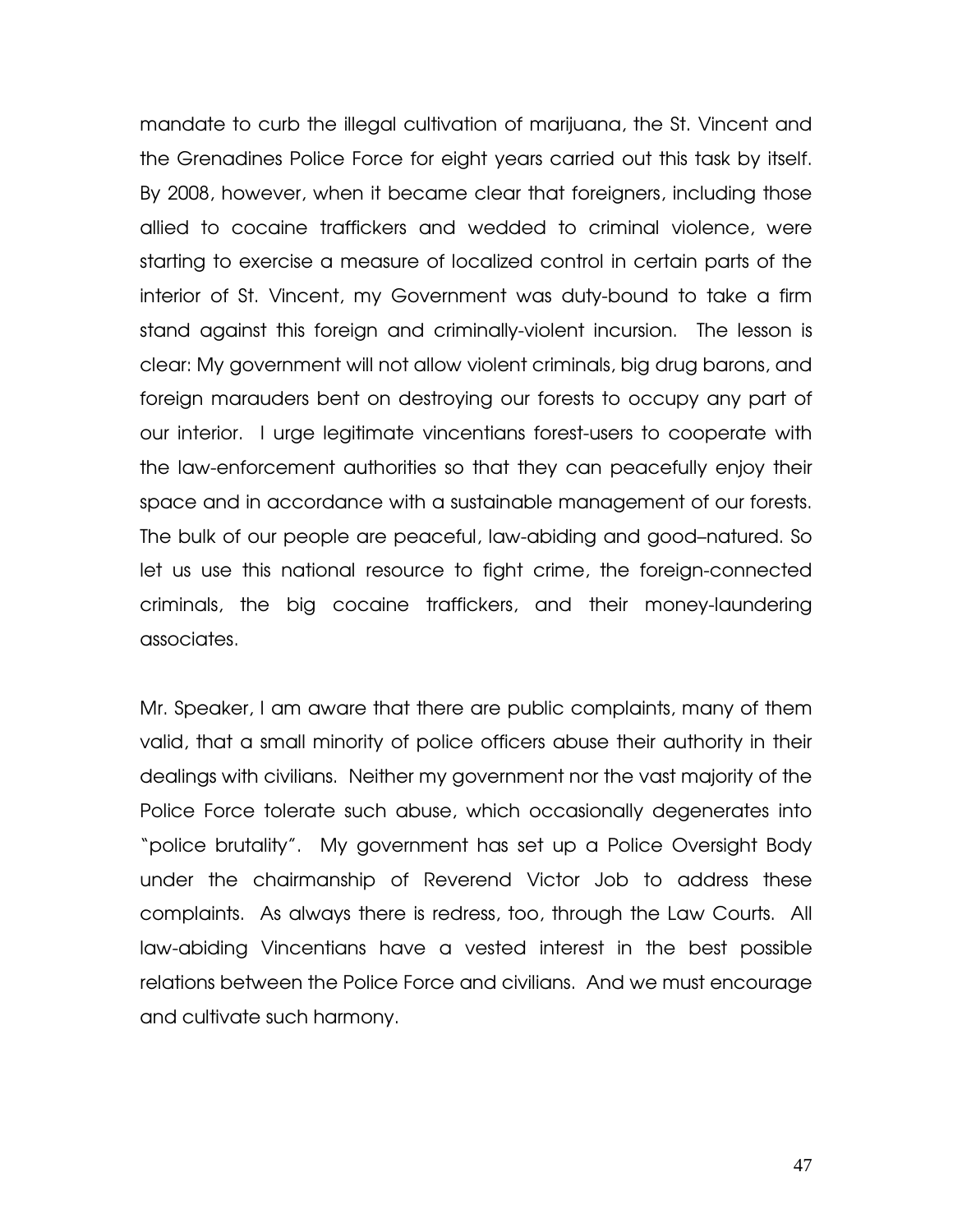## POVERTY REDUCTION

Central to the public policies of my Government since March 29, 2001, have been the "War Against Poverty" and its policy-twin, the Education Revolution. In 1995, the NDP administration contracted Kairi Consultants, a firm of researchers and analysts from Trinidad, to study the extent of poverty in St. Vincent and the Grenadines. In 1996, Kairi reported that this country had a general poverty level of 37.5 percent of the population and indigence, or what may be colloquially termed "dirt poor" poverty, of 25.7 percent of the population. These numbers, in addition to an unfavourable Gini coefficient, which measures the extent of inequalities in wealth, represented the worst incidence of poverty and indigence in the entire Caribbean Community outside of Haiti. That was 1996.

In 2009, the same Kairi Consultants reported on their assessment of poverty in St. Vincent and the Grenadines, based on field work concluded in the difficult economic year of 2008 of high fuel prices and the globaleconomic meltdown, Kiari Consultants reported that the general level of poverty had fallen from 37.5 percent to 30.2 percent of the population and the extent of indigence had dropped dramatically from 25.7 percent to 2.9 percent. The Gini Co-efficient, too, had also fallen, to 0.41 from 0.56. These numbers are a huge improvement over those of 1996 and represent the successes and gains in the continuing "War against Poverty". Several other CARICOM countries are now below St. Vincent and the Grenadines in these indices. Still, as always, better can be done.

Mr. Speaker I reiterate, yet again, our government's position in this "War Against Poverty". This "War" is one of the top priorities of this Government. Every major area of public policy has been linked inextricably to poverty reduction, especially those related to economic growth, private sector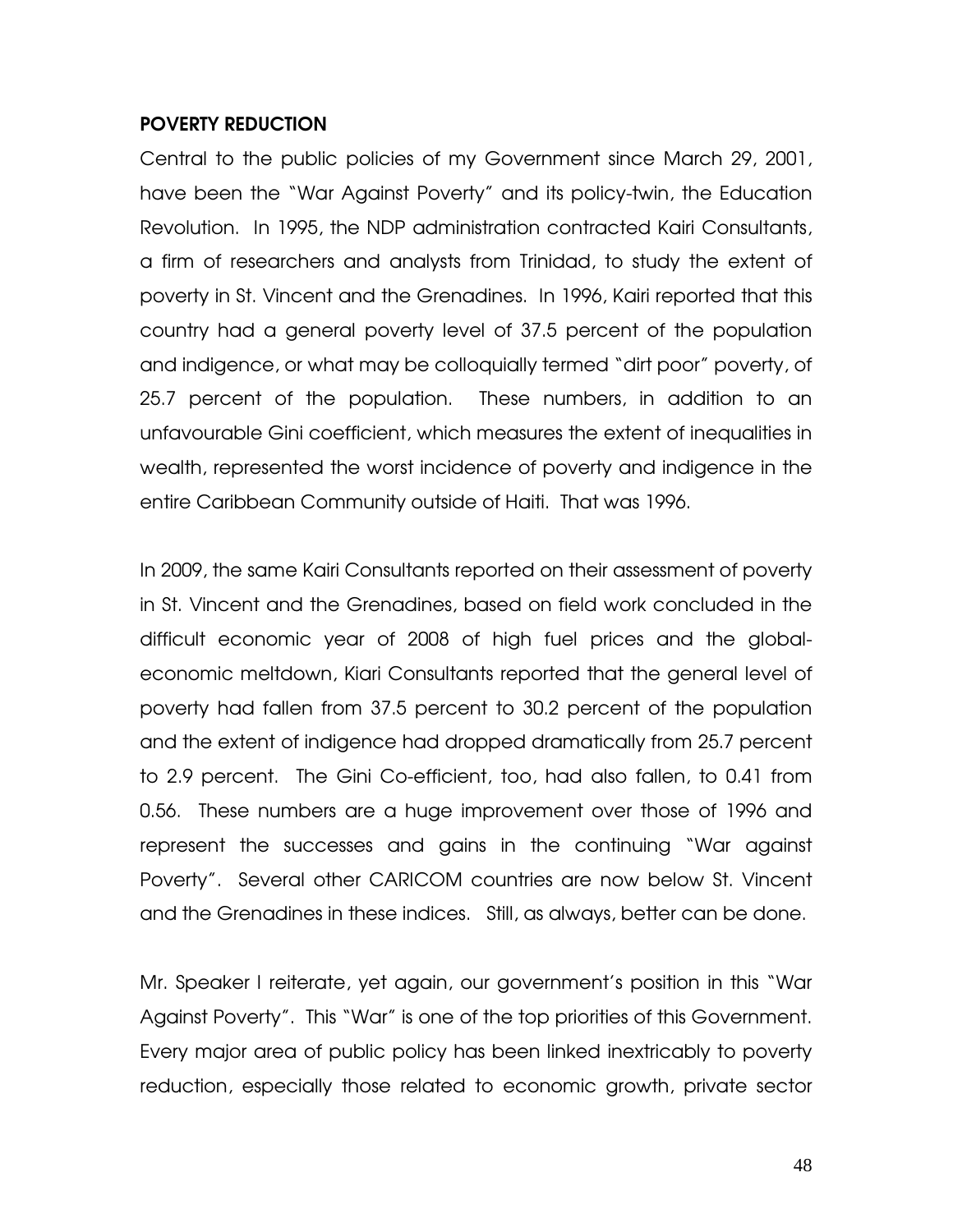development, fiscal policy and job creation; education and health; housing and the physical infrastructure; land distribution; disaster management; the elderly; the youths, women, and the family; and good governance. Indeed, each of my budgets since 2001 has at its core the matter of poverty reduction. So, too, with this budget for 2010.

The challenges arising from trade liberalization, the worst economic crash globally for 80 years, modern globalisation, imported price increases for food and fuel, and climate change, have impacted most severely on the poor, especially the indigent poor in our country. For these reasons, and more, that poverty reduction remains at the core of our administration's top considerations.

Since 2001, we have pursued its relentless "War Against Poverty" within the framework of the Poverty Reduction Strategy, fashioned by the broadbased National Economic and Social Development Council (NESDC), the overall macro-economic, social, and fiscal policies of the government, and its targeted strategic interventions.

Accordingly, Mr. Speaker, general poverty and indigence ("dirt-poor" poverty) have been markedly reduced since 2001 as a consequence of the following, among other things:

1. Average annual economic growth of 3.4 percent, the best growth performance alongside Antigua and Barbuda among the independent countries of the ECCU. [Still we must get our average annual economic growth to in excess of 5 percent].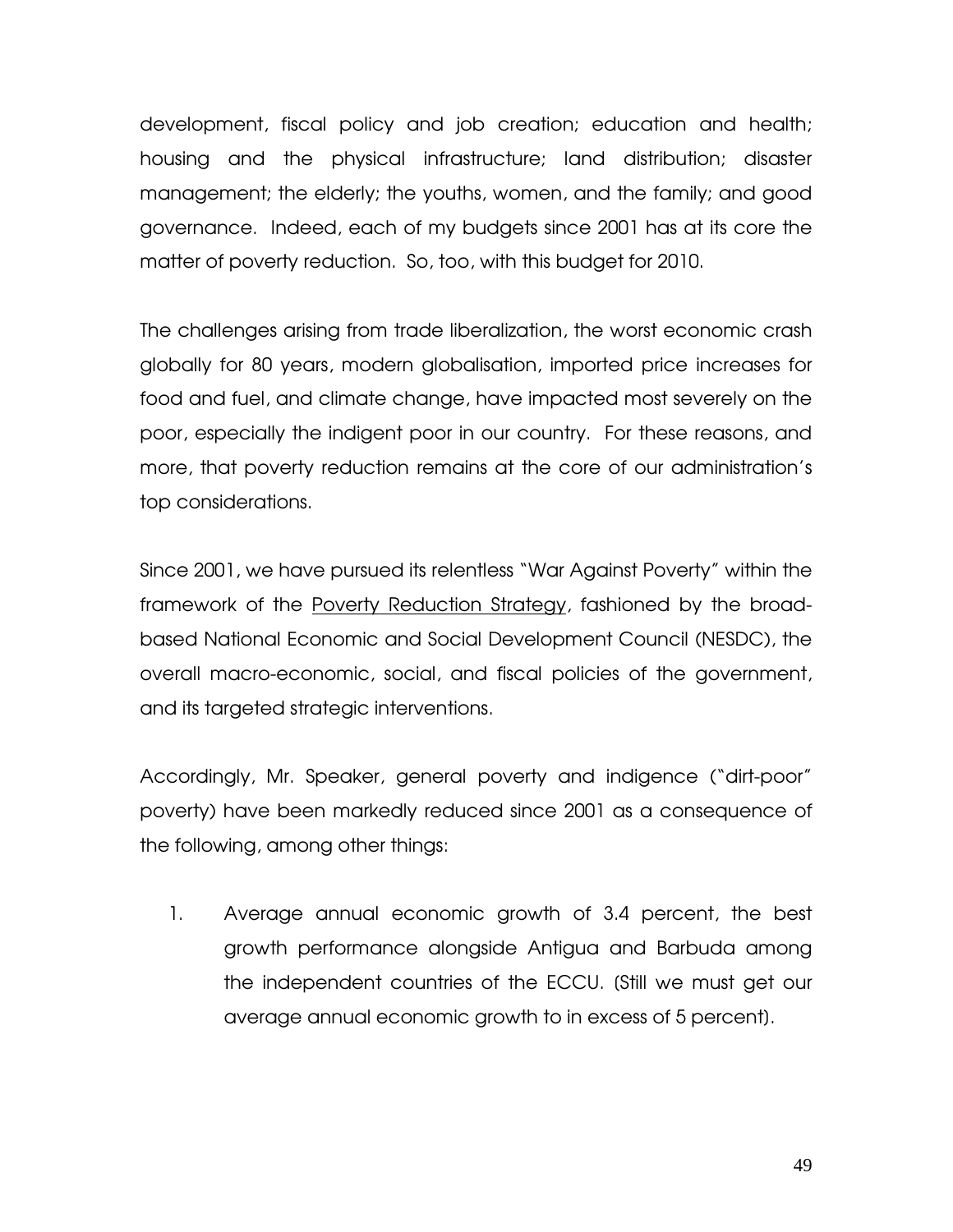- 2. The creation of over 10,000 jobs. The NIS statistics alone show an increase of 8,399 active NIS contributors by the end of 2008 compared to the figure at the end of 2001 (40,289 active contributors as against 31,890).
- 3. The Micro-Enterprises Loan Programme at the National Commercial Bank.
- 4. The increase in minimum wages on two occasions between 2001 and 2008. Contrast this with the increase in minimum wages once in the last 13 years of the previous administration. The significant rise in salaries and wages in the public and private sectors has also occurred.
- 5. The impact of the multi-faceted Education Revolution.
- 6. The impact of the Health and Wellness Policies including those in primary health care, water and sanitation, public health, the fight against HIV/AIDS, and the battle against chronic noncommunicable diseases.
- 7. The distribution of lands to the poor at preferred and subsidised prices.
- 8. The construction of Low-Income and No-Income Houses and the 100 percent mortgage programme for home-building by public servants.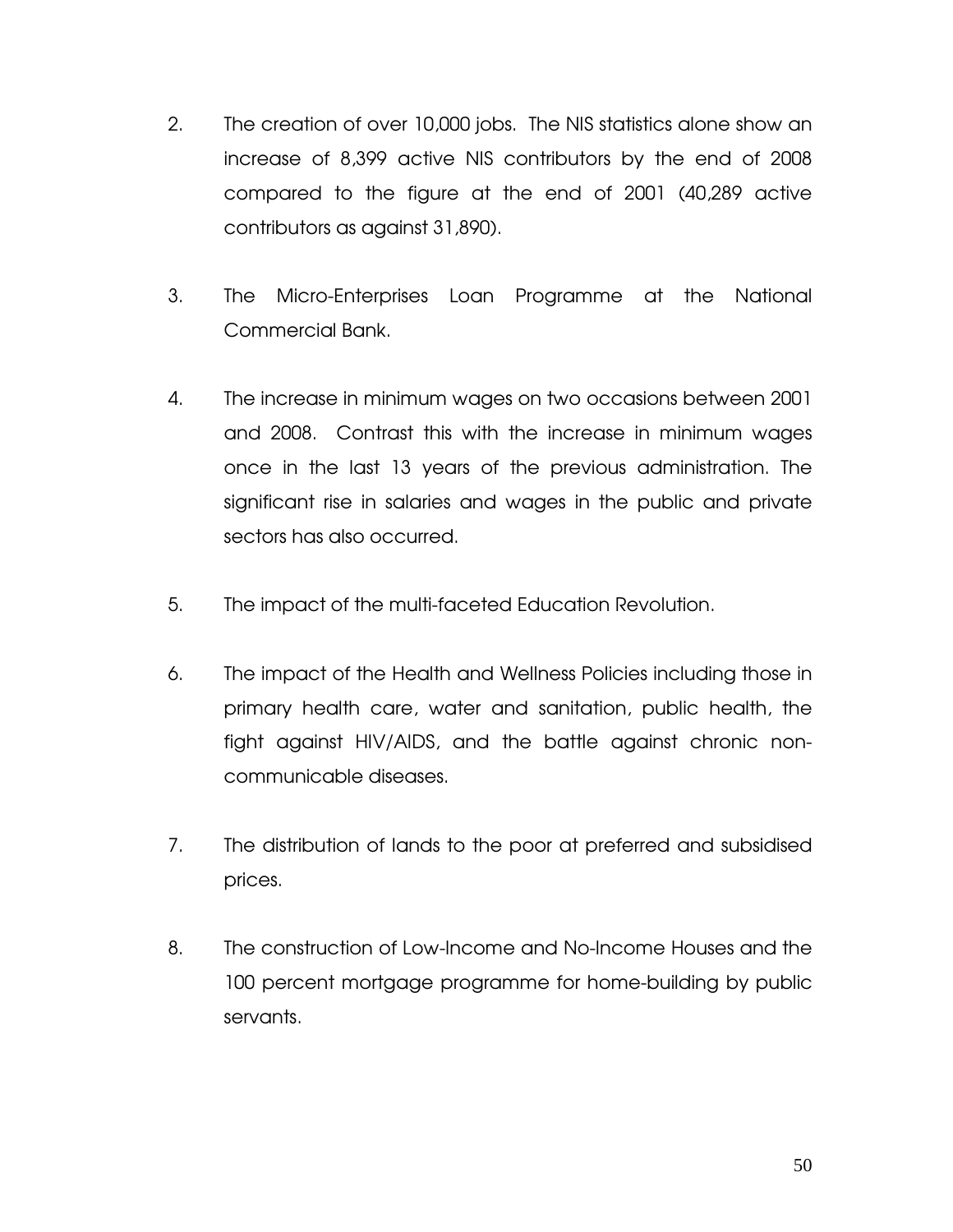- 9. The lifting markedly of our game in the areas of disaster preparedness and management.
- 10. The liberalisation of telecommunications and the fall in the cost of telephone and other telecommunications services.
- 11. The marked improvements in the roads and bridges network in St. Vincent and the Grenadines.
- 12. The progressive developments in airports and seaports.
- 13. The positive impact of our policies in sports and culture.
- 14. The positive impact of our public policies in the areas of national security, law and order.
- 15. The reduction in the rate of personal income taxes, including the marginal rate, and the lifting of the threshold below which no income taxes are paid.
- 16. The facilitation of private sector development, including foreign direct investment.
- 17. The positive impact of the government's policies as regards the elderly, the youths, women and the family.
- 18. The positive impact of the government's policies regarding farmers and fisherfolk.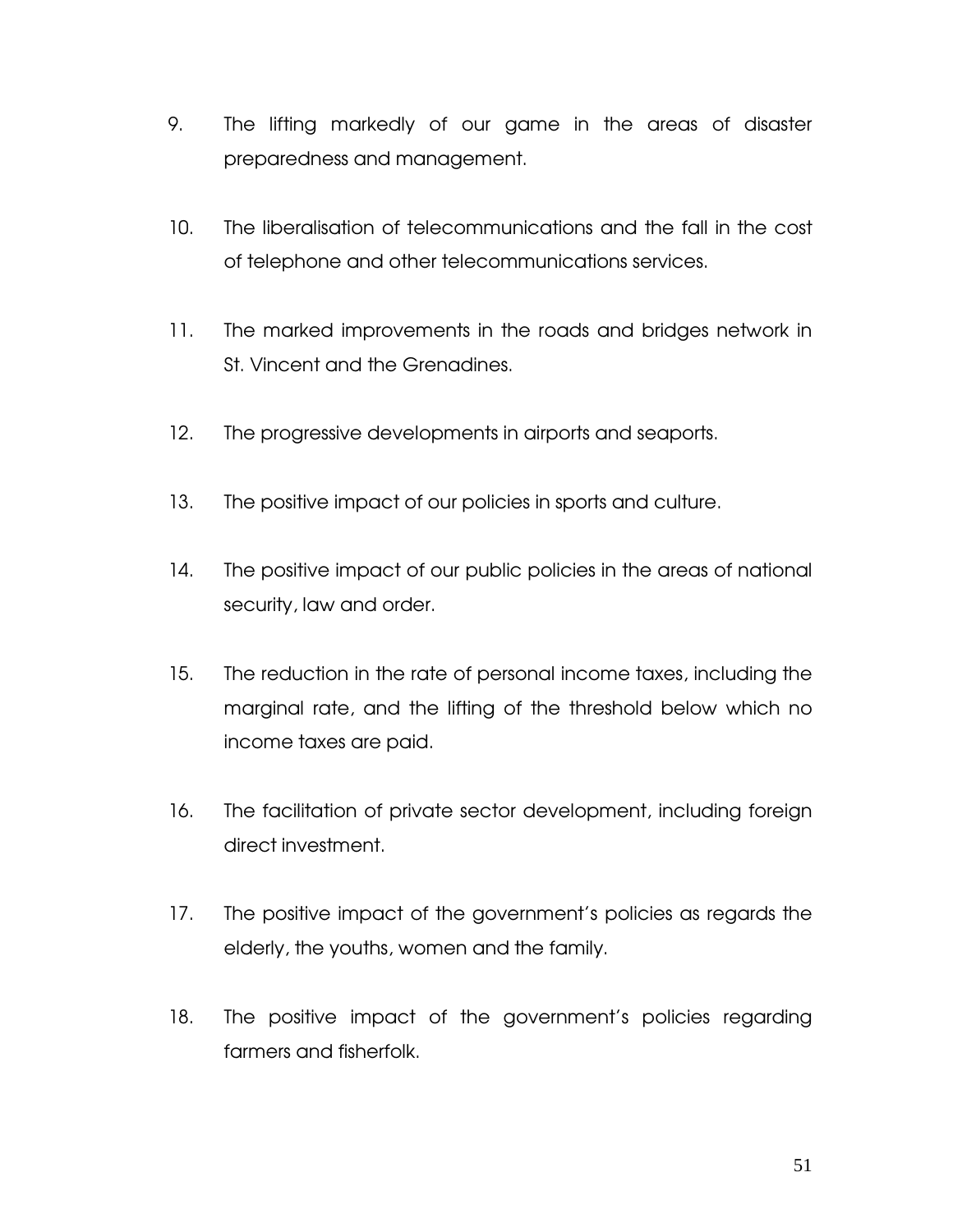- 19. The strengthening and extending of the social safety nets.
- 20. The implementation of a counter-cyclical fiscal policy which mixes enterprise and prudence for the country's overall development and the poor's protection.
- 21. The consolidation and expansion of the National Insurance Services and successive increases in benefits.
- 22. The increasing sums paid to the poor in social welfare payments.
- 23. The positive impact of our good governance policies.

Mr. Speaker, the overall provisions and fiscal stimuli in the 2010 Budget help the poor considerably. The size of the total Budget of \$913.5 million, or \$120.74 million more than last year's. This increase is awe-inspiring, particularly in context of the global economic meltdown. Some specific allocations, which touch and concern the poor, are hereby highlighted:

| $\mathbf{1}$ . | Social Welfare payments            |   | of over \$15 million; |
|----------------|------------------------------------|---|-----------------------|
| 2.             | Liberty Lodge for Boys             | t | \$735,000;            |
| 3.             | Home-Help for the Elderly          | ÷ | \$1.098 million;      |
| 4.             | The School Feeding Programme       | ÷ | \$2.476 million;      |
| 5.             | <b>Student Feeding Programme</b>   | ÷ | \$991,769;            |
| 6.             | Crisis Centre                      | ÷ | \$288,534;            |
| 7.             | NEMO and Disaster Management       |   |                       |
|                | Enhancement                        |   | $$1.2$ million;       |
| 8.             | Social Welfare (Transport Subsidy) | ÷ | \$436,800;            |
| 9.             | Social Welfare (Roads Department,  |   |                       |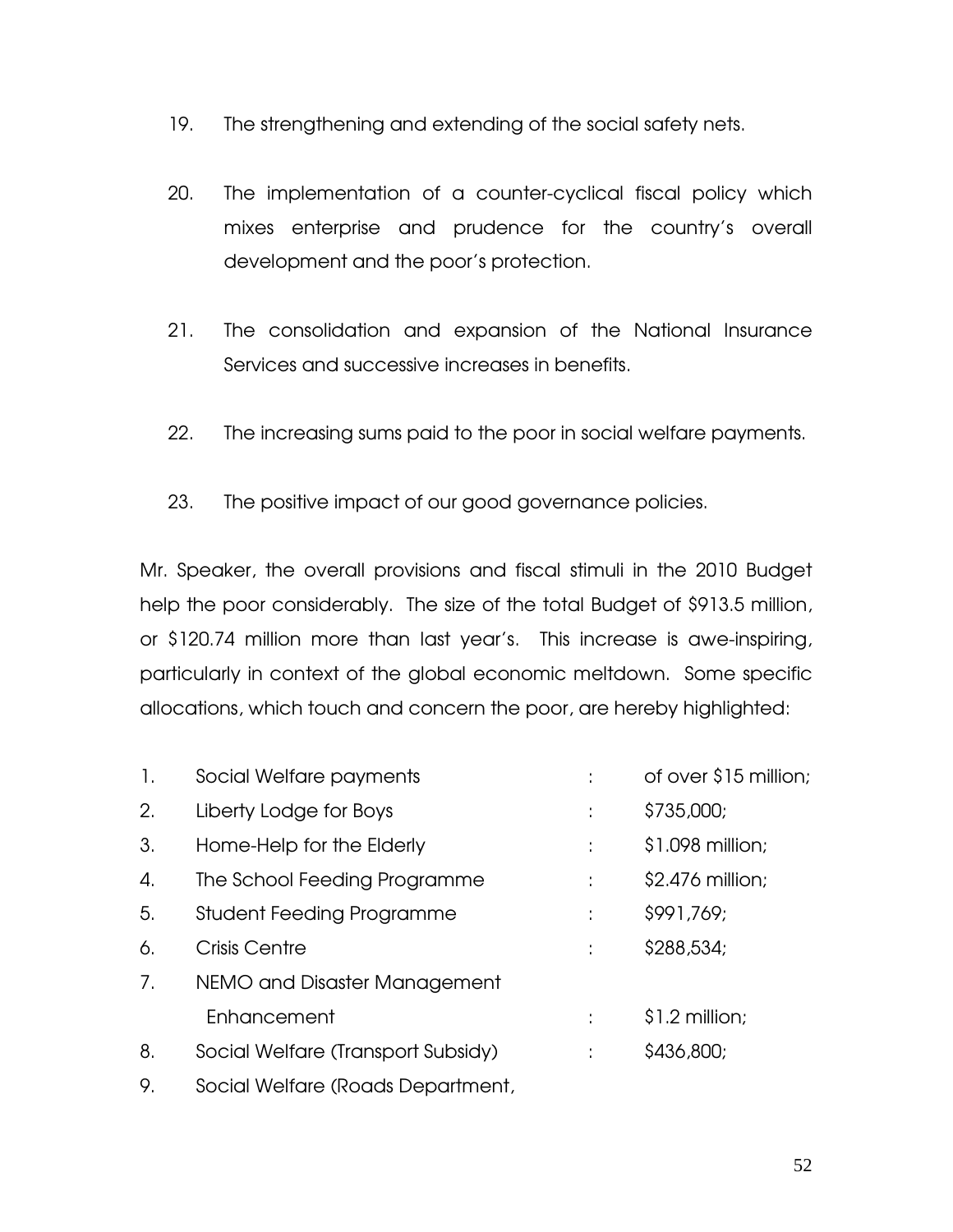|     | transferred to BRAGSA)                       |                      | \$1 million;      |
|-----|----------------------------------------------|----------------------|-------------------|
| 10. | Social Welfare (Medical Administration)      |                      | \$275,000;        |
| 11. | Lewis Punnett Home                           |                      | \$2.2 million;    |
| 12. | Nutrition Support Programme                  |                      | \$849,081;        |
| 13. | <b>Nutrition Unit</b>                        | ÷                    | \$388,525;        |
| 14. | Special Development/Special Works            |                      |                   |
|     | and Services                                 |                      | \$950,000;        |
| 15. | <b>Community Poverty Alleviation</b>         |                      |                   |
|     | Programmes                                   |                      | \$3 million;      |
| 16. | Social Investment Fund                       |                      | \$2 million;      |
| 17. | <b>Youth Empowerment Service</b>             | $\ddot{\phantom{a}}$ | \$2.8 million;    |
| 18. | <b>Book Loan Scheme</b>                      | ÷                    | $$1.25$ million;  |
| 19. | Alternative Livelihoods Project              |                      | \$500,000;        |
| 20. | <b>Support forPrimary Agricultural</b>       |                      |                   |
|     | Production                                   |                      | \$1 million;      |
| 21. | <b>Rural Community Markets</b>               |                      | \$470,000;        |
| 22. | <b>Rural Poverty Alleviation/Development</b> | ÷                    | \$8.2 million;    |
| 23. | Georgetown Development Facility              | ÷                    | \$2.4 million;    |
| 24. | <b>Rural Electrification</b>                 |                      | \$500,000;        |
| 25. | Adaptation to Climate Change in              |                      |                   |
|     | Bequia                                       | t.                   | \$2.34 million;   |
| 26. | Informal Human Settlement Upgrade            |                      | \$500,000;        |
| 27. | Kingstown Terminal Redevelopment             |                      | \$2.5 million;    |
| 28. | Clean-up Kingstown                           |                      | \$1.5 million;    |
| 29. | Housing for the Poor                         |                      | \$400,000         |
|     |                                              |                      | (plus \$4 million |
|     |                                              |                      | from HLDC);       |
| 30. | Grants and Contributions which touch         | ÷                    | \$500,000.        |
|     | the poor directly                            |                      |                   |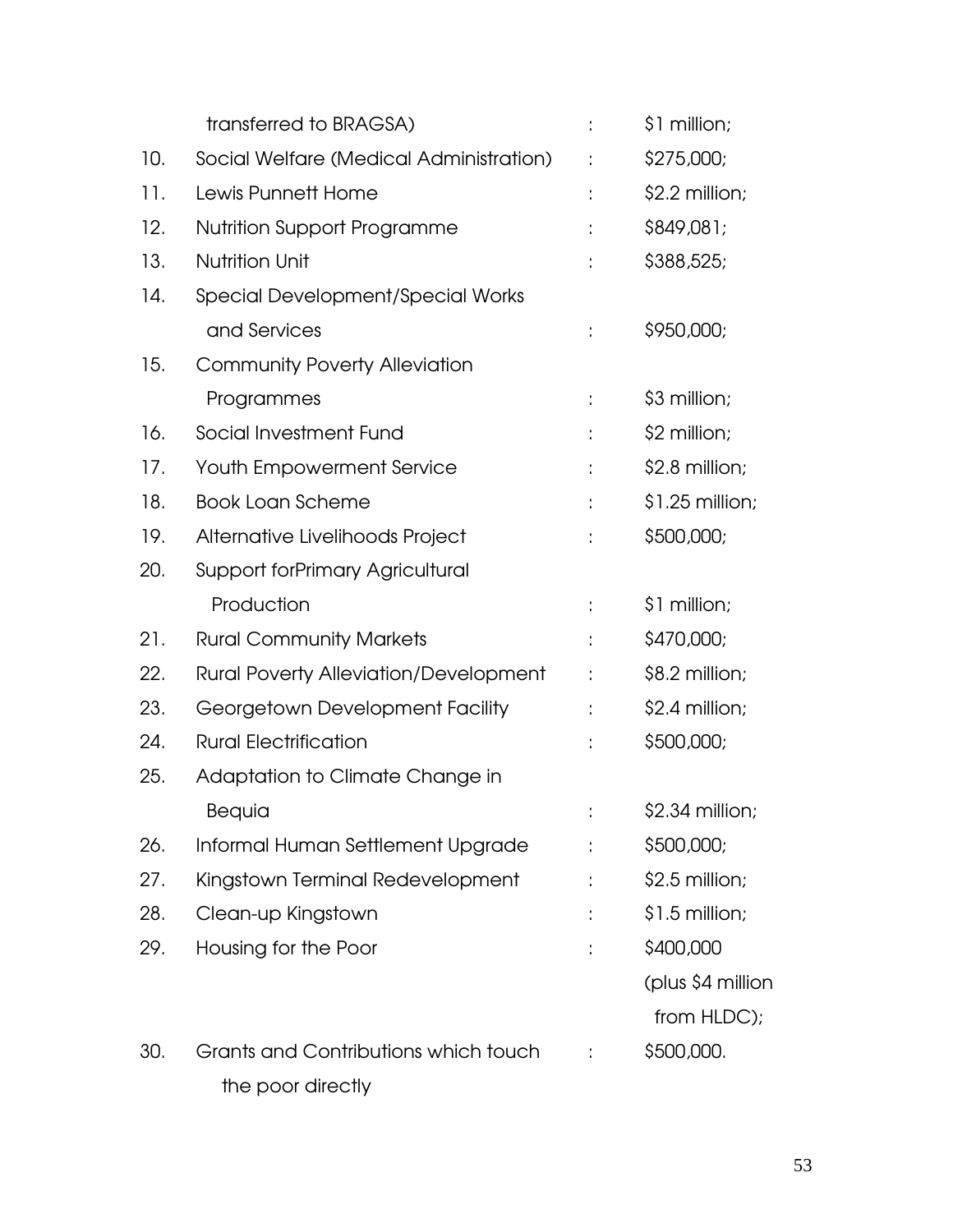Together these 30 specific programmes cost \$61.0 million; these are substantial sums in a most challenging year. But it shows our focus; throughout the Budget the whole gamut of provisions favourably impact on the condition of the poor and their continued upliftment.

Mr. Speaker, in my 2005 Budget Address, delivered on December 06, 2004, I pointedly linked the issue of private sector development and poverty reduction in order to emphasise the nexus between private sector development and entrepreneurship on the one hand, and sustainable wealth creation, employment, and poverty reduction, on the other. It is the efficacious partnership between the State, private and cooperative sectors which produce sustainable and lasting assaults on poverty to the benefit of those who are being, or have been, lifted, by themselves and other agencies, out of the clutches of poverty. The quest for this efficacious partnership remains a central policy plank of my administration.

Mr. Speaker, given the challenges to the rural social economy consequent upon a decline in the value-added to the banana industry, part of the Government's response was to establish in December 2005, a Ministry of Rural Transformation to work in concert with the Ministry of Agriculture, Forestry and Fisheries, the Ministry of Social Development, the Ministry of Telecommunications and Industry, and the Ministry of Housing, Lands and Informal Human Settlements to address rural poverty and the material conditions of life in rural St. Vincent and the Grenadines. Since December 2005, the Ministry of Rural Transformation has developed into an effect institutional mechanism in fulfillment of its mandate. In the social sciences, as in biology, structure follows function; and an efficacious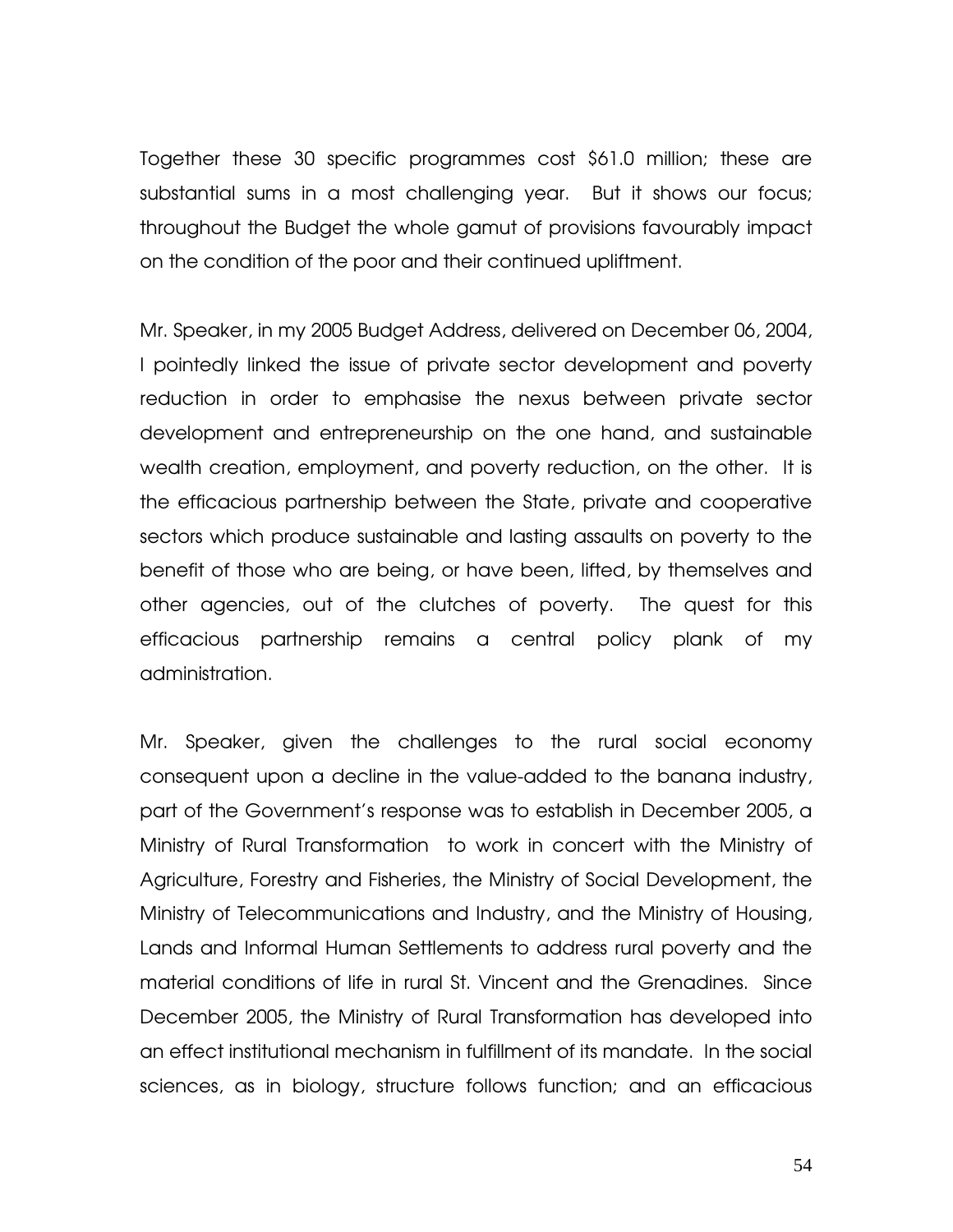structure has been fashioned by way of this Ministry to carry out certain specific functions of coordination, initiative and implementation in the rural social economy.

Last year, Mr. Speaker, the capital programme assigned to this Ministerial portfolio amounted to some \$6 million; in this year's budget, the "rural transformation" portfolio has been allocated a sum of over \$13 million. Practically all of these capital projects are ready for implementation. Moreover, the Ministry of Rural Transformation has elaborated a Strategic Plan for Rural Transformation which has been approved by Cabinet. It is this Strategic Plan which was recently used as the principal basis to attract an imminent second tranche of \$12 million in budget support from the European Union.

Meanwhile, the Ministry of Urban Development has been evolving its Strategic Plan for Urban Development. Even before the full elaboration and codification of existing elements of urban development, the Government has been proceeding apace with urban development matters.

Among the specific urban development achievements which assist in the reduction of urban poverty are the following, among others:

- 1. Targeted job creation initiatives in the urban areas, especially though youth employment, micro-enterprises, and the general workings of the economy.
- 2. The Low-Income Housing Projects at Green Hill (over 60 houses) and at Ottley Hall (17 houses).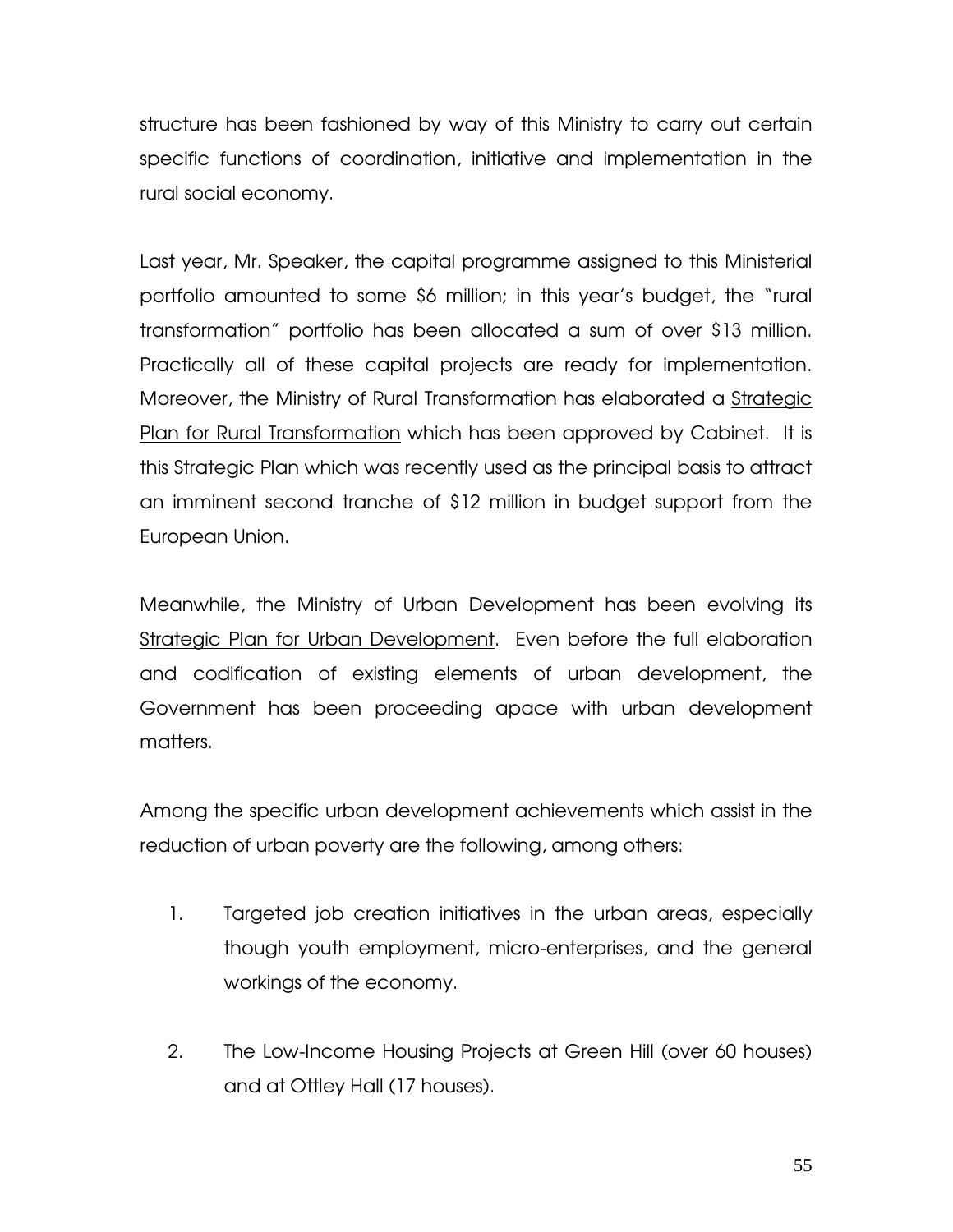- 3. The construction of the George Mc Intosh Community Market at Paul's Avenue and the cleaning-up of the street area outside Bishop's College, Kingstown.
- 4. The opening of a multi-million dollar, modern secondary school at Edinboro.
- 5. The establishment, and continued expansion, of the Thomas Saunders Secondary School at Richmond Hill.
- 6. The construction of a modern, state-of-the-art Technical Institute at Kingstown.
- 7. The construction of the modern National Library and the Archives/ Documentation Centre at Richmond Hill.
- 8. The construction of a replacement secondary school at Mc Kies Hill for the Intermediate High School.
- 9. The construction of the modern YWCA Headquarters and Early Childhood Centre at Kingstown.
- 10. The rehabilitation and extension of the Lodge Village Primary School.
- 11. The construction of several other state buildings and facilities including: the NIS Headquarters, the National Lotteries Headquarters, the on-going Reigate Building, the on-going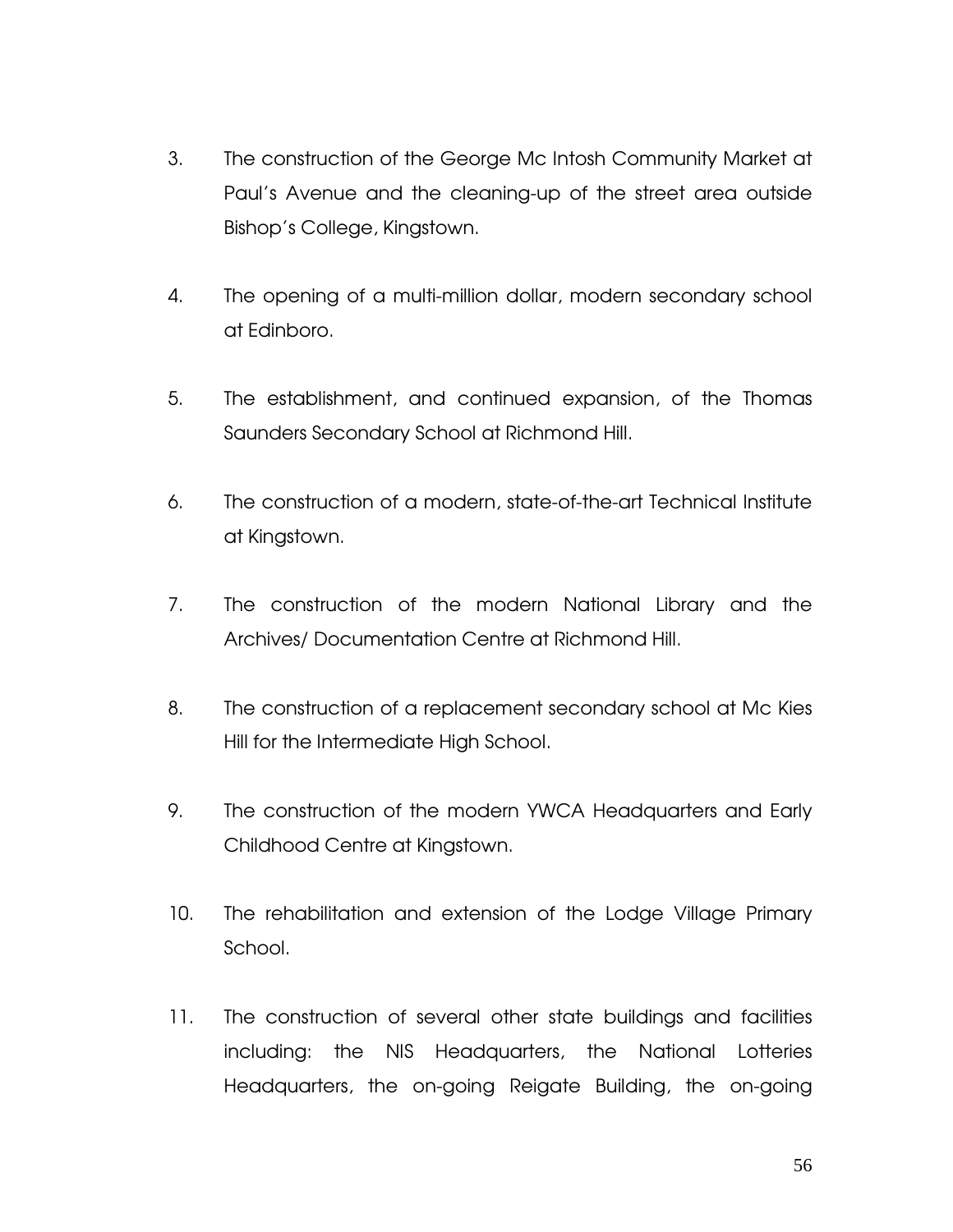Modern Customs Building, NEMO Headquarters, Rehabilitation of the Peace Memorial Hall, Rehabilitation of HLDC Headquarters, the API-NBC Headquarters, the Upgrade of the Botanical Gardens, the Leeward Bus Terminal, the two bridges at Bay Street, the bridge near to NEMO Headquarters, the Forensic Laboratory, Rehabilitation of the former Ministerial Building, the expansion of the Grammar School and the Girls' High School, the \$16 million modernisation of the Kingstown Fish Market; and the major upgrade of Victoria Park and the rehabilitation of the Richmond Hill Playing Field.

12. The improved delivery of Physical Planning Services and their uplifting impact.

Further, the Government has facilitated the construction, renovation, and/or expansion of several business properties on each street in Kingstown and its environs from Aunt Jobe supermarket in the west to the CLICO Headquarters and the Lewis Building in the east. Never in a nineyear period have so many buildings for the private sector been constructed, renovated or expanded as in the period 2001 to 2009. I ask people not to listen to contrived tales of doom, falsehoods or self-serving propaganda; rather, look with your God-given eyes. Be an eye-witness to meaningful uplifting change in the city of Kingstown and the contribution toward poverty reduction in the city.

On the agenda, too, for preparatory work and commencement are other urban development projects such as: The construction of a multi-million dollar building at the former Ju-C site and the construction of a modern Hall of Justice at Richmond Hill, both to be executed by the State-owned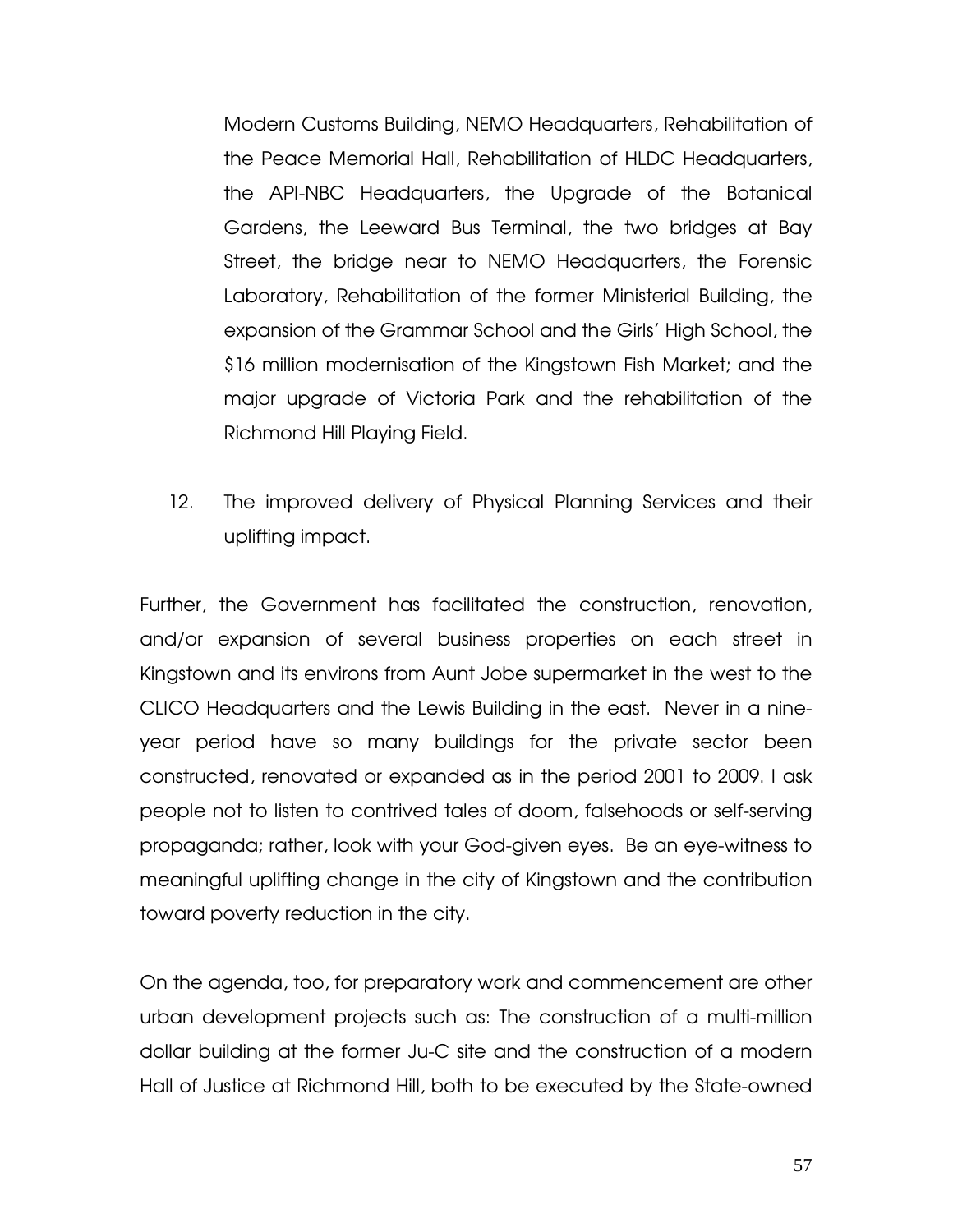National properties.; the rehabilitation and/or reconstruction of the stretch of government buildings from the former Treasury Headquarters to the buildings in the area of the former Electoral Office and former Printery. These are for the medium-term.

In Kingstown and its environs the following major capital projects, among others, appear in the 2010 Estimates:

| 1.  | Upgrading the Administrative Centre             |   | \$1 million;    |
|-----|-------------------------------------------------|---|-----------------|
| 2.  | Grammar School and Girls' High School           |   |                 |
|     | Development Project                             |   | \$600,000;      |
| 3.  | E.T. Joshua Airport Rehabilitation              |   | \$4 million;    |
| 4.  | Renovation of Old Montrose Police Station       |   | \$600,000;      |
| 5.  | Kingstown Port Development                      |   | \$3 million;    |
| 6.  | Communication Equipment, E.T. Joshua Airport    |   | \$1.4 million   |
| 7.  | National Community Poverty Alleviation          |   |                 |
|     | Programme (in Kingstown)                        |   | \$1.7 million;  |
| 8.  | Renovation of the Registry                      |   | \$380,000;      |
| 9.  | Construction of the Learning Resource Centres   |   |                 |
|     | in West and Central Kingstown                   | t | \$2 million;    |
| 10. | Rehabilitation of Murray's Road                 |   | \$2 million;    |
| 11. | Rehabilitation ofBridges including Verbeke and  |   |                 |
|     | <b>Fort Charlotte</b>                           |   | \$1 million;    |
| 12. | <b>Reconstruction of Customs Building</b>       |   | \$3.70 million; |
| 13. | Retrofitting of Ministry of Urban Development   |   | \$400,000;      |
| 14. | Rehabilitation of Milton Cato Memorial Hospital | ÷ | \$500,000;      |
| 15. | <b>Gibson Corner Settlement</b>                 |   | \$1 million;    |
| 16. | Kingstown Clean-up Campaign                     |   | \$1.5 million;  |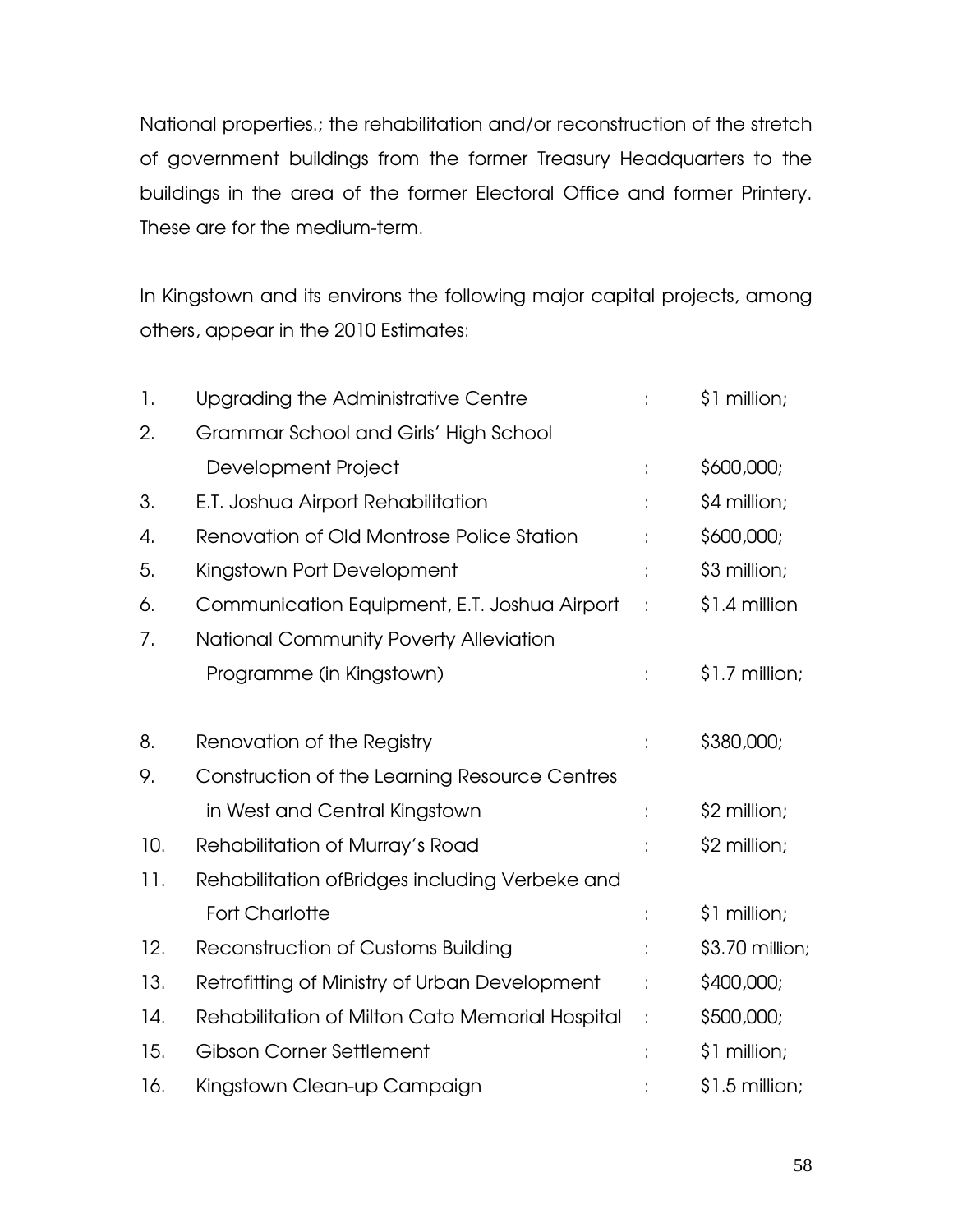| 17. | Little Tokyo Redevelopment                      | $$2.5$ million; |
|-----|-------------------------------------------------|-----------------|
| 18. | <b>Rehabilitation of Judges Quarters</b>        | \$300,000;      |
| 19. | Government PBX                                  | \$1 million;    |
| 20. | A huge portion of the ICT projects/programmes : | \$8 million;    |
| 21. | A huge portion of Private Sector Development    |                 |
|     | Programme                                       | \$4 million.    |

These are substantial monies (\$40.6 million) for these 21 specific capital projects or programmes which touch and concern urban development and poverty reduction. These sums are in addition to the general impact on the city of Estimates of Expenditure which are in excess of \$913 million for the fiscal year.

Mr. Speaker, my administration is already at the planning stages for what can properly be called the "mother" of all urban development projects, ever in St. Vincent and the Grenadines, with an undoubted potential impact on poverty reduction. I refer to my government's plan to build a modern, well-planned city of the highest quality at Arnos Vale as an extension to that of Kingstown on the 65 acres of land currently occupied by the E.T. Joshua Airport and its fringes. After the completion of the Argyle International Airport in June 2012, the E.T. Joshua Airport would be closed. Part of the overall plan is to build another feasible road access point to and from this new city and Kingstown, most probably by way of a tunnel under Cane Garden point and exiting in the area of the Quarry/ Cruise Ship Berth area. This visionary development would take the form of a public-private partnership. A committee has already been set up to do the preliminary assessment.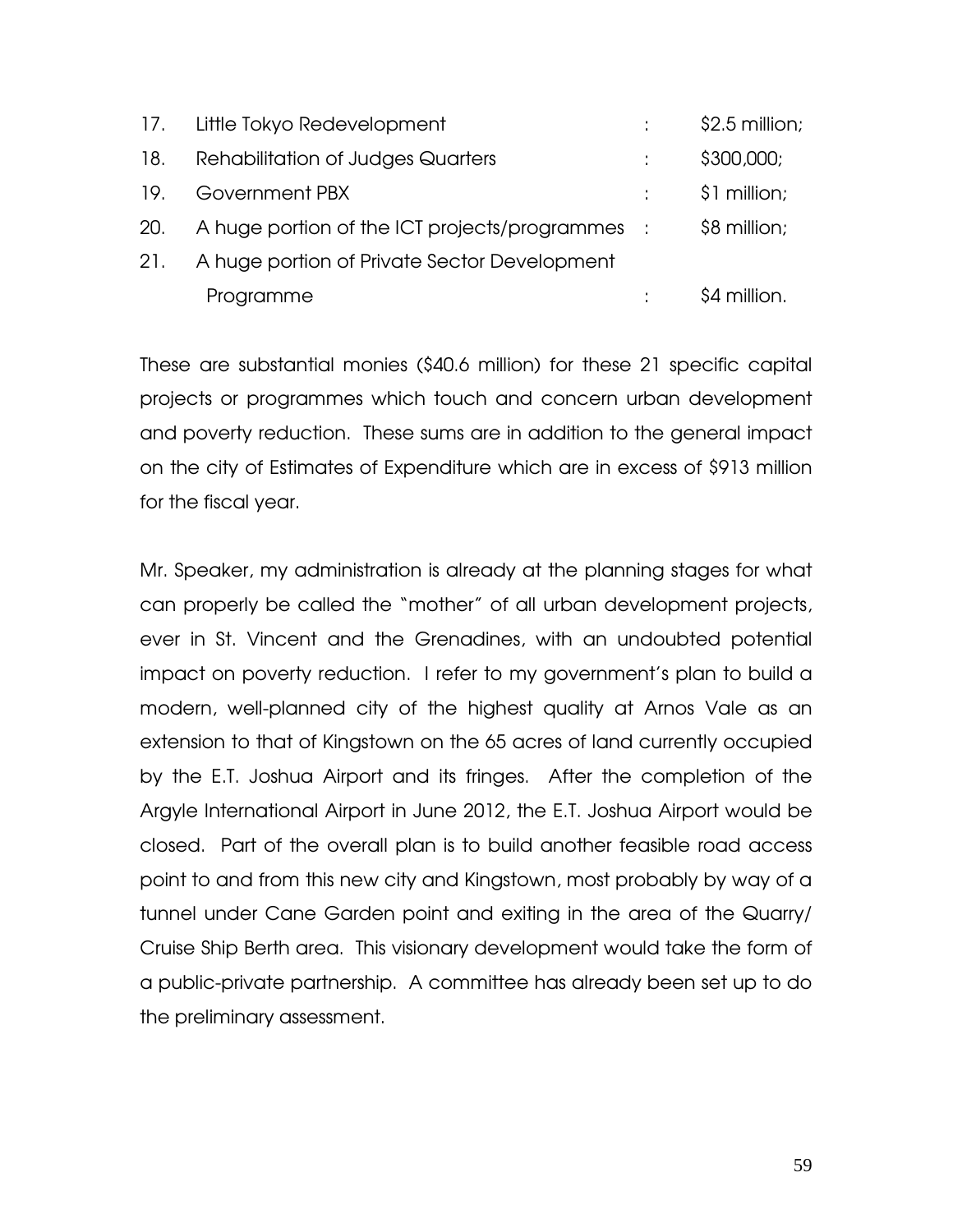The Poverty Assessment published in 2009 by Kairi Consultants concluded that poverty in the Grenadines, particularly in the Northern Grenadines, is less than in other areas of St. Vincent and the Grenadines. Indeed, the poverty levels in the Grenadines are much less in 2009 than they were in 1997. To be sure, the previous administration contributed to this development but my government has built most impressively upon the earlier foundation.

Between 2001 and 2009, the following are among some of the main capital projects implemented in the Grenadines:

- 1. In Bequia: The construction of a Modern Primary School at Port Elizabeth; the rehabilitation of the Bequia Community High School; extensive rehabilitation and expansion of the Fisheries Centre; restorative work on the J.F. Mitchell Airport; improvements to the road network; marked improvements in the system of garbage collection and disposal; the upgrade of the water supply system; and the enhancement of the port facility.
- 2. In Canouan: The construction of a Jet Airport; the construction of a Modern Police Station; the on-going construction of the Administrative Centre; the on-gong construction of the marine Resource Centre; vast improvements in the collection and disposal of garbage; the on-going construction of a top quality playing field; the establishment of the Magistrate's Court; the improvements in the road networks; opening and operating the Medical Centre; and the beautification of Canouan; and the provision of enhanced social services.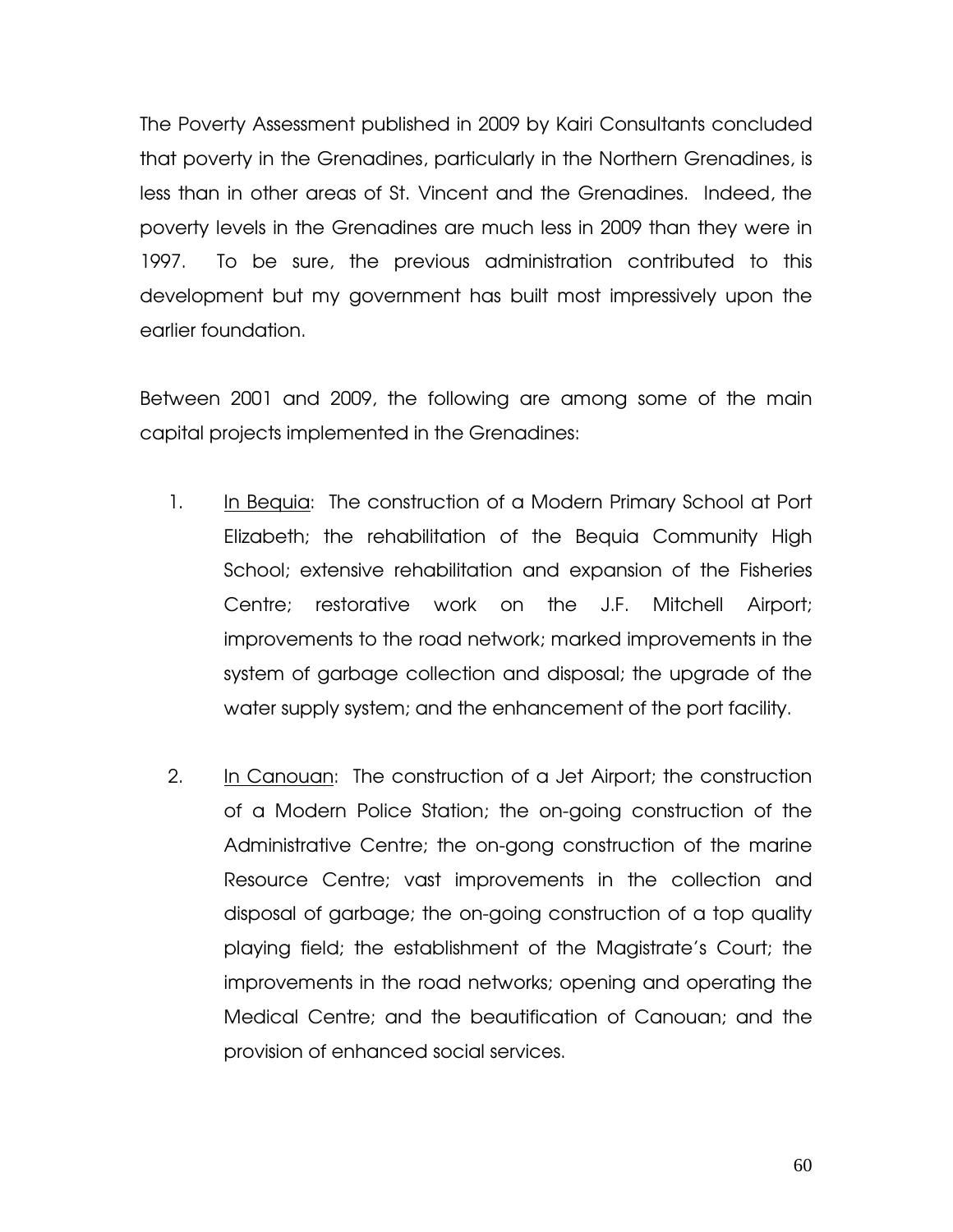- 3. On Union Island: The construction of a Modern Secondary School; the construction of a Learning Resource Centre; the building of a modern Mulzac Square; the reorganisation and development of the Tobago Cays Marine Park; the rehabilitation of the Hospital; impressive improvement in garbage collection and disposal; an improvement in the water supply; the legal forfeiture of 100 acres of land at Chatham Bay from foreigners; the extensive rehabilitation of the Airport, including the runway.
- 4. Mayreau: The establishment of an Electricity Plant; the construction of a new wharf; and the provision of enhanced social services.

In the 2010 Estimates there are several important allocations to the Grenadines. I highlight two of them: (1) the \$2.4 million project which addresses the Adaptation to the Impact of Climate Change in Bequia; and (2) Port Development for Canouan.

Generally-speaking, my government has improved markedly the delivery of social, educational, health, infrastructural, and security services to the Grenadines each year through the Recurrent Budget.

Moreover, my government has facilitated and encouraged extensive private sector development in the Grenadines, including foreign direct investment, particularly in the area of tourism, which have contributed significantly to poverty reduction.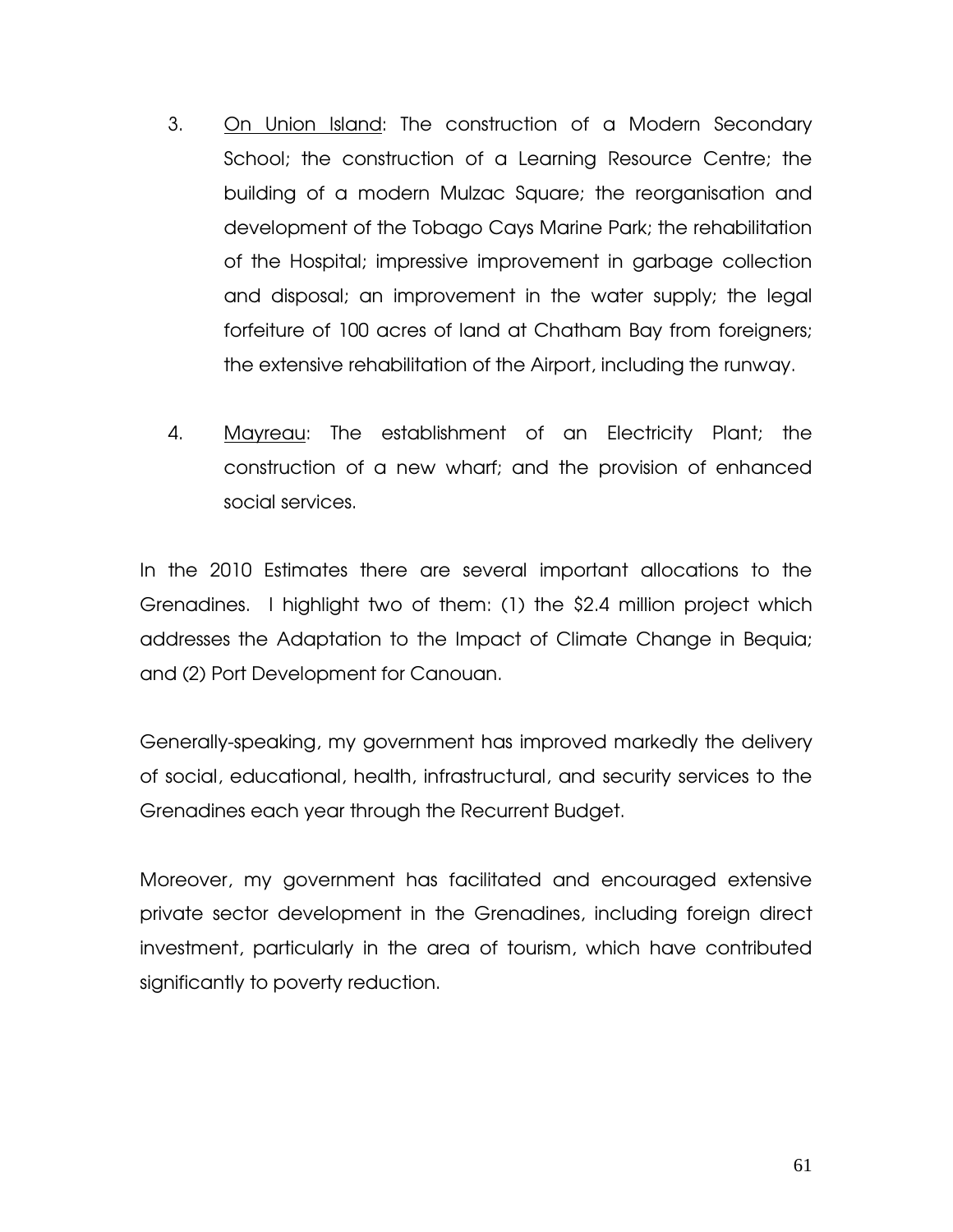# DISASTER RISK MANAGEMENT

The necessity for good disaster risk management practices is brought to the fore following the complete devastation of Haiti in the recent earthquake. Continuing the work which the National Emergency Management Office (NEMO) has been doing, in 2010 we will continue the process of better preparing this country to respond to and mitigate disasters (natural or man-made). This disaster management programme is comprehensive region in outlook and acknowledges the implications of climate change and the need to respond adequately thereto.

Specifically, we will continue the efforts to mobilise and prepare our communities through extensive training in disaster risk reduction and assessment training; we will modernize the equipment at the Emergency Operation Centre (EOC) to improve the country's ability to respond to natural disasters.

- In August 2009, NEMO spearheaded a land search and rescue training camp which provided training to members of the Fire Services and other Police personnel. The camp covered Incident Command System, medical first response and vehicle extrication training. Our first response personnel are now better trained and equipped to manage search and rescue operations on land. These initiatives were funded by the UNDP.
- \* In October 2009, physical works on the Paget Farm Slope Stabilization Project commenced. This project is intended to provide a drainage system in the Upper Broad Road area of Paget Farm, in an attempt to reduce the incidents of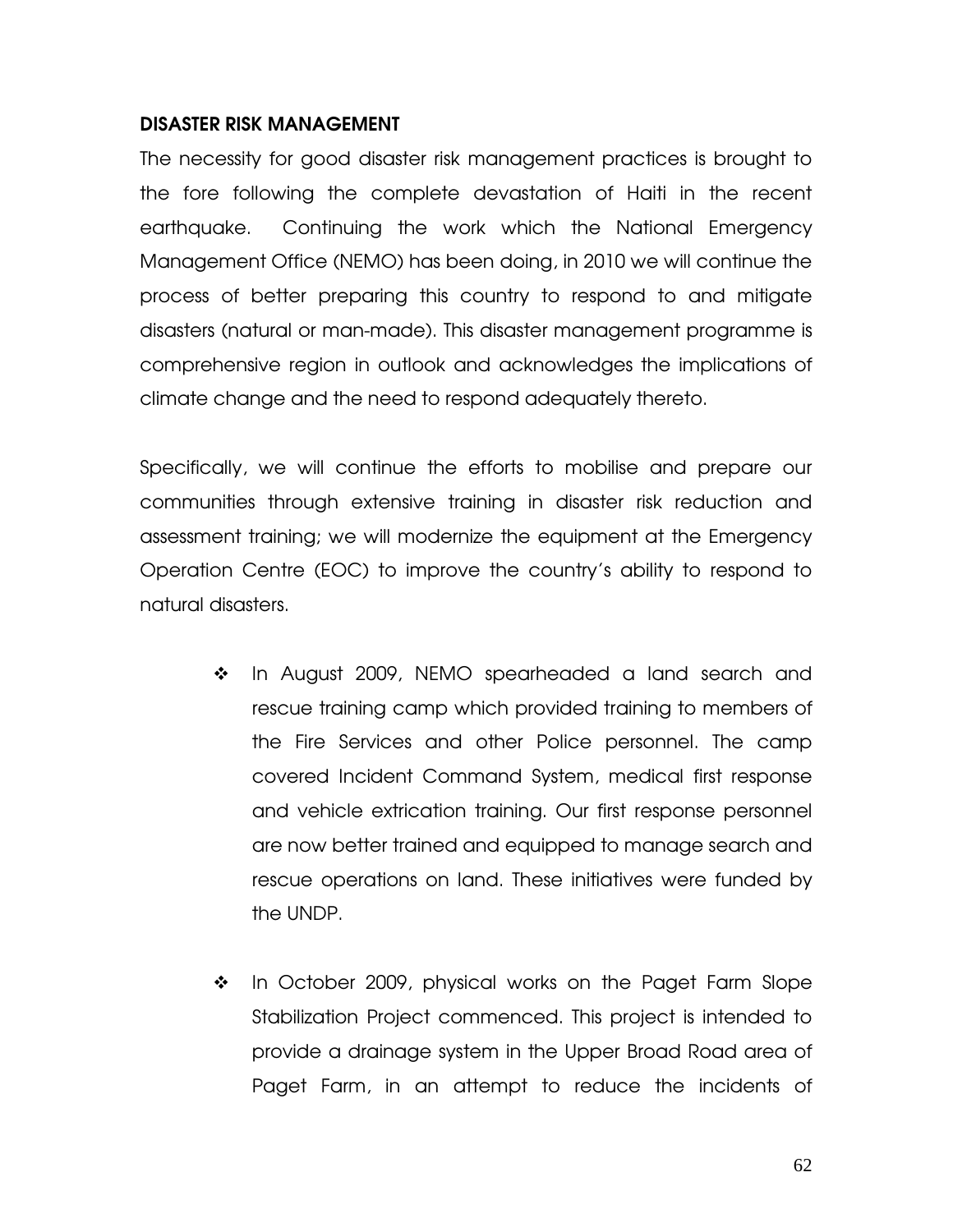landslides and major earth movement in the village. The project which is being implemented at a cost of EC\$.37 million.

\* The SVG Disaster Management Enhancement Project which commenced in 2009 will continue during this year. It will provide storage facilities at selected communities in the country. So far two containers have been retrofitted and are now ready for delivery to Union Island and Canouan. An amount of \$.4 million has been allocated in the Capital Estimates for this programme.

The 2010 Estimates allocate the sum of \$1.2 million directly to NEMO's operations and its programmes. Inter-ministerial support provides additional resources to disaster preparedness and management.

# ROADS

Mr. Speaker, progress on the implementation programmes and projects which I have so far outlined will be significantly delayed if the road network, including that of feeder roads, is inadequate. Farmers need feeder roads and good connecting roads to deliver inputs to their farms and their produce to markets. The Tourism Sector strives on a good road network which allows visitors to reach comfortably all the sites and attraction spots in our country. The business community and the working people are hamstrung by a poor road network system, and the education revolution, too, needs a good road network to facilitate the movement of students, teachers and others. This Administration is conscious of these truths. Accordingly, we have consistently over the last three years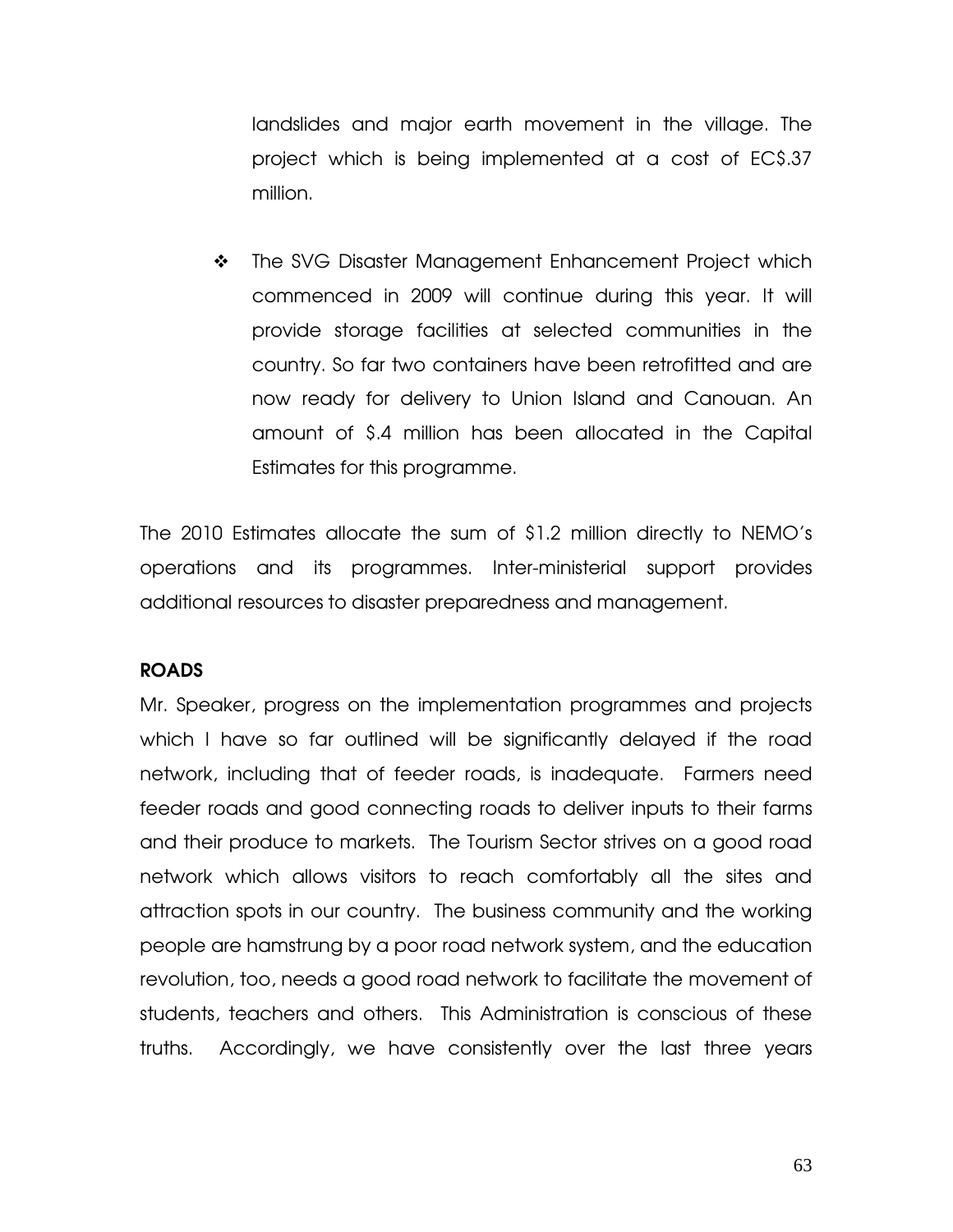allocated significant funds for the construction, reconstruction and rehabilitation of our roads.

During 2009, in excess of EC\$68 million was spent on the road network. The Windward Highway Rehabilitation Project, from Fancy to Kingstown, was completed. The Vigie Highway was also completed substantially. So, too, was the Argyle by-pas road. These are the main ones but many other feeder, village and highway roads have been repaired or rehabilitated.

In late 2009, the Government was better able to respond to the problem of road maintenance with the commencement of the operations of BRAGSA. In the 2010 estimates, EC\$31.5 million are allocated for road construction, reconstruction and rehabilitation. Specifically, we will: complete the rehabilitation of the ¾ mile stretch of the Vigie Highway from the round-about to the Fountain Gap; rehabilitate 20,000 feet of asphalt village roads; concrete 15,000 feet of farm feeder roads and 3.6 miles of access roads to tourism sites; repair 10,000 feet of secondary roads and 6500 feet of drains; construct the Colonaire, Peebles, Fort Charlotte and Swamp Gut bridges and rehabilitate roads including Fenton, Congo Valley & Kama Cabou, Eire and Maroon Roads. This is in addition to the EC\$19.0 million allocated to BRAGSA to implement its own activities, especially on road repairs and maintenance to the highways and village roads. BRAGSA, with government's support, is pursuing on its own, additional soft-loan financing from a developmental financial institution for additional road works.

In the 2010 Estimates, a total of \$1.8 million have been allocated for consultancy services for designs and commencement of the construction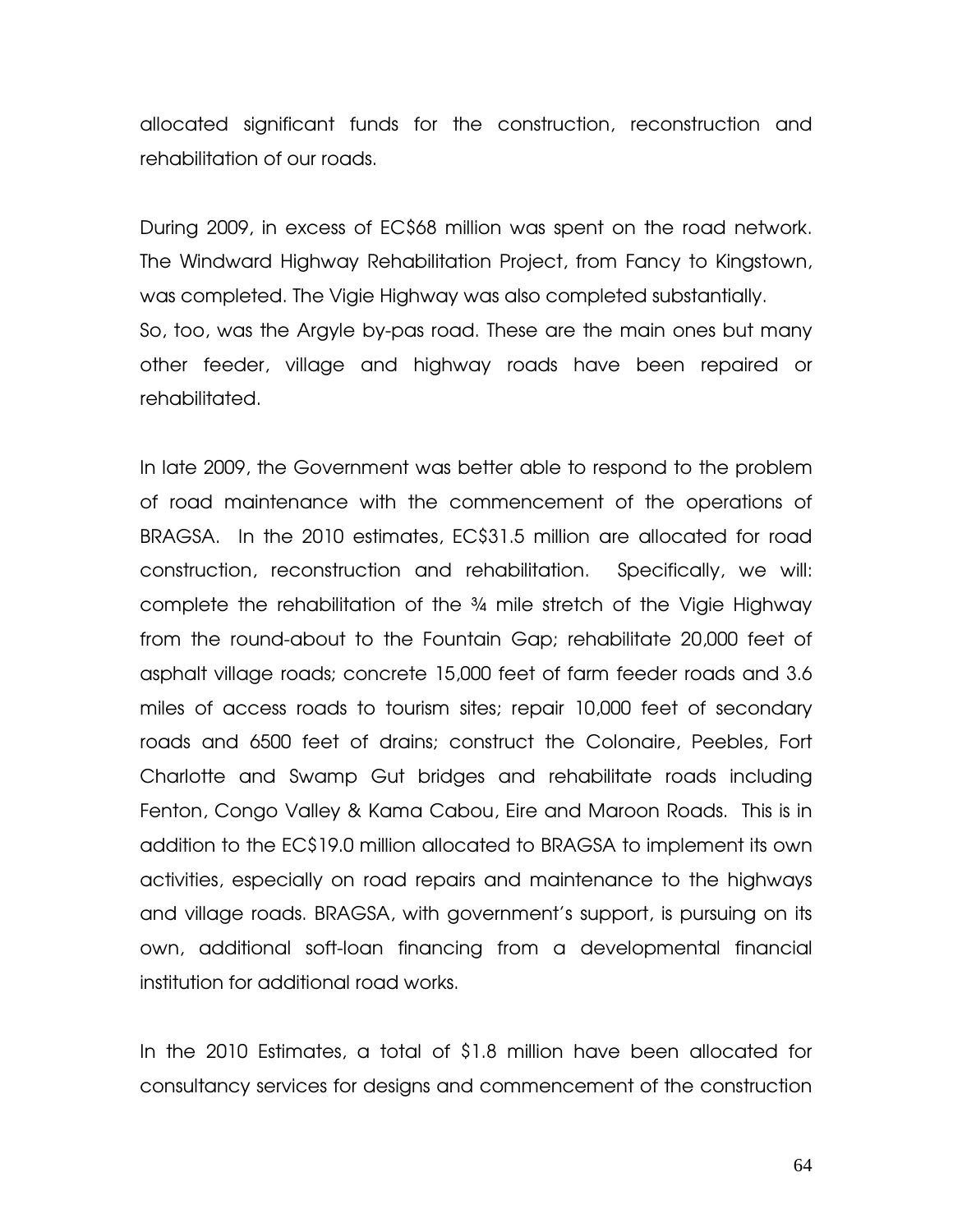of the South Leeward Highway. Under this project, nine (9) miles of roads from the Milton Cato Memorial Hospital to Layou will be rehabilitated. Meanwhile, to reduce vehicular operating and maintenance costs, major repairs will commence during the year.

#### ENERGY

In 2009, we witnessed several positive developments in the energy sector for which we are most grateful. First, prices for energy products were considerably lower than in 2008, as crude oil prices declined on international commodity markets. In 2009, Vinlec's excess fuel charge declined to \$32.72 million from \$65.59 million in 2008. This means that the fuel surcharge which amounted to 53 cents per unit in 2008, declined to 27 cents per unit in 2009. Furthermore, hoteliers and other persons in the tourism sector benefited in a reduction in the basic charge for electricity, from approximately 57 cents per unit to 50 cents per unit.

There were also price reductions at the pumps, as average prices for gasoline, diesel and kerosene amounted to \$9.74, \$8.69 and \$8.55 per gallon, respectively, compared with \$13.74, \$13.45 and \$13.95 per gallon, respectively, in 2008. The price for LPG, a major source of energy remained unchanged for the whole of 2009.

The second positive development for 2009 relates to the considerable progress made by Vinlec in implementing its capital development programme. The 33KV line from Lowmans Bay to Cane Hall was completed and work is well advanced on the construction of the 33KV line from Cane Hall to South Rivers. The second phase of the Lowmans Bay Power Plant is progressing satisfactorily and the additional two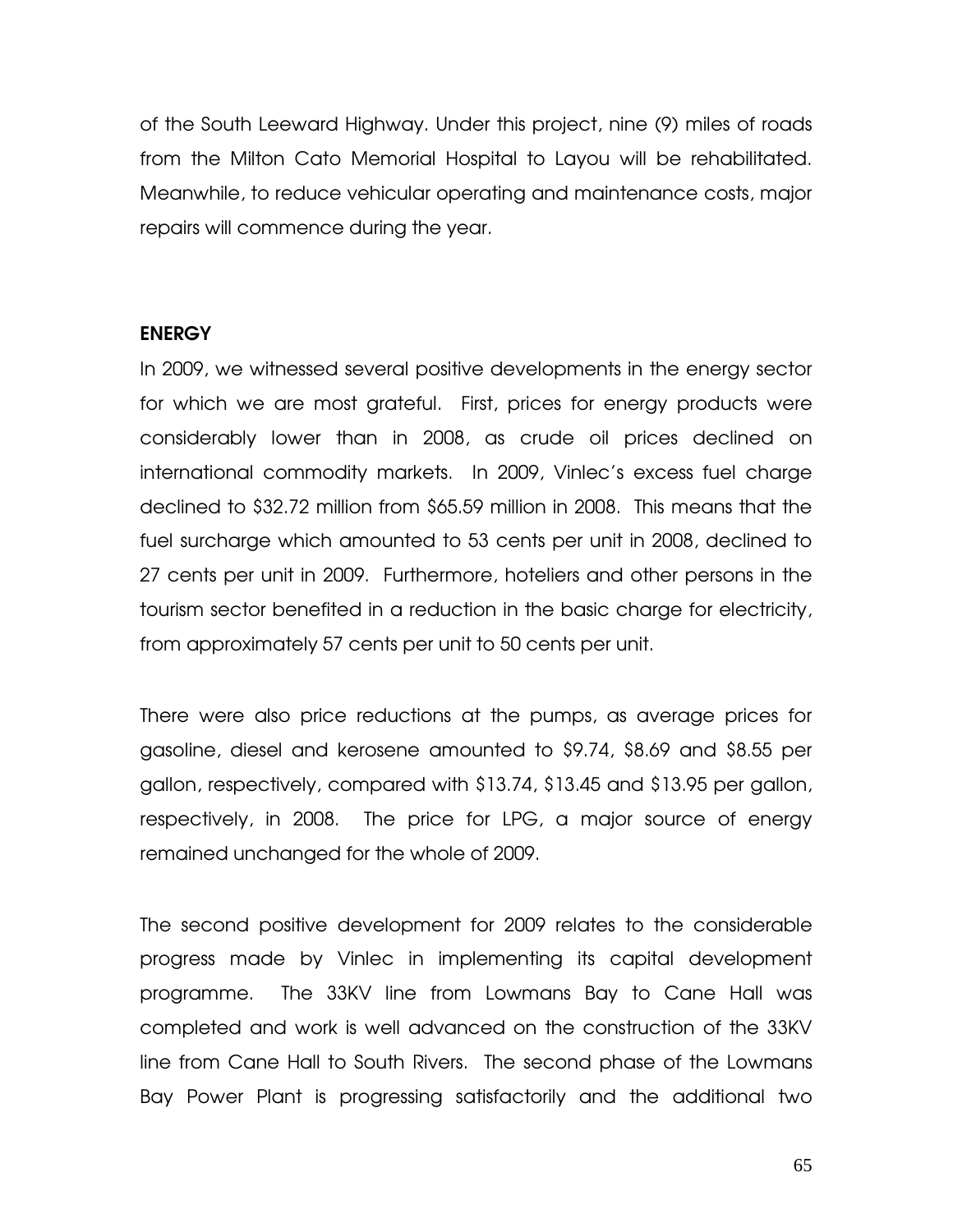generators totaling 8.6 megawatts, are expected to arrive in the State during the first half of this year. This phase of the project also includes a component for upgrading the existing engine at Lowmans Bay, with an option to utilize heavy fuel, which would be of tremendous benefit to consumers, since the cost of heavy fuel is much lower than that of diesel, which is presently used.

The third major area of progress was in the formulation of a comprehensive national energy policy, in line with the requirements of the Caricom Single Market (CSM). The aim of this policy is to set a framework to plan and manage effectively the national energy sector so as to assist in reducing the cost and uncertainty in decision making for the public and private sectors.

Despite the notable achievements, Mr. Speaker, there were some areas of disappointments and we did not achieve all of the objectives in the energy sector for 2009. In the area of renewable energy, progress was rather slow as work on the windfarm at Ribishi, geothermal exploration, and the installation of photovoltaic system on government buildings have been delayed for various reasons. Progress on the ongoing Fuel Storage Facility at Lowmans Bay, under the Petro Caribe Agreement, was also slow due mainly to contractual issues, which have now been resolved. Work is currently proceeding apace on this fuel storage facility.

I am also somewhat disappointed with the progress made so far by the Energy Conservation and Development Unit which was established, among other things, to promote conservation and the use of renewable energy in private businesses, homes, and government offices. I am therefore urging all persons involved in these initiatives to redouble their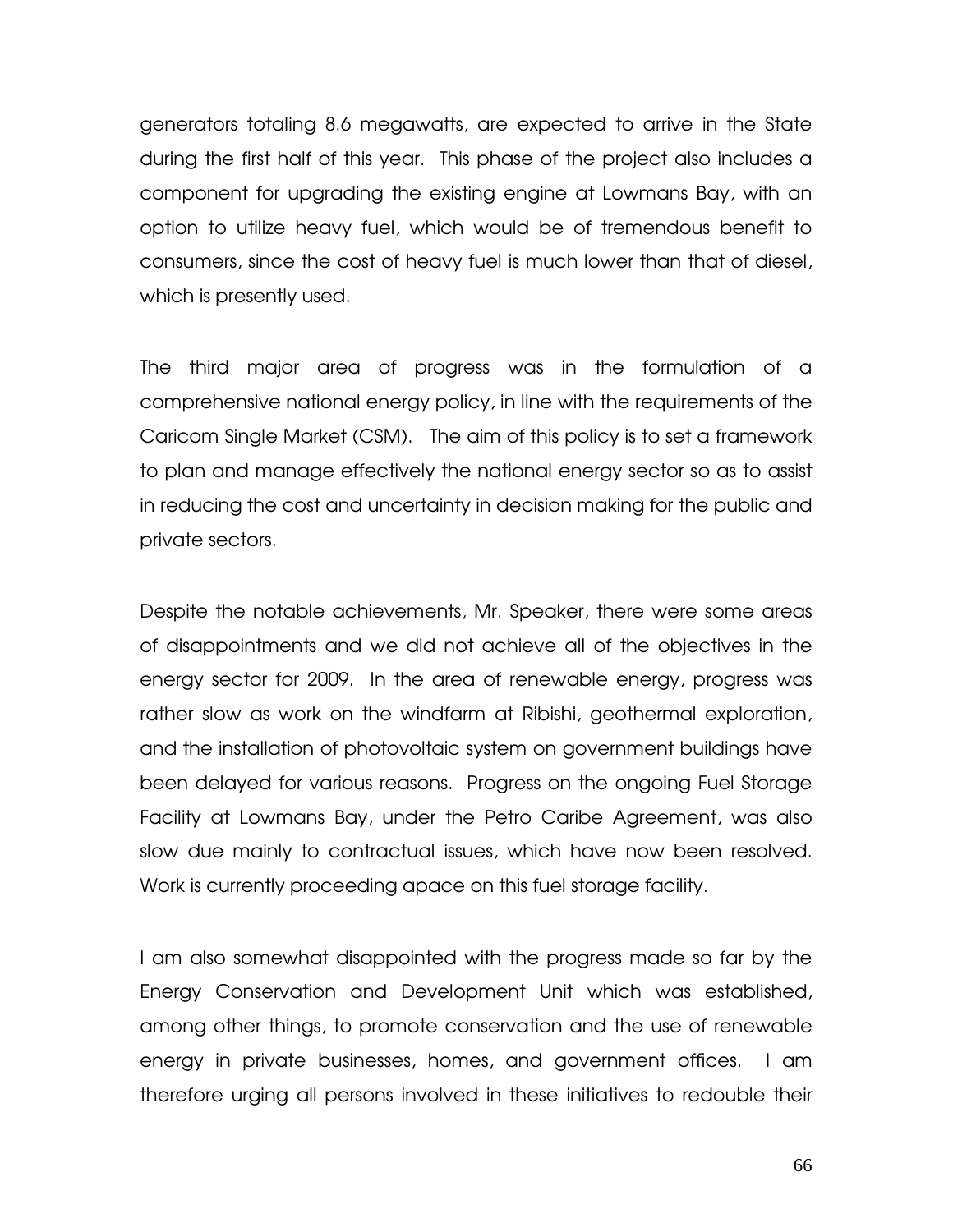efforts in 2010, in order to ensure the desirable outcomes. We simply do not have the luxury of time on our side. Please remember that duty-free concessions exist for solar energy systems.

## INFORMATION AND COMMUNICATION TECHNOLOGY

Mr. Speaker, when this administration came to office in 2001, telecommunication received little or no attention and no focus. Recognizing the strategic importance of science and technological growth in the development process, this Administration created a separate and distinct Ministry of Science, Technology and Industry. This Ministry of Science, Technology and Industry was charged with the responsibility of articulating a National Telecommunication Policy and to supervise its implementation. We are already seeing the results of this focused approach, and in 2008, telecommunications contributed EC\$70.3 million to GDP, a 5.2 percent increase over the EC\$67.0 million recorded in 2007. Meanwhile, mobile subscribers increased BY 18 percent (130,098) in 2008 from 110,491 in 2007.

To keep pace with the dynamic nature of the ICT sector this Government has secured financing from the EU to implement a comprehensive programme OF ICT development. These various interventions will enable SVG to avoid skill shortages, improve job quality and satisfaction, enhance opportunities, meet customers' requirements and improve the services provided.

This EC\$14.0 million dollar project has also completed a review of the ICT Legislative Framework and has supported training.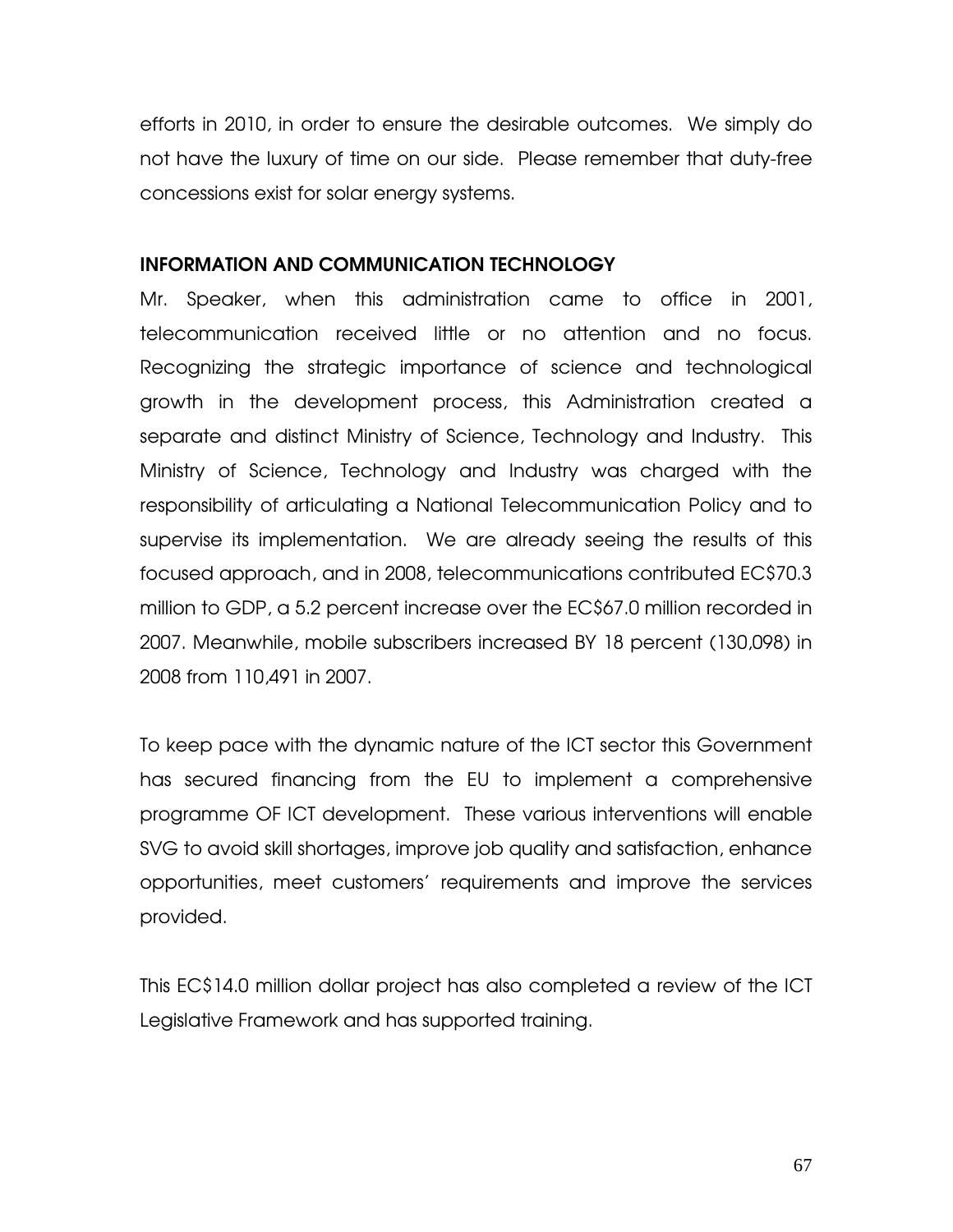The creation of a web-based system for the Commerce and Intellectual Office (CIPO), the development of a new website for the St. Vincent and the Grenadines Hotel and Tourism Association, and the establishment of a Marketing Information System for the Ministry of Agriculture, are all nearing completion. They will improve the competiveness of our nation as we embrace a modern post-colonial economy.

In addition, the construction of the Centre of Excellence at Diamond which will house, among other institutions, our Business Incubators, will be one of the hallmarks of the European Union's alliance with the Government of St. Vincent and the Grenadines for sustainable development in the area of Information and Communication Technologies (ICTs).

Additionally, the following were achieved:

- $\triangleright$  Since 2008, 1,715 persons have been trained, in Basic, Intermediate and Advanced ICT courses with 606 of these persons obtaining international certification.
- $\triangleright$  In the review period, training was undertaken for the Ministry of Telecom and NTRC to enhance their capacity in Spectrum Management, Next Generation Networks and Regulation among other things.
- A receipt of approximately EC\$18 million (€4.5m) to further economic diversification and job creation in the agricultural and other productive sectors, under the SFA 2005 ICT Development Programme. Special emphasis was placed on the development of small businesses and the construction of an E-Business and ICT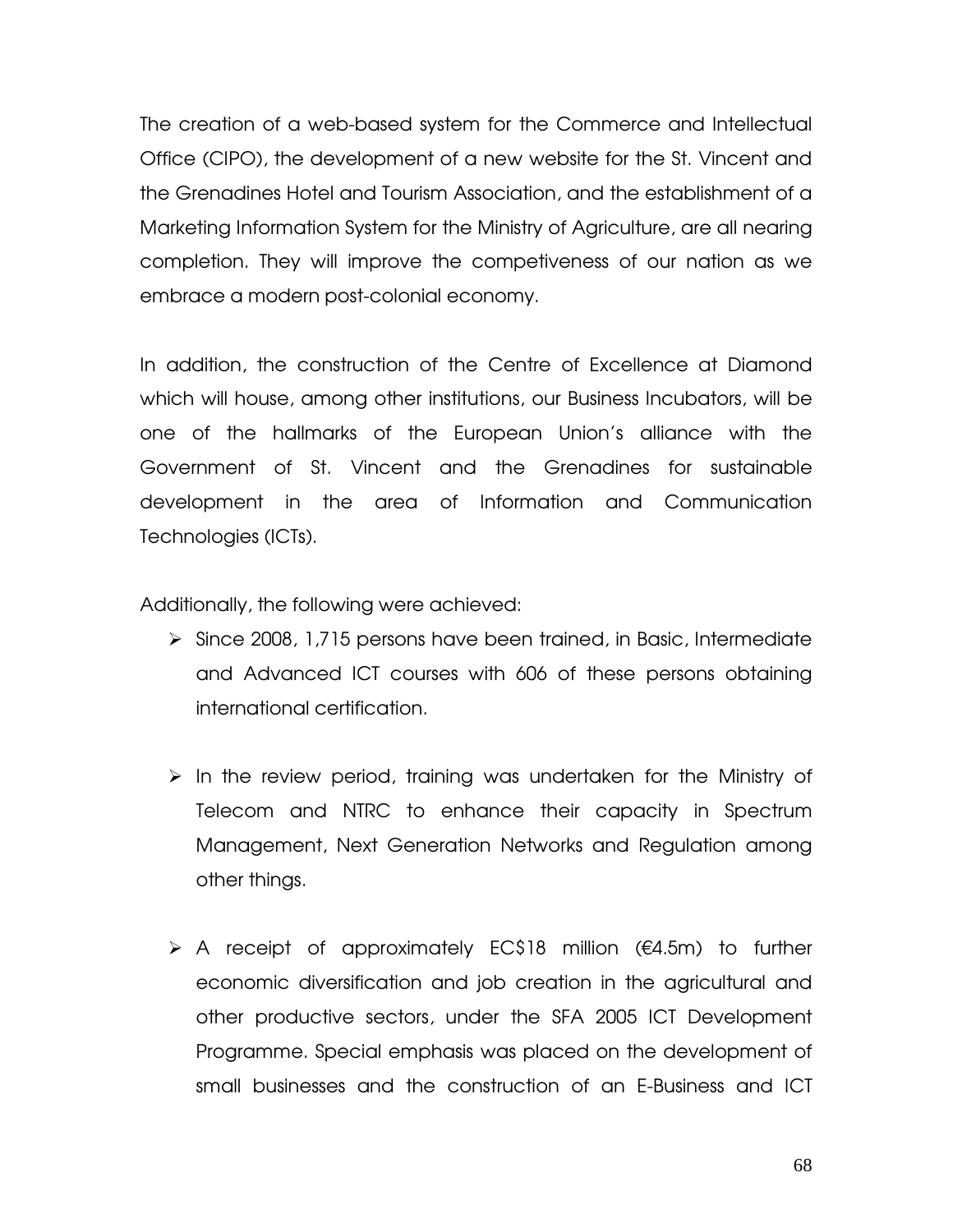Training Centre. The Project continues to perform credibly and was able to meet the European Union's N+ 3 deadline of 27th December, 2009, to have all contracts funded under the SFA 2005 instrument signed.

The NTRC officially launched the Universal Service Fund (USF) in May 2009 for purposes of economic and social development both in our land and sea space. The Fund will be financed primarily from annual fees received from the telecommunications providers. Three projects were identified under the Universal Service Fund and developed during the year and will be implemented in 2010. These are:

1. Payphone /Internet project: This project will see public payphones placed along the windward and leeward highways at 1 mile intervals in St. Vincent and the Grenadines. Public payphones will also be placed at the 14 new tourism sites and at a number of popular beaches in SVG. In addition to the payphone network, wireless internet access will be installed at all 14 newly completed tourism sites and a number of beaches. A first for our sub region.

2. Community Internet Access: This project will provide free internet access both wired and wireless to all existing Learning Resource Centers and other community centers operated by NGOs. It will ensure Internet access is available at the community level for those who may not be able to access the internet at home for whatever reason.

**3. Maritime Coverage:** This project will improve our communications coverage in our sea space with special focus on the leeward or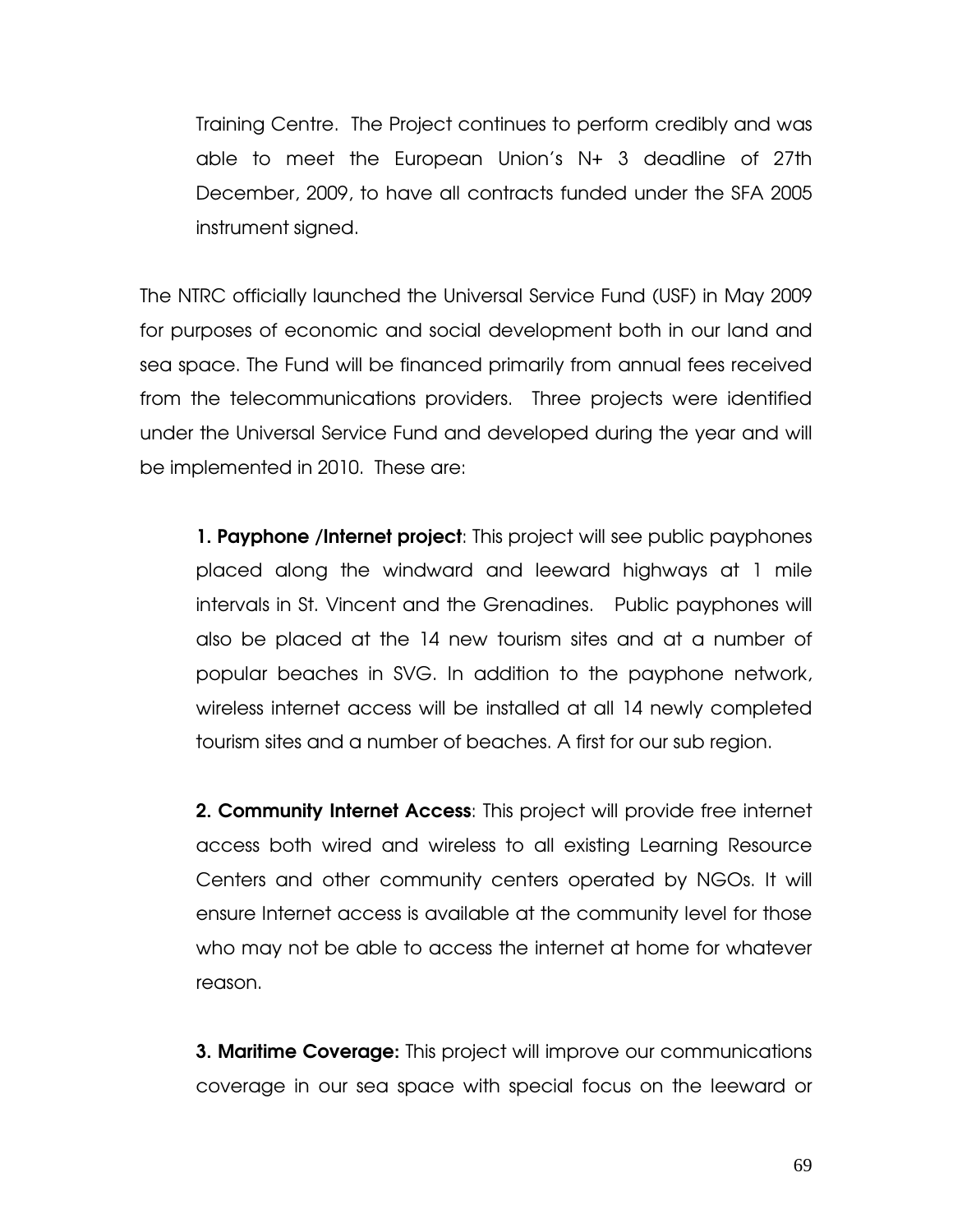western coast of our island and will also bring our country in line with the International Maritime Organization (IMO) requirement of being GMDSS compliant, a requirement that should have been met since February 1, 1999. The project will also facilitate the availability of maritime radios at a 50% subsidy that will also be compliant, with the new system. Such radios would be of special importance to our fisher folk who presently depend heavily on cellular phones that are not water proof or have good coverage at sea.

Mr. Speaker, there are other areas in these which will be dealt with by the Minister.

**Telephone rates:** Government continues to work with ECTEL to ensure that lower rates are offered to our citizens. The NTRC was able to get a new Interconnection agreement in place in 2009 which replaced the former 5 year agreement that had expired. This new agreement has resulted in lower wholesale rates, making SVG the first in the sub-region to achieve this.

New Telecom Legislation: New harmonized telecom legislation is being developed by ECTEL to replace the Telecommunications Act of 2001. This is being carried out in collaboration with the NTRC. Work on this will continue in 2010.

The internet has now become a mainstream feature of present lifestyle, underpinning much of international trade and finance and personal communication. The development of the internet and mobile telephone, as well as other new technologies completely transformed the industry. Further changes such as the growth of Voice over Internet Protocol (VOIP)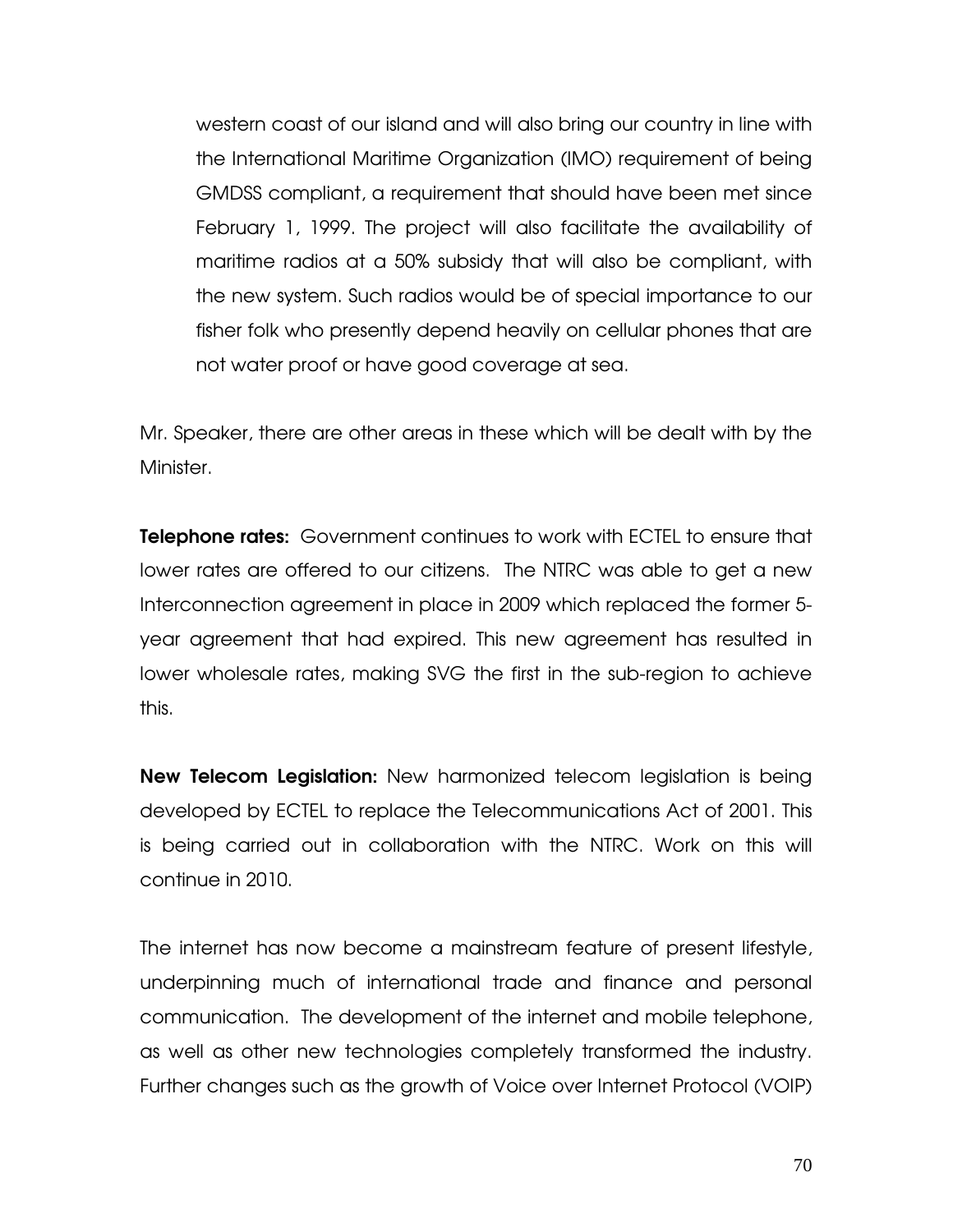have shown great prospects for the industry. As at the end of December 2008, there has been an increase of mobile internet customers requesting internet services with capabilities such as GPRS, Wi-Fi and Edge. Also internet subscribers have increased by 19 percent from 8,415 in 2007 to almost 10,000 in 2008. However, access speeds are still limited and Internet access in rural areas continues to be deficient mostly because of the high cost of providing the service. This is an area requiring even more focused attention.

# PUBLIC DEBT

Total public debt as at September 30th, 2009 stood at \$1.19 billion, representing a 7% increase over the public debt as at September, 2008. The amount was comprised of \$597.4 million for domestic debt and \$588.9 million for external debt. Based on the revised GDP figures for St. Vincent and the Grenadines the public debt at the end of September 2009, was approximately sixty percent (60%) of GDP.

During 2009, several new loans were raised to finance the Public Sector Investment Programme including a bond issue of \$45 Million on the RGSM, a loan of \$15 million from the International Monetary Fund (IMF) under its Exogenous Shocks Facility (ESF) and a policy –based loan of \$67.50 million (US\$25 million) from the Caribbean Development Bank (CDB) of which EC\$33.75 million were drawn down in 2009. We have also paid down on a substantial amount of debt, during the year with loan amortization and contributions to the Sinking Fund exceeding \$70 million in 2009.

Since 2006, the public debt has increased from \$1.04 billion to \$1.19 billion, an average annual increase of 4%. This is not an unreasonable rate of increase given the tremendous growth in physical, social and human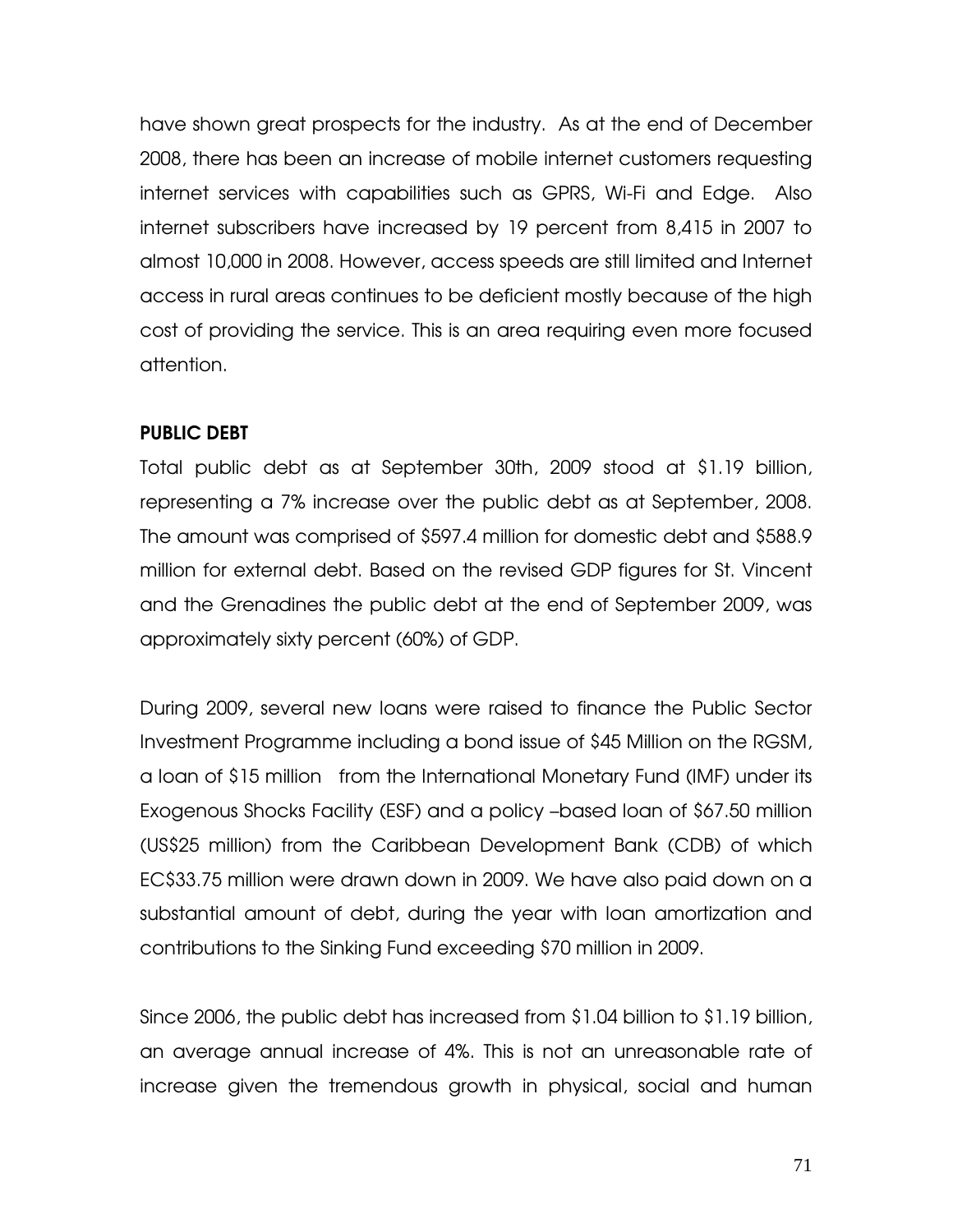infrastructure which we have achieved and given the global economic situation and the virtual dry-up of aid from most of our traditional donors. We have been called upon to finance more and more of our development and we have done so while keeping our debt level within manageable limit and in line with internationally accepted norms.

The main reason why we have been able to contain the public debt over the last three years is the considerable debt relief that we received on the Ottley Hall Loan. We have now embarked on a programme for the further development of this facility and have received proposals and expressions of interest from prospective investors within and outside the Caribbean. The global economic situation has slowed down our progress on this initiative, however we expect 2010 to be the year where we realize our ambitious plans for this facility at Ottley Hall. Meanwhile the Ottley Hall Enquiry has been extended to July 31st, 2010.

#### FINANCIAL SECTOR DEVELOPMENTS

In 2009, systemic risks in the global financial system were substantially reduced following unprecedented policy actions and nascent signs of improvement in the real global economy. The outlook for the global financial system has improved markedly since 2008. Financial markets have rebounded, emerging market risks have eased, banks have increased capital, and more credit is generally available to finance economic activity.

Even so, credit channels are still impaired and economic recovery is likely to be slow. It will take even more time for the outlook for employment to improve significantly. A key question addressed is whether the financial system can provide sufficient credit to sustain an economic recovery.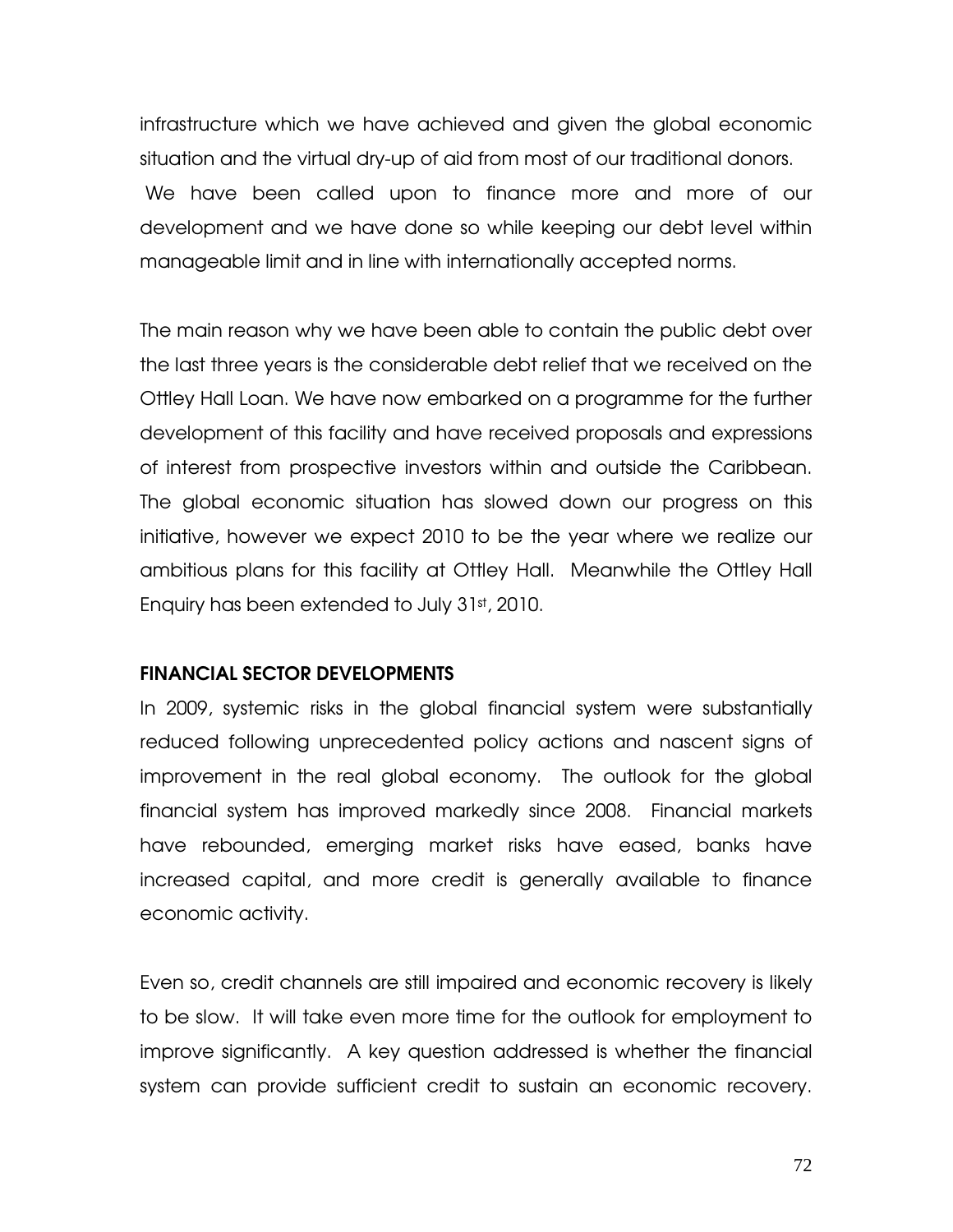Indeed this is one of the main issues facing us in St. Vincent and the Grenadines as we seek to mobilize sufficient funds to finance our budget for 2010 and beyond. This situation calls for creativity and innovative policy measures. We are now confronted with the difficult choice of either to maintain fiscal stimulus, raising issues of debt sustainability or phasing out the fiscal stimulus, raising the danger of adverse interaction between real economic activity, the health of the financial sector and the fiscal situation.

Over the last few years, the Government has been working with the Eastern Caribbean Central Bank and other ECCU governments in promoting financial sector stability within the ECCU, by establishing an enhanced regulatory framework, ensuring the establishment of a well regulated and efficient payment system, promoting the further development of money and capital markets, and promoting the development of financial institutions that can respond to the financing needs of emerging business.

Early in 2009 the financial system in our currency union was tested by two major events. The first of these was an unusual and substantial withdrawal of funds by depositors from the Bank of Antigua, precipitated by published statements in the USA regarding the Chairman of the Board of Directors and sole shareholder of that Bank, and the filing of a civil complaint by the Securities and Exchange Commission of the USA.

The consequential severe liquidity problems created, forced the Central Bank, as monetary authority and regulator of the domestic banking system of the currency union, to assume control of the Bank in February 2009, pursuant to the emergency powers granted to it by law.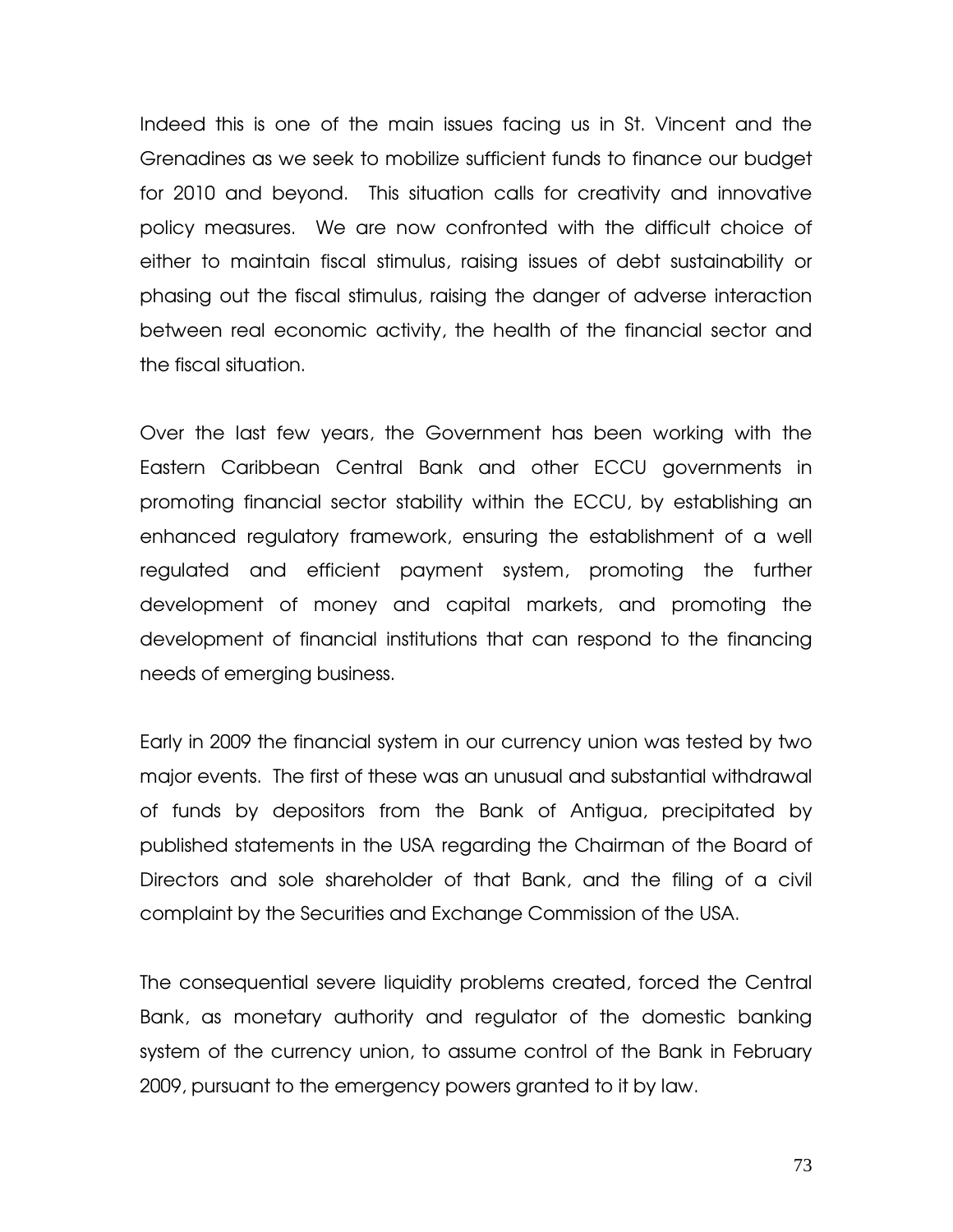The Monetary Council of the Central Bank subsequently approved a plan of action in which a number of OECS banks, including our own National Commercial Bank of St. Vincent and the Grenadines, together with the Government of Antigua and Barbuda, established a new entity and purchased the entire share capital of the Bank of Antigua from the Central Bank. This action was deemed necessary to preserve the financial stability of the Eastern Caribbean Currency Union.

The second major test for 2009 was the decisions of the authorities in Trinidad and Tobago to intervene into the affairs of CL Financial with the stated purpose of protecting the company's Trinidad and Tobago policy holders. This news shook the Caribbean and the adverse publicity resulted in a loss of confidence in CL Financial banking and insurance subsidiaries throughout the Caribbean, including its Insurance operations in the Currency unions, namely British American and CLICO.

At the time of the intervention in Trinidad and Tobago, the ECCU's exposure to BAICO and CLICO was estimated at EC\$1.6 billion. Recognizing the regional nature of the crisis, the currency union Governments, in collaboration with the Governments of Trinidad and Tobago and that of Barbados formulated a strategy for the sub-region. The stated objectives of this approach were:

- a. To maintain BAICO and CLICO as going concerns so that the obligations of these companies to their policy holders can be met over time.
- b. To minimize contagion risk within the financial system.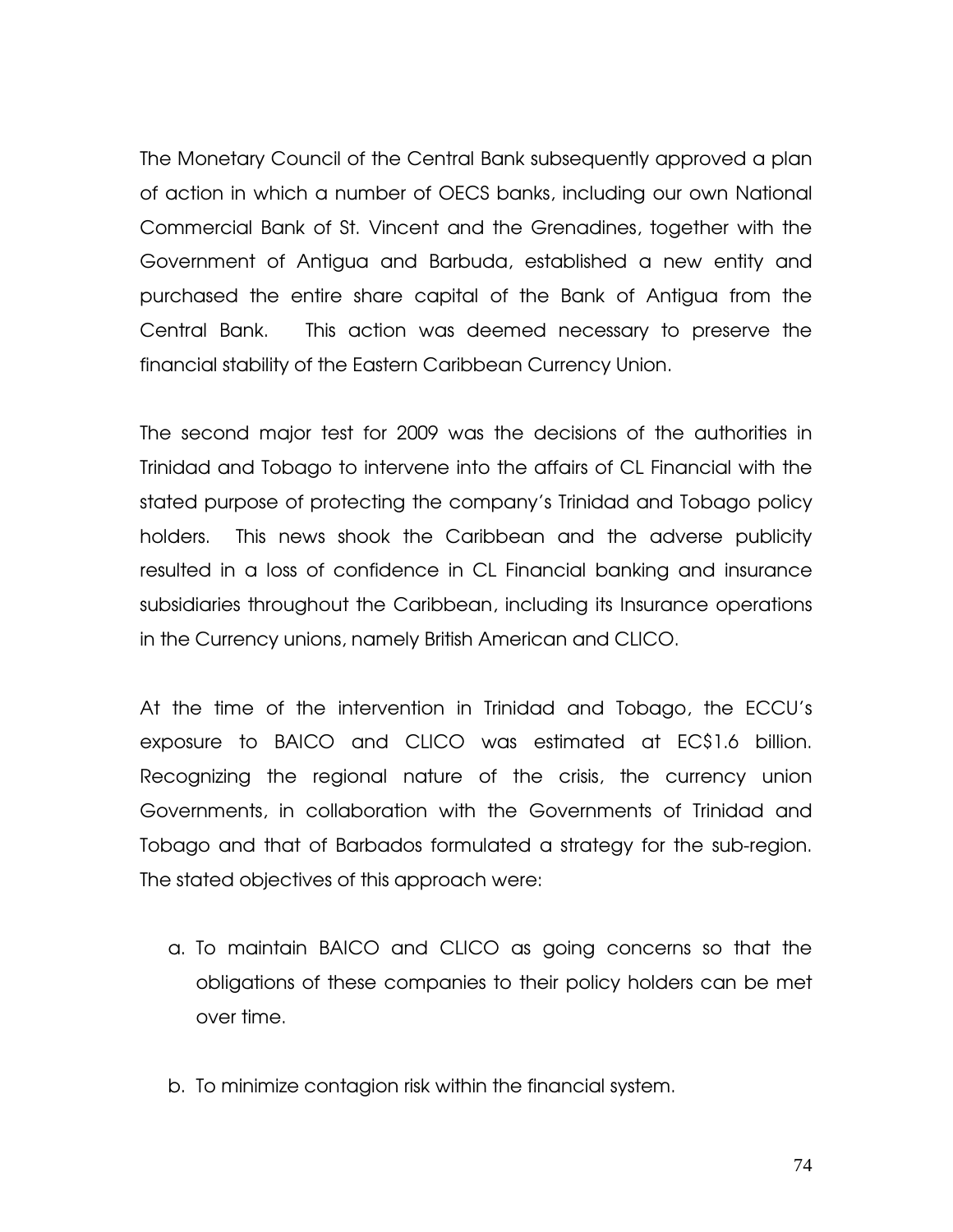c. To avoid any substantial loss to policyholders or investors.

In order to achieve these objectives, Judicial Managers (JMs), were appointed for all BAICO branches in the ECCU to exercise full control of management of the branches and to provide reports to the High Court indicating which option was considered most advantageous to the policyholders.

The report of the St. Vincent and the Grenadines Judicial Manager has been submitted and concluded as follows:

- a. BAICO is insolvent with an estimated deficiency as of June 30, 2009, of US\$281 million.
- b. As such, in the event of a liquidation of BAICO, its policyholders, investors and claimants are unlikely to be paid in full.
- c. The liabilities of the EC branches total EC\$1.05 billion. There are very few available pledged assets in the sub-region and some doubt as to whether assets were pledged properly.
- d. In conjunction with the other JMs in the currency union, the JM of BAICO (St. Vincent) recommends that as an alternative to liquidation, immediate steps be taken to establish a new entity to assume the liabilities of the EC branches.

This report of the Judicial Manager along with the recommended course of action has been accepted by the High Court and the way is now clear for a satisfactory resolution of the British American problem. The ECCU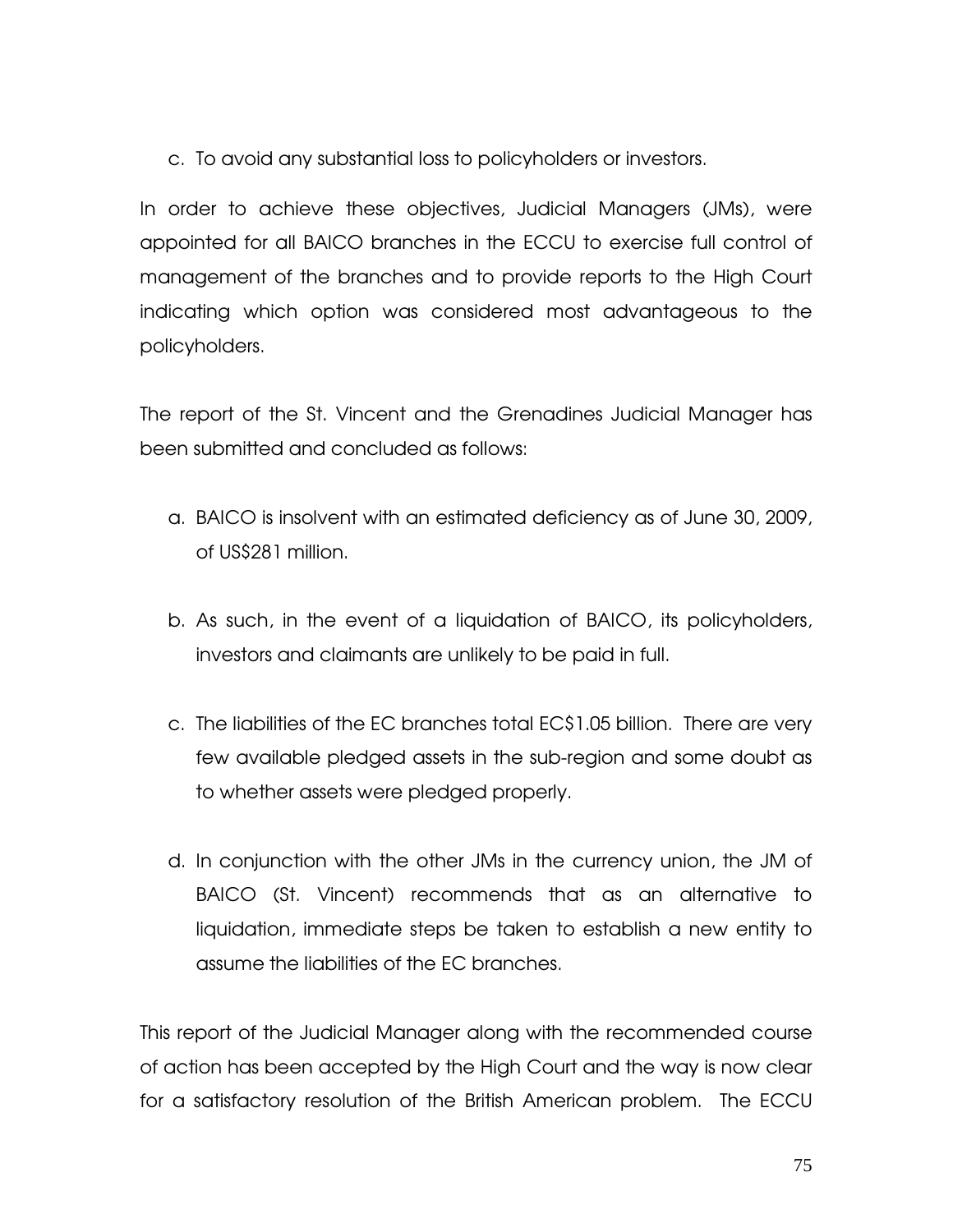governments have already mobilized funding for the new entity with pledges so far in excess of US\$235 million, including US\$75 million (EC\$203million) from currency union governments. St. Vincent and the Grenadines' share is estimated at US\$14.7 million (EC\$40 million) for which provisions have been made in the 2010 Estimates. This \$40 million will be used to purchase common and preference shares in the proposed regional insurance company, and as such, is an investment from which we hope to realize reasonable returns once the new venture is successful.

CLICO International Life Insurance Limited is also undergoing a restructuring, although this has been much slower than expected. Unlike BAICO this Company is registered in and managed from Barbados. We are comforted by statements made by the Government of Barbados regarding the soundness of CLICO's operations, and the willingness of Government to protect the interest of CLICO's policyholders.

However, there are several areas in CLICO's operations which continue to give us cause for concern. These include the number and value of matured policies and annuities which have not yet been settled. There is also the issue of the Statutory Fund which has not yet been established in accordance with the Insurance Act. While we fully understand the challenges facing this company in its attempt to rid itself of its CL legacy, we expect the company to comply with the laws of the land and to work closely with the Supervisor of Insurance in resolving its problems.

The experiences of BAICO and CLICO highlight the need for us to continue to upgrade our regulatory framework. This is one of the major result indicators for the Ministry of Finance for 2010. This improvement to the regulatory framework will include a shift from a solvency approach for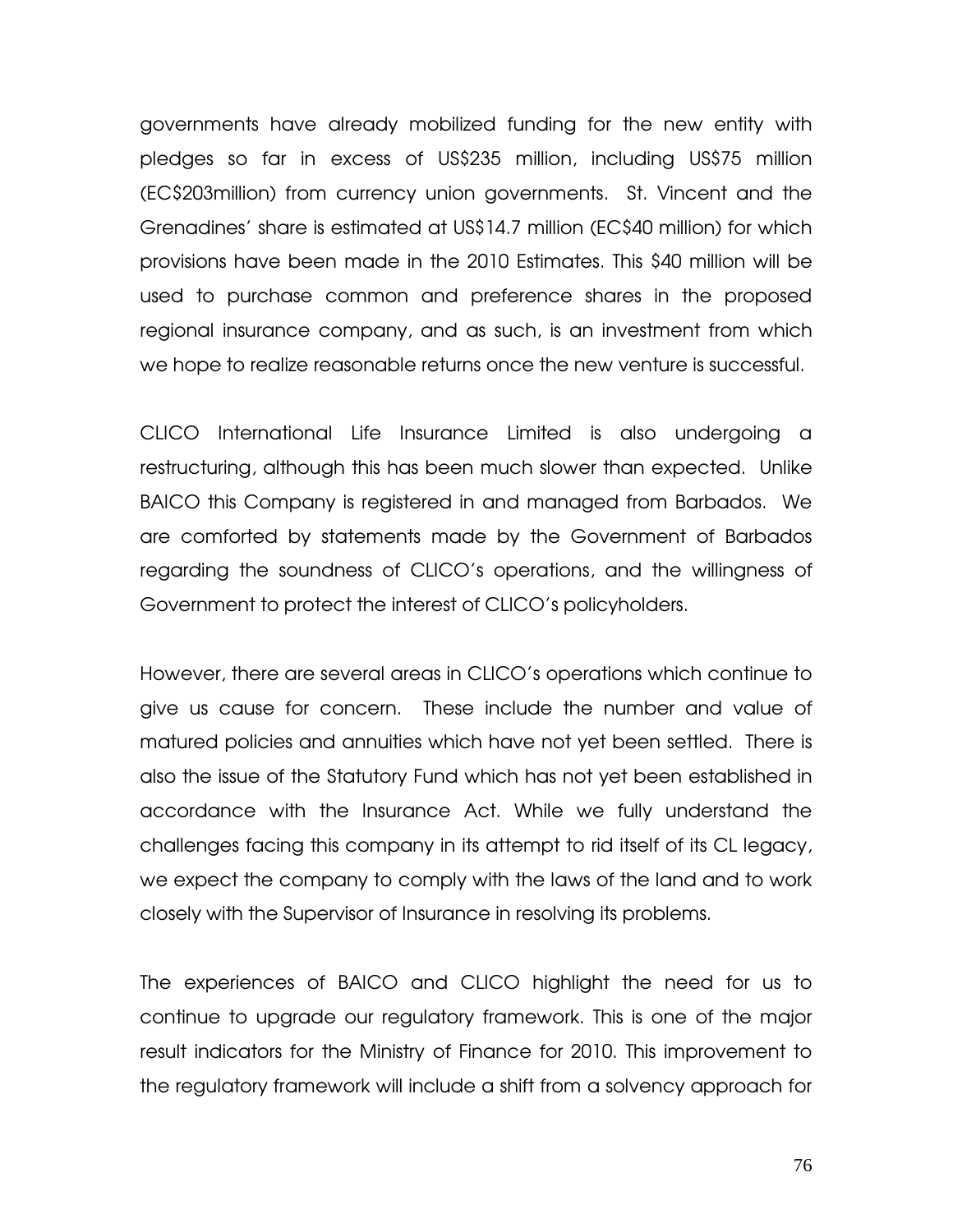insurance regulation, to a risk-based approach. The essential difference is that the solvency-based approach bases the institution's regulatory capital requirement on one or a combination of liability measures, while the risk-based approach uses a broader measure, based on both assets and liabilities.

Beyond the basic regulatory needs, there is a fact that insurance companies also face market failure associated with asymmetric information due to the complexity of insurers and insurance products. Life insurance companies, in particular, are often large companies with considerable market power in dealing with retail customers. The scope for mis-selling insurance products is now an issue on the front burner for insurance regulators all over the world.

Accordingly, in 2010, the Regulatory Unit will be enhancing its surveillance of the non-bank financial institutions, including revising the scope and frequency of reporting by financial institutions, setting the accounting requirements for these reports, and ensuring that external audits are of an acceptable standard. The Unit will also conduct regular on-site inspections to review the institutions business and inspect the books, records and accounts.

#### International Financial Services

Despite the turbulent international financial market, St. Vincent and the Grenadines has been holding its own as far as registration of entities is concerned. In 2008, 1,435 new IBCs were registered, as compared with 1,572 in 2007. However, there was a significant increase in renewals with 8,190 IBCs renewing their registration in 2008 as compared with 6,652 in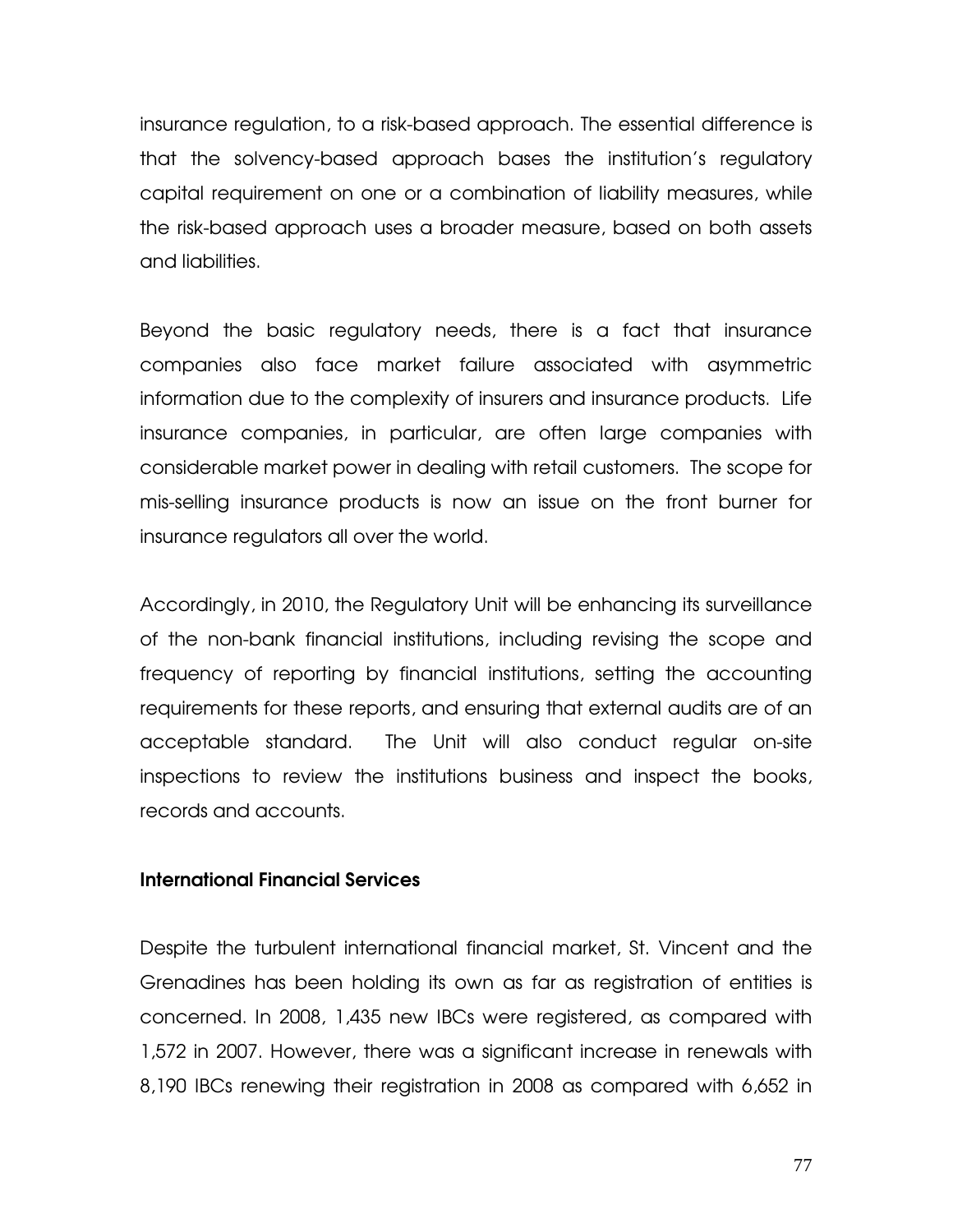2007. For the first nine months of 2009, there has been a continuation of this trend with a reduction in the registration of new IBCs, but a slight increase in the renewals.

For 2010, IFSA plans to continue to strengthen its regulatory and supervisory capacity with the aim of promoting soundness and integrity of the sector, thus enhancing the reputation of St. Vincent and the Grenadines as a secure international financial destination.

Equally important, is for IFSA to ensure that the governing regulations for its service products are up to date, encompassing, client-friendly and competitive. Accordingly, the recommendations of the recently conducted mutual evaluation exercise will be used as one of the inputs in our continuing review of the laws and regulations governing the products offered here. In addition, more prudential guidelines will be formalized, as was done in 2009 with respect to international banking. Although such guidelines do not carry the full force of the law, they have proven to be effective in achieving their goals.

Mr. Speaker, St. Vincent and the Grenadines was "grey-listed" in April 2009 by the Organization for Economic Cooperation and Development (OECD), signifying that it is a jurisdiction which has "committed to the internationally agreed tax standard but has not yet substantially implemented its commitment." Numerous other countries including those in the Organisation of Eastern Caribbean States (OECS) were also greylisted.

St. Vincent and the Grenadines is presently described by the OECD as a "tax-haven" as a direct result of its present OECD grey-listed status and

78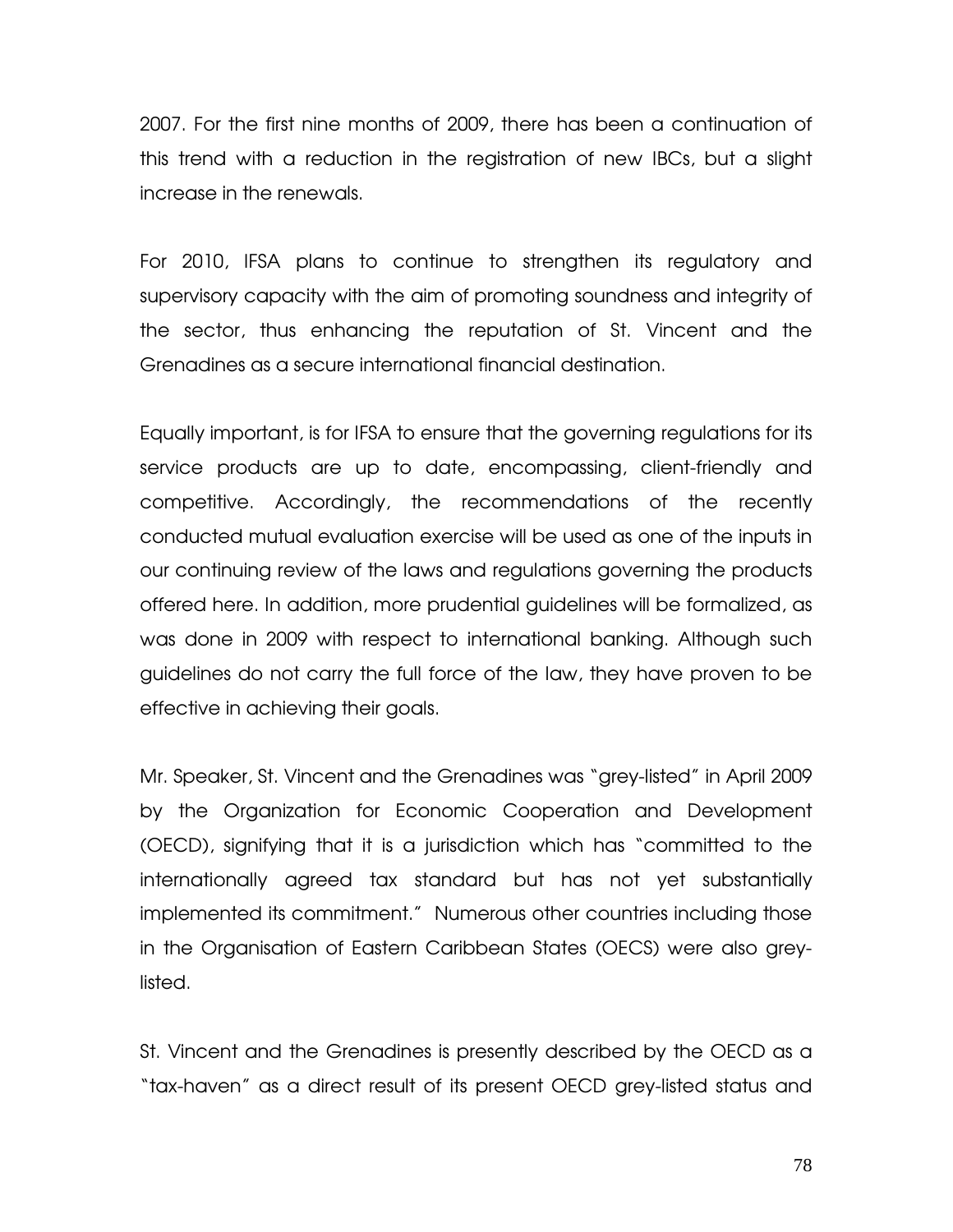this is clearly a matter of concern for the jurisdiction. St. Vincent and the Grenadines objects to such a negative labeling, especially unilaterally, as experience has illustrated that the stigma of such nomenclature is difficult to eradicate.

St. Vincent and the Grenadines has therefore been making arduous efforts to become delisted and in doing so must abide with OECD stipulations for de-listing. Accordingly, we have been involved in extensive bilateral negotiations with OECD and other countries in order to obtain the twelve (12) required Tax Information Exchange Agreements (TIEAs).

To date, St. Vincent and the Grenadines has already established nine (9) TIEAs with Aruba, Austria, Belgium, Denmark, Ireland, Liechtenstein, the Kingdom of the Netherland Antilles and the United Kingdom of Great Britain and Northern Ireland. St. Vincent and the Grenadines is also involved in negotiations for the establishment of TIEAs with nine other countries including Australia, Germany, New Zealand, Sweden, Norway, Finland, Iceland, the Faroes and Greenland.

Based on the results of St. Vincent and the Grenadines' efforts thus far with TIEAs which have been established and are presently being pursued, there is now a clear and legitimate expectation on St. Vincent and the Grenadines' part that is would be removed from the Grey-list by the OECD stipulated deadline in March 2010.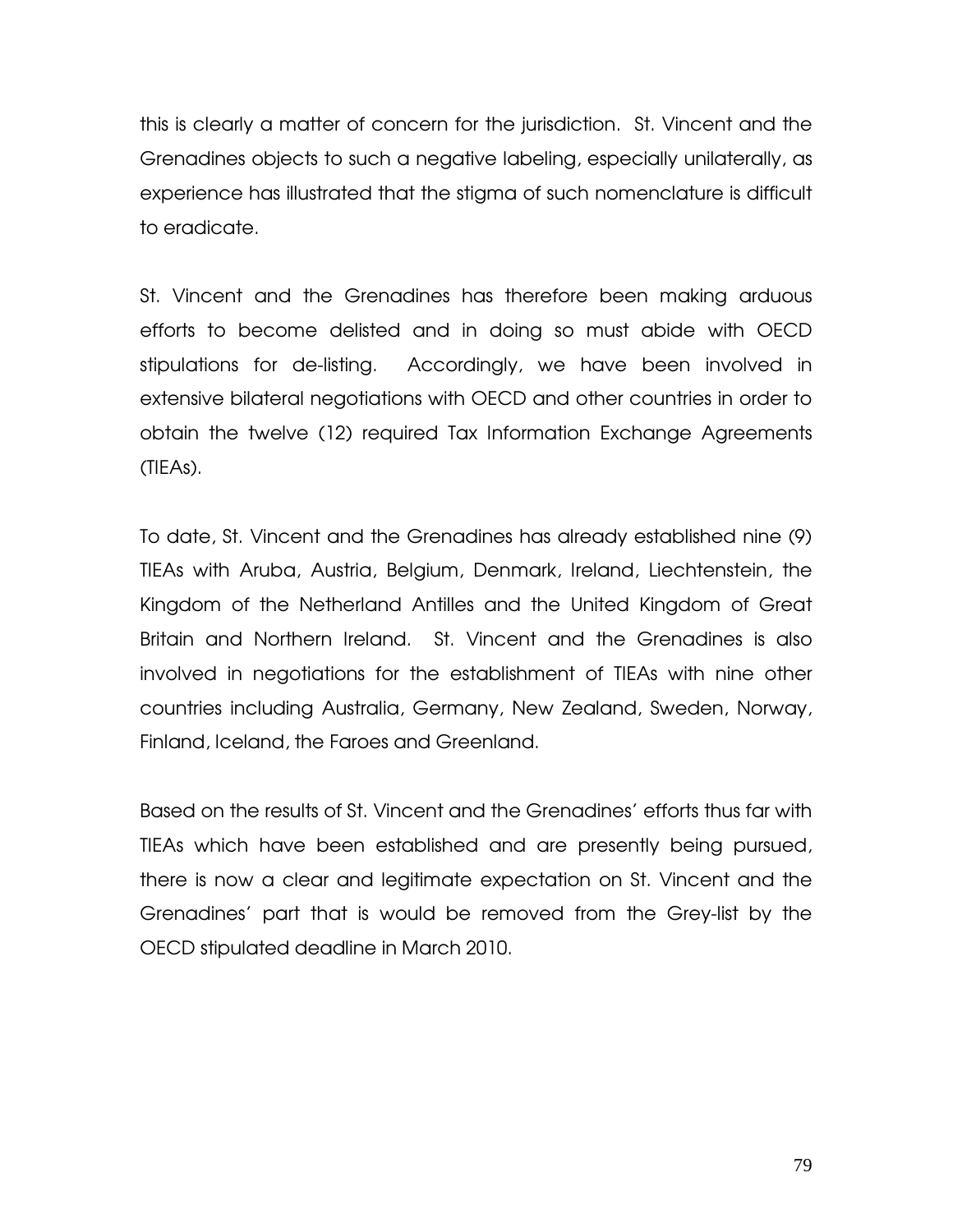# Anti-Money Laundering Activities

In the early part of 2009, St. Vincent and the Grenadines was subjected to a comprehensive review of its anti-money laundering and counterfinancing of terrorism regime (AML/CFT). This evaluation was conducted by experts of the International Monetary Fund. The assessors reviewed the institutional frameworks, the relevant AML/CFT laws, regulations, guidelines and other requirements, the regulatory and other systems in place to deter and punish money laundering and the financing of terrorism through financial institutions. The assessors also examined the capacity, implementation and effectiveness of these systems.

The draft report of the assessors has been completed and forwarded to this government for comments. It was also presented to the Caribbean Financial Action Task Force for the purpose of their mutual evaluation programme.

The relevant agencies here in St. Vincent and the Grenadines are keenly reviewing the report with a view of finding ways to strengthen the legislation, strengthen capacity and improve effectiveness as we continue their fight against money laundering and terrorist financing.

## National Insurance Services (N.I.S.)

Mr. Speaker, despite increases in the number of beneficiaries and in the level of benefit payments, the National Insurance Services (N.I.S) recorded, yet again, a strong financial performance in major areas of its operations during 2009. The unaudited financial statements for the year ended December 31st, 2009 show total assets of \$420.8 million,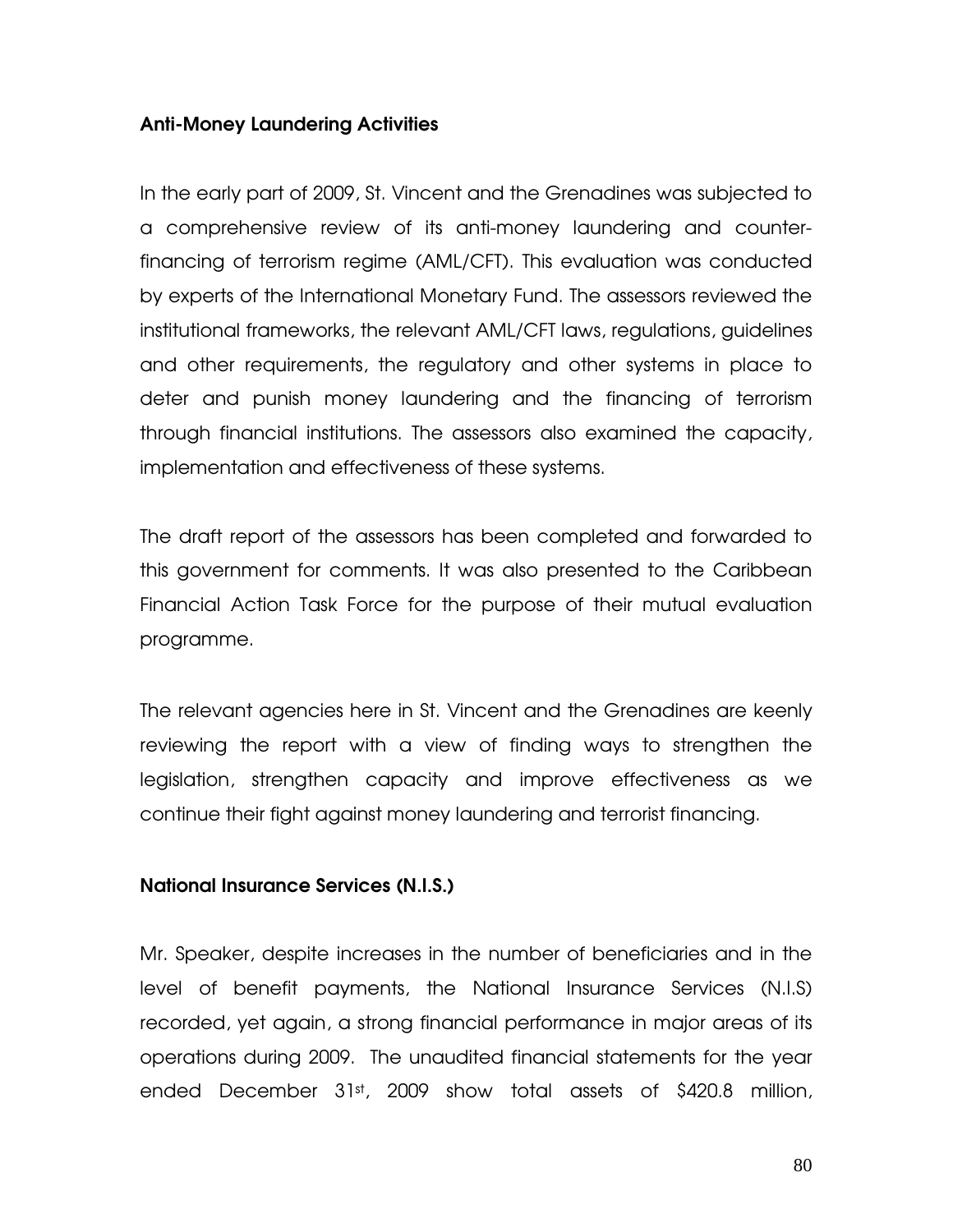representing an increase of 10% of the assets held at the end of 2008. Reserves grew by 8.0% during 2009 to reach \$48.1 million at year-end while the investment portfolio increased to \$354.5 million.

There have been delays in two related aspects of the N.I.S. work programme. The first concerns the parametric reforms which were recommended by the Seventh Actuarial Review and the second relates to the proposed reform of the public service pension system which will be carried out in collaboration with the Central Government. The delays were caused by the difficulties in procuring relevant consultancy services to study and formulate the reforms.

In this regard, the N.I.S has now approached the International Labour Organization (ILO) through its Actuarial Division to assess and submit work programme to address these reforms. This is a very important matter and I sincerely hope that this consultancy will commence in the next few months.

### RESOURCE REQUIREMENTS

The expenditure budget for 2010 amounts to \$913.5 million, comprising recurrent expenditure of \$523 million, capital expenditure of \$303.3 million, loan amortization of \$75.2 million and contributions to sinking fund \$12.0 million. The total budget is some \$162.6 million or 21.7 percent more than the approved estimates for 2009. There are several features of this year's Estimates which make them different from previous Estimates.

In the first place there is a budget deficit on the recurrent account, amounting to \$20.5 million (approximately 1.3% of GDP). This is a temporary situation, necessitated by the global economic recession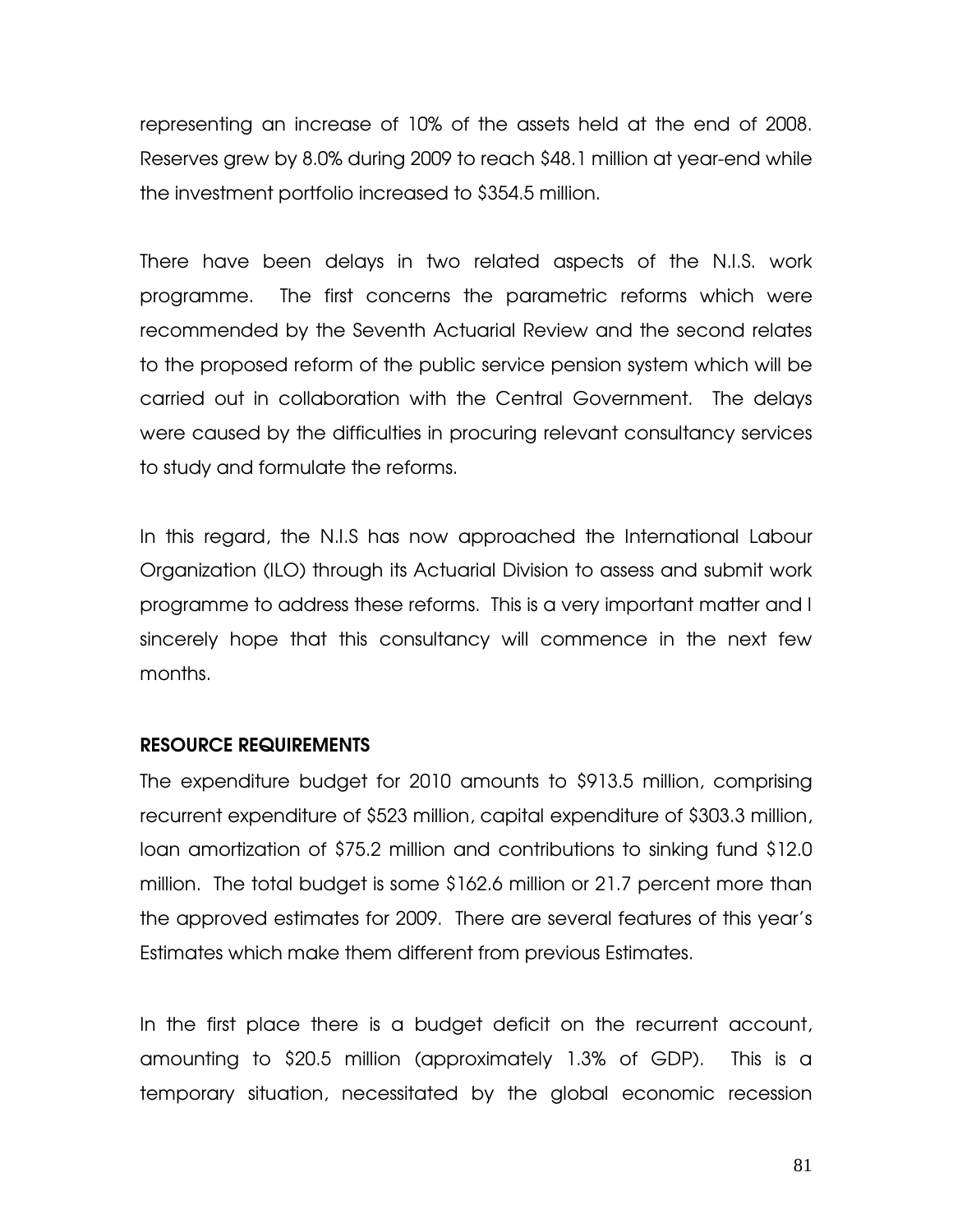which has adversely affected St. Vincent and the Grenadines causing a decline in revenues, among other things. Notwithstanding, this decline in revenue, government needs to continue to protect households by maintaining its programmes to create jobs, ensure the delivery of core services and infrastructure, and provide safety nets for the poor.

Furthermore, we are of the view that it is of critical importance that we introduce a number of new programmes in order to further strengthen the social safety nets and safeguard the social gains that have been so far been made. Accordingly, the recurrent expenditure budget includes a number of new programmes and initiatives including:-

- 1. The creation of sixty-five (65) new positions of Graduate teachers in the Primary School System in order to improve the quality of education at the primary level.
- 2. A new programme for student support services in the Ministry of Education.
- 3. A new programme for Pre-primary Education in the Ministry of Education for the establishment of 18 early childhood centres.
- 4. A new Banana Services Unit in the Ministry of Agriculture, Forestry and Fisheries to undertake some of the activities previously performed by the Banana Growers Association.
- 5. A substantial increase (\$3.7 million) in the vote for social welfare under the Family Affairs Programme.

We are cognizant of the resulting fiscal imbalance if such a recurrent deficit is allowed to operate for a prolonged period. That is why we are taking action to return to normalcy, as soon as feasible given the global economic situation. We do not envisage running such a current account deficit for more than a year or two. Accordingly, the 2010 result indicators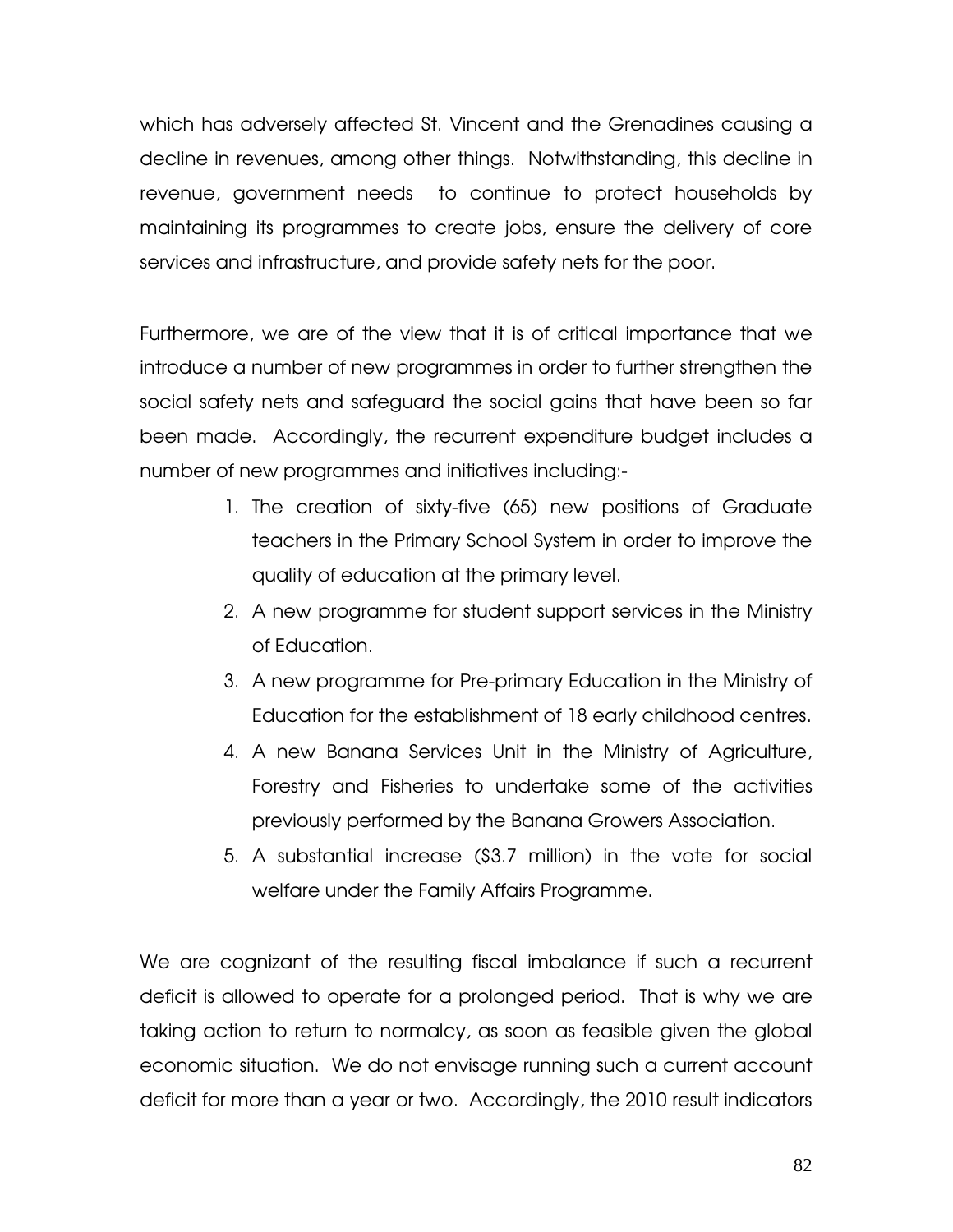for the Ministry of Finance include a number of fiscal reform measures on both the revenue and expenditure sides of the budget.

Financing for this current account deficit and for the Public Sector Investment Programme will come mainly from grants and concessionary loans. Indeed, our borrowing plan for 2010 does not include any commercial borrowings. The major sources of finance are as follows:

- 1. Project grants totaling some \$64.8 million of which \$26 million will come from the European Union, \$15. 4 million from the Republic of China (on Taiwan), \$9 million from the Government of Trinidad and Tobago, \$7.6 million from the Caribbean Development Bank and \$4.2 million from the Government of Venezuela.
- 2. In addition to these project grants, we expect to receive other grants in the form of budgetary support from the European Union and friendly governments. In some cases this will require us to reallocate resources from one project to other areas of spending. For example, some of the grant and loan funds approved for the Cross Country Road may be reassigned to other uses, with the approval of the Government of the Republic of China. This means that other sources of financing are being identified when the construction on the actual link-road between Ferguson and Rose Hall starts up in January 2011, consequent upon the conclusion this year of all the technical preliminary works required.
- 3. The Government has already negotiated a loan of US\$50 million from Banco del Alba of Venezuela on highly concessionary terms, of which US\$20 million have been allocated to the International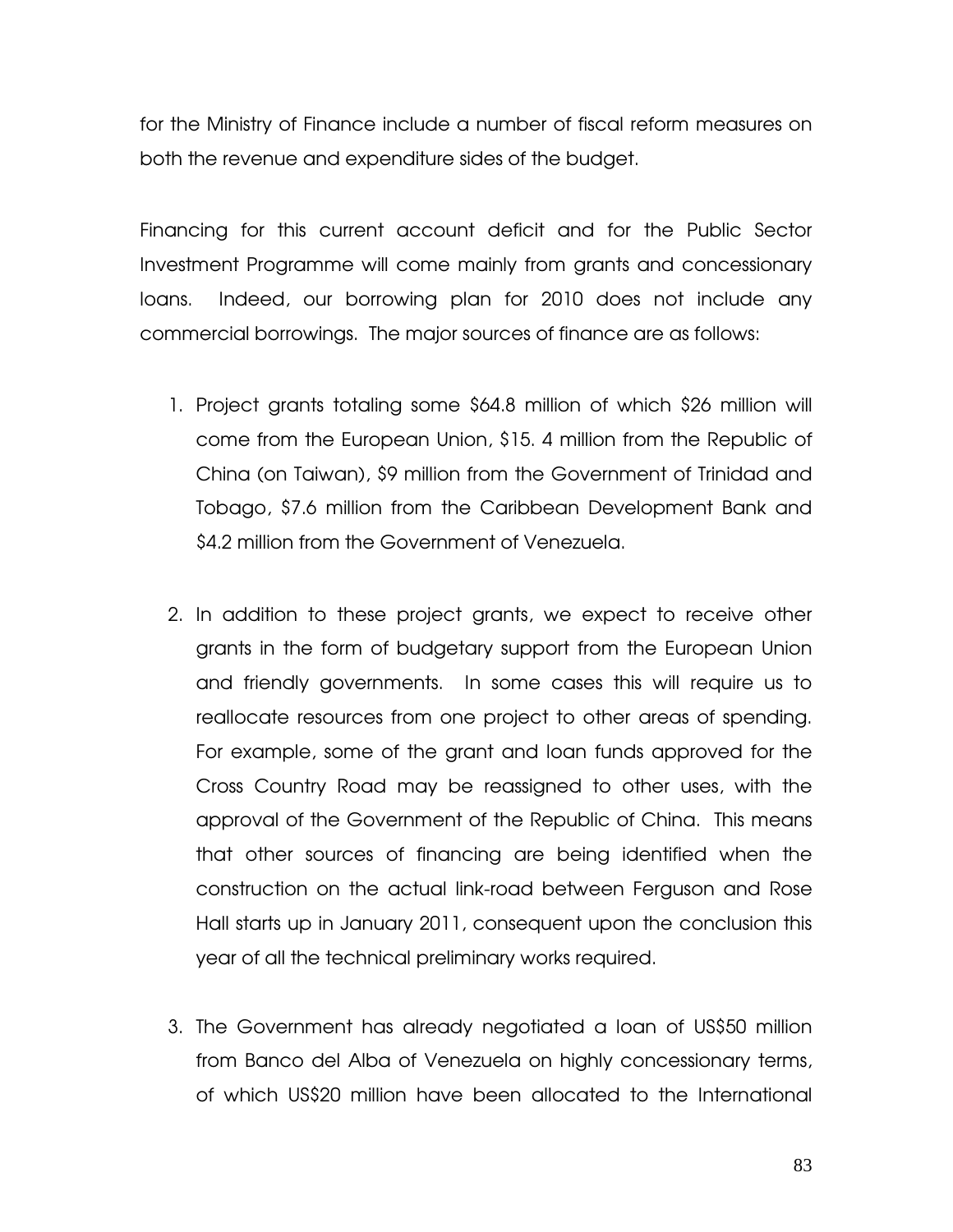Airport Project. The balance of the loan has not been assigned to any specific project and is available for general financing of the 2010 Budget.

- 4. Other major sources of concessionary loans include the Government of the Republic of China \$21.4 million, the Caribbean Development Bank \$37.7 million and the World Bank \$9.2 million. The total earmarked to be provided by the Caribbean Development Bank includes an amount of US\$12.5 million (EC\$33.8 million), representing the second half of the policy-based loan which was approved by the Bank in 2009. Again, this amount has not been assigned to any particular project and would be available for general financing of the Budget.
- 5. Purchase of the three (3) new vessels for the Coast Guard will be financed through the use of suppliers credit. Under this arrangement the US\$7 million purchase price for the vessels will be paid in fourteen semi-annual installments of US\$0.5 million each; to the supplier Professional Powercraft International ltd., a company registered in Brunei and operating out of Malaysia.
- 6. The other major source of financing for the 2010 Budget is the proposed use of some \$20 million of St. Vincent and the Grenadines' allocation of SDRs at the IMF, at the existing exchange rate; this is equivalent to EC\$33.76m. The SDR is an international reserve asset, created by the IMF to supplement its member countries' official reserve. With a general SDR allocation that took effect in August 2009 and a special allocation in September 2009,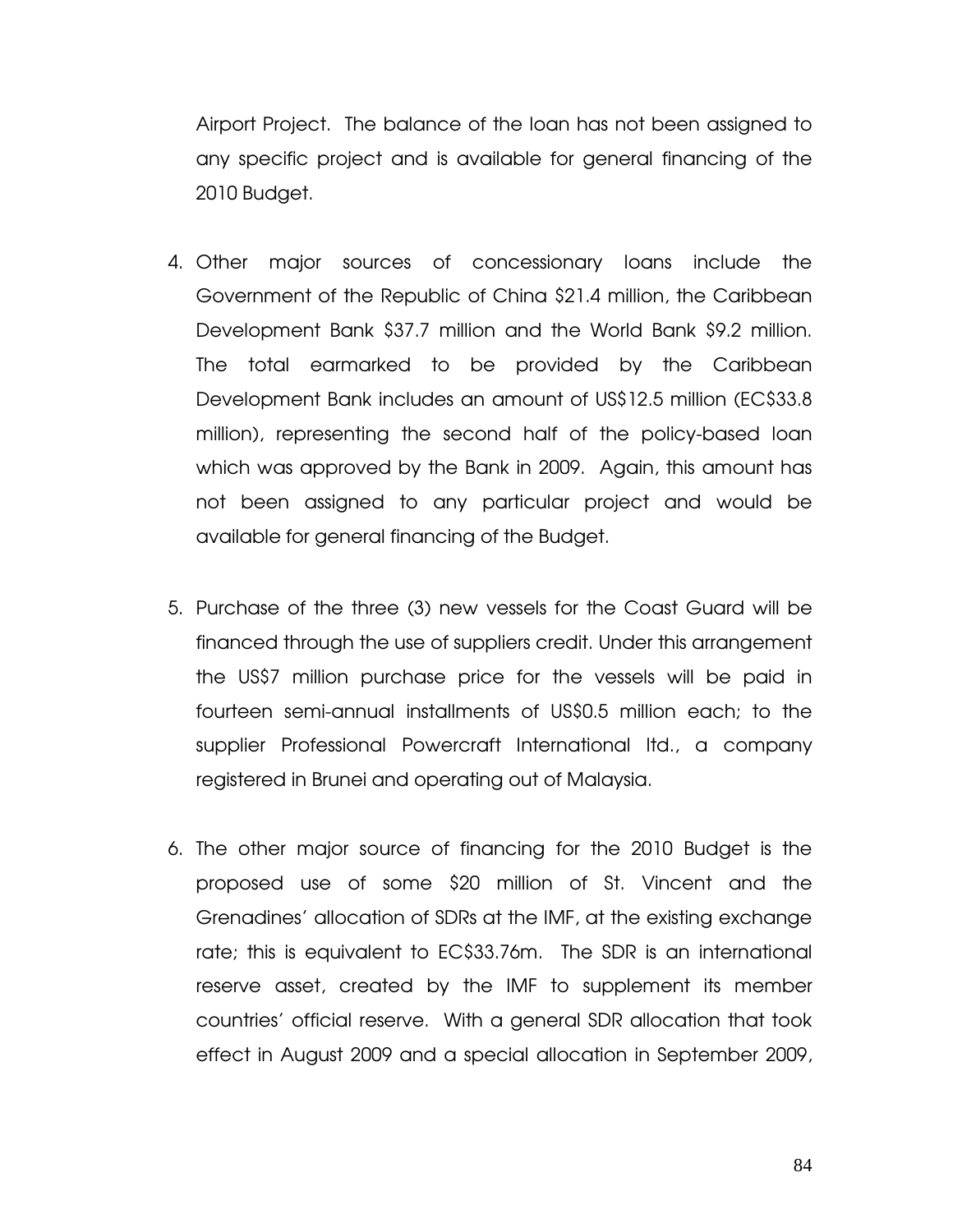the amount of St. Vincent and the Grenadines' allocation increased from 335,000 SDR to 8.0 million SDR.

## FISCAL MEASURES

This year our fiscal proposals will focus on the productive sectors in our efforts to bring some measure of relief to our hardworking producers, in these difficult times, internationally. We have held discussions with and received proposals from several private sector groups and organizations, in order to have a better understanding of ways in which the global financial and economic crisis is affecting their members.

Many of the suggestions from the private sector do not require any significant financial outlays, or any change in legislation but rather a shift in policy here and there and in some cases, a sensible application of the administrative rules and arrangements. The following are the major changes proposed for 2010.

## VAT

We propose to place wheat on the schedule of exempt imports with immediate effect. This will provide a substantial benefit to East Caribbean Flour Mills Limited which will no longer be required to put out substantial sums to pay VAT on wheat, and subsequently reclaimed. We expect to see a reflection in the price of flour.

Similarly, we will ensure that major raw materials and supplies used in the production of animal feed, corrugated cartons and other locally produced exempt goods, are not subjected to VAT at the point of import.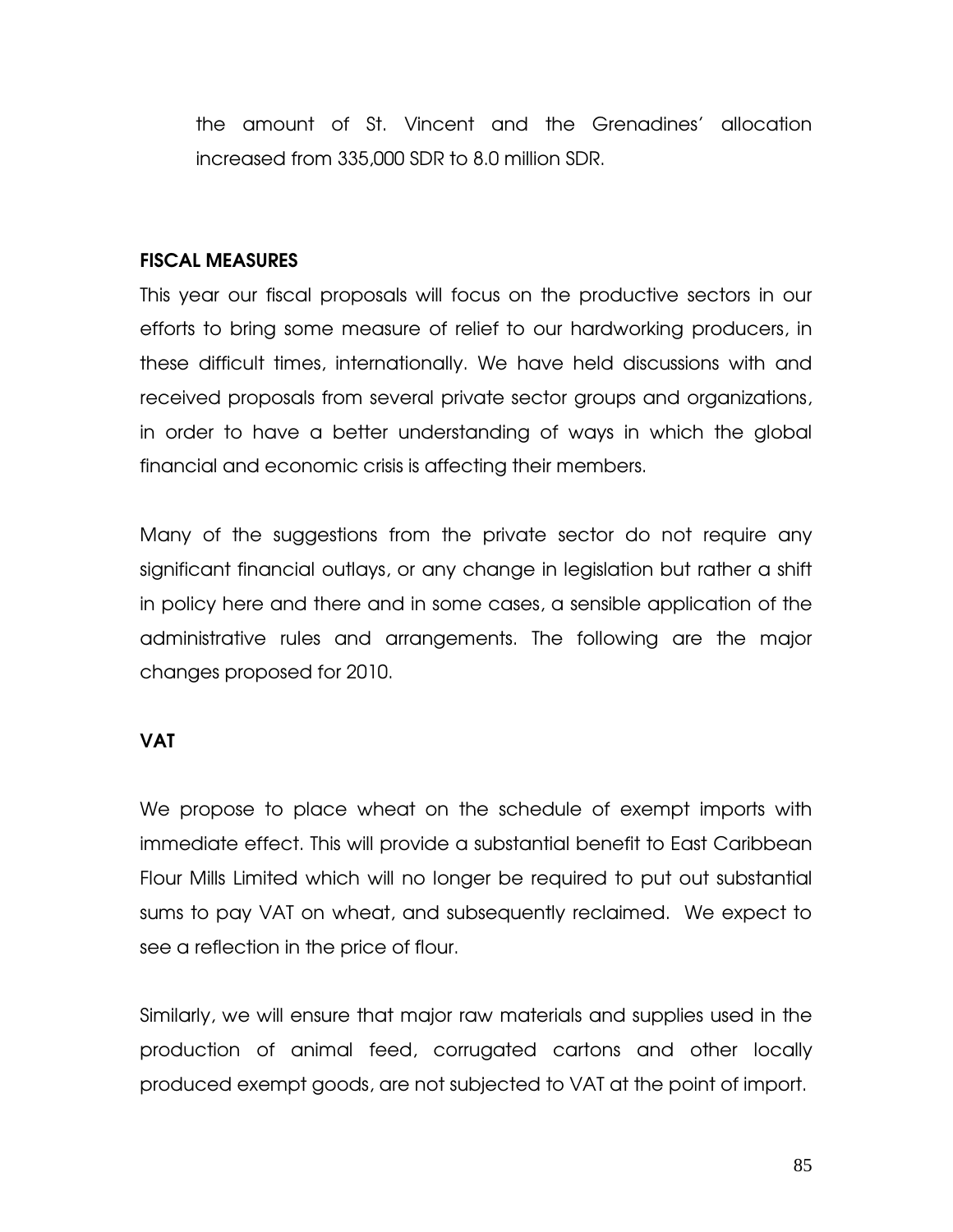East Caribbean Feed Mills Limited which is one of the companies most affected by this imposition has assured us that once the VAT is removed from the imports of animal feed ingredients, there would be a reduction in the price of animal feed by between \$2.50 and \$2.75 per bag, aided by marginal reductions in the cost of raw materials, freight cost and changes to the formulation.

We are also making arrangements for those agro-processers who do not import their own packages, containers, labels and bottles to receive the VAT exemption when they purchase these items locally.

We propose to waive the VAT payable on the supply and imports of all raw chicken, regardless of the cut. This will remove the existing anomaly with respect to "leg quarters" and "whole legs" whereby one category is taxable and the other is not, even though these are essentially the same product. Hence, with effect from February 1, 2010 all chicken parts and whole chicken would be zero- rated for VAT. The estimated cost of this measure for 2010 is \$3 million.

We expect that all supermarkets and other sellers of chicken would reflect the appropriate reduction in price from February 1 in respect of all supplies of chicken, including those already in stock. This will also provide our local producers with an incentive to register for VAT and thereby be eligible to reclaim the input VAT paid on supplies and overheads.

Early in 2009, in response to the global economic situation, I announced a series of measures designed to bring some relief to the affected groups including the hotel sector. Among the measures was a subsidy for hoteliers in the form of a reduction in the basic charge for electricity by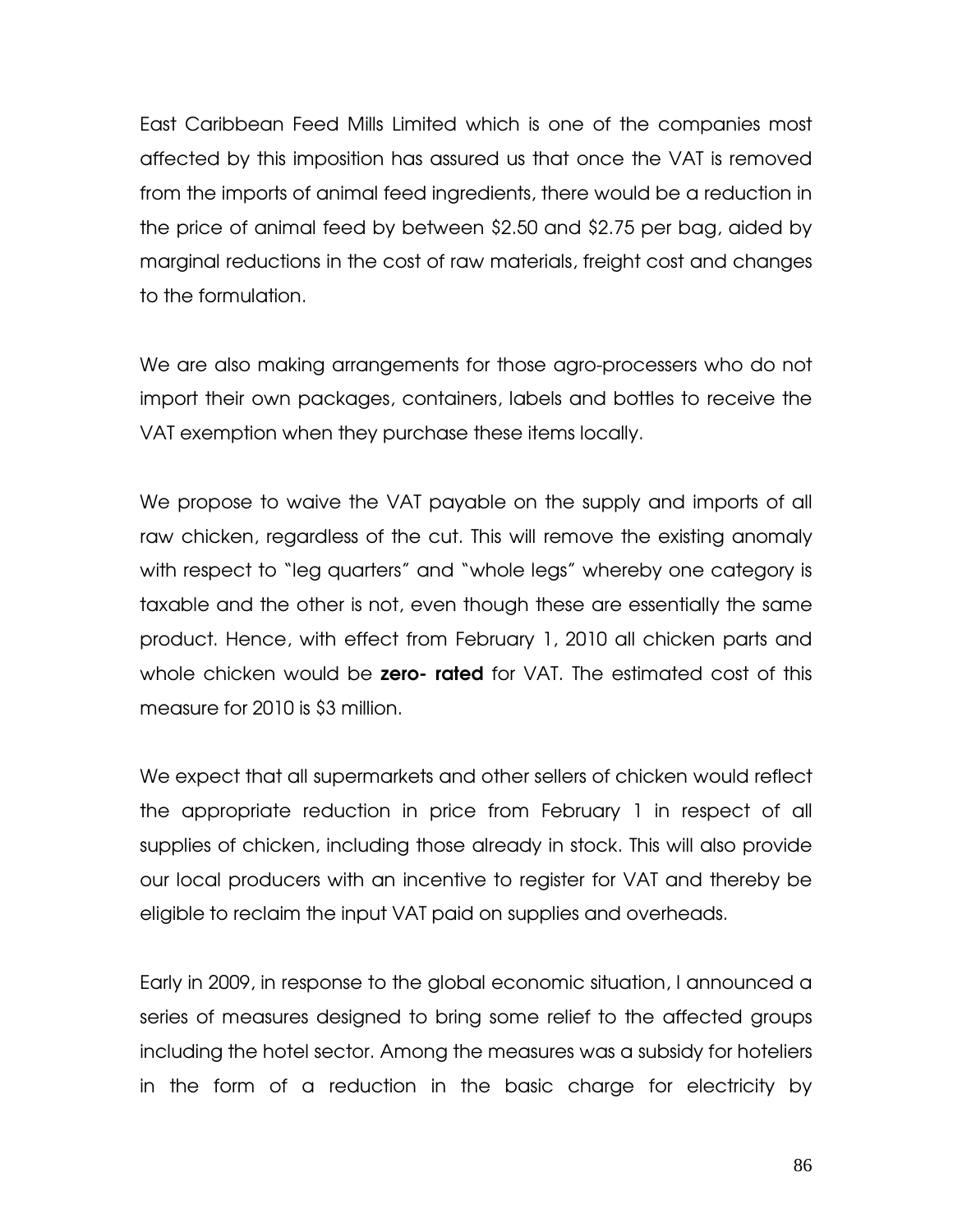approximately fourteen (14%) per cent. The cost of this subsidy is borne by the Consolidated Fund.

We are pleased to announce that the subsidy will be extended for an additional twelve month period to expire December 31st, 2010. The estimated cost to the Consolidated Fund for 2010 is \$0.5 million. Further, we have also changed the issue surrounding the VAT waiver and made it clear that it is now zero-rated.

Finally, we propose to increase the fees payable for citizenship, work permits and residence permits by twenty percent (20%). This measure is estimated to realize approximately \$0.3 million in 2010. Persons who acquire citizenship through marriage would be exempt from the increase in fees to register as a citizen.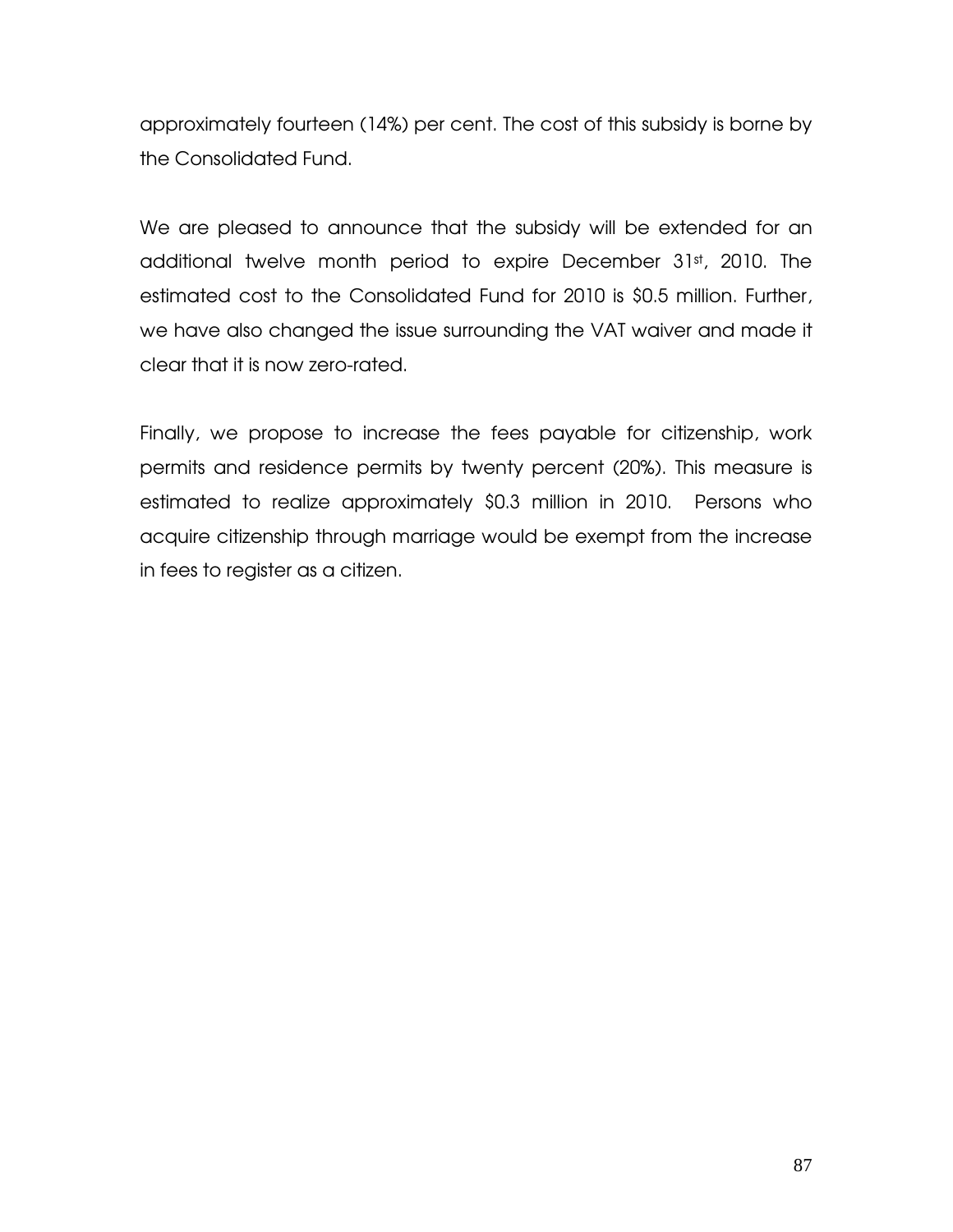# **CONCLUSION**

Mr. Speaker, Honourable Members,

In this 2010 Budget, my government has deliberately decided that in the condition of a global economic recession and a halting, uneven recovery, and the adverse knock-on effects to the regional economies and our national economy, to run a manageable current account deficit of \$20.5 million or 1.3 percent of Gross Domestic Product (GDP). The case which we have made for this is unanswerably strong.

As Minister of Finance, I could have contrived a current account surplus but that would have been wholly wrong for the economy and the people of St. Vincent and the Grenadines. I could have been overly optimistic on the revenue side and budget for a larger estimate on the Recurrent Revenue. In this respect, I preferred to be careful and project an increase in current revenue of only 3.7 percent or \$17.87 million over the approved Revenue Estimates for 2009. Indeed, our current revenue estimates for 2010 are only \$13 million or 2.6 percent above the actual recurrent revenue collected in 2008.

On the Recurrent Expenditure side, I could have chopped vital existing programmes and/or exclude necessary and worthwhile new programmes and expenditure increases on certain items of undoubted merit. Had I done all of this, I would have acted contrary to the people's interest, made matters worse, precipitate a needless crisis, and put the country into a tailspin. I have wisely chosen not to do any of this. To be sure, on the recurrent expenditure side, I have not been profligate. I have been measured and creative in the challenging circumstances which have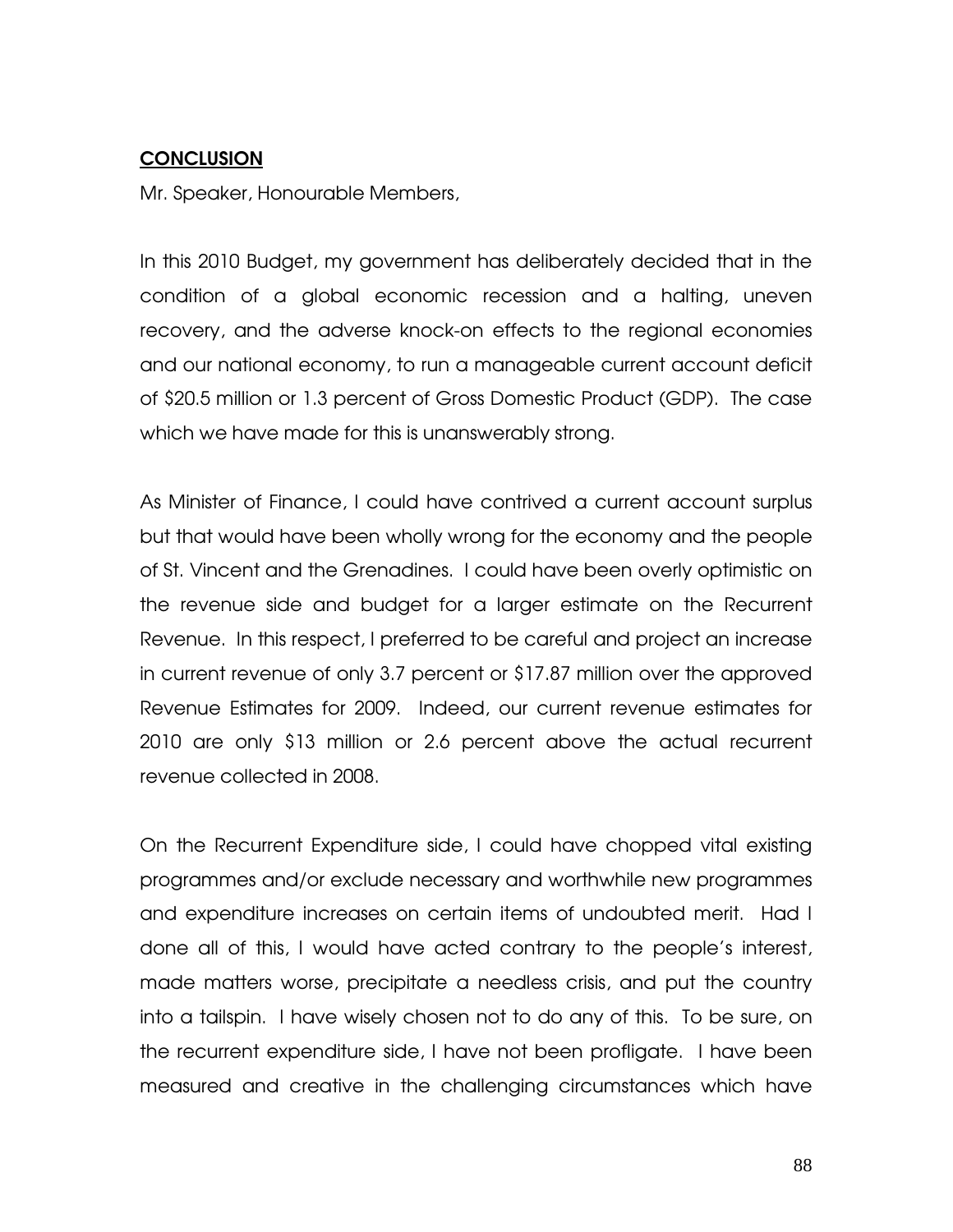come upon us from outside. My Cabinet colleagues and the best technical advice available have endorsed this sensible and practical approach.

Mr. Speaker, what are the new recurrent programmes and the main recurrent expenditure increases which are allowed in this Budget? They are as follows:-

NEW PROGRAMMES amounting to \$5.185 million, comprising:

| <b>Ministry of Finance:</b>    | <b>Internal Audit Unit</b>        | \$274,540;    |
|--------------------------------|-----------------------------------|---------------|
| <b>Ministry of Education:</b>  | <b>Student Support Services</b>   | \$991,769;    |
|                                | <b>Early Childhood Education:</b> | \$1,308,846;  |
| <b>Ministry of National</b>    |                                   |               |
| <b>Mobilisation</b>            | Crisis Centre:                    | \$288,534;    |
| <b>Ministry of Agriculture</b> | <b>Banana Services Unit:</b>      | \$1,887,781;  |
| <b>Ministry of Health:</b>     | Oxygen Production Plant:          | 66,248;<br>S. |
|                                | <b>Modern Medical Complex:</b>    | \$366,208;    |
|                                | <b>Total New Programmes</b>       | \$5,185,926   |

NEW POSTS costing \$2,830,328.

Over 170 new posts across mainly the vital areas of the public service such as Health, Education, National Security, and Public Administration. Among these new posts in Health are 13 professional staff (laboratory and nursing personnel) at the Milton Cato Memorial Hospital and 32 staff members for the Modern Medical Complex at Georgetown from October 2010. In Education there are 22 new posts mainly for teachers in secondary schools, laboratory assistants, and technicians for the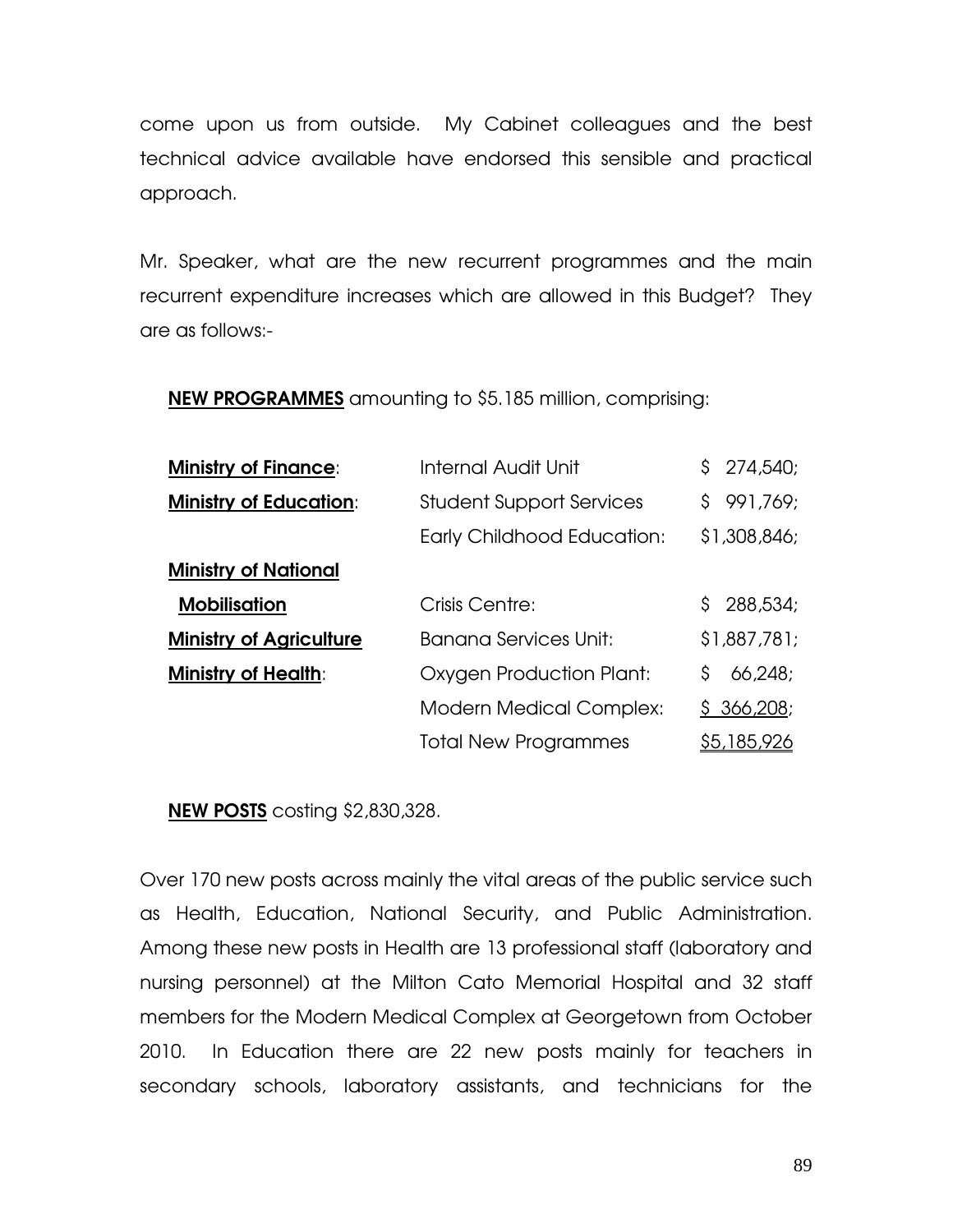Information Technology Laboratories. In National Security, there are 38 new posts in the Police Force and 10 in the Coast Guard. Other new posts are in important areas of Public Administration.

SOME INCREASES IN VITAL AREAS amounting to \$18,825,000,

comprising:

| Social Welfare                        |   | \$3.6 million;  |
|---------------------------------------|---|-----------------|
| Medicines and Pharmaceuticals         | ٠ | \$925,000;      |
| Retiring Benefits                     |   | \$3.7 million;  |
| University of the West Indies         | t | $$1.0$ million; |
| <b>SVG Community College</b>          | t | $$1.0$ million; |
| 65 Graduate Teachers, Primary Schools |   | \$2.6 million;  |
| Salary Increase, 3 percent            |   | \$6.0 million;  |
|                                       |   | \$18,825.0      |

These new programmes, new posts, and unavoidable current expenditure increases on some vital items of expenditure in the Recurrent Estimates amount to \$26.84 million. Had I excluded all of these, there would have been a current account surplus of over \$6 million. I would have balanced the books but in the process I would have unbalanced the country. Every serious economist and businessman knows that it is perfectly in order to run manageable and deliberate current account deficits for one or two years so as to be able to ensure the on-going soundness of the economy or business. This is a proposition grounded in sensible precept and practice.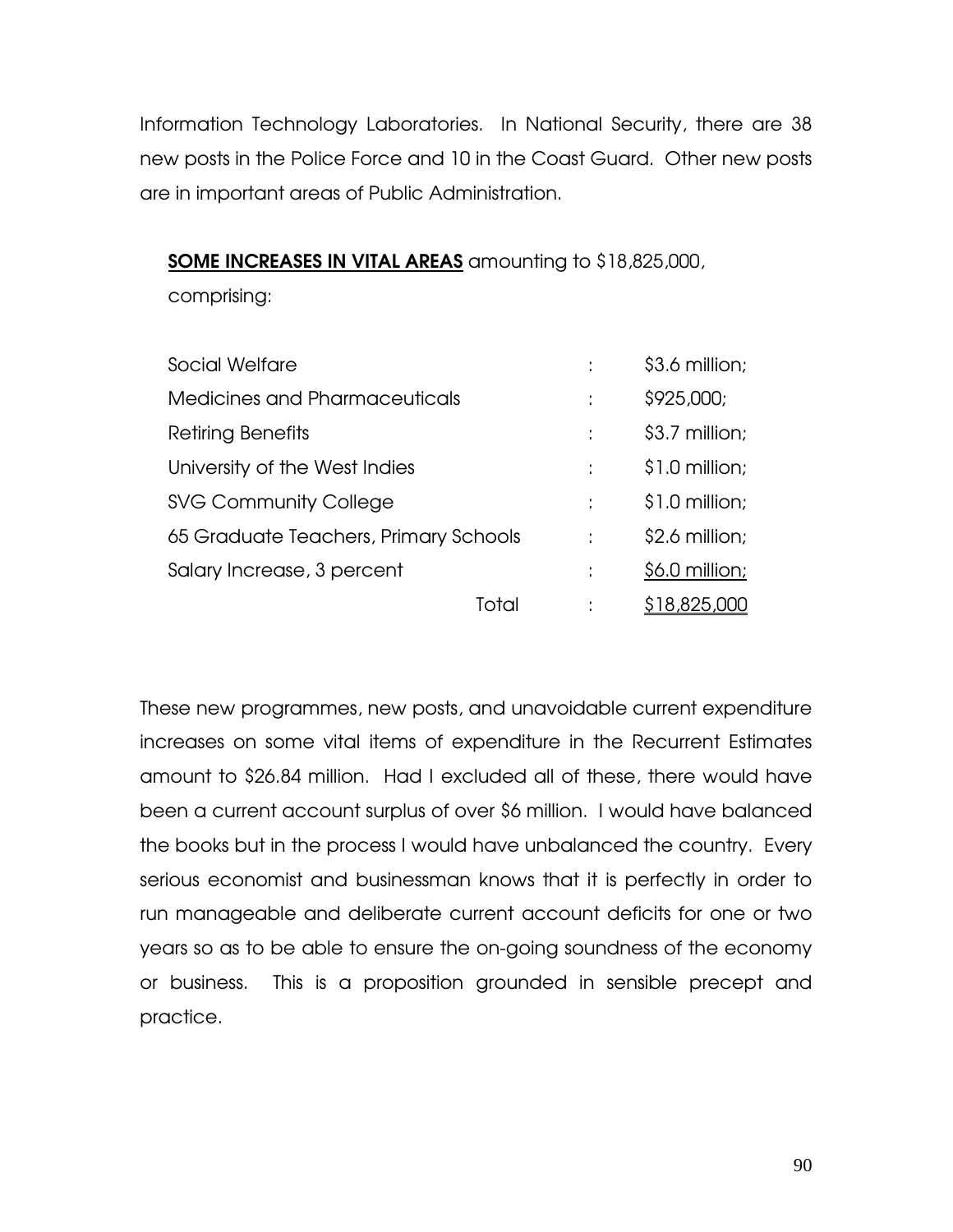As I explained last week in the debate in this Honourable House on the Estimates of Expenditure, the capital budget is well-constructed and focussed. Its financing, too, is assured. It is not necessary to rehash those issues in this exercise.

Mr. Speaker, contrary to the opinions of those who have a vested interest in distorting or manufacturing facts and figures, I say unequivocally and without fear of contradiction from anyone that for the nine years so far of my administration, 2001 to 2009, inclusive, the economy of St. Vincent and the Grenadines, and that of Antigua-Barbuda, have grown at a faster rate than any other among the independent member-states of the Eastern Caribbean Currency Union (ECCU); they are neck and neck. To a large extent, this growth performance of St. Vincent and the Grenadines is as a consequence of the macro-economic policies pursued by my government and its management of the economy. I do not include Anguilla or Montserrat in the comparisons because of their peculiar physical and colonial condition.

The average annual real economic growth (based on Gross Value-Added in Basic Prices) of the comparable countries for the years 2001 to 2009, inclusive, is as follows: St. Vincent and the Grenadines 3.4 percent; Antigua and Barbuda 3.63 percent; Dominica 0.68 percent; Grenada 1.19 percent; St. Kitts-Nevis 1.72 percent; and St. Lucia 1.06 percent. St. Vincent and the Grenadines and Antigua and Barbuda are the only two countries which recorded average annual economic growth rates in excess of the ECCU average of 2.29 percent for the period 2001 to 2009. The GDP growth figures at Market Prices in Constant (1990) Prices show very little variation from these numbers; the comparative growth trends, in any event, are the same for St. Vincent and the Grenadines.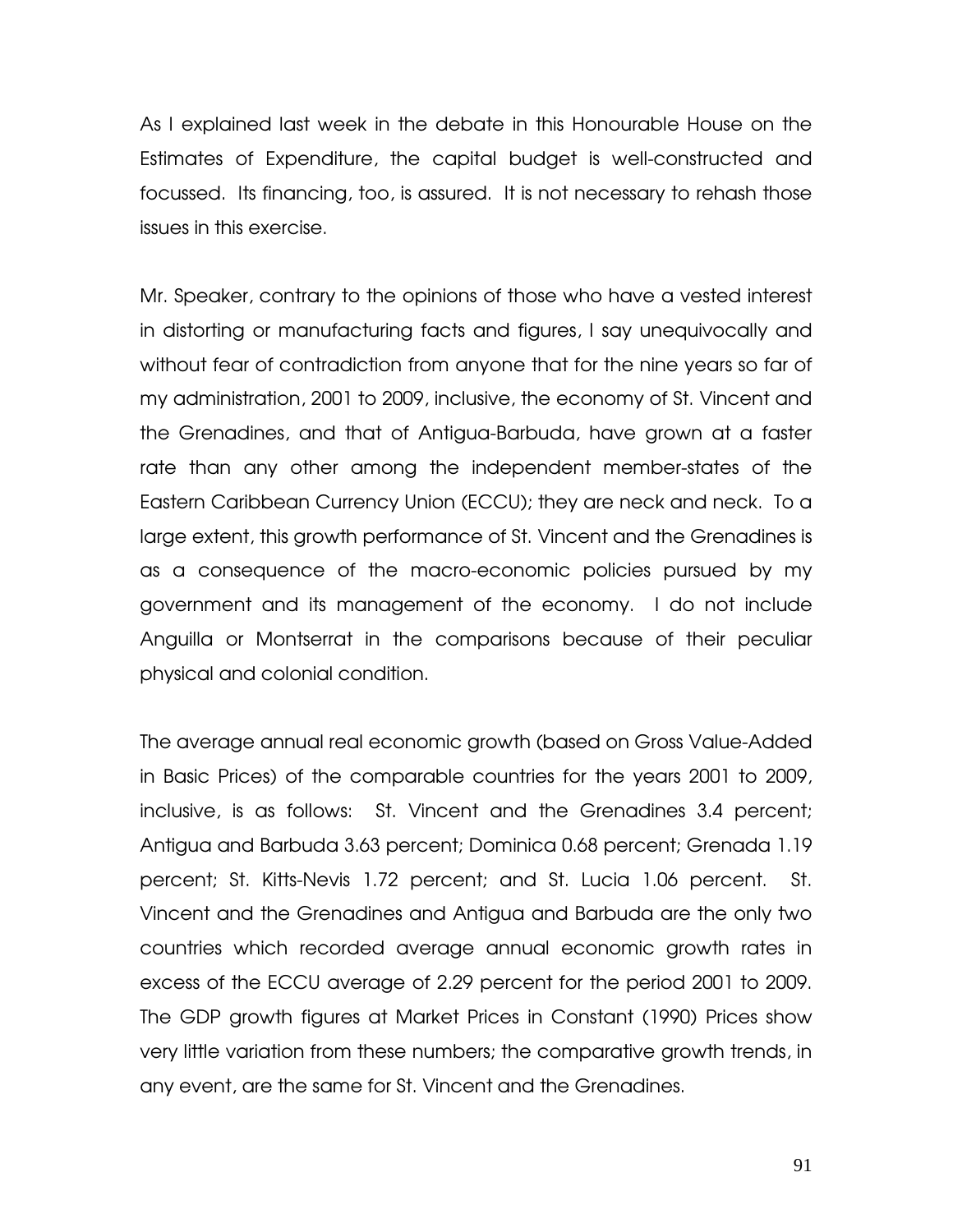In 2009, each of these six countries recorded negative economic growth with St. Vincent and the Grenadines being the best performer and Dominica the next best. The 2009 growth figures are: Antigua and Barbuda, minus 6.6 percent; Dominica, minus 1.52 percent; Grenada, minus 5.03 percent; St Kitts-Nevis, minus 8.5 percent; St. Lucia, minus 3.82 percent; and St. Vincent and the Grenadines, minus 0.15 percent. These growth numbers are based on the Gross Value Added in Basic Prices. It should be noted that Anguilla which grew at a whopping average annual rate of 17.9 percent in the four year period 2004 to 2007, inclusive, had a 4.47 percent growth in 2008, and a disastrous 2009 of minus 22.28 percent.

Mr. Speaker, it should be further noted that in the eight years from 1993 to 2000, in St. Vincent and the Grenadines, the average annual real economic growth rate was 2.85 percent which was below the ECCU average for those years and, of course, a less favourable performance than the comparable average of 3.4 percent for St. Vincent and the Grenadines in the years 2001 to 2009. It should be noted, too, that the external economic environment between 1993 and 2000 was far more favourable than in the last nine years, yet these latter years recorded a better economic performance. Between 1993 and 2000, St. Vincent and the Grenadines did not have to contend with the almost complete renewal of trade preferences for our bananas; the awful economic consequences of the terrorist attacks of 9/11 and the worst global economic recession in the period September 2008 to the present; the massive unprecedented rise in oil prices; the Avian Flu and the Swine Flu; and the extent of natural disasters. Despite these phenomenal challenges between 2001 and 2009, the economy performed commendably better than in the period 1993 to 2000.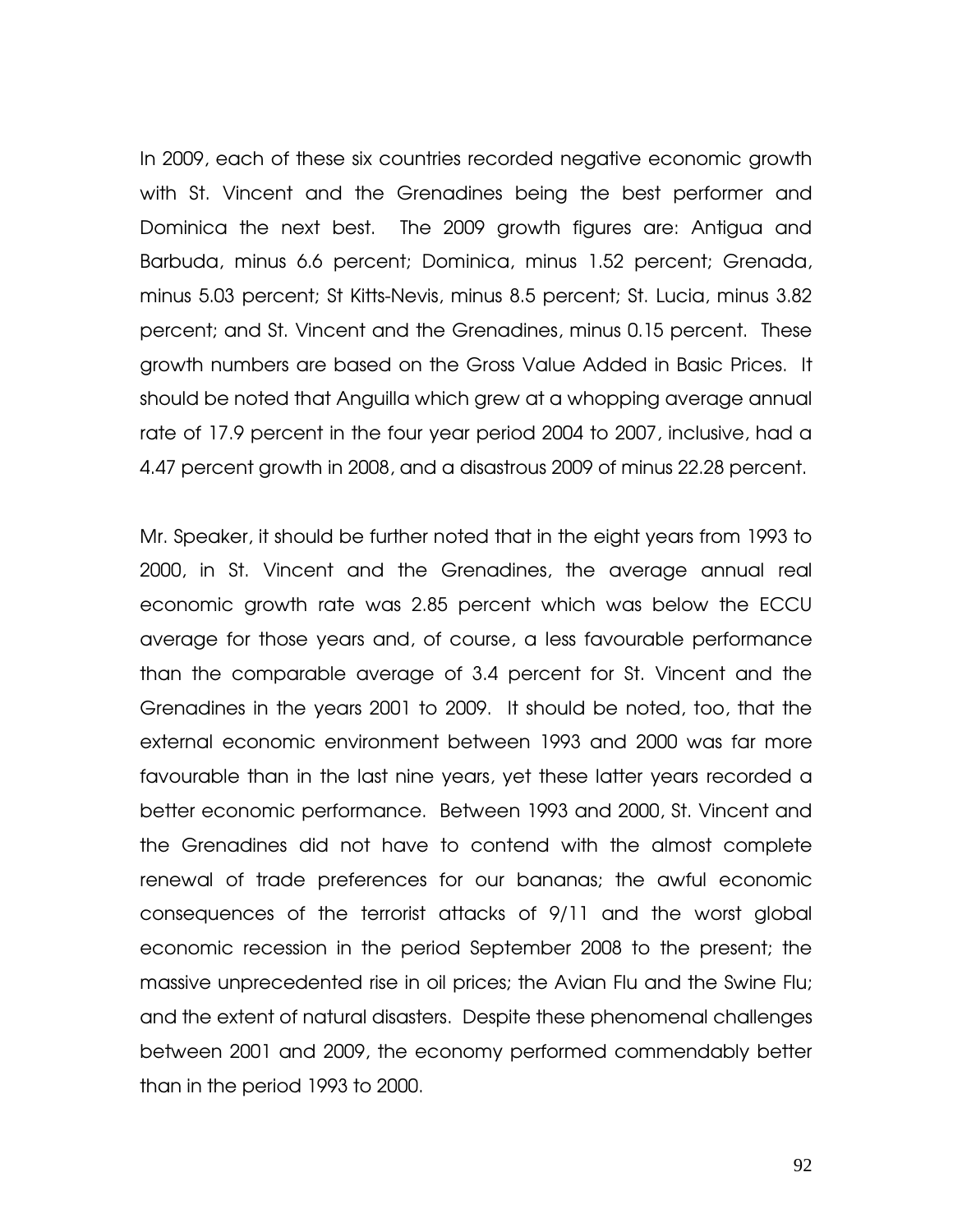Mr. Speaker, the data show that St. Vincent and the Grenadines is catching up well and passing several of these six ECCU membercountries. In this regard, a useful and acceptable assessment of the state of the people's economic well-being is the measurement known as the Per Capita (per head) Gross Domestic Product at Market Prices in Current Prices. In 2001, the GDP per head for St. Vincent and the Grenadines was \$8,655; which placed it at the bottom of the comparative table; but by 2009, the figure had risen to \$15,593. In the process St. Vincent and the Grenadines caught up with, and went past, Dominica, St. Lucia, and Grenada, and was narrowing the gap against the table-leaders St. Kitts-Nevis and Antigua-Barbuda, in terms of per capita GDP. Indeed, the story of St. Vincent and the Grenadines' progress is the same when one uses the measurement of GDP per head at Market Prices in constant (1990) prices. Between 2001 and 2009, real GDP per head in constant prices for St. Vincent and the Grenadines grew by 46.9 percent, far outstripping comparable per capita growth figures for Dominica 22.3 percent; Antigua-Barbuda 17.5 percent; St. Lucia 10.2 percent; St. Kitts-Nevis 6.5 percent; and Grenada 3.6 percent. These growth numbers of GDP per head for St. Vincent and the Grenadines are likely to increase even more sharply with the full implementation of our planned capital projects, including the international airport, so long as our creative macroeconomic policies and targeted strategic interventions are in place, and under similar sound management and good governance of the last nine years.

Mr. Speaker, my government, with relatively slender material resources in a most turbulent economic world, has bravely helped to shelter our economy and our people from the worst effects of the global financial meltdown. Undoubtedly, our economy and our people have been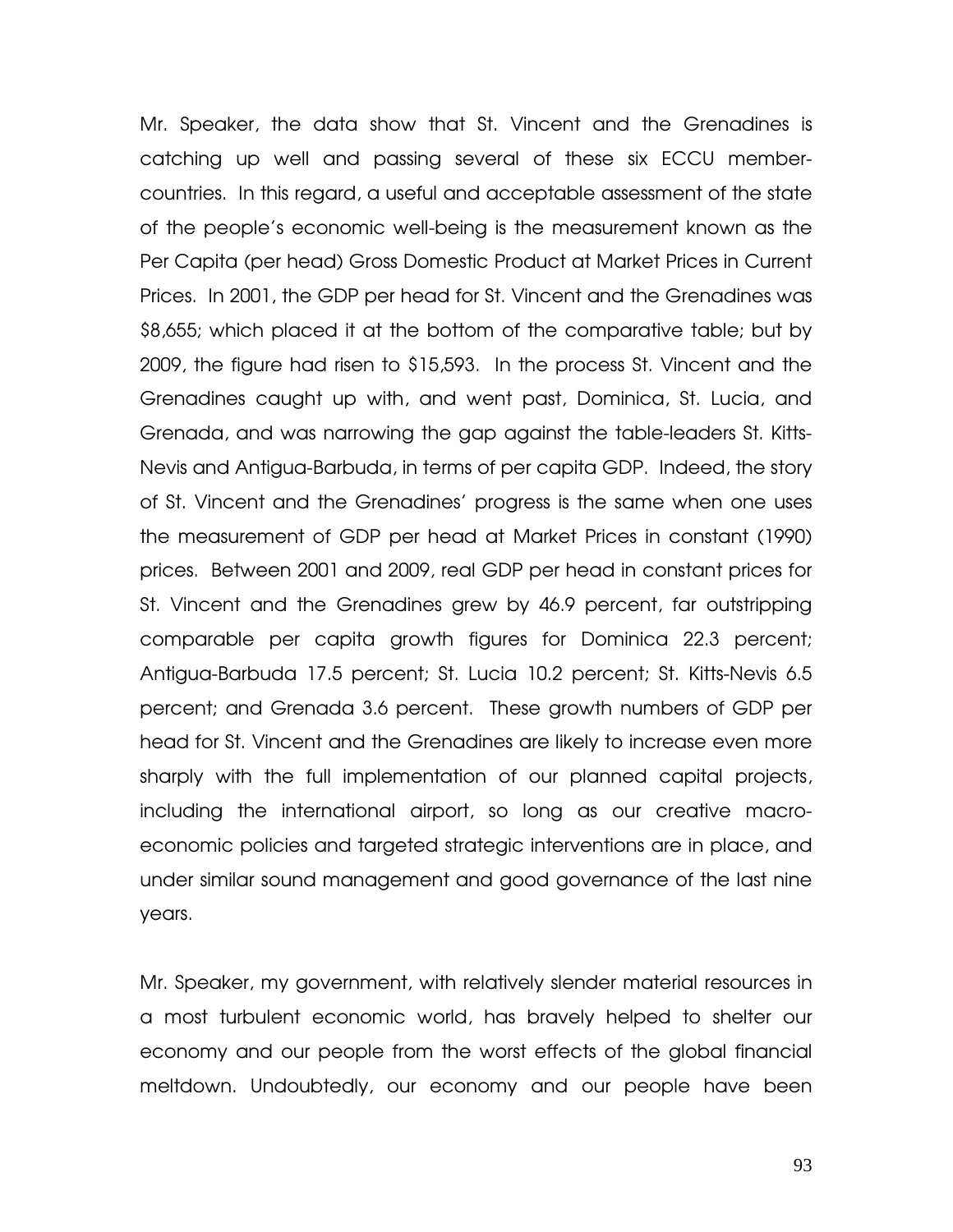racked by severe economic pressures from outside, since September 2008, but we never cracked. We held things together, kept our heads above the raging economic waters, and even made progress in a number of critical areas of our social economy.

In the 2009 Budget, my government unfurled several initiatives to stimulate the economy: in January to February 2009, my government provided further stimulus support to the tourism sector; at Independence 2009, a package of stimuli was announced and implemented in November and December; and throughout the year, the social safety net for the poor and marginalised was broadened and strengthened.

Mr. Speaker, the private sector, the credit unions and the cooperative sector have been playing admirable roles in these past 16 difficult months, and continuing.

Employers, generally, were reluctant to lay off staff and when they did, it was, by and large, wholly unavoidable. The Canouan Developers and the Mustique Company, which between them employ over 2,000 Vincentians, kept their October 2008 promise to me not to lay off any local staff. The developers at Buccama continued to ramp up their construction activities with roughly 1,000 workers, when most other private sector hotel developers in the region suspended or cancelled construction.

Our farmers and fisherfolk responded well, too. In the face of the decline in bananas, the farmers focussed admirably, despite challenges, on nonbanana agriculture. In 2008, production in non-banana agriculture was valued at \$68.9 million; in 2009, the estimated production was provisionally

94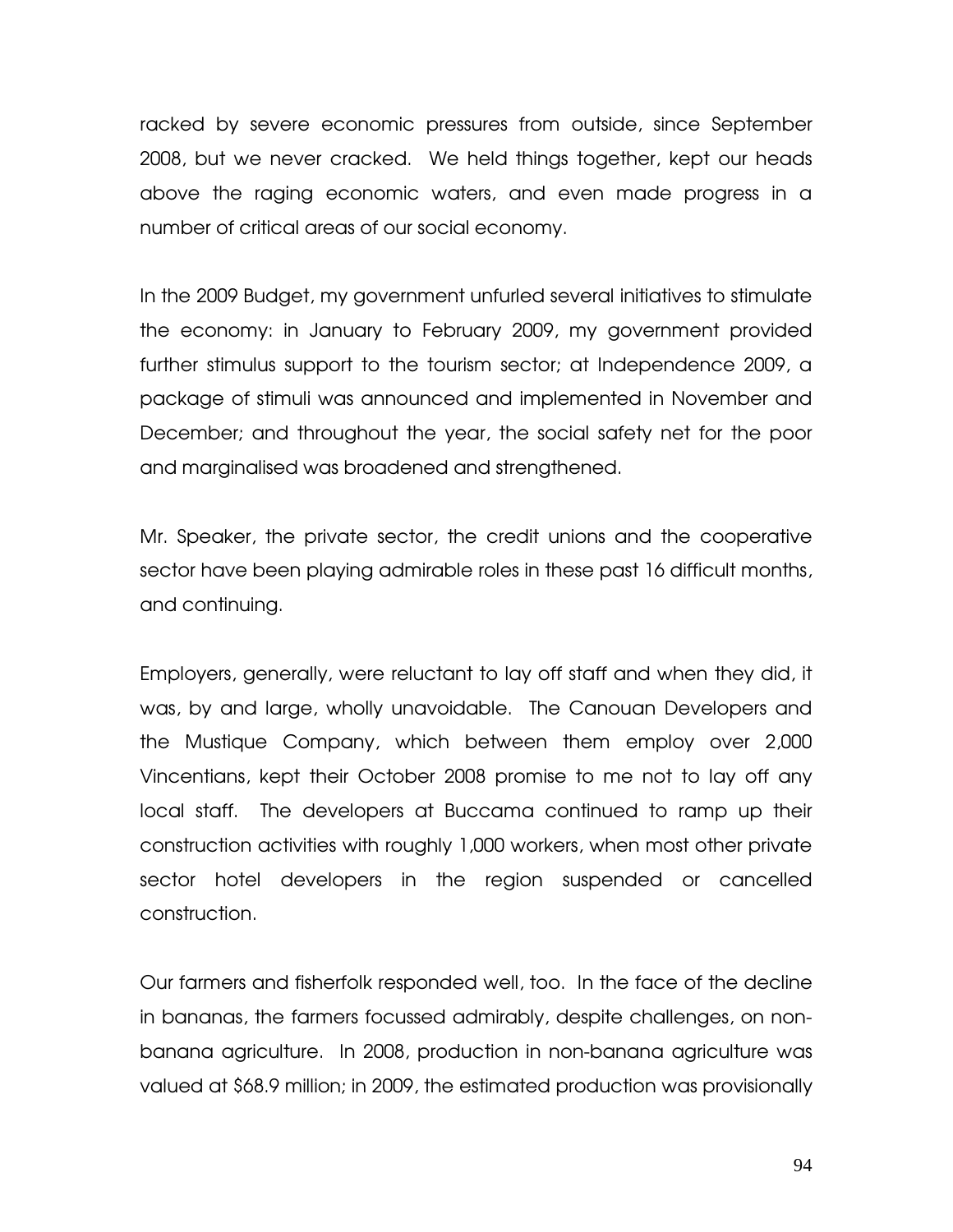valued at \$71.9 million. Livestock, too, rose in value from \$6.98 million in 2008 to \$7.3 million in 2009. In fisheries, the rise in value was from \$9.7 million in 2008 to \$10.3 million in 2009.

By and large, too, the workers recognised the challenges and responded well. Our nation owes them, too, a debt of gratitude. And while others were working hard and smart to produce for themselves, their families, and their nation, a tiny, voluble minority, living off the fat of the land, were spreading unfounded doomsday talk and making every effort to hold back real progress. Inevitably, too, the criminal class sought to make life more difficult for honest, hard-working people. They did not, and would not, succeed!

Mr. Speaker, on behalf of the government and people of St. Vincent and the Grenadines, I thank the St. Vincent and the Grenadines Teachers' Union and its members for their understanding and supportive of the government's proposal to reverse the sequencing of the salary increases for 2010 and 2011: Three percent for this year; 5 percent for next year with the attached condition that should the revenue situation, by mid-year, perform sufficiently above the estimated figures to warrant the payment this year of the full five percent, it would be paid retroactively from January 01, 2010.

I thank the leadership of the Public Service Union and the Police Welfare Association for their kind consideration of the said matter, but I regret that they have been unable to join the Teachers' Union in their acceptance of the Government's proposal.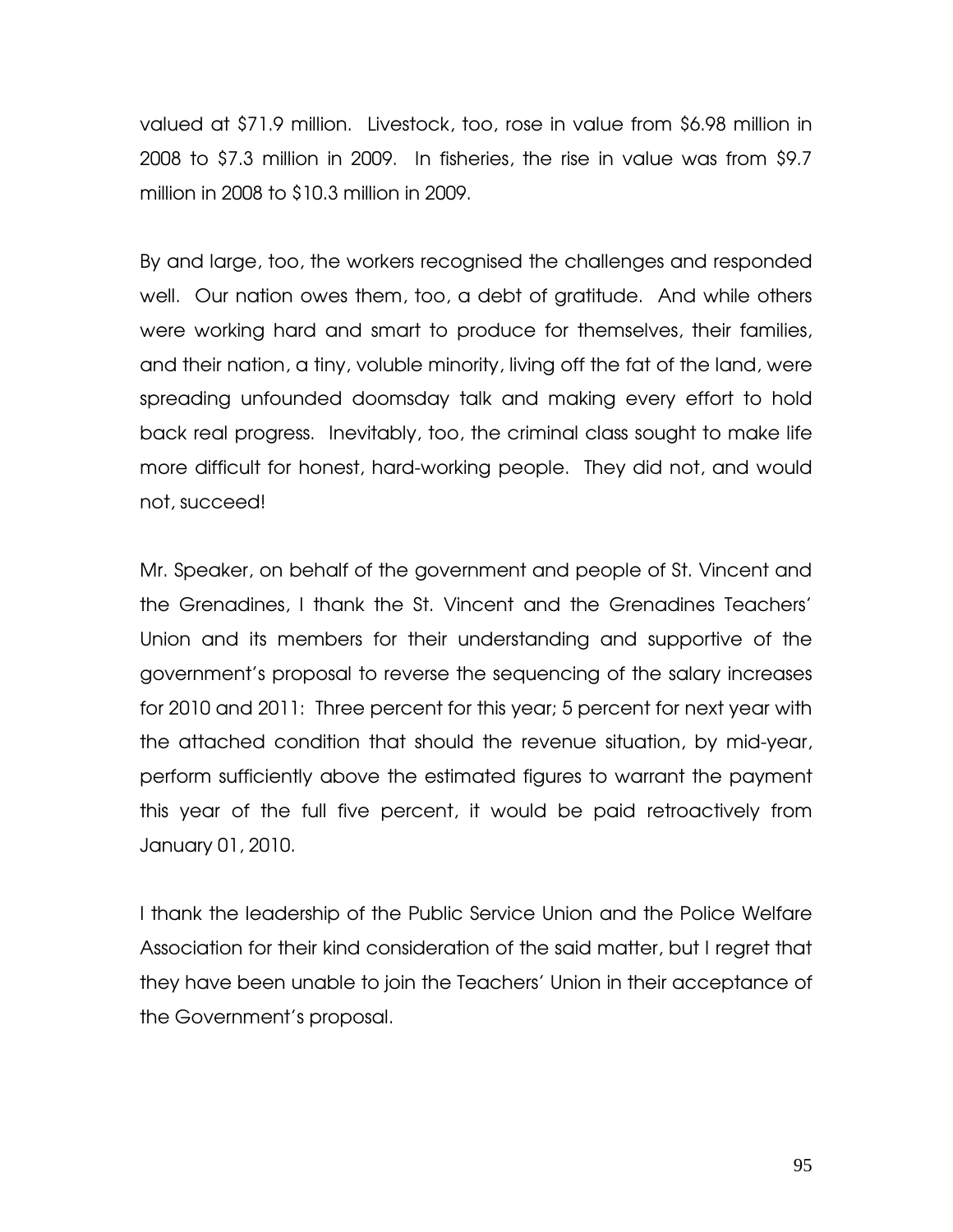Mr. Speaker, it is my duty to point out that even in a most challenging economic situation, my government has been able to enhance the salaries and conditions of work of Public Servants, medical and nursing personnel, teachers, and police officers in the 2010 Budget in the following ways, among others:

- 1. The grant of a salary increase of 3 percent at a cost of \$6 million;
- 2. The provision for the payment of increments for eligible established central government employees of roughly 2 percent on an average;
- 3. The provision for appointment of 65 graduate teachers in primary schools costing \$2.6 million;
- 4. The provision for over 170 new posts, costing \$2.8 million;
- 5. The provision of \$3.7 million for additional retirement benefits;
- 6. A capital provision to construct an After-School Facility for children of central government employees at a cost of \$620,000.

Together these six direct enhancements, and there are others, cost some \$19 million, just a little shy of the current account deficit for 2010.

Additionally, there are salary enhancements in store for the members of public sector unions who are employed in several public sector enterprises, including the St. Vincent and the Grenadines Community College.

Moreover, Mr. Speaker, there are a few unacceptable historic wrongs which must be put right this year for central government employees, the correction of which have substantial financial implications. These include: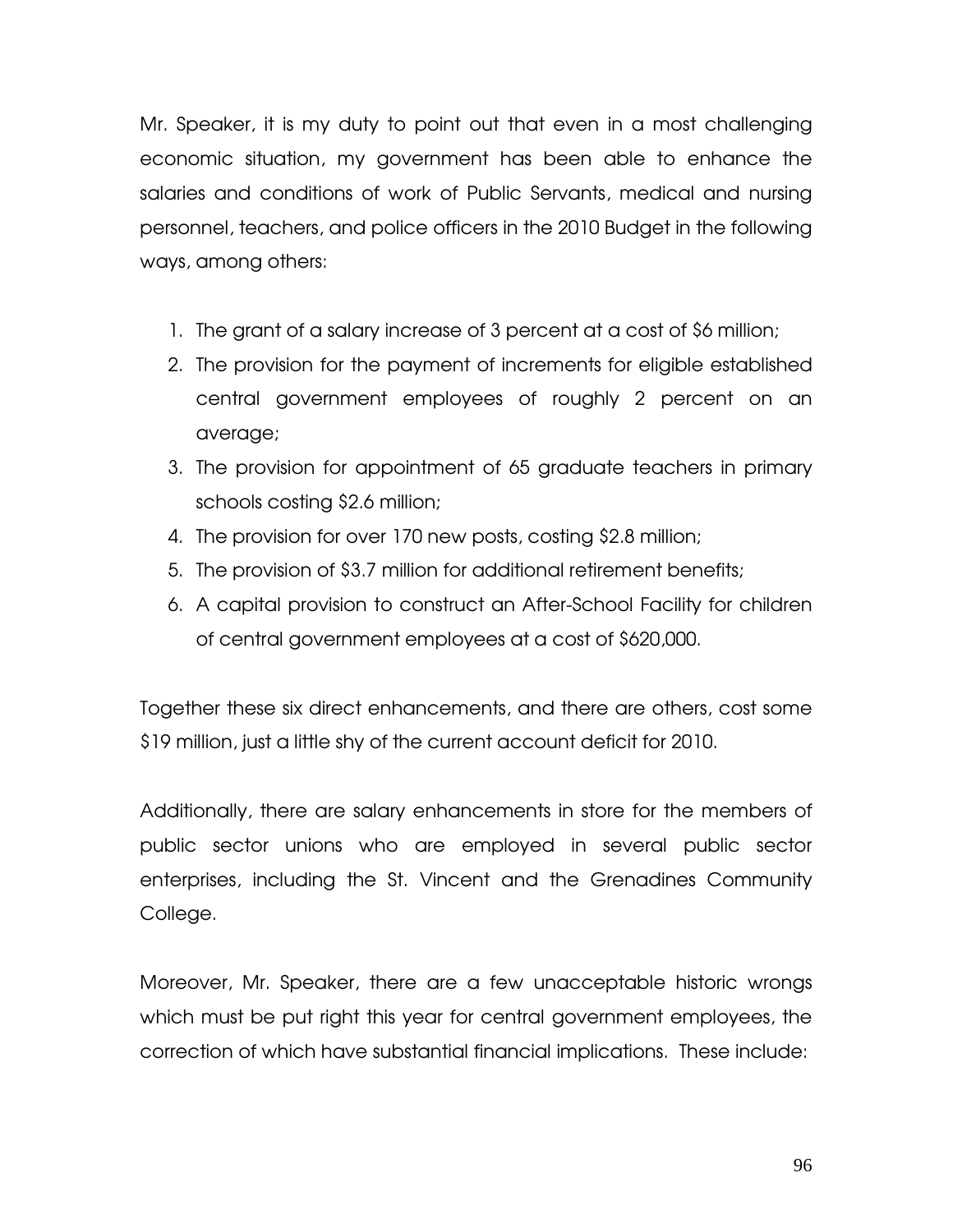- 1. The repeal of the legal provision which compels members of the Police Force who attain the age of 50 years to retire if they are still at the rank of Corporal, unless they are granted Cabinet approval to continue beyond that age.
- 2. The extension of maternity leave for women in the Police Force and the Public Service from one month to three months. Teachers are already beneficiaries of this international best practice.
- 3. The provision of paternity leave for Policemen and the men in the Public Service on same terms, more or less, as obtain in the Teaching Service.
- 4. The provision of retirement benefits for teachers employed in the government-assisted secondary schools who, had they been appointed originally by the Public Service Commission, would be pensionable. We shall address this issue in a favourable, practical legislative manner even before the Pension Act of 1948 is appropriately amended.
- 5. The special provisions for grants and scholarships for nurses and police officers for study at the tertiary level. Together these provisions amount to \$1 million. Targeted assistance for teachers and public servants for tertiary education is already well-funded.
- 6. The enhancement of the physical conditions of work for all categories of established central government employees.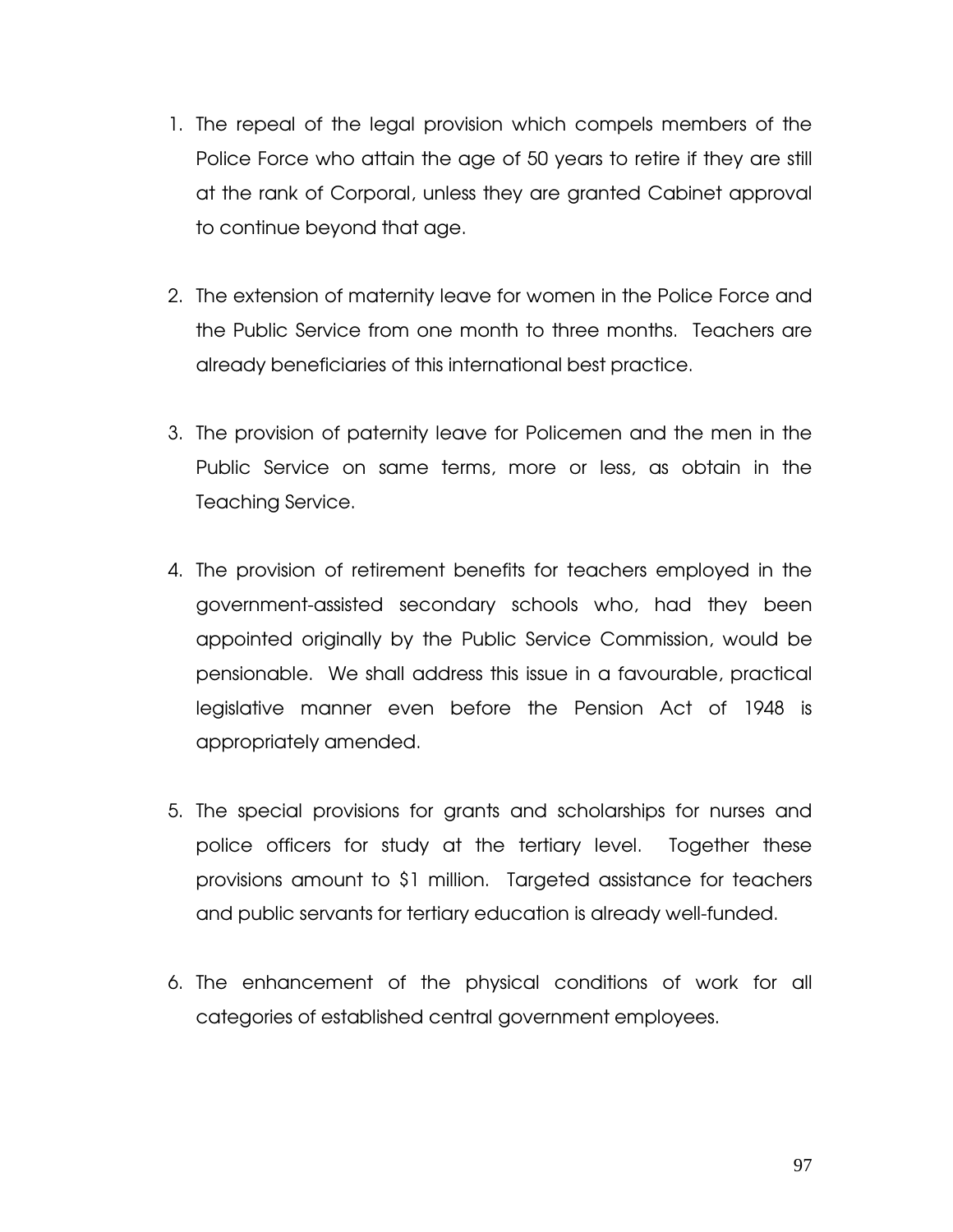Mr. Speaker, I am aware that there are some residual technical issues of practical consequence arising from the Reclassification Exercise. I have been assured by the relevant technical staff in the Ministries of Finance and the Public Service that these residual matters would be satisfactorily addressed soonest in this New Year. I have so communicated that assurance to the Public Service Union. Frankly, Mr. Speaker, there are no policy issues involved, only technical ones.

Mr. Speaker, the public servants, medical personnel, teachers and police officers have done quite well under my government. Indeed, on an average their salaries, allowances, and other employment benefits have been enhanced at a faster pace, on average, than practically every other category of employees in the private sector and public sector, including the public enterprises where, admittedly, the absolute, nominal rate of remuneration is generally higher. My government abides by its long-standing commitment to improve the material condition of the lives of its employees; established or non-established. For my part, I am always enthusiastic about their upliftment. I love them dearly and sincerely. Accordingly, I shall never permit any localised skirmish or any fissure or manufactured difference to derail, undermine, or weaken this most efficacious partnership between my government and the public sector employees. St. Vincent and the Grenadines, and all the relevant stakeholders, are the beneficiaries when we work sensibly and reasonably together. Those who are possessed of extraneous political agendas, unconnected to the genuine and sustainable welfare of public employees, are another matter entirely.

Mr. Speaker, the macro-economic policies which my Government pursues, are fashioned in the context of the OECS/ECCU policies and

98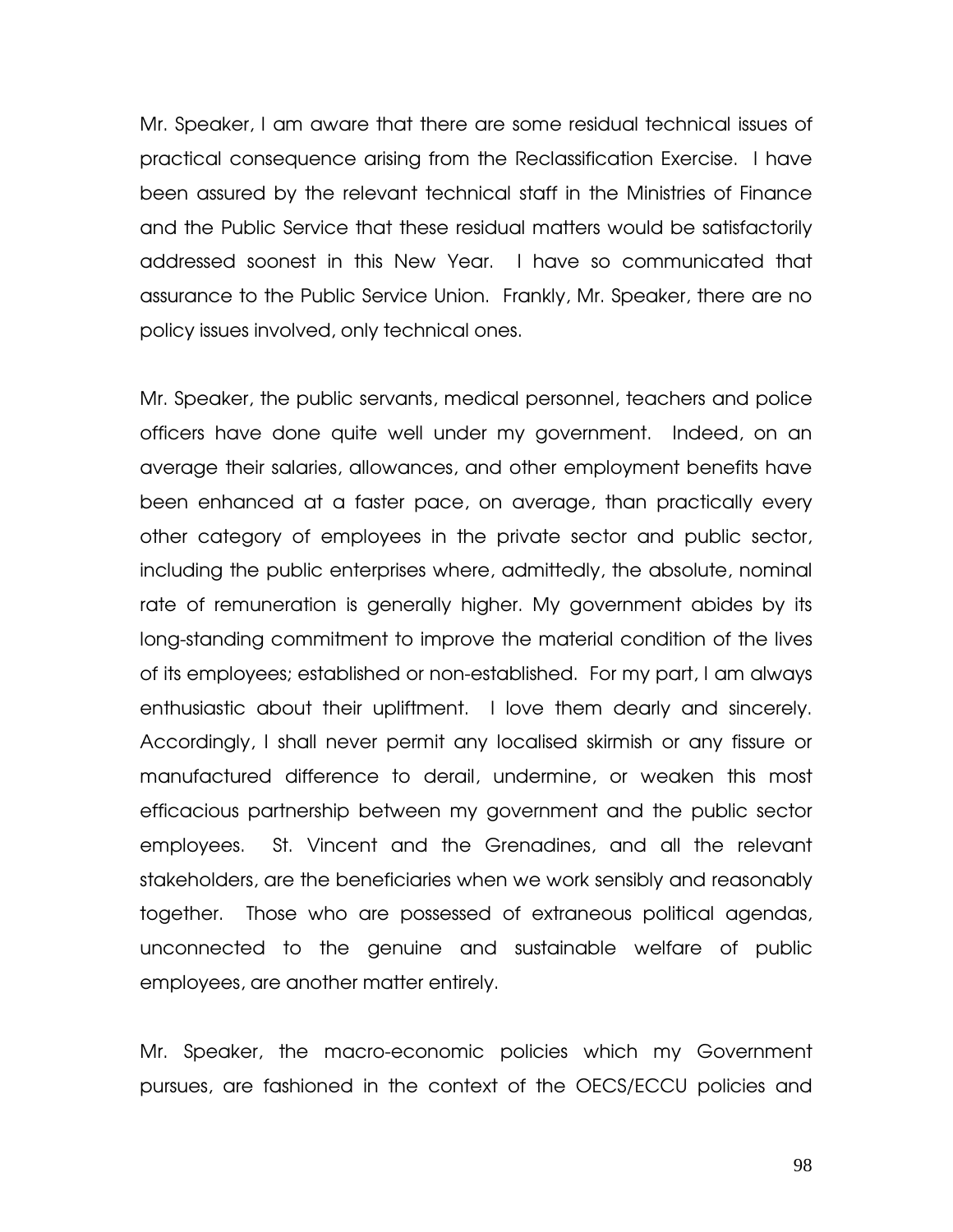initiatives which we help to shape. In the Introduction to this speech I emphasised this approach, particularly in light of the Eight-Point Stabilisation and Growth Programme adopted by the Joint Task Force of the OECS-ECCU chaired by me. This Eight-Point Programme contains three packages: The Stabilisation Package; the Stimulus Package; and the Structural Package.

The Stabilisation Package aims to address the deficiencies that have placed our sub-region under sever fiscal stress, and is comprised of the financial programmes, fiscal reform, and debt management. The financial programmes focus on correcting or easing the burden of the global economic meltdown on each sub-regional economy and the ECCU as a whole. The objective is to identify the financing gap of the central governments and put in place a set of policy measures to close the gap and address other structural issues. Clearly, the overall deficit is a challenge for the ECCU member-countries. Given the high cost of borrowing, the best option would be financing under concessionary terms and grants. This is what we have done in the 2010 Budget.

The fiscal reform programme seeks to develop efficient revenue and expenditure systems. The programmes for improving the revenue system are based on recommendations of the Commission of Tax and Tax Administration Reform. These we have been implementing. On-going reform work is being examined through the Commission on Pension and Pension Administration Reform, the Public Expenditure Financial Management Programme, and the CDB-coordinated programme to improve the efficiency of public sector investment programmes.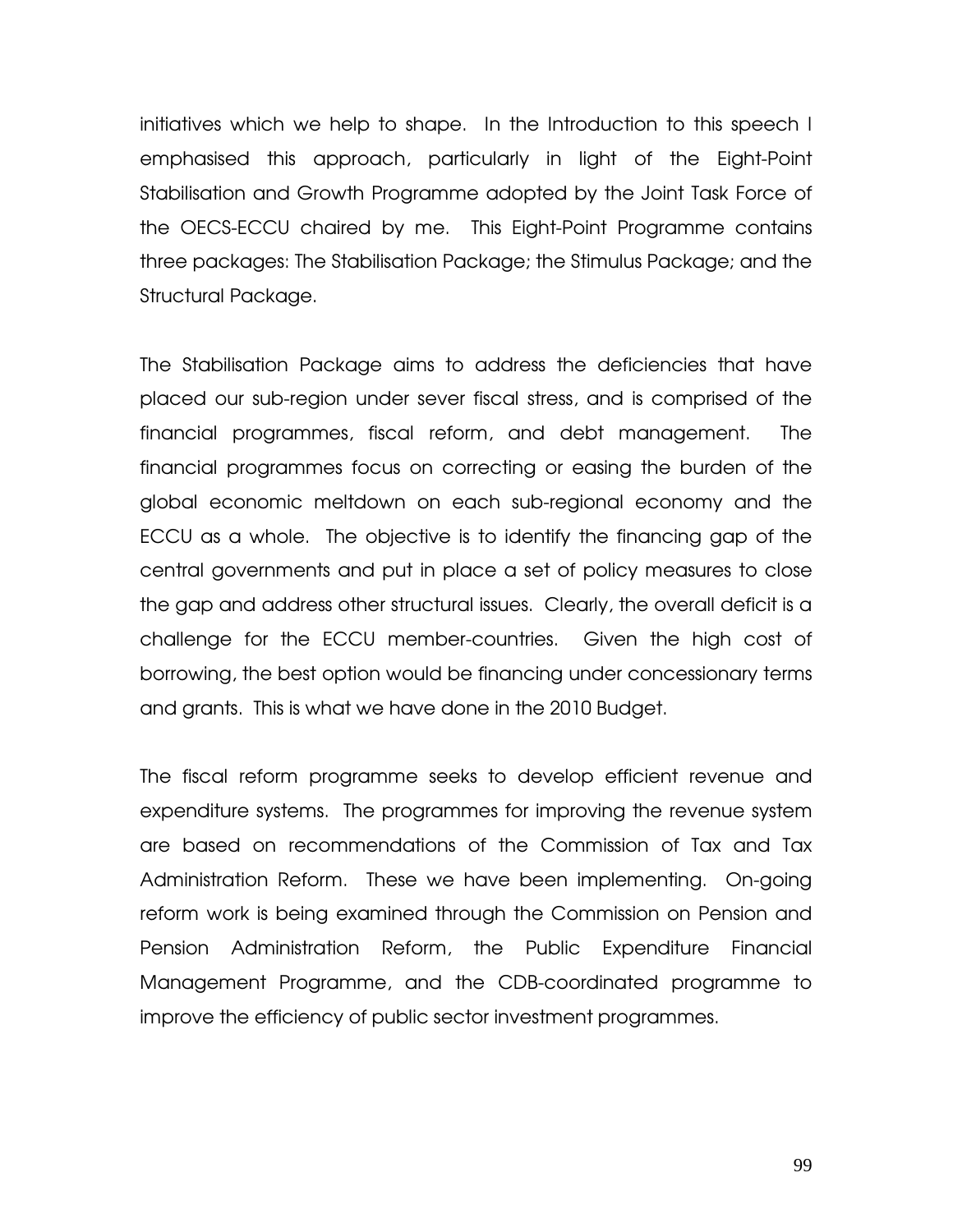The Debt Management Programme has as its objectives the development of a debt strategy aimed at aligning the countries' debt to a level consistent with fiscal sustainability and establishing a programme that would lead to the achievement of an appropriate public sector debt target over the medium term. In this regard, the Canadian International Development Agency (CIDA) has been collaborating with the Central Bank to establish a Debt Management Advisory Service (DMAS) for its member-states.

The second package, the Stimulus Package is comprised of the public sector investment programme (PSIP) and the social and financial safety net programmes. The PSIP is meant to be the vehicle through which countries in the ECCU provide short-to-medium term fiscal stimulus. The intention is to identify high-impact–employment and income generating– projects, secure their funding, and accelerate their implementation. Regarding the safety net programmes, I have addressed these fully, earlier, under the rubric, "Poverty Reduction". The financial safety net programmes demand liquidity support for the financial system. This is crucial for the restructuring and recapitalisation of the indigenous commercial banking and insurance sectors and the strengthening of the regulatory and supervising regimes. All this we have been engaged in, practically for the past 16 months.

The third package, the Structural Package, incorporates the programme to amalgamate as many indigenous commercial banks as possible, and the programme for rationalisation, development and regulation of the insurance sector. This has rightly been one of our central preoccupations last year, and continuing.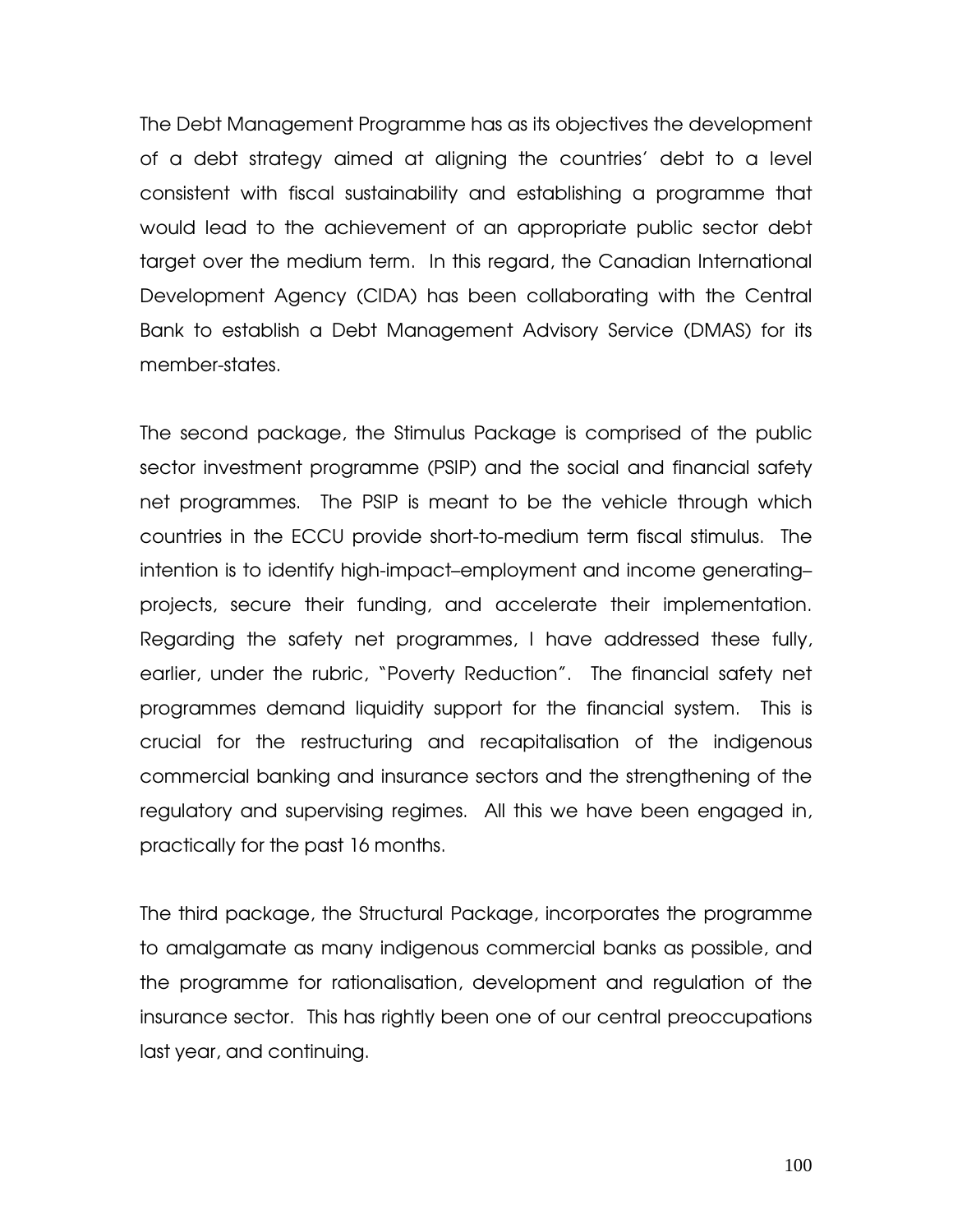Mr. Speaker, this Eight-Point Programme constitutes a strategic path forward and is being implemented in concert with the Action Plan adopted, too, by the OECS/ECCU Task Force. This Action Plan is centred on: Leadership, management and institution-building; air and sea transportation; telecommunications; energy; education; skills training, research and innovation; health and the environment; and three main transformational sectors, namely, tourism, construction and fishing which link-up in the production apparatus with agriculture, manufacturing, banking and finance, and other services. This is the "action" framework for this 2010 Budget. The private and cooperative sectors are also in tandem with the Action Plan.

Mr. Speaker, this Budget, too, is lodged within the context of deepening regional integration in the OECS Economic Union and the Caricom Single Market and Economy (CSME), and the implementation of a principled, many-sided, and practical foreign policy. I spoke to these matters in my recent New Year's Address to the Nation. The Honourable Minister of Foreign Affairs will elaborate further in his contribution to this Budget Debate.

Mr. Speaker, I have three final announcements to make. The first relates to three gentlemen who served our country as elected Parliamentarians and who are in the homestretch of their years but who were ineligible, for one reason or another, for an elected member's pension. These three gentlemen are: Mr. Afflick Haynes who represented West St. George for two terms under the banner of Ebenezer Joshua's People's Political Party (PPP); Mr. Alphonso Dennie who was elected as the representative for North Leeward on a PPP ticket and who served as a Minister of Government under the James Mitchell-Ebenezer Joshua coalition for 2 ½

101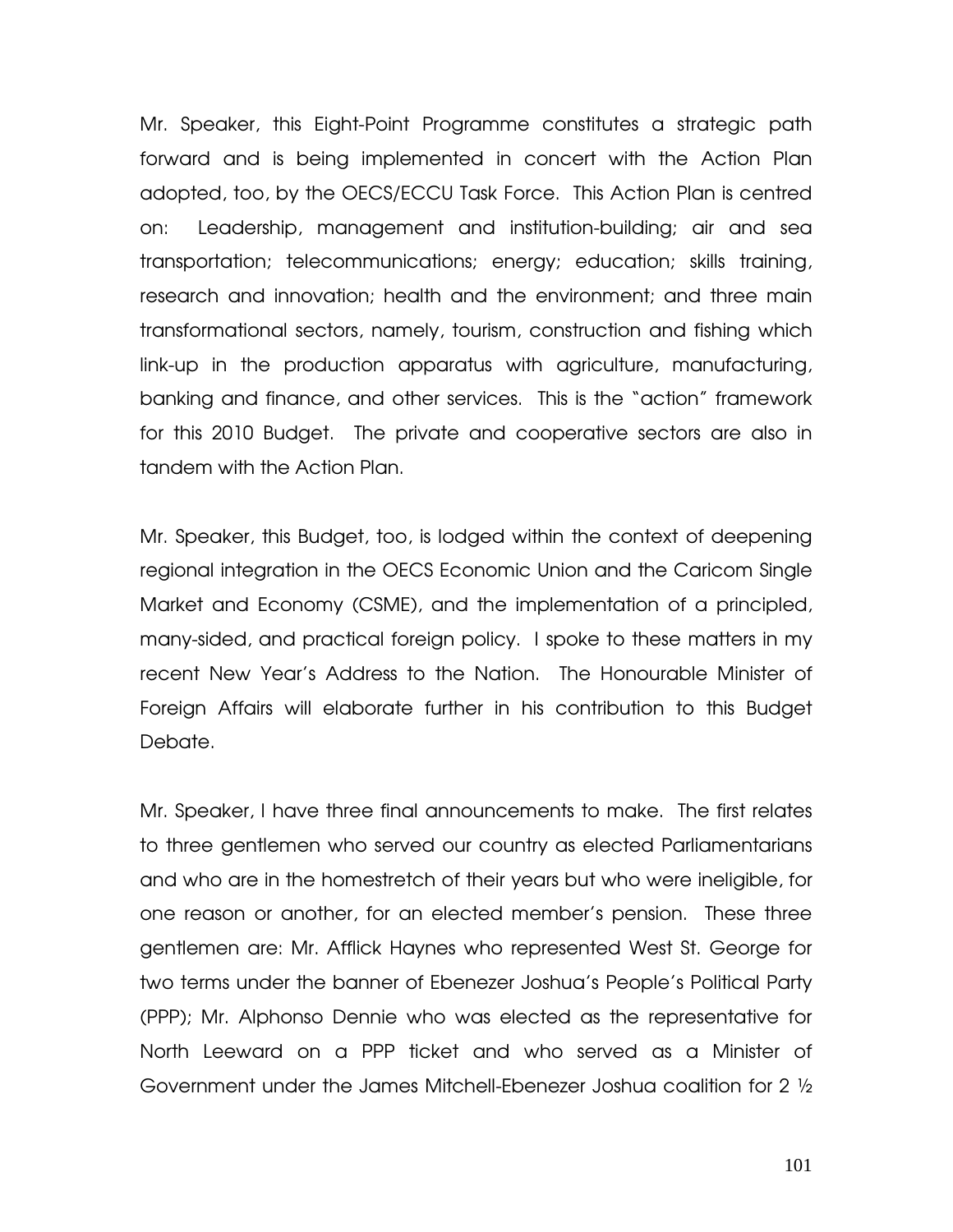years; and Mr. Offord Morris who was elected on the ticket of the St. Vincent and the Grenadines Labour Party for a five-year term in 1979 in South Central Windward in which election he defeated both James Mitchell and Ebenezer Joshua. Each of these three gentlemen will be paid a monthly pension of \$1,200 with effect from January 01, 2010. Legislation will be brought to the House next month to give effect to this decision of my government. This thankful gesture by our nation to these three elderly gentlemen does not represent a precedent for younger, former parliamentarians who are not eligible for retirement benefits under the Pension for Members of the House of Assembly Act.

Secondly, an elderly lady from Bequia, who is exempt, as all elderly persons are from paying the user-fee for the specially-built facilities at the Port for the commuters by vessel to the Grenadines, came to visit me over the Christmas season. She persuaded me to cause the removal of this one dollar user-fee even while she acknowledged its functional utility. Her considerations related to the easing of anxieties of certain people. I accept her caring suasion. Accordingly, with immediate effect, this userfee will be no more.

Thirdly, given the results of the recent Referendum which, among other things, decided to retain the Queen as Head of State, my government has decided to accept Her Majesty's kind invitation to cause recommendations to be forwarded to her in respect of certain honours for the Honours List in June 2010. Last October, my government had declined sending any recommendations for the January 2010 Honours List. The people of St. Vincent and the Grenadines voted to keep the Queen as Head of State. My government is duty-bound to accept, consequentially, the honours to be bestowed on our country's citizens for

102